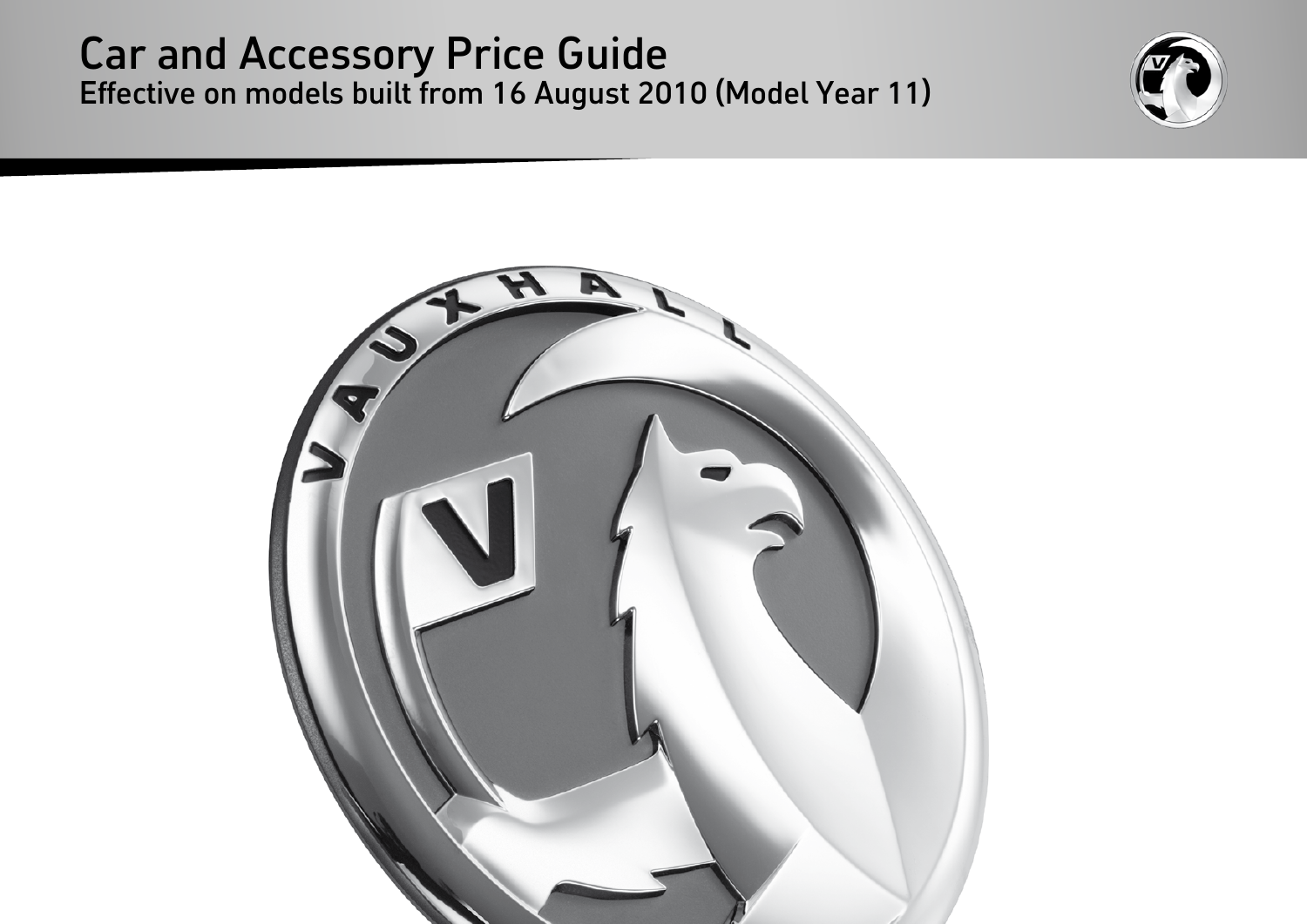## **Range** information

#### **ContentS**

| Customer information       | 2  |
|----------------------------|----|
| Agila                      | 4  |
| Corsa                      | 5  |
| New Meriva                 | 8  |
| New Astra hatchback        | 10 |
| New Astra Sports Tourer    | 11 |
| Astra hatchback            | 14 |
| Astra estate               | 15 |
| Astra Sport Hatch          | 18 |
| Astra TwinTop              | 20 |
| Zafira                     | 22 |
| Insignia hatchback/saloon  | 25 |
| Insignia Sports Tourer     | 27 |
| Antara                     | 31 |
| <b>VXR</b>                 | 32 |
| Fuel economy and emissions | 35 |
| Vivaro Combi               | 38 |
| Movano Combi               | 40 |
| Accessories                | 41 |
| Customer care              | 44 |
|                            |    |

### **On-the-road prices**

To eliminate uncertainty about hidden costs when buying a new car, Vauxhall publishes on-the-road recommended retail prices (RRP) and these are shown in the pricing tables within this price guide. These prices include the recommended cost of number plates and delivery to a Vauxhall retailer of £660.00 (including £98.30 VAT), 12 months' Government Vehicle Excise Duty (see opposite for details) and the DVLA new vehicle first registration fee of  $f55.00*$ 

Please note: The on-the-road recommended retail price (RRP) does not include fuel supplied by the retailer, motor insurance or any other goods or services supplied by agreement between the retailer and the customer.

### **Price protection**

Order a new Vauxhall for build in the current model year (as confirmed by your retailer) for delivery no more than three months in advance and the price you are quoted is the price you pay. This is irrespective of any subsequent price rises between placing your order and delivery of your new car, but you must take delivery as soon as the car is available. General Motors UK Limited is not liable for price adjustments caused by Government changes in the rate of VAT (currently 17.5%), Vehicle Excise Duty, DVLA new vehicle first registration fee or by any other applicable legislation or regulations.

### **Vauxhall Internet Price (VIP)**

All Vauxhall cars have a special Vauxhall internet price (VIP) as well as the on-theroad recommended retail price (RRP). See www.vauxhall.co.uk for details. It is Vauxhall's understanding that company car taxation will continue to be based on the on-the-road recommended retail price (RRP).

### **VEHICLE EXCISE DUTY**

The amount of Vehicle Excise Duty (road fund licence) payable on new cars varies depending on the level of carbon dioxide  $(CO<sub>2</sub>)$  emissions produced by the vehicle.  $CO<sub>2</sub>$  emissions are measured in grammes (g) per kilometre (km) travelled and divided into 13 charging bands shown in the table below.

From 1 April 2010 the Government introduced a new 'first year rate' of Vehicle Excise Duty payable on all new cars. In subsequent years the amount of Vehicle Excise Duty payable will revert to the standard rate.

#### Vehicle Excise Duty\*

|               | CO <sub>2</sub> | First year | Standard |
|---------------|-----------------|------------|----------|
|               | emissions       | rate       | rate     |
| <b>Band A</b> | up to 100g/km   | £0.00      | £0.00    |
| Band B        | 101-110g/km     | £0.00      | £20.00   |
| <b>Band C</b> | 111-120g/km     | £0.00      | £30.00   |
| Band D        | 121-130g/km     | £0.00      | £90.00   |
| Band E        | 131-140g/km     | £110.00    | £110.00  |
| <b>Band F</b> | 141-150g/km     | £125.00    | £125.00  |
| Band G        | 151-165g/km     | £155.00    | £155.00  |
| <b>Band H</b> | 166-175g/km     | £250.00    | £180.00  |
| <b>Band I</b> | 176-185g/km     | £300.00    | £200.00  |
| Band J        | 186-200g/km     | £425.00    | £235.00  |
| <b>Band K</b> | 201-225g/km     | £550.00    | £245.00  |
| <b>Band L</b> | 226-255g/km     | £750.00    | £425.00  |
| Band M        | over 255g/km    | £950.00    | £435.00  |

### **Vauxhall Lifetime Warranty**

### **A Warranty Can Now Last**

#### **a Lifetime**

We're so confident in Vauxhall quality and reliability that we are the first manufacturer in the UK to offer a warranty that can last a Lifetime! Available to the first owner of all new Vauxhall passenger cars, it's valid for the lifetime of the vehicle up to a maximum of 100,000 miles\*.

Full details of Vauxhall's warranties including terms, conditions and exclusions can be obtained through any authorised Vauxhall Retailer or go to www.vauxhall.co.uk/warranty



\*Vauxhall Lifetime Warranty covers lifetime ownership of first car owner, 100,000 mile limit, annual check required. The warranty excludes wear & tear and serviceable items and the vehicle must be serviced in accordance with the manufacturer's servicing schedule to continue the lifetime warranty. Terms and conditions apply. Offer available to all Vauxhall passenger cars, (this offer does not apply to car derived vans) from 1st August 2010.

\* = Correct at time of issue – 16 August 2010.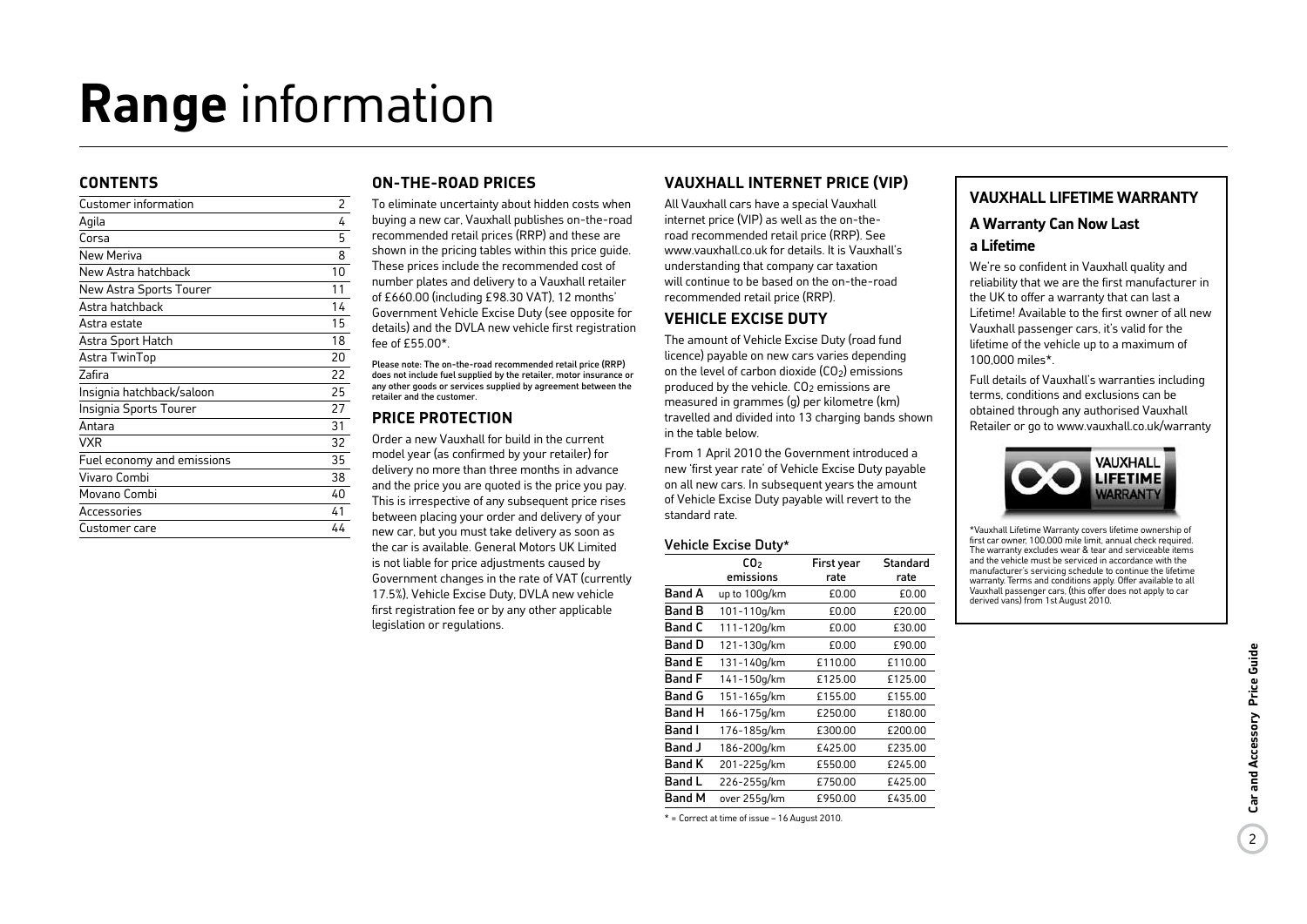## **Range** additional information

### **Protecting the environment**

Vauxhall has always been at the forefront of environmental issues and our products are increasingly winning green automotive awards.

However, our commitment to preserving the environment goes even further. We have reduced manufacturing emissions and our new vehicles use more recycled materials in their construction and more recyclable parts than ever before.

Looking further into the future we are working on cleaner, alternative power sources, including zero-emission fuel cell technology.

### **For more information**

For information on Vauxhall's efforts to achieve an environmentally sustainable future, including information on Design for Recycling, take-back of End-of-Life Vehicles (ELVs), and the recycling of ELVs, see www.vauxhall.co.uk/recycling

### **Smarter driving tips**

- **Drive at an appropriate speed:** Staying within the speed limit increases driver safety, reduces  $CO<sub>2</sub>$ emissions and saves fuel. At 70mph you could be using up to 9% more fuel than at 60mph and up to 15% more fuel than at 50mph
- **Drive smoothly at all times:** Anticipate the ebb and flow of the traffic to avoid harsh acceleration and braking
- **Reduce your revs:** Change gear earlier to help reduce fuel consumption – try 2500rpm with petrol engines and 2000rpm with diesel
- **Idling is wasting fuel:** If you're likely to be at a standstill for more than three minutes, switch off the engine to save fuel
- **Regularly check your tyre pressures:** Under inflated tyres increase  $CO<sub>2</sub>$  emissions whilst incorrectly inflated tyres can be unsafe. Always check your handbook for the correct tyre pressure. This will also help to increase the life of your tyres
- **Remove unnecessary items from the car:** Extra weight increases the engine's workload, whilst roof racks and bike carriers increase wind resistance. All burn more fuel and increase  $CO<sub>2</sub>$  emissions

**Vauxhall supporting**



### **Benefit in kind company car taxation††**

The car benefit charge will be the car's list price (including VAT, options and accessories fitted, delivery to retailer and number plates, but excluding Vehicle Excise Duty and new vehicle first registration fee) multiplied by the percentage charge for the  $CO<sub>2</sub>$  emiss band in which the car falls (see table opposite). Multiply this figure by your personal income tax rate (20% for Bast Rate, 40% for Higher Rate for 2010-1 year) to calculate your annual benefit kind tax liability.

Benefit in kind tax liability (2010-11 tax year)

| and number plates, but excluding                                 | up to 120     | 10 | 13 |
|------------------------------------------------------------------|---------------|----|----|
| Vehicle Excise Duty and new vehicle                              | 121-134       | 15 | 18 |
| first registration fee) multiplied by the                        | 135-139       | 16 | 19 |
| percentage charge for the CO <sub>2</sub> emissions              | 140-144       | 17 | 20 |
| band in which the car falls (see table                           | 145-149       | 18 | 21 |
| opposite). Multiply this figure by your                          | 150-154       | 19 | 22 |
| personal income tax rate (20% for Basic                          | 155-159       | 20 | 23 |
| Rate, 40% for Higher Rate for 2010-11 tax                        | 160-164       | 21 | 24 |
| year) to calculate your annual benefit in<br>kind tax liability. | 165-169       | 22 | 25 |
| Example:                                                         | 170-174       | 23 | 26 |
| New Astra ES 1.7CDTi 16v (110PS)                                 | 175-179       | 24 | 27 |
| ecoFLEX 5-door hatchback                                         | 180-184       | 25 | 28 |
| (CO <sub>2</sub> emissions 119g/km)                              | 185-189       | 26 | 29 |
| On-the-road RRP<br>£17670.00                                     | 190-194       | 27 | 30 |
| Deduct: Vehicle Excise Duty<br>(£0.00)                           | 195-199       | 28 | 31 |
| New vehicle first registration fee (£55.00)                      | 200-204       | 29 | 32 |
| <b>Effective list price</b><br>£17615.00                         | 205-209       | 30 | 33 |
| Add: Optional two-coat metallic paint                            | 210-214       | 31 | 34 |
| £435.00                                                          | 215-219       | 32 | 35 |
| List price for tax purposes (P11D value)<br>£18050.00            | 220-224       | 33 | 35 |
| Car benefit charge                                               | 225-229       | 34 | 35 |
| 2010-11 tax year (13%)<br>£2346.00                               | 230-234       | 35 | 35 |
| Benefit in kind tax liability                                    | 235 and above | 35 | 35 |
|                                                                  |               |    |    |

 $CO<sub>2</sub>$ emissions in grams per kilometre

Percentage of car's price to be taxed

> Diesel 2010-11 tax year

Petrol 2010-11 tax year

To calculate your own personal liability a car tax calculator is available at www.vauxhall.co.uk/bik

†† = Please note this Price Guide provides taxation information as a guide only. Vauxhall does not provide taxation guidance. Drivers should always take professional advice on their own tax position.

Basic Rate (20%) tax payer £469.00 Higher Rate (40%) tax payer £938.00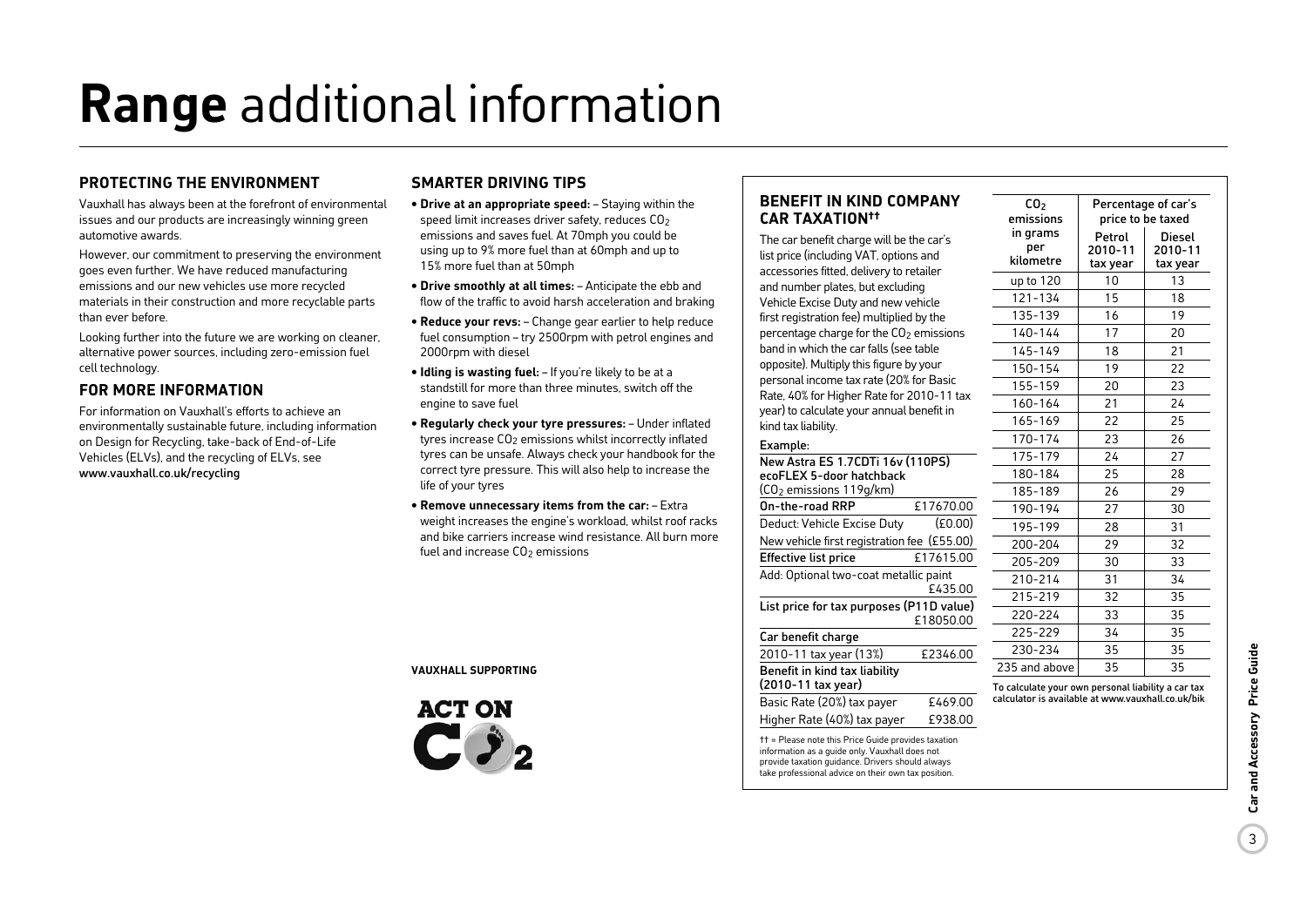### **Agila** prices/options Effective on models built from 16 August 2010 (Model Year 11)

| Model<br>5-door MPC         | Price $(E)$ | VAT (£) | Total $(E)$<br>On-the-road<br>RRP(E) |          | $CO2*$<br>(g/km) |
|-----------------------------|-------------|---------|--------------------------------------|----------|------------------|
| <b>EXPRESSION</b>           |             |         |                                      |          |                  |
| 1.0i 12y ecoFLEX            | 6851.06     | 1198.94 | 8050.00                              | 8765.00  | 119              |
| s                           |             |         |                                      |          |                  |
| 1.0i 12y ecoFLEX            | 7893.62     | 1381.38 | 9275.00                              | 9990.00  | 119              |
| 1.2i 16y VVT ecoFLEX        | 8451.06     | 1478.94 | 9930.00                              | 10645.00 | 119              |
| 1.2i 16y VVT auto           | 9370.21     | 1639.79 | 11010.00                             | 11835.00 | 131              |
| 1.0i $12v$ ecoFLEX $(a/c)$  | 8319.15     | 1455.85 | 9775.00                              | 10490.00 | 119              |
| 1.2i 16y VVT ecoFLEX (a/c)  | 8876.60     | 1553.40 | 10430.00                             | 11145.00 | 119              |
| 1.2i $16v$ VVT auto $(a/c)$ | 9795.74     | 1714.26 | 11510.00                             | 12335.00 | 131              |
| <b>SE</b>                   |             |         |                                      |          |                  |
| 1.2i 16y VVT ecoFLEX (a/c)  | 9302.13     | 1627.87 | 10930.00                             | 11645.00 | 119              |
| 1.2i $16v$ VVT auto $(a/c)$ | 10221.28    | 1788.72 | 12010.00                             | 12835.00 | 131              |

Please note: On-the-road recommended retail prices (RRP) include number plates and delivery to retailer of £660.00 (inc. £98.30 VAT), 12 months' Vehicle Excise Duty and new vehicle first registration fee of £55.00. Excludes fuel and insurance.

\* = Provisional data.

|                                        | Expressive |   |   | Price (£)<br>exc. | Total $(E)$<br>inc. VAT |
|----------------------------------------|------------|---|---|-------------------|-------------------------|
|                                        |            | ς | ぬ | <b>VAT</b>        |                         |
| <b>SAFETY OPTION</b>                   |            |   |   |                   |                         |
| Electronic Stability Programme (ESP)   | ∩          | ∩ | ∩ | 387.23            | 455.00                  |
| <b>EXTERIOR OPTION</b>                 |            |   |   |                   |                         |
| Two-coat metallic or pearlescent paint |            | ∩ | ∩ | 370.21            | 435.00                  |

 $O =$  Optional at extra cost.

 $\frac{1}{4}$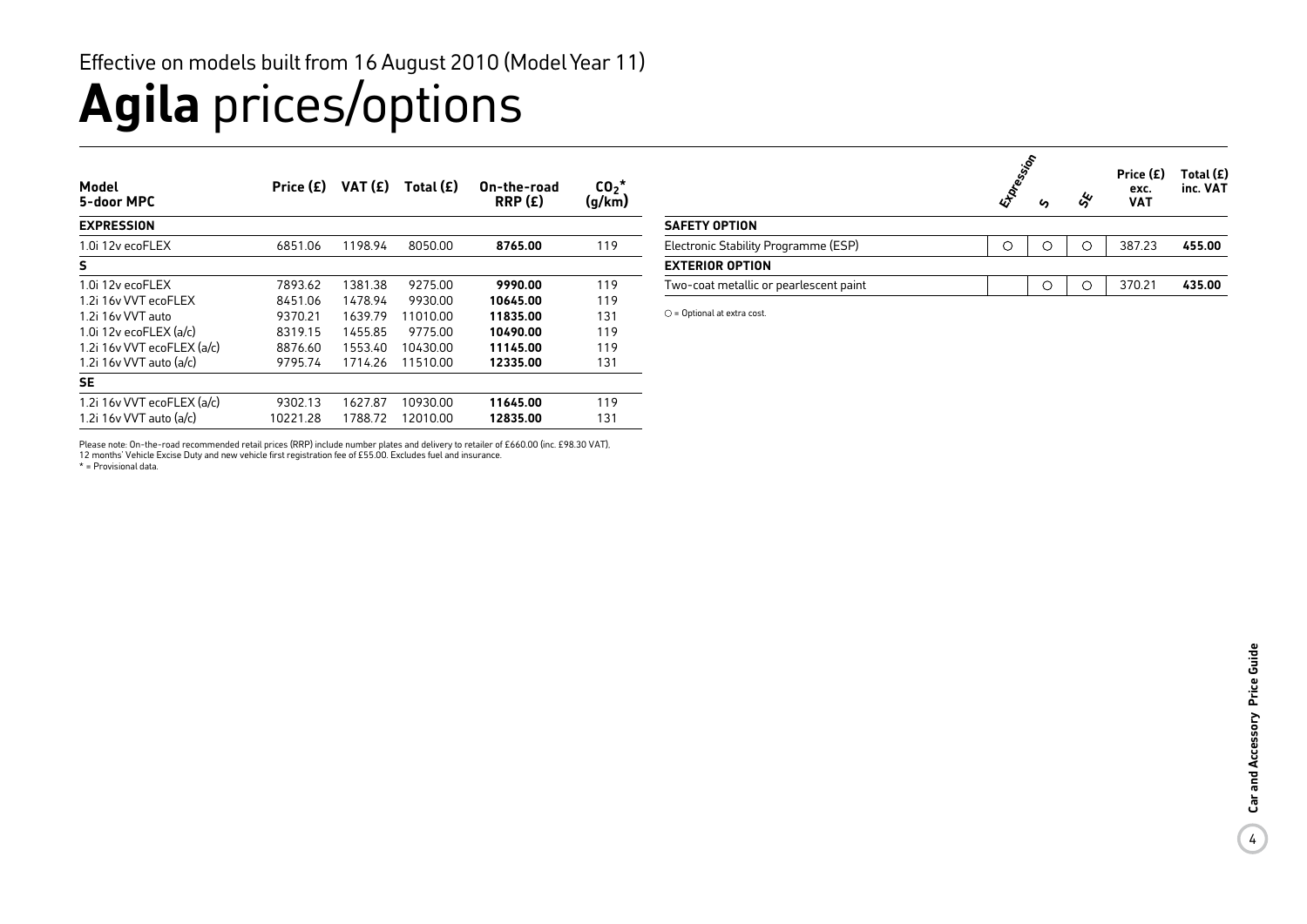## **Corsa** 3-door prices

| Model<br>3-door hatchback                 |          |         | Price $(E)$ VAT $(E)$ Total $(E)$ | On-the-road<br>RRP(E) | CO <sub>2</sub><br>(g/km) | <b>Model</b><br>3-door hatchback                                                                                                                                                                                                                       | Price $(E)$ |         | VAT $(E)$ Total $(E)$ | On-the-road<br>RRP(E) | CO <sub>2</sub><br>(g/km) |
|-------------------------------------------|----------|---------|-----------------------------------|-----------------------|---------------------------|--------------------------------------------------------------------------------------------------------------------------------------------------------------------------------------------------------------------------------------------------------|-------------|---------|-----------------------|-----------------------|---------------------------|
| <b>EXPRESSION</b>                         |          |         |                                   |                       |                           | <b>SE</b>                                                                                                                                                                                                                                              |             |         |                       |                       |                           |
| 1.0i 12v ecoFLEX                          | 7897.87  | 1382.13 | 9280.00                           | 9995.00               | 117                       | 1.2i VVT (a/c)                                                                                                                                                                                                                                         | 11123.40    | 1946.60 | 13070.00              | 13785.00              | 124                       |
| S                                         |          |         |                                   |                       |                           | 1.4i VVT (a/c)                                                                                                                                                                                                                                         | 11570.21    | 2024.79 | 13595.00              | 14310.00              | 129                       |
| 1.0i 12v ecoFLEX                          | 8778.72  | 1536.28 | 10315.00                          | 11030.00              | 117                       | 1.4i VVT auto $(a/c)$                                                                                                                                                                                                                                  | 12421.28    |         | 2173.72 14595.00      | 15420.00              | 134                       |
| 1.2i VVT                                  | 9068.09  | 1586.91 | 10655.00                          | 11370.00              | 124                       | Diesel                                                                                                                                                                                                                                                 |             |         |                       |                       |                           |
| 1.2i VVT ecoFLEX Easytronic               | 9587.23  |         | 1677.77 11265.00                  | 11980.00              | 119                       | 1.3CDTi (75PS) ecoFLEX (a/c)                                                                                                                                                                                                                           | 12540.43    |         | 2194.57 14735.00      | 15450.00              | 112                       |
| 1.0i 12v ecoFLEX (a/c)                    | 9204.26  | 1610.74 | 10815.00                          | 11530.00              | 117                       | 1.3CDTi (75PS) ecoFLEX S/S (a/c)                                                                                                                                                                                                                       | 12761.70    | 2233.30 | 14995.00              | 15710.00              | 105                       |
| 1.2i VVT (a/c)                            | 9493.62  | 1661.38 | 11155.00                          | 11870.00              | 124                       | 1.3CDTi (95PS) ecoFLEX (a/c)                                                                                                                                                                                                                           | 12731.91    | 2228.09 | 14960.00              | 15675.00              | 115                       |
| 1.2i VVT ecoFLEX Easytronic (a/c)         | 10012.77 |         | 1752.23 11765.00                  | 12480.00              | 119                       | 1.7CDTi (130PS) ecoFLEX (a/c)                                                                                                                                                                                                                          | 13276.60    | 2323.40 | 15600.00              | 16315.00              | 118                       |
| Diesel                                    |          |         |                                   |                       |                           | SXi                                                                                                                                                                                                                                                    |             |         |                       |                       |                           |
| 1.3CDTi (75PS) ecoFLEX                    | 10400.00 | 1820.00 | 12220.00                          | 12935.00              | 112                       | 1.2i VVT                                                                                                                                                                                                                                               | 10357.45    |         | 1812.55 12170.00      | 12885.00              | 124                       |
| 1.3CDTi (75PS) ecoFLEX S/S                | 10621.28 |         | 1858.72 12480.00                  | 13195.00              | 105                       | 1.4i VVT                                                                                                                                                                                                                                               | 10804.26    |         | 1890.74 12695.00      | 13410.00              | 129                       |
| 1.3CDTi (95PS) ecoFLEX                    | 10872.34 |         | 1902.66 12775.00                  | 13490.00              | 98                        | 1.4i VVT auto                                                                                                                                                                                                                                          | 11655.32    |         | 2039.68 13695.00      | 14520.00              | 134                       |
| 1.3CDTi (75PS) ecoFLEX (a/c)              | 10825.53 | 1894.47 | 12720.00                          | 13435.00              | 112                       | 1.2i VVT (a/c)                                                                                                                                                                                                                                         | 10782.98    |         | 1887.02 12670.00      | 13385.00              | 124                       |
| 1.3CDTi (75PS) ecoFLEX S/S (a/c) 11046.81 |          |         | 1933.19 12980.00                  | 13695.00              | 105                       | 1.4i VVT (a/c)                                                                                                                                                                                                                                         | 11229.79    |         | 1965.21 13195.00      | 13910.00              | 129                       |
| 1.3CDTi (95PS) ecoFLEX (a/c)              | 11297.87 |         | 1977.13 13275.00                  | 13990.00              | 98                        | 1.4i VVT auto $(a/c)$                                                                                                                                                                                                                                  | 12080.85    |         | 2114.15 14195.00      | 15020.00              | 134                       |
| <b>ENERGY (SPECIAL EDITION MODEL)</b>     |          |         |                                   |                       |                           | Diesel                                                                                                                                                                                                                                                 |             |         |                       |                       |                           |
| 1.0i $12v$ ecoFLEX (a/c)                  | 9510.64  |         | 1664.36 11175.00                  | 11890.00              | 117                       | 1.3CDTi (75PS) ecoFLEX                                                                                                                                                                                                                                 | 11774.47    |         | 2060.53 13835.00      | 14550.00              | 112                       |
| $1.2$ i VVT $(a/c)$                       | 9800.00  | 1715.00 | 11515.00                          | 12230.00              | 124                       | 1.3CDTi (75PS) ecoFLEX S/S                                                                                                                                                                                                                             | 11995.74    |         | 2099.26 14095.00      | 14810.00              | 105                       |
| 1.2i VVT ecoFLEX Easytronic (a/c)         | 10319.15 | 1805.85 | 12125.00                          | 12840.00              | 119                       | 1.3CDTi (95PS) ecoFLEX                                                                                                                                                                                                                                 | 11965.96    |         | 2094.04 14060.00      | 14775.00              | 115                       |
| Diesel                                    |          |         |                                   |                       |                           | 1.3CDTi (75PS) ecoFLEX (a/c)                                                                                                                                                                                                                           | 12200.00    |         | 2135.00 14335.00      | 15050.00              | 112                       |
| 1.3CDTi (75PS) ecoFLEX (a/c)              | 10995.74 | 1924.26 | 12920.00                          | 13635.00              | 112                       | $1.3$ CDTi (75PS) ecoFLEX S/S (a/c)                                                                                                                                                                                                                    | 12421.28    |         | 2173.72 14595.00      | 15310.00              | 105                       |
| 1.3CDTi (75PS) ecoFLEX S/S (a/c)          | 11217.02 | 1962.98 | 13180.00                          | 13895.00              | 105                       | 1.3CDTi (95PS) ecoFLEX (a/c)                                                                                                                                                                                                                           | 12391.49    | 2168.51 | 14560.00              | 15275.00              | 115                       |
| 1.3CDTi (95PS) ecoFLEX (a/c)              | 11468.09 | 2006.91 | 13475.00                          | 14190.00              | 98                        | LIMITED EDITION (SPECIAL EDITION MODEL)                                                                                                                                                                                                                |             |         |                       |                       |                           |
| <b>EXCLUSIV</b>                           |          |         |                                   |                       |                           | 1.2i VVT (a/c)                                                                                                                                                                                                                                         | 11302.13    | 1977.87 | 13280.00              | 13995.00              | 124                       |
| 1.2i VVT                                  | 9536.17  | 1668.83 | 11205.00                          | 11920.00              | 124                       | Diesel                                                                                                                                                                                                                                                 |             |         |                       |                       |                           |
| 1.2i VVT ecoFLEX Easytronic               | 10055.32 |         | 1759.68 11815.00                  | 12530.00              | 119                       | 1.3CDTi (75PS) ecoFLEX (a/c)                                                                                                                                                                                                                           | 12561.70    |         | 2198.30 14760.00      | 15475.00              | 112                       |
| 1.4i VVT                                  | 9982.98  |         | 1747.02 11730.00                  | 12445.00              | 129                       | SRi                                                                                                                                                                                                                                                    |             |         |                       |                       |                           |
| 1.4i VVT auto                             | 10834.04 | 1895.96 | 12730.00                          | 13555.00              | 134                       | 1.4i VVT (a/c)                                                                                                                                                                                                                                         | 12080.85    |         | 2114.15 14195.00      | 14910.00              | 129                       |
| 1.2i VVT (a/c)                            | 9961.70  |         | 1743.30 11705.00                  | 12420.00              | 124                       | Diesel                                                                                                                                                                                                                                                 |             |         |                       |                       |                           |
| 1.2i VVT ecoFLEX Easytronic (a/c)         | 10480.85 |         | 1834.15 12315.00                  | 13030.00              | 119                       | 1.7CDTi (130PS) ecoFLEX (a/c)                                                                                                                                                                                                                          | 13787.23    |         | 2412.77 16200.00      | 16915.00              | 118                       |
| 1.4i VVT (a/c)                            | 10408.51 | 1821.49 | 12230.00                          | 12945.00              | 129                       |                                                                                                                                                                                                                                                        |             |         |                       |                       |                           |
| 1.4i VVT auto $(a/c)$                     | 11259.57 |         | 1970.43 13230.00                  | 14055.00              | 134                       | Please note: On-the-road recommended retail prices (RRP) include number plates and delivery to retailer of £660.00 (inc. £98.30 VAT),<br>12 months' Vehicle Excise Duty and new vehicle first registration fee of £55.00. Excludes fuel and insurance. |             |         |                       |                       |                           |
| Diesel                                    |          |         |                                   |                       |                           | $a/c = Air$ conditioning. $S/S = Start/Stop$ .                                                                                                                                                                                                         |             |         |                       |                       |                           |
| 1.3CDTi (75PS) ecoFLEX                    | 10868.09 | 1901.91 | 12770.00                          | 13485.00              | 112                       |                                                                                                                                                                                                                                                        |             |         |                       |                       |                           |
| 1.3CDTi (75PS) ecoFLEX S/S                | 11089.36 | 1940.64 | 13030.00                          | 13745.00              | 105                       |                                                                                                                                                                                                                                                        |             |         |                       |                       |                           |
| 1.3CDTi (95PS) ecoFLEX                    | 11340.43 |         | 1984.57 13325.00                  | 14040.00              | 98                        |                                                                                                                                                                                                                                                        |             |         |                       |                       |                           |
| 1.3CDTi (75PS) ecoFLEX (a/c)              | 11293.62 | 1976.38 | 13270.00                          | 13985.00              | 112                       |                                                                                                                                                                                                                                                        |             |         |                       |                       |                           |
| 1.3CDTi (75PS) ecoFLEX S/S (a/c)          | 11514.89 | 2015.11 | 13530.00                          | 14245.00              | 105                       |                                                                                                                                                                                                                                                        |             |         |                       |                       |                           |
| 1.3CDTi (95PS) ecoFLEX (a/c)              | 11765.96 | 2059.04 | 13825.00                          | 14540.00              | 98                        |                                                                                                                                                                                                                                                        |             |         |                       |                       |                           |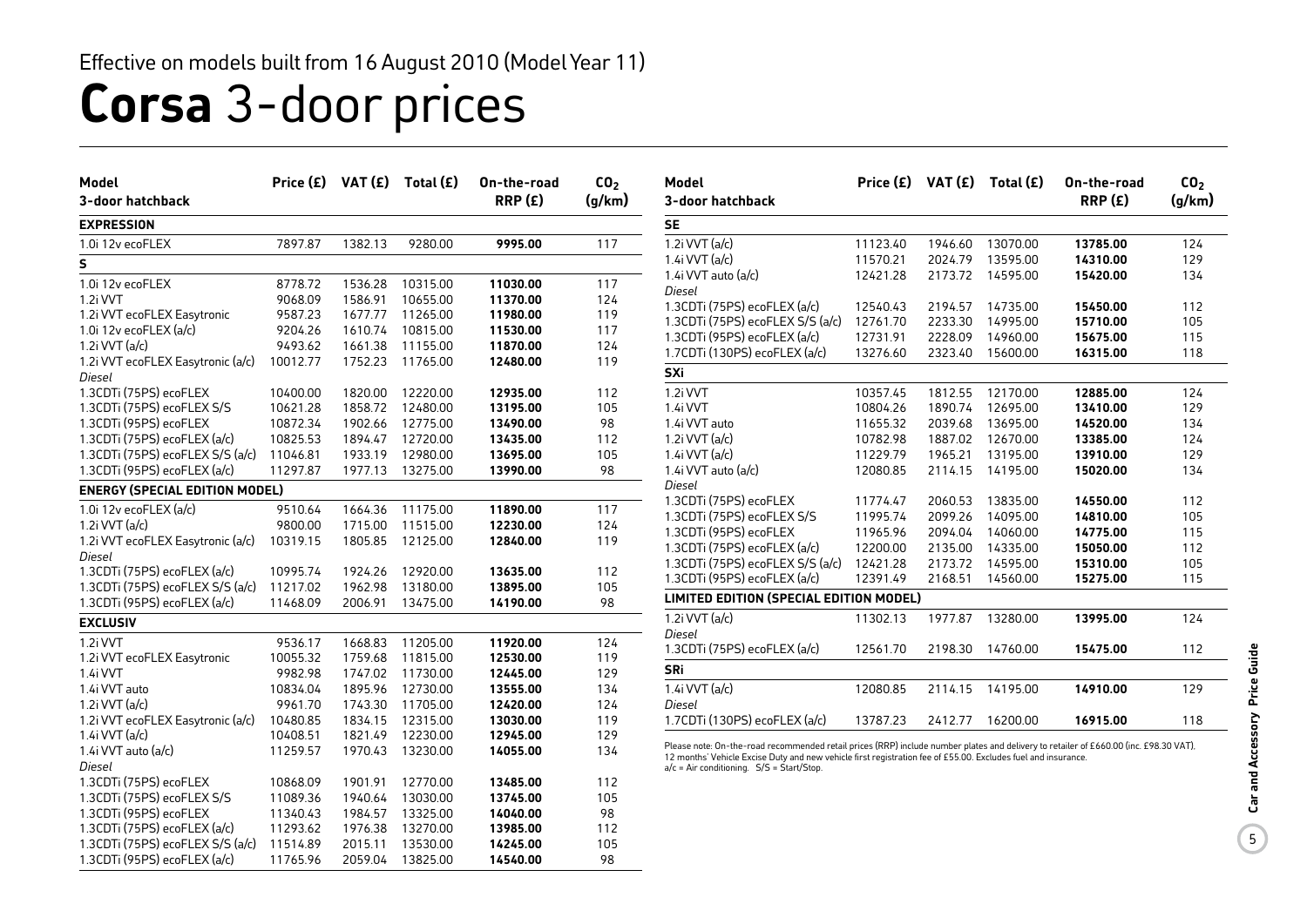## **Corsa** 5-door prices

| <b>Model</b><br>5-door hatchback      |          |         | Price $(E)$ VAT $(E)$ Total $(E)$ | On-the-road<br>RRP(E) | CO <sub>2</sub><br>(g/km) | <b>Model</b><br>5-door hatchback                                                                                                      | Price $(E)$ VAT $(E)$ |         | Total $(E)$      | On-the-road<br>RRP(E) | CO <sub>2</sub><br>(g/km) |
|---------------------------------------|----------|---------|-----------------------------------|-----------------------|---------------------------|---------------------------------------------------------------------------------------------------------------------------------------|-----------------------|---------|------------------|-----------------------|---------------------------|
| s                                     |          |         |                                   |                       |                           | <b>SE</b>                                                                                                                             |                       |         |                  |                       |                           |
| 1.0i 12v ecoFLEX                      | 9136.17  | 1598.83 | 10735.00                          | 11450.00              | 117                       | 1.2i VVT (a/c)                                                                                                                        | 11480.85              |         | 2009.15 13490.00 | 14205.00              | 124                       |
| 1.2i VVT                              | 9425.53  |         | 1649.47 11075.00                  | 11790.00              | 124                       | 1.4i VVT (a/c)                                                                                                                        | 11927.66              | 2087.34 | 14015.00         | 14730.00              | 129                       |
| 1.2i VVT ecoFLEX Easytronic           | 9944.68  |         | 1740.32 11685.00                  | 12400.00              | 119                       | 1.4i VVT auto $(a/c)$                                                                                                                 | 12778.72              | 2236.28 | 15015.00         | 15840.00              | 138                       |
| 1.0i 12 $v$ ecoFLEX (a/c)             | 9561.70  |         | 1673.30 11235.00                  | 11950.00              | 117                       | Diesel                                                                                                                                |                       |         |                  |                       |                           |
| 1.2i VVT (a/c)                        | 9851.06  |         | 1723.94 11575.00                  | 12290.00              | 124                       | 1.3CDTi (75PS) ecoFLEX (a/c)                                                                                                          | 12897.87              |         | 2257.13 15155.00 | 15870.00              | 112                       |
| 1.2i VVT ecoFLEX Easytronic (a/c)     | 10370.21 |         | 1814.79 12185.00                  | 12900.00              | 119                       | 1.3CDTi (75PS) ecoFLEX S/S (a/c)                                                                                                      | 13119.15              |         | 2295.85 15415.00 | 16130.00              | 105                       |
| <b>Diesel</b>                         |          |         |                                   |                       |                           | 1.3CDTi (95PS) ecoFLEX (a/c)                                                                                                          | 13089.36              | 2290.64 | 15380.00         | 16095.00              | 115                       |
| 1.3CDTi (75PS) ecoFLEX                | 10757.45 | 1882.55 | 12640.00                          | 13355.00              | 112                       | 1.7CDTi (130PS) ecoFLEX (a/c)                                                                                                         | 13634.04              |         | 2385.96 16020.00 | 16735.00              | 119                       |
| 1.3CDTi (75PS) ecoFLEX S/S            | 10978.72 |         | 1921.28 12900.00                  | 13615.00              | 105                       | <b>SXi</b>                                                                                                                            |                       |         |                  |                       |                           |
| 1.3CDTi (95PS) ecoFLEX                | 11229.79 | 1965.21 | 13195.00                          | 13910.00              | 99                        |                                                                                                                                       |                       |         |                  |                       |                           |
| 1.3CDTi (75PS) ecoFLEX (a/c)          | 11182.98 |         | 1957.02 13140.00                  | 13855.00              | 112                       | 1.2i VVT                                                                                                                              | 10714.89              | 1875.11 | 12590.00         | 13305.00              | 124                       |
| 1.3CDTi (75PS) ecoFLEX S/S (a/c)      | 11404.26 | 1995.74 | 13400.00                          | 14115.00              | 105                       | 1.4i VVT                                                                                                                              | 11161.70              |         | 1953.30 13115.00 | 13830.00              | 129                       |
| 1.3CDTi (95PS) ecoFLEX (a/c)          | 11655.32 |         | 2039.68 13695.00                  | 14410.00              | 99                        | 1.4i VVT auto                                                                                                                         | 12012.77              |         | 2102.23 14115.00 | 14940.00              | 138                       |
| <b>ENERGY (SPECIAL EDITION MODEL)</b> |          |         |                                   |                       |                           | 1.2i VVT (a/c)                                                                                                                        | 11140.43              |         | 1949.57 13090.00 | 13805.00              | 124                       |
|                                       |          |         |                                   |                       |                           | 1.4i VVT (a/c)                                                                                                                        | 11587.23              |         | 2027.77 13615.00 | 14330.00              | 129                       |
| 1.0i 12v ecoFLEX (a/c)                | 9868.09  | 1726.91 | 11595.00                          | 12310.00              | 117                       | 1.4i VVT auto (a/c)                                                                                                                   | 12438.30              | 2176.70 | 14615.00         | 15440.00              | 138                       |
| 1.2i VVT (a/c)                        | 10157.45 | 1777.55 | 11935.00                          | 12650.00              | 124                       | Diesel                                                                                                                                |                       |         |                  |                       |                           |
| 1.2i VVT ecoFLEX Easytronic (a/c)     | 10676.60 |         | 1868.40 12545.00                  | 13260.00              | 119                       | 1.3CDTi (75PS) ecoFLEX                                                                                                                | 12131.91              |         | 2123.09 14255.00 | 14970.00              | 112                       |
| Diesel                                |          |         |                                   |                       |                           | 1.3CDTi (75PS) ecoFLEX S/S                                                                                                            | 12353.19              |         | 2161.81 14515.00 | 15230.00              | 105                       |
| 1.3CDTi (75PS) ecoFLEX (a/c)          | 11353.19 | 1986.81 | 13340.00                          | 14055.00              | 112                       | 1.3CDTi (95PS) ecoFLEX                                                                                                                | 12323.40              |         | 2156.60 14480.00 | 15195.00              | 115                       |
| 1.3CDTi (75PS) ecoFLEX S/S (a/c)      | 11574.47 | 2025.53 | 13600.00                          | 14315.00              | 105                       | 1.3CDTi (75PS) ecoFLEX (a/c)                                                                                                          | 12557.45              |         | 2197.55 14755.00 | 15470.00              | 112                       |
| 1.3CDTi (95PS) ecoFLEX (a/c)          | 11825.53 |         | 2069.47 13895.00                  | 14610.00              | 99                        | 1.3CDTi (75PS) ecoFLEX S/S                                                                                                            | 12778.72              |         | 2236.28 15015.00 | 15730.00              | 105                       |
| <b>EXCLUSIV</b>                       |          |         |                                   |                       |                           | 1.3CDTi (95PS) ecoFLEX (a/c)                                                                                                          | 12748.94              |         | 2231.06 14980.00 | 15695.00              | 115                       |
| 1.2i VVT                              | 9893.62  |         | 1731.38 11625.00                  | 12340.00              | 124                       | LIMITED EDITION (SPECIAL EDITION MODEL)                                                                                               |                       |         |                  |                       |                           |
| 1.2i VVT ecoFLEX Easytronic           | 10412.77 |         | 1822.23 12235.00                  | 12950.00              | 119                       | 1.2i VVT (a/c)                                                                                                                        | 11659.57              |         | 2040.43 13700.00 | 14415.00              | 124                       |
| 1.4i VVT                              | 10340.43 | 1809.57 | 12150.00                          | 12865.00              | 129                       | <b>Diesel</b>                                                                                                                         |                       |         |                  |                       |                           |
| 1.4i VVT auto                         | 11191.49 |         | 1958.51 13150.00                  | 13975.00              | 138                       | 1.3CDTi (75PS) ecoFLEX (a/c)                                                                                                          | 12919.15              |         | 2260.85 15180.00 | 15895.00              | 112                       |
| 1.2i VVT (a/c)                        | 10319.15 |         | 1805.85 12125.00                  | 12840.00              | 124                       | SRi                                                                                                                                   |                       |         |                  |                       |                           |
| 1.2i VVT ecoFLEX Easytronic (a/c)     | 10838.30 | 1896.70 | 12735.00                          | 13450.00              | 119                       |                                                                                                                                       |                       |         |                  |                       |                           |
| 1.4i VVT (a/c)                        | 10765.96 |         | 1884.04 12650.00                  | 13365.00              | 129                       | 1.4i VVT (a/c)                                                                                                                        | 12438.30              |         | 2176.70 14615.00 | 15330.00              | 129                       |
| 1.4i VVT auto $(a/c)$                 | 11617.02 |         | 2032.98 13650.00                  | 14475.00              | 138                       | Diesel                                                                                                                                |                       |         |                  |                       |                           |
| Diesel                                |          |         |                                   |                       |                           | 1.7CDTi (130PS) ecoFLEX (a/c)                                                                                                         | 14144.68              |         | 2475.32 16620.00 | 17335.00              | 119                       |
| 1.3CDTi (75PS) ecoFLEX                | 11225.53 | 1964.47 | 13190.00                          | 13905.00              | 112                       | Please note: On-the-road recommended retail prices (RRP) include number plates and delivery to retailer of £660.00 (inc. £98.30 VAT), |                       |         |                  |                       |                           |
| 1.3CDTi (75PS) ecoFLEX S/S            | 11446.81 | 2003.19 | 13450.00                          | 14165.00              | 105                       | 12 months' Vehicle Excise Duty and new vehicle first registration fee of £55.00. Excludes fuel and insurance.                         |                       |         |                  |                       |                           |
| 1.3CDTi (95PS) ecoFLEX                | 11697.87 |         | 2047.13 13745.00                  | 14460.00              | 99                        | $a/c = Air$ conditioning. $S/S = Start/Stop$ .                                                                                        |                       |         |                  |                       |                           |
| 1.3CDTi (75PS) ecoFLEX (a/c)          | 11651.06 |         | 2038.94 13690.00                  | 14405.00              | 112                       |                                                                                                                                       |                       |         |                  |                       |                           |
| 1.3CDTi (75PS) ecoFLEX S/S (a/c)      | 11872.34 | 2077.66 | 13950.00                          | 14665.00              | 105                       |                                                                                                                                       |                       |         |                  |                       |                           |
| 1.3CDTi (95PS) ecoFLEX (a/c)          | 12123.40 |         | 2121.60 14245.00                  | 14960.00              | 99                        |                                                                                                                                       |                       |         |                  |                       |                           |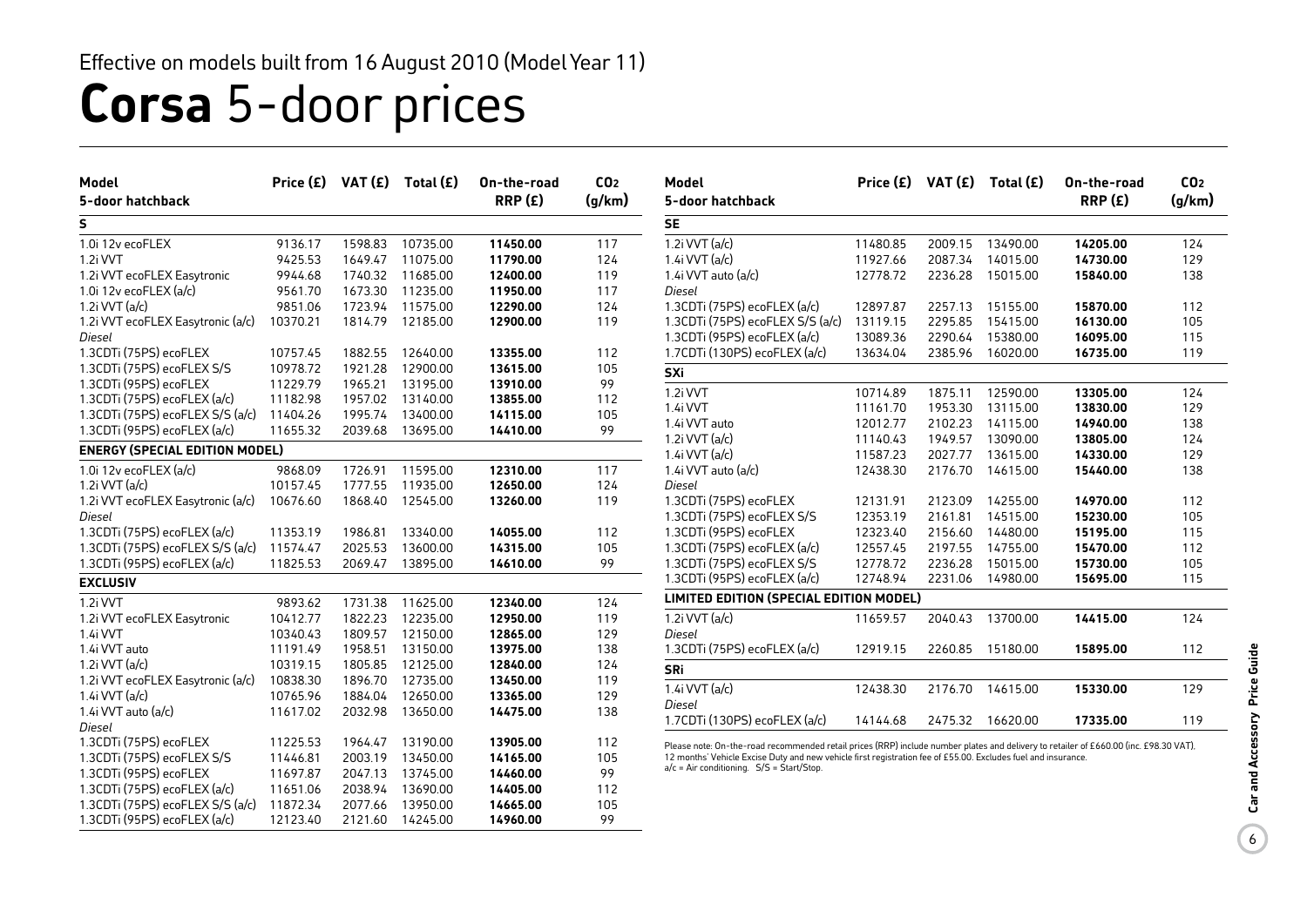## **Corsa** options

|                                                                                                                                                             | Expressively |         | Energy               | Erclassi             | ú.                      | ぶ                                | Limited Edition        | $\dot{\mathcal{S}}$     | Price $(E)$<br>exc.<br><b>VAT</b> | Total $(E)$<br>inc. VAT |
|-------------------------------------------------------------------------------------------------------------------------------------------------------------|--------------|---------|----------------------|----------------------|-------------------------|----------------------------------|------------------------|-------------------------|-----------------------------------|-------------------------|
| <b>OPTION PACKS</b>                                                                                                                                         |              |         |                      |                      |                         |                                  |                        |                         |                                   |                         |
| VXR Styling Pack <sup>1</sup> . Body-colour front lower spoiler/side sills/rear lower skirt/rear roof spoiler . Chrome-effect exhaust                       |              |         |                      |                      |                         |                                  |                        |                         |                                   |                         |
| tailpipe extension on SE (standard on SXi, Limited Edition and SRi)                                                                                         |              |         |                      |                      | O <sup>2</sup>          | O <sup>2</sup>                   |                        |                         | 782.98                            | 920.00                  |
| Sight and Light Pack • Rain-sensitive windscreen wipers • Electro-chromatic anti-dazzle rear-view mirror • Automatic lighting control                       |              |         |                      |                      |                         | $\circ$                          |                        | $\circ$                 | 174.47                            | 205.00                  |
| Protection Pack • Front seat side-impact airbags • Full-size curtain airbags • Pyrotechnic front lap belt pretensioner system                               | $\circ$      | $\circ$ | $\circ$              | $\bullet$            |                         | $\bullet$                        | $\circ$                | $\bullet$               | 361.70                            | 425.00                  |
| Technical Pack . Cruise control . Multi-function trip computer                                                                                              |              |         | $\bigcirc$           |                      |                         | $\bullet$                        | $\bullet$              | $\bullet$               | 182.98                            | 215.00                  |
| Winter Pack . Electrically heated front seats . Electrically heated leather-covered steering wheel                                                          |              |         |                      | $\circ$              |                         | $\bigcirc$ <sup>3</sup>          | $\circ$                | $\bigcirc$ <sup>3</sup> | 182.98                            | 215.00                  |
| Plus Pack . Driver's seat height adjuster . Steering column adjustable for reach and rake                                                                   |              | O       | $\bullet$            | $\bullet$            |                         | $\bullet$                        | $\bullet$              | $\bullet$               | 93.62                             | 110.00                  |
| Plus Pack • 15-inch alloy wheels (steel spare) • Front fog lights • Cruise control • Multi-function trip computer                                           |              |         |                      | $\bigcirc$           |                         |                                  |                        |                         | 408.51                            | 480.00                  |
| <b>SAFETY OPTIONS</b>                                                                                                                                       |              |         |                      |                      |                         |                                  |                        |                         |                                   |                         |
| Electronic Stability Programme-plus (ESP-plus) with traction control                                                                                        | $\circ$      | $\circ$ | O                    | $\circ$              | $\circ$                 | $\circ$                          | $\circ$                | $\circ$                 | 387.23                            | 455.00                  |
| ISOFIX child seat restraint system for front passenger's seat (does not include child seat)                                                                 |              | $\circ$ | $\circ$              | $\circ$              | $\circ$                 | $\circ$                          |                        | $\circ$                 | 93.62                             | 110.00                  |
| Height-adjustable centre rear seat head restraint (five-door models only)                                                                                   |              | $\circ$ | $\circ$              | $\bigcirc$           | $\circ$                 | $\circ$                          | $\circ$                | $\circ$                 | 21.28                             | 25.00                   |
| <b>INTERIOR OPTIONS</b>                                                                                                                                     |              |         |                      |                      |                         |                                  |                        |                         |                                   |                         |
| Electronic Climate Control (ECC) incorporating air conditioning                                                                                             |              |         | O                    |                      | O                       | $\circlearrowright$ <sup>4</sup> | $\circ$                | $\circ$                 | 251.06                            | 295.00                  |
| DualFloor luggage compartment                                                                                                                               |              |         |                      |                      | $\circ$                 | $\circ$                          |                        | $\circ$                 | 46.81                             | 55.00                   |
| <b>EXTERIOR AND CONVENIENCE OPTIONS</b>                                                                                                                     |              |         |                      |                      |                         |                                  |                        |                         |                                   |                         |
| 16-inch 10-spoke alloy wheels with 195/55 R 16 ultra-low profile tyres                                                                                      |              |         | $\circ$ <sup>5</sup> |                      |                         |                                  |                        |                         | 182.98                            | 215.00                  |
| 16-inch 11-spoke alloy wheels with 195/55 R 16 ultra-low profile tyres                                                                                      |              |         |                      |                      | $\circ$                 |                                  |                        |                         | 153.19                            | 180.00                  |
| 17-inch alloy wheels with 215/45 R 17 ultra-low profile tyres                                                                                               |              |         |                      |                      | $\bigcirc$ <sup>6</sup> | $\bigcirc$ <sup>6</sup>          | $\bullet$ <sup>7</sup> | $\bullet$               | 272.34                            | 320.00                  |
| Adaptive Forward Lighting (AFL) - halogen                                                                                                                   |              |         |                      |                      | $\circ$                 | $\circ$                          |                        | $\circ$                 | 225.53                            | 265.00                  |
| Electrically operated sliding glass sunroof with interior blind <sup>8</sup>                                                                                |              |         | O <sub>5</sub>       | $\circ$ <sup>5</sup> | $\circ$                 | $\circ$                          |                        | $\circ$                 | 540.43                            | 635.00                  |
| Dark-tinted windows (excludes windscreen and front door windows)                                                                                            |              |         | $\circ$              |                      |                         | $\bullet$                        | $\bullet$              | $\bullet$               | 225.53                            | 265.00                  |
| Flex-Fix <sup>®</sup> integrated carrier system (includes two-bicycle carrier attachment) <sup>9</sup>                                                      |              |         |                      | $\circ$ <sup>5</sup> | $\circ$                 | $\circ$                          |                        |                         | 370.21                            | 435.00                  |
| Rear parking distance sensors <sup>10</sup>                                                                                                                 |              |         |                      | $\circ$              | $\circ$                 | $\circ$                          | $\circ$                | $\circ$                 | 225.53                            | 265.00                  |
| Two-coat metallic or pearlescent paint                                                                                                                      |              | O       | $\circ$              | $\bigcirc$           | $\circ$                 | $\bigcirc$                       |                        | $\circ$                 | 370.21                            | 435.00                  |
| AUDIO AND COMMUNICATION OPTIONS                                                                                                                             |              |         |                      |                      |                         |                                  |                        |                         |                                   |                         |
| CD 60 • Satellite navigation system • CD player with MP3 format • Stereo radio • Auxiliary-in socket • Graphic display                                      |              |         |                      | O                    | O                       | $\circ$                          |                        | $\circ$                 | 829.79                            | 975.00                  |
| Mobile phone system with Bluetooth® (does not include phone or cradle) and graphic display<br>- see your retailer for details of mobile phone compatibility |              |         | $\circ$              | $\bigcirc$           | $\circ$                 | $\circ$                          | $\circ$                | $\bigcirc$              | 259.57                            | 305.00                  |
|                                                                                                                                                             |              |         |                      |                      |                         |                                  |                        |                         |                                   |                         |

 $\bigcirc$  = Optional at extra cost.  $\bigcirc$  = Standard equipment.

1 = Not available in conjunction with Flex-Fix® integrated carrier system. The spare wheel is replaced by an emergency tyre inflation kit. 2 = Not available on 1.3CDTi 16v (75PS) models. 3 = Deletes sports steering wheel. graphic information display. 5 = Not available on 1.3CDTi 16v (95PS) models. 6 = Not available on 1.3CDTi 16v (75PS) models. Includes sports suspension with lower ride height and progressive-rate variable ratio power-assis alloy wheels. 8 = Also includes front map reading lights and front passenger's seat height adjuster. Deletes front passenger's underseat storage tray. Roof panel is coloured black. 9 = Not available in conjunction with VXR replaced by an emergency tyre inflation kit. 10 = Not available in conjunction with Flex-Fix® integrated carrier system.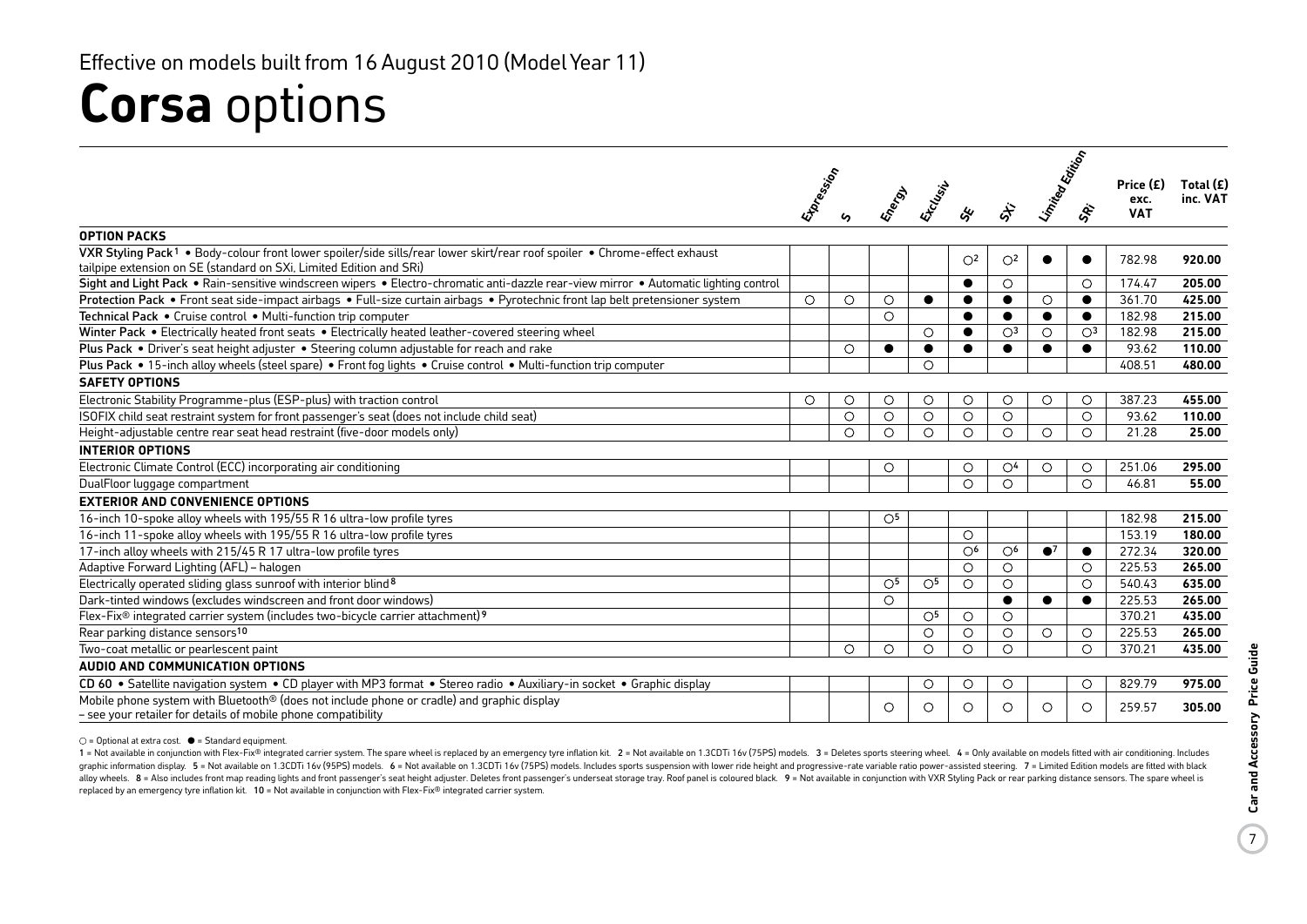### **New Meriva** prices

| Model<br>5-door MPV              | Price $(E)$ | VAT $(E)$ | Total $(E)$ | On-the-road<br>RRP(E) | CO <sub>2</sub><br>(g/km) |
|----------------------------------|-------------|-----------|-------------|-----------------------|---------------------------|
| <b>EXPRESSION</b>                |             |           |             |                       |                           |
| 1.4i 16v VVT (100PS)             | 10344.68    | 1810.32   | 12155.00    | 12995.00              | 144                       |
| S                                |             |           |             |                       |                           |
| 1.4i 16v VVT (100PS)             | 12472.34    | 2182.66   | 14655.00    | 15495.00              | 144                       |
| 1.4i 16v VVT Turbo (120PS)       | 13085.11    | 2289.89   | 15375.00    | 16215.00              | 143                       |
| 1.4i 16y VVT (100PS) (a/c)       | 12897.87    | 2257.13   | 15155.00    | 15995.00              | 144                       |
| 1.4i 16v VVT Turbo (120PS) (a/c) | 13510.64    | 2364.36   | 15875.00    | 16715.00              | 143                       |
| Diesel                           |             |           |             |                       |                           |
| 1.3CDTi 16v (75PS)               | 13753.19    | 2406.81   | 16160.00    | 16875.00              | 129                       |
| 1.3CDTi 16v (95PS) ecoFLEX       | 14344.68    | 2510.32   | 16855.00    | 17570.00              | 119                       |
| 1.7CDTi 16v (100PS) auto         | 15625.53    | 2734.47   | 18360.00    | 19325.00              | 168                       |
| 1.7CDTi 16v (130PS)              | 14800.00    | 2590.00   | 17390.00    | 18215.00              | 138                       |
| 1.3CDTi 16y (75PS) (a/c)         | 14178.72    | 2481.28   | 16660.00    | 17375.00              | 129                       |
| 1.3CDTi 16v (95PS) ecoFLEX (a/c) | 14770.21    | 2584.79   | 17355.00    | 18070.00              | 119                       |
| 1.7CDTi 16v (100PS) auto (a/c)   | 16051.06    | 2808.94   | 18860.00    | 19825.00              | 168                       |
| 1.7CDTi 16v (130PS) (a/c)        | 15225.53    | 2664.47   | 17890.00    | 18715.00              | 138                       |
| <b>EXCLUSIV</b>                  |             |           |             |                       |                           |
| 1.4i 16y VVT (100PS) (a/c)       | 13455.32    | 2354.68   | 15810.00    | 16650.00              | 144                       |
| 1.4i 16y VVT Turbo (120PS) (a/c) | 14063.83    | 2461.17   | 16525.00    | 17365.00              | 143                       |
| 1.4i 16y VVT Turbo (140PS) (a/c) | 14727.66    | 2577.34   | 17305.00    | 18175.00              | 156                       |
| Diesel                           |             |           |             |                       |                           |
| 1.3CDTi 16y (75PS) (a/c)         | 14731.91    | 2578.09   | 17310.00    | 18025.00              | 129                       |
| 1.3CDTi 16v (95PS) ecoFLEX (a/c) | 15323.40    | 2681.60   | 18005.00    | 18720.00              | 119                       |
| 1.7CDTi 16v (100PS) auto (a/c)   | 16604.26    | 2905.74   | 19510.00    | 20475.00              | 168                       |
| 1.7CDTi 16v (130PS) (a/c)        | 15778.72    | 2761.28   | 18540.00    | 19365.00              | 138                       |
| <b>SE</b>                        |             |           |             |                       |                           |
| 1.4i 16v VVT (100PS) (a/c)       | 14119.15    | 2470.85   | 16590.00    | 17430.00              | 144                       |
| 1.4i 16y VVT Turbo (120PS) (a/c) | 14727.66    | 2577.34   | 17305.00    | 18145.00              | 143                       |
| 1.4i 16v VVT Turbo (140PS) (a/c) | 15391.49    | 2693.51   | 18085.00    | 18955.00              | 156                       |
| Diesel                           |             |           |             |                       |                           |
| 1.7CDTi 16v (100PS) auto (a/c)   | 17268.09    | 3021.91   | 20290.00    | 21255.00              | 168                       |
| 1.7CDTi 16y (130PS) (a/c)        | 16446.81    | 2878.19   | 19325.00    | 20150.00              | 138                       |

Please note: On-the-road recommended retail prices (RRP) include number plates and delivery to retailer of £660.00 (inc. £98.30 VAT), 12 months' Vehicle Excise Duty and new vehicle first registration fee of £55.00. Excludes fuel and insurance.

a/c = Air conditioning.

 $\overline{8}$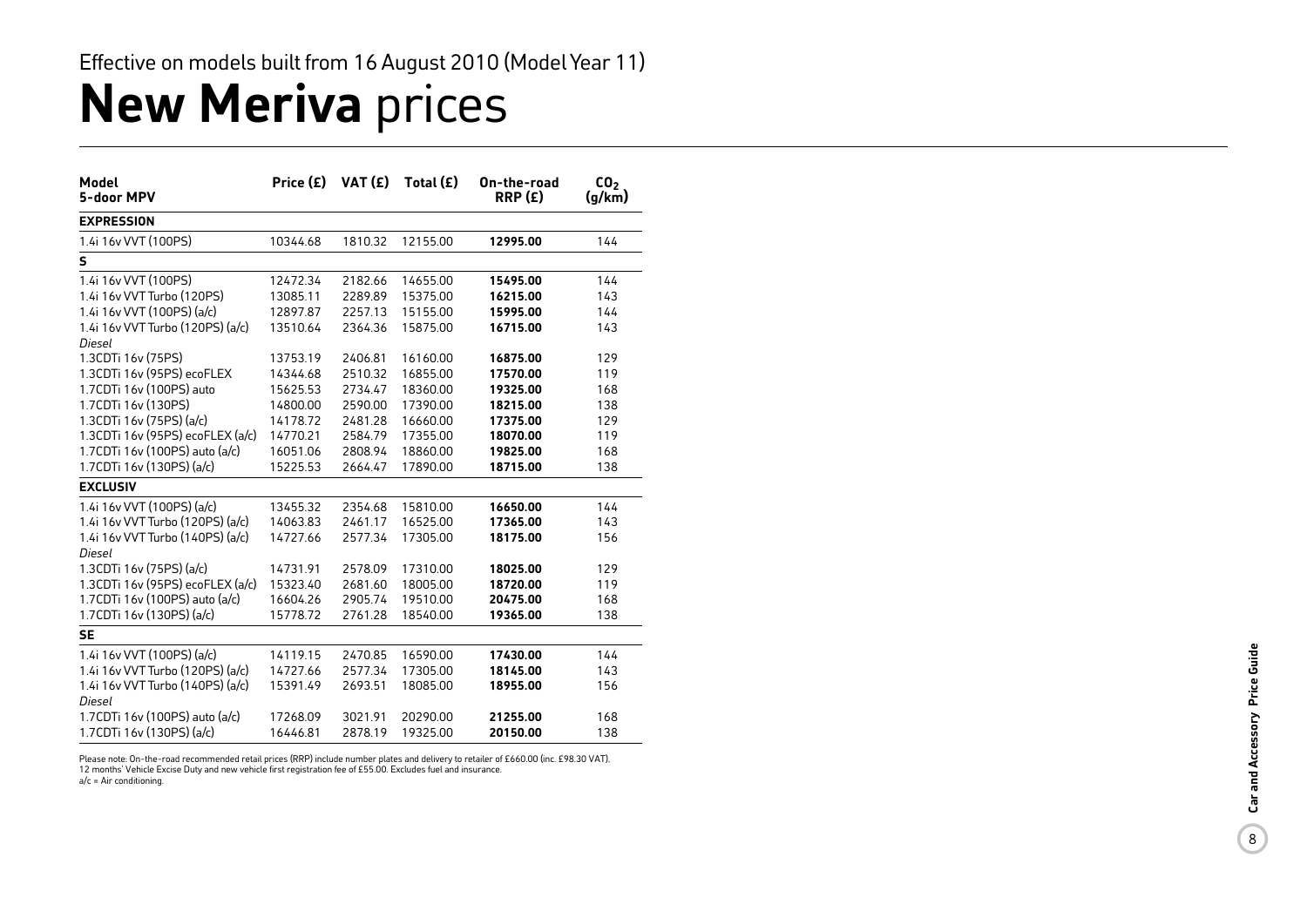## **New Meriva** options

| Leather Pack <sup>1</sup> • Leather seat facings • Electrically heated ergonomic sports front seats • Driver's seat with tilt and electrical lumbar adjustment<br>872.34<br>1025.00<br>$\circ$<br>$\bigcirc$ <sup>3</sup><br>$\circ$<br>782.98<br>920.00<br>$\bigcirc$ <sup>3</sup><br>$\bigcirc$ <sup>1</sup><br>391.49<br>460.00<br>$\bigcirc$ <sup>3</sup><br>$\bigcirc$ <sup>1</sup><br>519.15<br>610.00<br>$\bigcirc$ <sup>4</sup><br>$\circ$<br>382.98<br>450.00<br>$\bullet$<br>$\bullet$<br>$\circ$<br>$\circ$<br>174.47<br>205.00<br>$\circ$<br>182.98<br>$\circ$<br>215.00<br>$\circ$<br>$\circ$<br>85.11<br>100.00<br>25.00<br>$\circ$<br>$\circ$<br>$\circ$<br>21.28<br>$\circ$<br>$\circ$<br>$\circ$<br>127.66<br>150.00<br>295.00<br>251.06<br>$\circ$<br>$\circ$<br>$\circ$<br>42.55<br>$\bullet$<br>50.00<br>$\circ$<br>42.55<br>$\bigcirc$<br>50.00<br>468.09<br>550.00<br>$\circ$<br>$\circ$<br>468.09<br>550.00<br>$\circ$<br>468.09<br>550.00<br>$\overline{O^5}$<br>$\bigcirc$ <sup>5</sup><br>89.36<br>$\circ$<br>$\circ$<br>105.00<br>$\circ$<br>225.53<br>$\circ$<br>265.00<br>$\circ$<br>$\bullet$<br>131.91<br>155.00<br>319.15<br>375.00<br>$\circ$<br>$\circ$<br>$\circ$<br>Flex-Fix® integrated carrier system (includes two-bicycle carrier attachment)7<br>$\overline{O^3}$<br>425.53<br>500.00<br>$\circ$<br>Two-coat metallic or pearlescent paint<br>$\circ$<br>370.21<br>435.00<br>$\circ$<br>$\circ$<br>$\circ$<br>$\circ$<br>710.64<br>835.00<br>$\circ$<br>131.91<br>155.00<br>$\circ$<br>336.17<br>$\circ$<br>395.00<br>187.23<br>220.00<br>$\circ$<br>$\circ$ |                                                                                                                                                                                                                           | Expressively | Erclassi | $\frac{2}{3}$ | Price $(E)$<br>exc.<br><b>VAT</b> | Total $(E)$<br>inc. VAT |
|-------------------------------------------------------------------------------------------------------------------------------------------------------------------------------------------------------------------------------------------------------------------------------------------------------------------------------------------------------------------------------------------------------------------------------------------------------------------------------------------------------------------------------------------------------------------------------------------------------------------------------------------------------------------------------------------------------------------------------------------------------------------------------------------------------------------------------------------------------------------------------------------------------------------------------------------------------------------------------------------------------------------------------------------------------------------------------------------------------------------------------------------------------------------------------------------------------------------------------------------------------------------------------------------------------------------------------------------------------------------------------------------------------------------------------------------------------------------------------------------------------------------------------------------------------------------------------------------------------|---------------------------------------------------------------------------------------------------------------------------------------------------------------------------------------------------------------------------|--------------|----------|---------------|-----------------------------------|-------------------------|
|                                                                                                                                                                                                                                                                                                                                                                                                                                                                                                                                                                                                                                                                                                                                                                                                                                                                                                                                                                                                                                                                                                                                                                                                                                                                                                                                                                                                                                                                                                                                                                                                       | <b>OPTION PACKS</b>                                                                                                                                                                                                       |              |          |               |                                   |                         |
|                                                                                                                                                                                                                                                                                                                                                                                                                                                                                                                                                                                                                                                                                                                                                                                                                                                                                                                                                                                                                                                                                                                                                                                                                                                                                                                                                                                                                                                                                                                                                                                                       |                                                                                                                                                                                                                           |              |          |               |                                   |                         |
|                                                                                                                                                                                                                                                                                                                                                                                                                                                                                                                                                                                                                                                                                                                                                                                                                                                                                                                                                                                                                                                                                                                                                                                                                                                                                                                                                                                                                                                                                                                                                                                                       | VXR Styling Pack <sup>2</sup> . Body-colour front lower spoiler/side sills/rear lower skirt/rear spoiler                                                                                                                  |              |          |               |                                   |                         |
|                                                                                                                                                                                                                                                                                                                                                                                                                                                                                                                                                                                                                                                                                                                                                                                                                                                                                                                                                                                                                                                                                                                                                                                                                                                                                                                                                                                                                                                                                                                                                                                                       | Ergonomic Sports Seats Pack One . Ergonomic sports front seats with extendable seat cushion . Driver's seat with tilt and electrical lumbar adjustment                                                                    |              |          |               |                                   |                         |
|                                                                                                                                                                                                                                                                                                                                                                                                                                                                                                                                                                                                                                                                                                                                                                                                                                                                                                                                                                                                                                                                                                                                                                                                                                                                                                                                                                                                                                                                                                                                                                                                       | Ergonomic Sports Seats Pack Two • Ergonomic sports front seats with extendable seat cushion • Front passenger's seat height adjuster<br>. Driver's and front passenger's seats with tilt and electrical lumbar adjustment |              |          |               |                                   |                         |
|                                                                                                                                                                                                                                                                                                                                                                                                                                                                                                                                                                                                                                                                                                                                                                                                                                                                                                                                                                                                                                                                                                                                                                                                                                                                                                                                                                                                                                                                                                                                                                                                       | Protection Pack . Full-size curtain airbags . Front seat side-impact airbags . Active-safety front seat head restraints . Seatbelt unfastened warning light for rear seats                                                |              |          |               |                                   |                         |
|                                                                                                                                                                                                                                                                                                                                                                                                                                                                                                                                                                                                                                                                                                                                                                                                                                                                                                                                                                                                                                                                                                                                                                                                                                                                                                                                                                                                                                                                                                                                                                                                       | Sight and Light Pack . Automatic lighting control with tunnel detection . Rain-sensitive windscreen wipers . Electro-chromatic anti-dazzle rear-view mirror                                                               |              |          |               |                                   |                         |
|                                                                                                                                                                                                                                                                                                                                                                                                                                                                                                                                                                                                                                                                                                                                                                                                                                                                                                                                                                                                                                                                                                                                                                                                                                                                                                                                                                                                                                                                                                                                                                                                       | Winter Pack . Electrically heated front seats . Electrically heated leather-covered steering wheel                                                                                                                        |              |          |               |                                   |                         |
|                                                                                                                                                                                                                                                                                                                                                                                                                                                                                                                                                                                                                                                                                                                                                                                                                                                                                                                                                                                                                                                                                                                                                                                                                                                                                                                                                                                                                                                                                                                                                                                                       | Convenience Pack • 12-volt electrical accessory socket in luggage compartment • Load-restraining floor net in luggage compartment                                                                                         |              |          |               |                                   |                         |
|                                                                                                                                                                                                                                                                                                                                                                                                                                                                                                                                                                                                                                                                                                                                                                                                                                                                                                                                                                                                                                                                                                                                                                                                                                                                                                                                                                                                                                                                                                                                                                                                       | <b>SAFETY OPTIONS</b>                                                                                                                                                                                                     |              |          |               |                                   |                         |
|                                                                                                                                                                                                                                                                                                                                                                                                                                                                                                                                                                                                                                                                                                                                                                                                                                                                                                                                                                                                                                                                                                                                                                                                                                                                                                                                                                                                                                                                                                                                                                                                       | Height-adjustable centre rear seat head restraint                                                                                                                                                                         |              |          |               |                                   |                         |
|                                                                                                                                                                                                                                                                                                                                                                                                                                                                                                                                                                                                                                                                                                                                                                                                                                                                                                                                                                                                                                                                                                                                                                                                                                                                                                                                                                                                                                                                                                                                                                                                       | Hill Start Assist incorporating tyre pressure monitoring system (manual models only)                                                                                                                                      |              |          |               |                                   |                         |
|                                                                                                                                                                                                                                                                                                                                                                                                                                                                                                                                                                                                                                                                                                                                                                                                                                                                                                                                                                                                                                                                                                                                                                                                                                                                                                                                                                                                                                                                                                                                                                                                       | <b>INTERIOR OPTIONS</b>                                                                                                                                                                                                   |              |          |               |                                   |                         |
|                                                                                                                                                                                                                                                                                                                                                                                                                                                                                                                                                                                                                                                                                                                                                                                                                                                                                                                                                                                                                                                                                                                                                                                                                                                                                                                                                                                                                                                                                                                                                                                                       | Dual-zone Electronic Climate Control (ECC) incorporating air conditioning                                                                                                                                                 |              |          |               |                                   |                         |
|                                                                                                                                                                                                                                                                                                                                                                                                                                                                                                                                                                                                                                                                                                                                                                                                                                                                                                                                                                                                                                                                                                                                                                                                                                                                                                                                                                                                                                                                                                                                                                                                       | Front sliding centre storage module with armrest and lid                                                                                                                                                                  |              |          |               |                                   |                         |
|                                                                                                                                                                                                                                                                                                                                                                                                                                                                                                                                                                                                                                                                                                                                                                                                                                                                                                                                                                                                                                                                                                                                                                                                                                                                                                                                                                                                                                                                                                                                                                                                       | Rear seat centre armrest                                                                                                                                                                                                  |              |          |               |                                   |                         |
|                                                                                                                                                                                                                                                                                                                                                                                                                                                                                                                                                                                                                                                                                                                                                                                                                                                                                                                                                                                                                                                                                                                                                                                                                                                                                                                                                                                                                                                                                                                                                                                                       | <b>EXTERIOR AND CONVENIENCE OPTIONS</b>                                                                                                                                                                                   |              |          |               |                                   |                         |
|                                                                                                                                                                                                                                                                                                                                                                                                                                                                                                                                                                                                                                                                                                                                                                                                                                                                                                                                                                                                                                                                                                                                                                                                                                                                                                                                                                                                                                                                                                                                                                                                       | 17-inch five-spoke alloy wheels (emergency tyre inflation kit) with 225/45 R 17 ultra-low profile tyres 3                                                                                                                 |              |          |               |                                   |                         |
|                                                                                                                                                                                                                                                                                                                                                                                                                                                                                                                                                                                                                                                                                                                                                                                                                                                                                                                                                                                                                                                                                                                                                                                                                                                                                                                                                                                                                                                                                                                                                                                                       | 17-inch multi-spoke alloy wheels (emergency tyre inflation kit) with 225/45 R 17 ultra-low profile tyres                                                                                                                  |              |          |               |                                   |                         |
|                                                                                                                                                                                                                                                                                                                                                                                                                                                                                                                                                                                                                                                                                                                                                                                                                                                                                                                                                                                                                                                                                                                                                                                                                                                                                                                                                                                                                                                                                                                                                                                                       | 18-inch five-twin-spoke alloy wheels (emergency tyre inflation kit) with 225/40 R 18 ultra-low profile tyres                                                                                                              |              |          |               |                                   |                         |
|                                                                                                                                                                                                                                                                                                                                                                                                                                                                                                                                                                                                                                                                                                                                                                                                                                                                                                                                                                                                                                                                                                                                                                                                                                                                                                                                                                                                                                                                                                                                                                                                       | 16-inch steel space-saver spare wheel/tyre (in lieu of emergency tyre inflation kit) 3                                                                                                                                    |              |          |               |                                   |                         |
|                                                                                                                                                                                                                                                                                                                                                                                                                                                                                                                                                                                                                                                                                                                                                                                                                                                                                                                                                                                                                                                                                                                                                                                                                                                                                                                                                                                                                                                                                                                                                                                                       | Adaptive Forward Lighting (AFL) - halogen                                                                                                                                                                                 |              |          |               |                                   |                         |
|                                                                                                                                                                                                                                                                                                                                                                                                                                                                                                                                                                                                                                                                                                                                                                                                                                                                                                                                                                                                                                                                                                                                                                                                                                                                                                                                                                                                                                                                                                                                                                                                       | Front fog lights                                                                                                                                                                                                          |              |          |               |                                   |                         |
|                                                                                                                                                                                                                                                                                                                                                                                                                                                                                                                                                                                                                                                                                                                                                                                                                                                                                                                                                                                                                                                                                                                                                                                                                                                                                                                                                                                                                                                                                                                                                                                                       | Front and rear parking distance sensors <sup>6</sup>                                                                                                                                                                      |              |          |               |                                   |                         |
|                                                                                                                                                                                                                                                                                                                                                                                                                                                                                                                                                                                                                                                                                                                                                                                                                                                                                                                                                                                                                                                                                                                                                                                                                                                                                                                                                                                                                                                                                                                                                                                                       |                                                                                                                                                                                                                           |              |          |               |                                   |                         |
|                                                                                                                                                                                                                                                                                                                                                                                                                                                                                                                                                                                                                                                                                                                                                                                                                                                                                                                                                                                                                                                                                                                                                                                                                                                                                                                                                                                                                                                                                                                                                                                                       |                                                                                                                                                                                                                           |              |          |               |                                   |                         |
|                                                                                                                                                                                                                                                                                                                                                                                                                                                                                                                                                                                                                                                                                                                                                                                                                                                                                                                                                                                                                                                                                                                                                                                                                                                                                                                                                                                                                                                                                                                                                                                                       | AUDIO AND COMMUNICATION OPTIONS                                                                                                                                                                                           |              |          |               |                                   |                         |
|                                                                                                                                                                                                                                                                                                                                                                                                                                                                                                                                                                                                                                                                                                                                                                                                                                                                                                                                                                                                                                                                                                                                                                                                                                                                                                                                                                                                                                                                                                                                                                                                       | CD 500 • Satellite navigation system • CD player with MP3 format • USB connection with iPod™ control • Auxiliary-in socket • Stereo radio<br>• RDS with Traffic Programme • Colour monitor • Seven speakers               |              |          |               |                                   |                         |
|                                                                                                                                                                                                                                                                                                                                                                                                                                                                                                                                                                                                                                                                                                                                                                                                                                                                                                                                                                                                                                                                                                                                                                                                                                                                                                                                                                                                                                                                                                                                                                                                       | Stereo radio with Digital Audio Broadcast (DAB)                                                                                                                                                                           |              |          |               |                                   |                         |
|                                                                                                                                                                                                                                                                                                                                                                                                                                                                                                                                                                                                                                                                                                                                                                                                                                                                                                                                                                                                                                                                                                                                                                                                                                                                                                                                                                                                                                                                                                                                                                                                       | Mobile phone system with Bluetooth® (does not include phone) - includes steering wheel mounted audio controls and cruise control                                                                                          |              |          |               |                                   |                         |
|                                                                                                                                                                                                                                                                                                                                                                                                                                                                                                                                                                                                                                                                                                                                                                                                                                                                                                                                                                                                                                                                                                                                                                                                                                                                                                                                                                                                                                                                                                                                                                                                       | Mobile phone system with Bluetooth® (does not include phone)                                                                                                                                                              |              |          |               |                                   |                         |
|                                                                                                                                                                                                                                                                                                                                                                                                                                                                                                                                                                                                                                                                                                                                                                                                                                                                                                                                                                                                                                                                                                                                                                                                                                                                                                                                                                                                                                                                                                                                                                                                       | Embedded mobile phone system with Bluetooth® (does not include phone)                                                                                                                                                     |              | $\circ$  | $\circ$       | 348.94                            | 410.00                  |

 $O =$  Optional at extra cost.  $\bullet =$  Standard equipment.

1 = Deletes front passenger's underseat storage tray, driver's underseat storage box and aviation-style folding trays on front seat backs. 2 = Not available in conjunction with Flex-Fix® integrated carrier system or spacemodels. 4 = Front seat side-impact airbags are standard. 5 = Not available in conjunction with Flex-Fix® integrated carrier system or VXR Styling Pack. 6 = Not available in conjunction with Flex-Fix® integrated carrier sys distance sensors, space-saver spare wheel/tyre or VXR Styling Pack. Requires additional number plate at extra cost.

 $\overline{9}$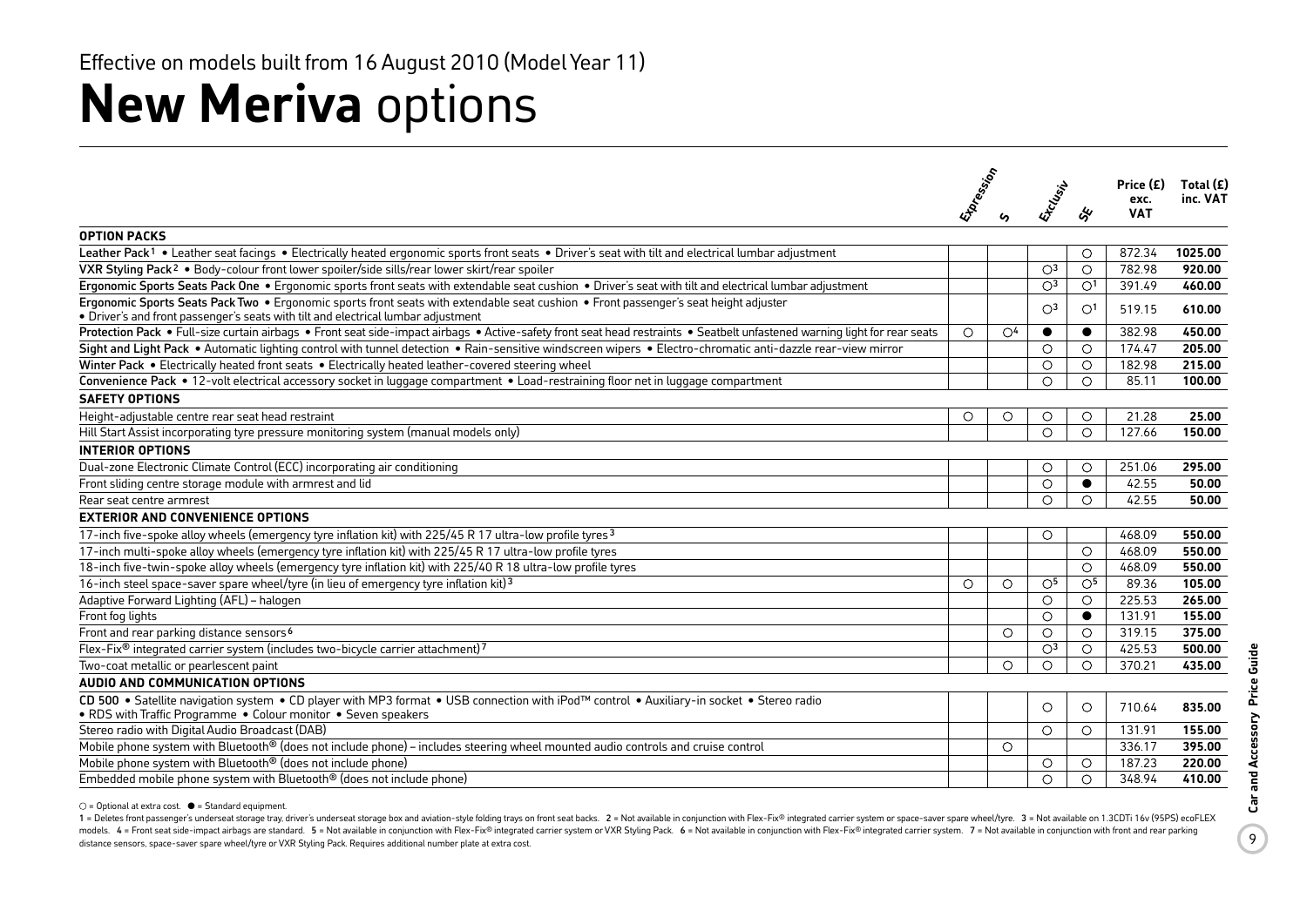### **New Astra** hatchback prices Effective on models built from 16 August 2010 (Model Year 11)

| Model<br>5-door hatchback   | Price (£) | VAT (£) | Total $(E)$ | On-the-road<br>RRP(E) | CO <sub>2</sub><br>(g/km) |
|-----------------------------|-----------|---------|-------------|-----------------------|---------------------------|
| <b>EXPRESSION</b>           |           |         |             |                       |                           |
| 1.4i 16y VVT (87PS)         | 11302.13  | 1977.87 | 13280.00    | 13995.00              | 129                       |
| ES                          |           |         |             |                       |                           |
| 1.4i 16v VVT (100PS)        | 12557.45  | 2197.55 | 14755.00    | 15470.00              | 129                       |
| 1.6i 16v VVT                | 13110.64  | 2294.36 | 15405.00    | 16245.00              | 147                       |
| 1.6i 16y VVT auto           | 14089.36  | 2465.64 | 16555.00    | 17520.00              | 167                       |
| Diesel                      |           |         |             |                       |                           |
| 1.3CDTi 16v (95PS) ecoFLEX  | 14093.62  | 2466.38 | 16560.00    | 17275.00              | 109                       |
| 1.7CDTi 16y (110PS) ecoFLEX | 14429.79  | 2525.21 | 16955.00    | 17670.00              | 119                       |
| <b>EXCLUSIV</b>             |           |         |             |                       |                           |
| 1.4i 16v VVT (87PS)         | 13000.00  | 2275.00 | 15275.00    | 15990.00              | 129                       |
| 1.4i 16y VVT (100PS)        | 13289.36  | 2325.64 | 15615.00    | 16330.00              | 129                       |
| 1.6i 16v VVT                | 13842.55  | 2422.45 | 16265.00    | 17105.00              | 147                       |
| 1.6i 16v VVT auto           | 14821.28  | 2593.72 | 17415.00    | 18380.00              | 167                       |
| 1.4i 16y VVT Turbo          | 14404.26  | 2520.74 | 16925.00    | 17750.00              | 138                       |
| Diesel                      |           |         |             |                       |                           |
| 1.3CDTi 16v (95PS) ecoFLEX  | 14693.62  | 2571.38 | 17265.00    | 17980.00              | 109                       |
| 1.7CDTi 16v (110PS) ecoFLEX | 15034.04  | 2630.96 | 17665.00    | 18380.00              | 119                       |
| <b>SRi</b>                  |           |         |             |                       |                           |
| 1.4i 16v VVT (100PS)        | 14642.55  | 2562.45 | 17205.00    | 17920.00              | 129                       |
| 1.6i 16v VVT                | 15195.74  | 2659.26 | 17855.00    | 18695.00              | 147                       |
| 1.6i 16v VVT auto           | 16174.47  | 2830.53 | 19005.00    | 19970.00              | 167                       |
| 1.4i 16y VVT Turbo          | 15757.45  | 2757.55 | 18515.00    | 19340.00              | 138                       |
| 1.6i 16y Turbo              | 17217.02  | 3012.98 | 20230.00    | 21100.00              | 159                       |
| Diesel                      |           |         |             |                       |                           |
| 1.3CDTi 16v (95PS) ecoFLEX  | 16395.74  | 2869.26 | 19265.00    | 19980.00              | 109                       |
| 1.7CDTi 16y (110PS) ecoFLEX | 16731.91  | 2928.09 | 19660.00    | 20375.00              | 119                       |
| 1.7CDTi 16v (125PS) ecoFLEX | 17251.06  | 3018.94 | 20270.00    | 20985.00              | 119                       |
| 2.0CDTi 16v                 | 17757.45  | 3107.55 | 20865.00    | 21580.00              | 129                       |
| 2.0CDTi 16v auto            | 18753.19  | 3281.81 | 22035.00    | 22905.00              | 154                       |

| Model<br>5-door hatchback   | Price (£) | VAT (£) | Total $(E)$ | On-the-road<br>RRP(E) | CO <sub>2</sub><br>(g/km) |
|-----------------------------|-----------|---------|-------------|-----------------------|---------------------------|
| <b>SE</b>                   |           |         |             |                       |                           |
| 1.6i 16y VVT                | 15753.19  | 2756.81 | 18510.00    | 19350.00              | 147                       |
| 1.6i 16y VVT auto           | 16731.91  | 2928.09 | 19660.00    | 20625.00              | 167                       |
| 1.4i 16y VVT Turbo          | 16314.89  | 2855.11 | 19170.00    | 19995.00              | 138                       |
| 1.6i 16y Turbo              | 17774.47  | 3110.53 | 20885.00    | 21755.00              | 159                       |
| Diesel                      |           |         |             |                       |                           |
| 1.3CDTi 16v (95PS) ecoFLEX  | 16736.17  | 2928.83 | 19665.00    | 20380.00              | 109                       |
| 1.7CDTi 16y (110PS) ecoFLEX | 17072.34  | 2987.66 | 20060.00    | 20775.00              | 119                       |
| 1.7CDTi 16y (125PS) ecoFLEX | 17591.49  | 3078.51 | 20670.00    | 21385.00              | 119                       |
| 2.0CDTi 16v                 | 18097.87  | 3167.13 | 21265.00    | 21980.00              | 129                       |
| 2.0CDTi 16y auto            | 19093.62  | 3341.38 | 22435.00    | 23305.00              | 154                       |
| <b>ELITE</b>                |           |         |             |                       |                           |
| 1.6i 16v VVT                | 16608.51  | 2906.49 | 19515.00    | 20355.00              | 147                       |
| 1.6i 16y VVT auto           | 17587.23  | 3077.77 | 20665.00    | 21630.00              | 167                       |
| 1.4i 16y VVT Turbo          | 17170.21  | 3004.79 | 20175.00    | 21000.00              | 138                       |
| Diesel                      |           |         |             |                       |                           |
| 1.7CDTi 16y (125PS) ecoFLEX | 18446.81  | 3228.19 | 21675.00    | 22390.00              | 119                       |
| 2.0CDTi 16v                 | 18953.19  | 3316.81 | 22270.00    | 22985.00              | 129                       |
| 2.0CDTi 16v auto            | 19948.94  | 3491.06 | 23440.00    | 24310.00              | 154                       |

Please note: On-the-road recommended retail prices (RRP) include number plates and delivery to retailer of £660.00 (inc. £98.30 VAT), 12 months' Vehicle Excise Duty and new vehicle first registration fee of £55.00. Excludes fuel and insurance.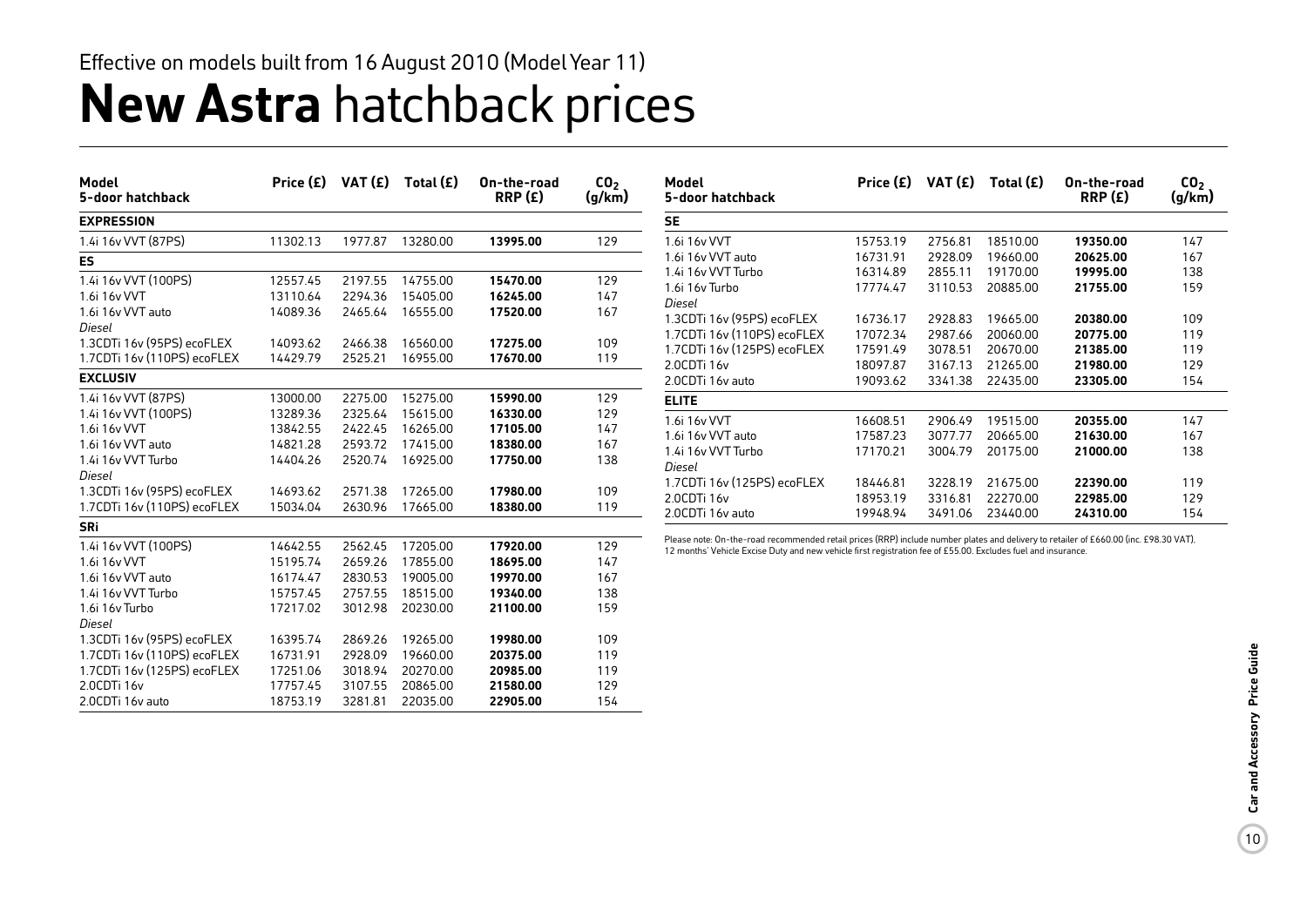## **New Astra** Sports Tourer prices

| Model<br><b>Sports Tourer</b> | Price (£) | VAT (£) | Total $(E)$ | On-the-road<br>RRP(E) | $CO2$ *<br>(g/km) |
|-------------------------------|-----------|---------|-------------|-----------------------|-------------------|
| <b>ES</b>                     |           |         |             |                       |                   |
| 1.4i 16y VVT (100PS)          | 13404.26  | 2345.74 | 15750.00    | 16575.00              | 139               |
| 1.6i 16v VVT                  | 13957.45  | 2442.55 | 16400.00    | 17240.00              | 149               |
| 1.6i 16y VVT auto             | 14936.17  | 2613.83 | 17550.00    | 18515.00              | 169               |
| Diesel                        |           |         |             |                       |                   |
| 1.7CDTi 16v (110PS) ecoFLEX   | 15276.60  | 2673.40 | 17950.00    | 18665.00              | 119               |
| <b>EXCLUSIV</b>               |           |         |             |                       |                   |
| 1.4i 16v VVT (100PS)          | 14136.17  | 2473.83 | 16610.00    | 17435.00              | 139               |
| 1.6i 16v VVT                  | 14689.36  | 2570.64 | 17260.00    | 18100.00              | 149               |
| 1.6i 16y VVT auto             | 15668.09  | 2741.91 | 18410.00    | 19375.00              | 169               |
| 1.4i 16y VVT Turbo            | 15251.06  | 2668.94 | 17920.00    | 18760.00              | 144               |
| Diesel                        |           |         |             |                       |                   |
| 1.7CDTi 16v (110PS) ecoFLEX   | 15880.85  | 2779.15 | 18660.00    | 19375.00              | 119               |
| <b>SRi</b>                    |           |         |             |                       |                   |
| 1.4i 16y VVT (100PS)          | 15489.36  | 2710.64 | 18200.00    | 19025.00              | 139               |
| 1.6i 16v VVT                  | 16042.55  | 2807.45 | 18850.00    | 19690.00              | 149               |
| 1.6i 16y VVT auto             | 17021.28  | 2978.72 | 20000.00    | 20965.00              | 169               |
| 1.4i 16y VVT Turbo            | 16604.26  | 2905.74 | 19510.00    | 20350.00              | 144               |
| Diesel                        |           |         |             |                       |                   |
| 1.7CDTi 16v (110PS) ecoFLEX   | 17578.72  | 3076.28 | 20655.00    | 21370.00              | 119               |
| 1.7CDTi 16v (125PS) ecoFLEX   | 18097.87  | 3167.13 | 21265.00    | 21980.00              | 119               |
| 2.0CDTi 16v                   | 18604.26  | 3255.74 | 21860.00    | 22685.00              | 134               |
| 2.0CDTi 16y auto              | 19600.00  | 3430.00 | 23030.00    | 23900.00              | 156               |

| Model<br><b>Sports Tourer</b> | Price (£) | VAT(E)  | Total $(E)$ | On-the-road<br>RRP(E) | $CO2$ *<br>(g/km) |
|-------------------------------|-----------|---------|-------------|-----------------------|-------------------|
| <b>SE</b>                     |           |         |             |                       |                   |
| 1.6i 16v VVT                  | 16600.00  | 2905.00 | 19505.00    | 20345.00              | 149               |
| 1.6i 16y VVT auto             | 17578.72  | 3076.28 | 20655.00    | 21620.00              | 169               |
| 1.4i 16y VVT Turbo            | 17161.70  | 3003.30 | 20165.00    | 21005.00              | 144               |
| Diesel                        |           |         |             |                       |                   |
| 1.7CDTi 16y (110PS) ecoFLEX   | 17919.15  | 3135.85 | 2105500     | 21770.00              | 119               |
| 1.7CDTi 16v (125PS) ecoFLEX   | 18438.30  | 3226.70 | 21665.00    | 22380.00              | 119               |
| 2.0CDTi 16v                   | 18944.68  | 3315.32 | 22260.00    | 23085.00              | 134               |
| 2.0CDTi 16y auto              | 19940.43  | 3489.57 | 23430.00    | 24300.00              | 156               |

Please note: On-the-road recommended retail prices (RRP) include number plates and delivery to retailer of £660.00 (inc. £98.30 VAT), 12 months' Vehicle Excise Duty and new vehicle first registration fee of £55.00. Excludes fuel and insurance.

\* = Provisional data.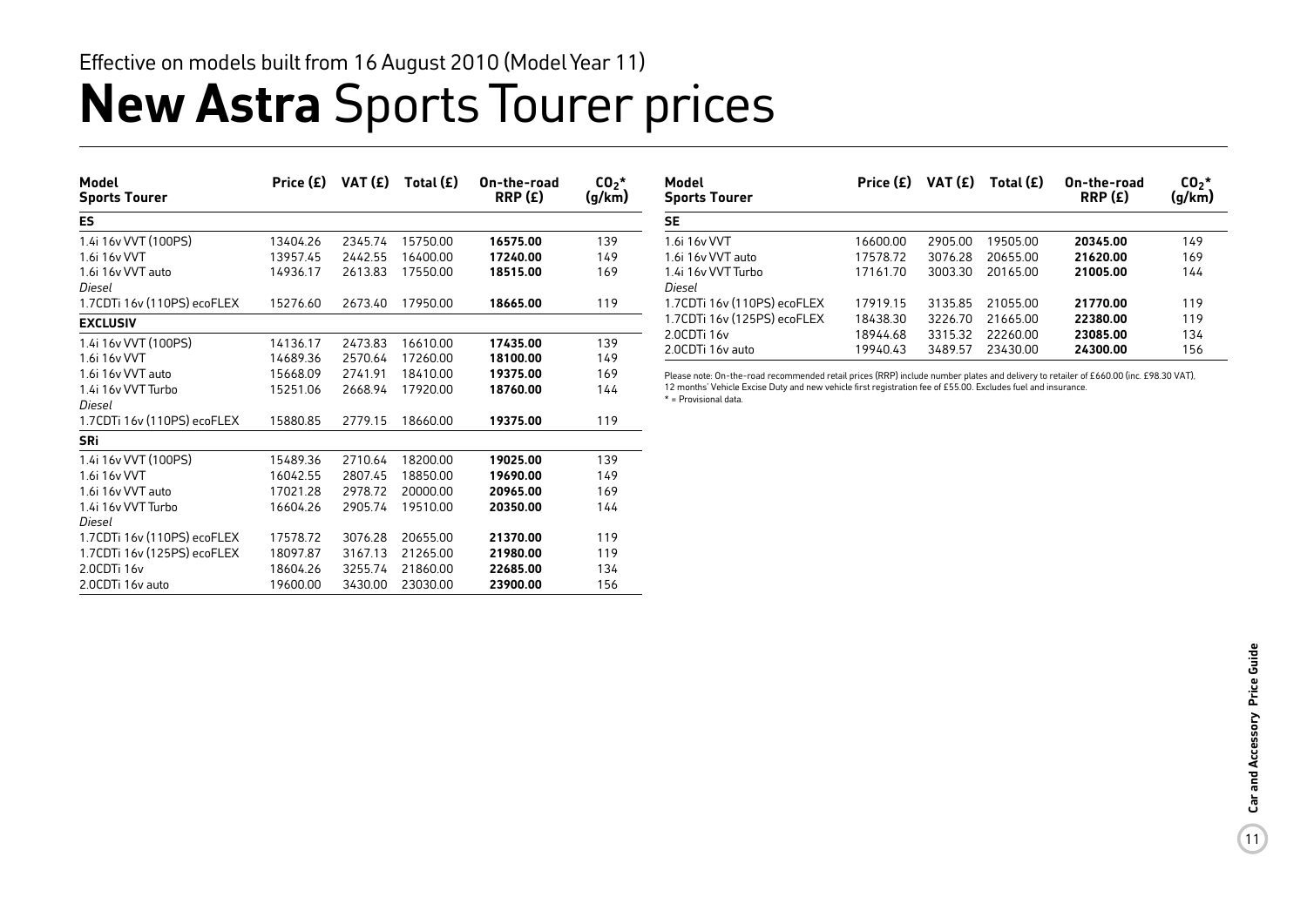## **New Astra options**

|                                                                                                                                                                                                                    |         | Etclassi       |                         |                                  |              | Price (£)<br>exc. | Total $(E)$<br>inc. VAT |
|--------------------------------------------------------------------------------------------------------------------------------------------------------------------------------------------------------------------|---------|----------------|-------------------------|----------------------------------|--------------|-------------------|-------------------------|
|                                                                                                                                                                                                                    | చ్ల     |                | $\dot{\mathcal{S}}$     | డ్డ                              | <b>Eilie</b> | <b>VAT</b>        |                         |
| <b>OPTION PACKS</b>                                                                                                                                                                                                |         |                |                         |                                  |              |                   |                         |
| Sight and Light Pack . Automatic lighting control with tunnel detection . Rain-sensitive windscreen wipers<br>• Electro-chromatic anti-dazzle rear-view mirror                                                     |         |                | $\circ$                 | $\bullet$                        | $\bullet$    | 174.47            | 205.00                  |
| Leather Pack . Perforated leather seat facings . Ergonomic sports front seats . Electrically heated front seats                                                                                                    |         |                | $\circ$                 |                                  | $\bullet$    | 872.34            | 1025.00                 |
| Premium Forward Lighting Pack • Intelligent Adaptive Forward Lighting (AFL) incorporating dark-style bi-xenon headlights<br>• LED daytime running lights • High beam assist • High-pressure headlight washers      |         |                | $\bigcirc$ <sup>1</sup> | $\circ$                          | ∩            | 655.32            | 770.00                  |
| VXR Styling Pack (hatchback) . Body-colour front lower spoiler, side sills, rear lower skirt and rear roof spoiler                                                                                                 |         | O <sup>2</sup> | O <sup>3</sup>          | O <sup>4</sup>                   | $\circ$      | 782.98            | 920.00                  |
| Interior Versatility Pack . Fold-down rear seat centre armrest with drinks holders and load-through facility<br>· Front passenger's underseat storage facility · Height-adjustable centre rear seat head restraint |         | ∩              | $\circ$                 | $\circ$                          |              | 127.66            | 150.00                  |
| Towing Pack <sup>5</sup> . Detachable tow bar . Trailer stability programme                                                                                                                                        | $\circ$ | $\circ$        | О                       | $\circ$                          | $\circ$      | 434.04            | 510.00                  |
| FlexOrganiser® Pack (Sports Tourer) • FlexOrganiser® rails • Restraint net with 2 bars • Small luggage restraint net • 4 adaptors                                                                                  | $\circ$ | $\circ$        | $\circ$                 | $\circ$                          |              | 89.36             | 105.00                  |
| <b>CHASSIS TECHNOLOGY OPTION</b>                                                                                                                                                                                   |         |                |                         |                                  |              |                   |                         |
| FlexRide (Adaptive Stability Technology) system                                                                                                                                                                    |         |                | $\circ$ <sup>6</sup>    | $\circlearrowright$ <sup>4</sup> | $\bigcirc$   | 655.32            | 770.00                  |
| <b>INTERIOR OPTIONS</b>                                                                                                                                                                                            |         |                |                         |                                  |              |                   |                         |
| Dual-zone Electronic Climate Control (ECC) incorporating air conditioning                                                                                                                                          |         | $\circ$        | $\circ$                 | $\circ$                          | $\bullet$    | 251.06            | 295.00                  |
| Ergonomic sports front seats                                                                                                                                                                                       |         | O <sup>7</sup> | $\circ$                 | $\overline{O^7}$                 | $\bullet$    | 391.49            | 460.00                  |
| Flex Floor luggage compartment (hatchback)                                                                                                                                                                         | $\circ$ | $\circ$        | $\bullet$               | $\bullet$                        |              | 42.55             | 50.00                   |
| Luggage compartment liner, carpet, with foldable bumper protection panel (Sports Tourer)                                                                                                                           | $\circ$ | $\bigcirc$     | $\circ$                 | $\bigcirc$                       |              | 80.85             | 95.00                   |
| Provisions for vertical load-restraining net (Sports Tourer)                                                                                                                                                       | $\circ$ | $\circ$        | $\circ$                 | $\bigcirc$                       |              | 42.55             | 50.00                   |
| Vertical load-restraining net (Sports Tourer) – requires provisions for vertical load-restraining net                                                                                                              | $\circ$ | $\circ$        | $\bigcirc$              | $\bigcirc$                       |              | 127.66            | 150.00                  |
| <b>EXTERIOR AND CONVENIENCE OPTIONS</b>                                                                                                                                                                            |         |                |                         |                                  |              |                   |                         |
| Front and rear parking distance sensors                                                                                                                                                                            |         | $\circ$        | $\circ$                 | $\circ$                          | $\circ$      | 319.15            | 375.00                  |
| Tyre pressure monitoring system                                                                                                                                                                                    |         | $\circ$        | $\circ$                 | $\circ$                          | $\circ$      | 89.36             | 105.00                  |
| Electrically foldable door mirrors                                                                                                                                                                                 |         | $\circ$        | $\circ$                 | $\circ$                          | $\bullet$    | 148.94            | 175.00                  |
| Remote control ultrasonic security alarm system                                                                                                                                                                    | $\circ$ | $\bigcirc$     | $\bigcirc$ 8            | $\bullet$                        | $\bullet$    | 204.26            | 240.00                  |
| 17-inch Structure wheels                                                                                                                                                                                           |         | N/C            |                         |                                  |              | No-cost option    |                         |
| 17-inch 10-spoke alloy wheels                                                                                                                                                                                      |         | $\bigcirc$     |                         | $\bullet$                        | $\bullet$    | 263.83            | 310.00                  |
| 18-inch five-twin-spoke alloy wheels                                                                                                                                                                               |         |                | O <sup>2,9</sup>        |                                  |              | 221.28            | 260.00                  |
| 18-inch twin-spoke alloy wheels 9,10                                                                                                                                                                               |         |                |                         | O <sup>4</sup>                   | $\bigcirc$   | 221.28            | 260.00                  |
| 19-inch five-spoke alloy wheels                                                                                                                                                                                    |         |                | O <sup>2,9</sup>        |                                  |              | 434.04            | 510.00                  |
| Full-size spare wheel (in lieu of space-saver spare) (Sports Tourer) 11                                                                                                                                            | $\circ$ | $\circ$        | $\circ$                 | $\circ$                          |              | 89.36             | 105.00                  |
| Emergency tyre inflation kit (in lieu of space-saver spare) (Sports Tourer)                                                                                                                                        | N/C     | N/C            | N/C                     | N/C                              |              | No-cost option    |                         |
| Two-coat metallic or pearlescent paint                                                                                                                                                                             | ◯       | $\circ$        | $\circ$                 | $\circ$                          | $\circ$      | 370.21            | 435.00                  |

 $O =$  Optional at extra cost.  $\bullet$  = Standard equipment. N/C = No-cost option. Please note: There are no options available on Expression models.

1 = Only available in conjunction with Sight and Light Pack. 2 = Not available on 1.4i 16v VVT or 1.3CDTi 16v models. 3 = Not available on 1.4i 16v VVT (100PS) or 1.3CDTi 16v models. 4 = Not available on 1.3CDTi 16v models 6 = Not available on 1.4i 16v VVT or 1.3CDTi 16v models. Deletes lowered and uprated sports suspension. 7 = Standard cloth seat trim is replaced by Lace cloth seat trim. 8 = Optional on 1.4i 16v VVT or 1.3CDTi 16v models. 16y automatic Sports Tourer models. Due to increased CO<sub>2</sub> emissions, there will be a £30 increase in Vehicle Excise Duty payable on 1.6i 16y VVT manual Sports Tourer models. On certain engines there will be a slight incre figures: Hatchback models: 1.6i 16v Turbo - 160g/km; 1.7CDTi 16v (110PS/125PS) - 122g/km; 2.0CDTi 16v manual - 130g/km; 2.0CDTi 16v anual - 130g/km; 2.0CDTi 16v anual - 130g/km; 2.0CDTi 16v attomatic - 155g/km. Sports Tour 1.7CDTi 16v (110PS/125PS) – 121g/km; 2.0CDTi 16v manual – 136g/km. 10 = Also includes lowered and uprated sports suspension unless FlexRide is specified. 11 = Not available with 18-inch or 19-inch wheels.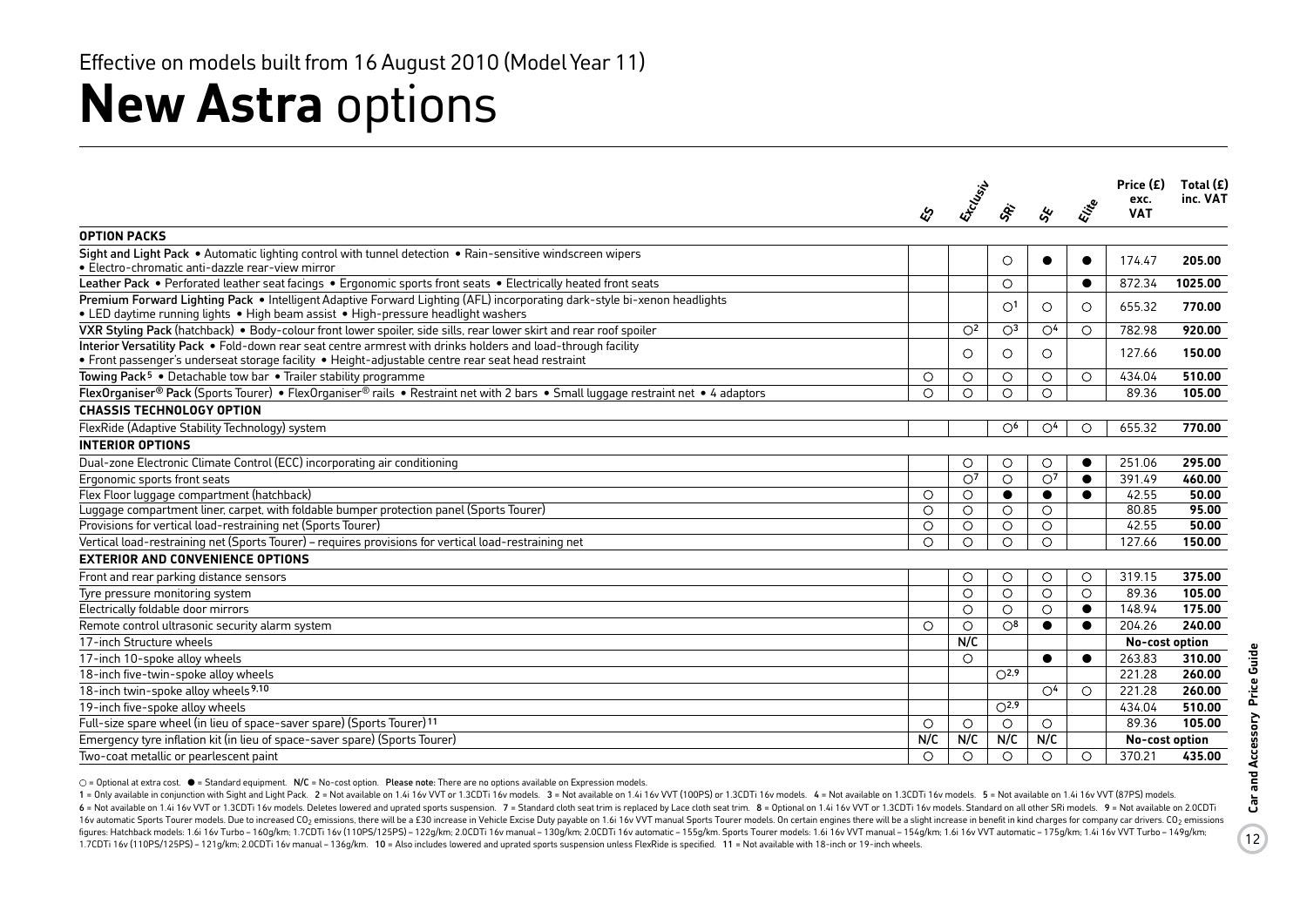## **New Astra** options continued

|                                                                                                                                                                                                              |  |  |   |                     | Price $(E)$        | Total $(E)$ |
|--------------------------------------------------------------------------------------------------------------------------------------------------------------------------------------------------------------|--|--|---|---------------------|--------------------|-------------|
|                                                                                                                                                                                                              |  |  | Æ |                     | exc.<br><b>VAT</b> | inc. VAT    |
| AUDIO AND COMMUNICATION OPTIONS                                                                                                                                                                              |  |  |   |                     |                    |             |
| CD 500 • Satellite navigation system • CD player with MP3 format • USB connection with iPod™ control • Auxiliary-in socket • Stereo radio<br>• Seven-inch colour monitor • Shark fin aerial • Seven speakers |  |  |   |                     | 710.64             | 835.00      |
| Mobile phone system with Bluetooth <sup>®</sup> (does not include phone)                                                                                                                                     |  |  |   |                     | 182.98             | 215.00      |
| Embedded mobile phone system with Bluetooth <sup>®</sup> (does not include phone) <sup>12</sup>                                                                                                              |  |  |   |                     | 348.94             | 410.00      |
| Stereo radio with Digital Audio Broadcast (DAB) 12                                                                                                                                                           |  |  |   |                     | 131.91             | 155.00      |
| Infinity <sup>®</sup> Premium Sound System                                                                                                                                                                   |  |  |   | $\circlearrowright$ | 434.04             | 510.00      |

 $\bigcirc$  = Optional at extra cost.  $\bullet$  = Standard equipment. N/C = No-cost option. Please note: There are no options available on Expression models.

4 = Not available on 1.3CDTi 16v models. 12 = Shark fin/integrated aerial is also included.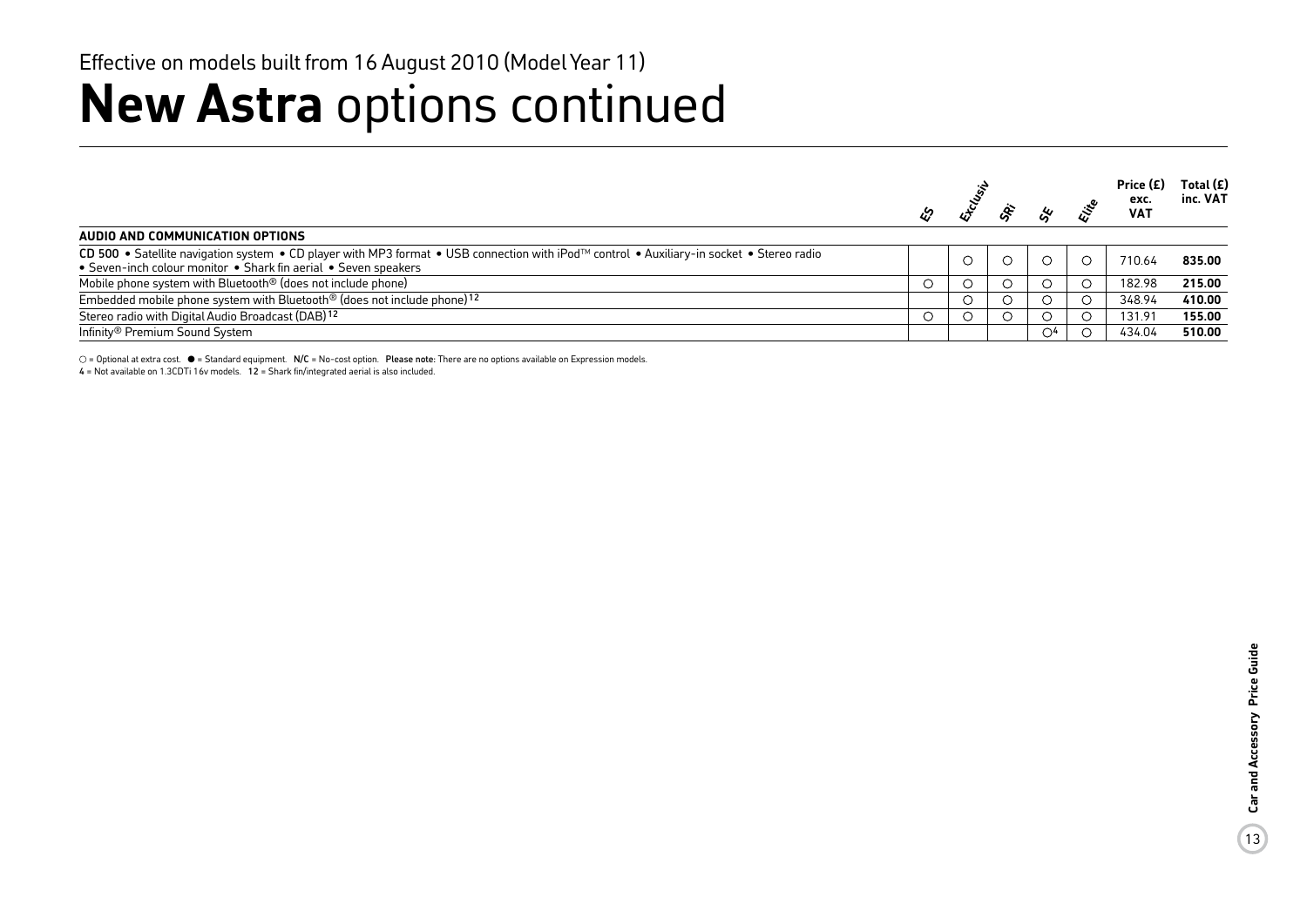## **Astra** hatchback prices

| Model<br>5-door hatchback                  | Price (£) | VAT (£) | Total $(E)$ |          |     | On-the-road<br>RRP(E)                                                                                                                                                                                                                                  | CO <sub>2</sub><br>(g/km) | Model<br>5-door hatchback | Price (£) | VAT (£)  | Total $(E)$ | On-the-road<br>RRP(E) | CO <sub>2</sub><br>(g/km) |
|--------------------------------------------|-----------|---------|-------------|----------|-----|--------------------------------------------------------------------------------------------------------------------------------------------------------------------------------------------------------------------------------------------------------|---------------------------|---------------------------|-----------|----------|-------------|-----------------------|---------------------------|
| <b>CLUB</b>                                |           |         |             |          |     | SXi                                                                                                                                                                                                                                                    |                           |                           |           |          |             |                       |                           |
| 1.4i 16v                                   | 13974.47  | 2445.53 | 16420.00    | 17260.00 | 146 | 1.4i 16v                                                                                                                                                                                                                                               | 14574.47                  | 2550.53                   | 17125.00  | 17965.00 | 146         |                       |                           |
| 1.6i 16v VVT                               | 14548.94  | 2546.06 | 17095.00    | 17965.00 | 155 | 1.6i 16v VVT                                                                                                                                                                                                                                           | 15153.19                  | 2651.81                   | 17805.00  | 18675.00 | 155         |                       |                           |
| 1.6i 16v VVT Easytronic                    | 15012.77  | 2627.23 | 17640.00    | 18510.00 | 151 | 1.6i 16v VVT Easytronic                                                                                                                                                                                                                                | 15617.02                  | 2732.98                   | 18350.00  | 19220.00 | 151         |                       |                           |
| 1.8i 16v VVT                               | 15025.53  | 2629.47 | 17655.00    | 18620.00 | 169 | Diesel                                                                                                                                                                                                                                                 |                           |                           |           |          |             |                       |                           |
| 1.8i 16y VVT auto                          | 16017.02  | 2802.98 | 18820.00    | 19835.00 | 184 | 1.7CDTi 16v (110PS) ecoFLEX                                                                                                                                                                                                                            | 16740.43                  | 2929.57                   | 19670.00  | 20385.00 | 119         |                       |                           |
| Diesel                                     |           |         |             |          |     | 1.9CDTi (120PS)                                                                                                                                                                                                                                        | 16502.13                  | 2887.87                   | 19390.00  | 20230.00 | 149         |                       |                           |
| 1.3CDTi 16v (90PS)                         | 15429.79  | 2700.21 | 18130.00    | 18845.00 | 130 | <b>SRi</b>                                                                                                                                                                                                                                             |                           |                           |           |          |             |                       |                           |
| 1.7CDTi 16v (110PS) ecoFLEX                | 16119.15  | 2820.85 | 18940.00    | 19655.00 | 119 | 1.8i 16v VVT                                                                                                                                                                                                                                           | 16076.60                  | 2813.40                   | 18890.00  | 19855.00 | 172         |                       |                           |
| <b>ACTIVE (SPECIAL EDITION MODEL)</b>      |           |         |             |          |     | Diesel                                                                                                                                                                                                                                                 |                           |                           |           |          |             |                       |                           |
| 1.4i 16v                                   | 13974.47  | 2445.53 | 16420.00    | 17260.00 | 146 | 1.9CDTi (120PS)                                                                                                                                                                                                                                        | 17306.38                  | 3028.62                   | 20335.00  | 21175.00 | 149         |                       |                           |
| 1.6i 16v VVT                               | 14548.94  | 2546.06 | 17095.00    | 17965.00 | 155 | 1.9CDTi (120PS) auto                                                                                                                                                                                                                                   | 18519.15                  | 3240.85                   | 21760.00  | 22900.00 | 186         |                       |                           |
| 1.8i 16v VVT auto                          | 16021.28  | 2803.72 | 18825.00    | 19840.00 | 184 | 1.9CDTi 16v (150PS)                                                                                                                                                                                                                                    | 17770.21                  | 3109.79                   | 20880.00  | 21720.00 | 149         |                       |                           |
| Diesel                                     |           |         |             |          |     | <b>SRI WITH EXTERIOR PACK*</b>                                                                                                                                                                                                                         |                           |                           |           |          |             |                       |                           |
| 1.7CDTi 16v (110PS) ecoFLEX                | 16110.64  | 2819.36 | 18930.00    | 19645.00 | 119 | 1.8i 16v VVT                                                                                                                                                                                                                                           | 16897.87                  | 2957.13                   | 19855.00  | 20820.00 | 172         |                       |                           |
| <b>ACTIVE PLUS (SPECIAL EDITION MODEL)</b> |           |         |             |          |     | Diesel                                                                                                                                                                                                                                                 |                           |                           |           |          |             |                       |                           |
| 1.4i 16v                                   | 14391.49  | 2518.51 | 16910.00    | 17750.00 | 146 | 1.9CDTi (120PS)                                                                                                                                                                                                                                        | 18127.66                  | 3172.34                   | 21300.00  | 22140.00 | 149         |                       |                           |
| 1.6i 16v VVT                               | 14965.96  | 2619.04 | 17585.00    | 18455.00 | 155 | 1.9CDTi (120PS) auto                                                                                                                                                                                                                                   | 19340.43                  | 3384.57                   | 22725.00  | 23865.00 | 186         |                       |                           |
| 1.8i 16v VVT auto                          | 16438.30  | 2876.70 | 19315.00    | 20330.00 | 184 | 1.9CDTi 16v (150PS)                                                                                                                                                                                                                                    | 18591.49                  | 3253.51                   | 21845.00  | 22685.00 | 149         |                       |                           |
| Diesel                                     |           |         |             |          |     |                                                                                                                                                                                                                                                        |                           |                           |           |          |             |                       |                           |
| 1.7CDTi 16v (110PS) ecoFLEX                | 16527.66  | 2892.34 | 19420.00    | 20135.00 | 119 | Please note: On-the-road recommended retail prices (RRP) include number plates and delivery to retailer of £660.00 (inc. £98.30 VAT),<br>12 months' Vehicle Excise Duty and new vehicle first registration fee of £55.00. Excludes fuel and insurance. |                           |                           |           |          |             |                       |                           |

\* = Exterior Pack comprises 18-inch five-spoke alloy wheels and VXR Styling Pack (see options page for details).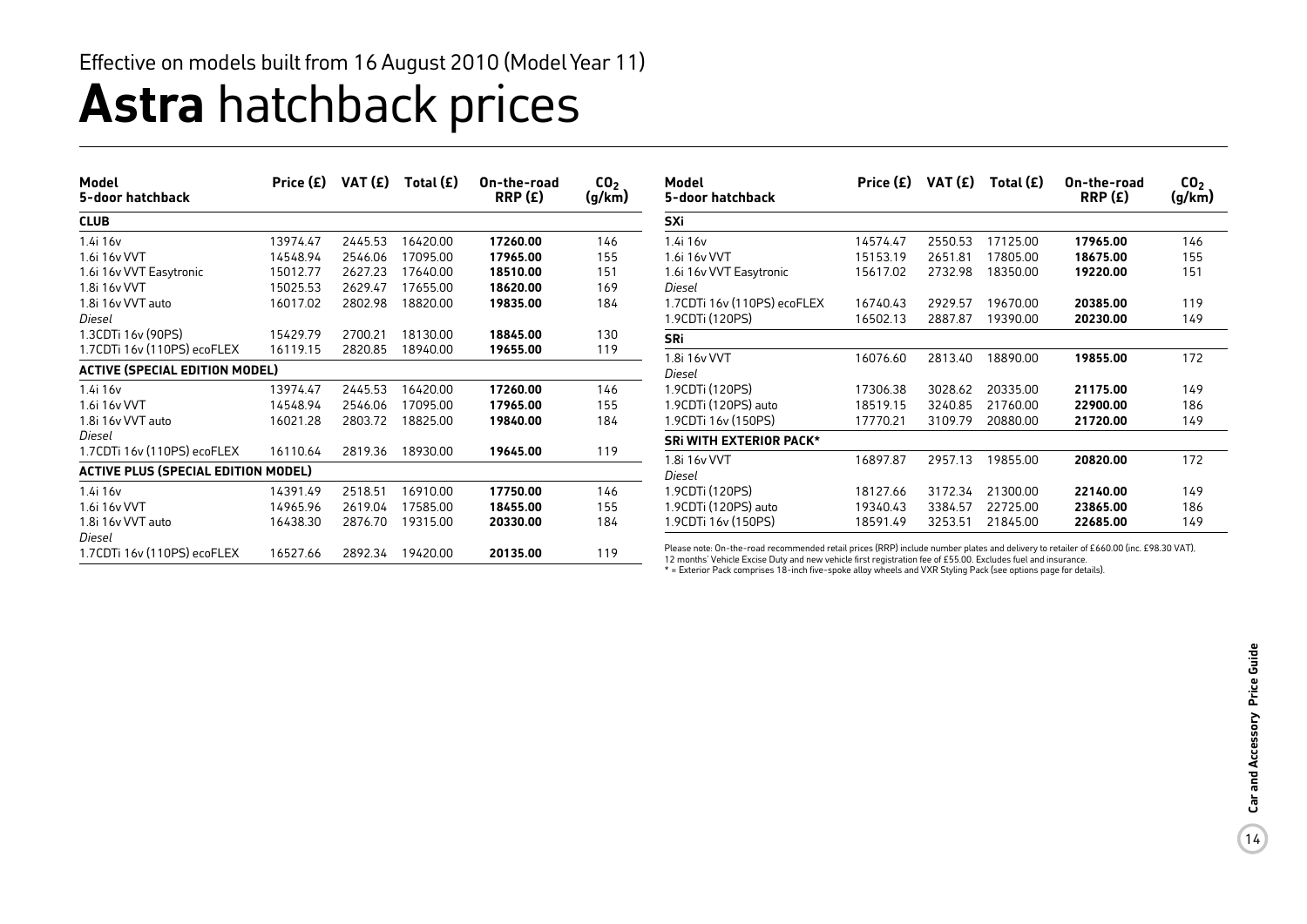## **Astra** estate prices

| Model<br>5-door estate                     | Price $(E)$ | VAT(E)  | Total $(E)$ | On-the-road<br>RRP(E) | CO <sub>2</sub><br>(g/km) |
|--------------------------------------------|-------------|---------|-------------|-----------------------|---------------------------|
| <b>LIFE</b>                                |             |         |             |                       |                           |
| 1.4i 16v                                   | 13842.55    | 2422.45 | 16265.00    | 17105.00              | 146                       |
| 1.4i $16v$ (a/c)                           | 14310.64    | 2504.36 | 16815.00    | 17655.00              | 146                       |
| 1.6i 16v VVT (a/c)                         | 14885.11    | 2604.89 | 17490.00    | 18360.00              | 158                       |
| 1.8i 16v VVT (a/c)                         | 15378.72    | 2691.28 | 18070.00    | 19035.00              | 169                       |
| 1.8i 16v VVT auto (a/c)                    | 16340.43    | 2859.57 | 19200.00    | 20340.00              | 186                       |
| Diesel                                     |             |         |             |                       |                           |
| 1.3CDTi 16y (90PS)                         | 15319.15    | 2680.85 | 18000.00    | 18715.00              | 130                       |
| 1.3CDTi 16v (90PS) (a/c)                   | 15787.23    | 2762.77 | 18550.00    | 19265.00              | 130                       |
| 1.7CDTi 16v (110PS) ecoFLEX (a/c) 16476.60 |             | 2883.40 | 19360.00    | 20075.00              | 119                       |
| <b>CLUB</b>                                |             |         |             |                       |                           |
| 1.4i 16v                                   | 14770.21    | 2584.79 | 17355.00    | 18195.00              | 146                       |
| 1.6i 16y VVT                               | 15344.68    | 2685.32 | 18030.00    | 18900.00              | 158                       |
| 1.8i 16v VVT                               | 15838.30    | 2771.70 | 18610.00    | 19575.00              | 169                       |
| 1.8i 16y VVT auto                          | 16800.00    | 2940.00 | 19740.00    | 20880.00              | 186                       |
| Diesel                                     |             |         |             |                       |                           |
| 1.3CDTi 16v (90PS)                         | 16246.81    | 2843.19 | 19090.00    | 19805.00              | 130                       |
| 1.7CDTi 16y (110PS) ecoFLEX                | 16936.17    | 2963.83 | 19900.00    | 20615.00              | 119                       |
| <b>DESIGN</b>                              |             |         |             |                       |                           |
| 1.6i 16y VVT                               | 16131.91    | 2823.09 | 18955.00    | 19825.00              | 158                       |
| 1.8i 16v VVT                               | 16625.53    | 2909.47 | 19535.00    | 20500.00              | 169                       |
| 1.8i 16y VVT auto                          | 17587.23    | 3077.77 | 20665.00    | 21805.00              | 186                       |
| Diesel                                     |             |         |             |                       |                           |
| 1.7CDTi 16v (110PS) ecoFLEX                | 17723.40    | 3101.60 | 20825.00    | 21540.00              | 119                       |
| 1.9CDTi (120PS)                            | 18102.13    | 3167.87 | 21270.00    | 22110.00              | 149                       |
| 1.9CDTi (120PS) auto                       | 19314.89    | 3380.11 | 22695.00    | 23835.00              | 189                       |
| 1.9CDTi 16v (150PS)                        | 18872.34    | 3302.66 | 22175.00    | 23015.00              | 149                       |

| Model<br>5-door estate      | Price $(E)$ | VAT (£) | Total $(E)$ | On-the-road<br>RRP(E) | CO <sub>2</sub><br>(g/km) |
|-----------------------------|-------------|---------|-------------|-----------------------|---------------------------|
| SXi                         |             |         |             |                       |                           |
| 1.6i 16v VVT<br>Diesel      | 15808.51    | 2766.49 | 18575.00    | 19445.00              | 158                       |
| 1.7CDTi 16v (110PS) ecoFLEX | 17391.49    | 3043.51 | 20435.00    | 21150.00              | 119                       |
| 1.9CDTi (120PS)             | 17153.19    | 3001.81 | 20155.00    | 20995.00              | 149                       |
| SRi                         |             |         |             |                       |                           |
| 1.8i 16v VVT<br>Diesel      | 16902.13    | 2957.87 | 19860.00    | 20825.00              | 172                       |
| 1.9CDTi (120PS)             | 18131.91    | 3173.09 | 21305.00    | 22145.00              | 149                       |
| 1.9CDTi 16v (150PS)         | 18595.74    | 3254.26 | 21850.00    | 22690.00              | 149                       |
| SRI WITH EXTERIOR PACK*     |             |         |             |                       |                           |
| 1.8i 16v VVT<br>Diesel      | 17723.40    | 3101.60 | 20825.00    | 21790.00              | 172                       |
| 1.9CDTi (120PS)             | 18953.19    | 3316.81 | 22270.00    | 23110.00              | 149                       |
| 1.9CDTi 16v (150PS)         | 19417.02    | 3397.98 | 22815.00    | 23655.00              | 149                       |

Please note: On-the-road recommended retail prices (RRP) include number plates and delivery to retailer of £660.00 (inc. £98.30 VAT), 12 months' Vehicle Excise Duty and new vehicle first registration fee of £55.00. Excludes fuel and insurance.

\* = Exterior Pack comprises 18-inch five-spoke alloy wheels and VXR Styling Pack (see options page for details). a/c = Air conditioning.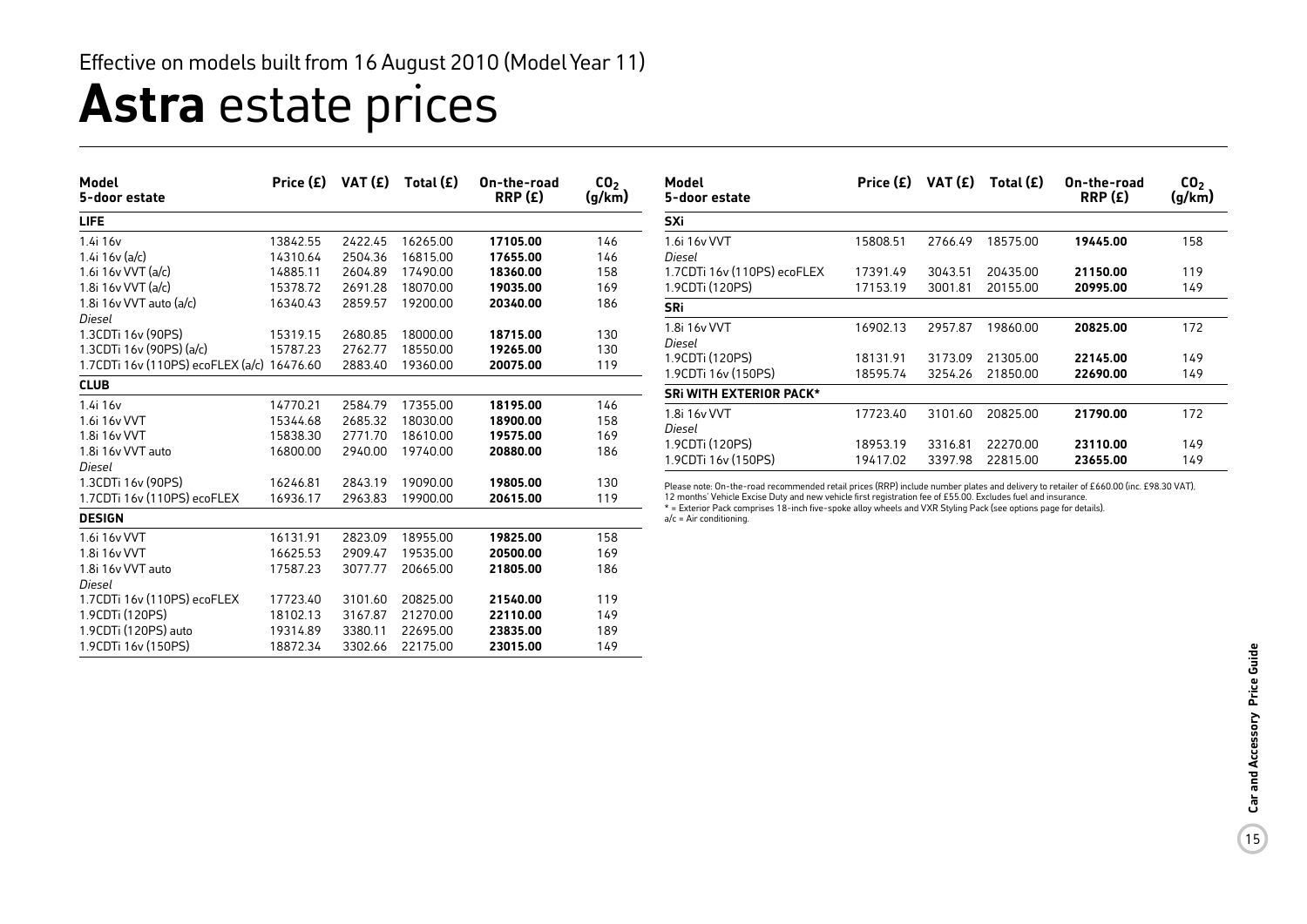## **Astra** options

|                                                                                                                                                                                                                                       |                     |            |              |              |                         |                |                         | Price (£)          | Total $(E)$ |
|---------------------------------------------------------------------------------------------------------------------------------------------------------------------------------------------------------------------------------------|---------------------|------------|--------------|--------------|-------------------------|----------------|-------------------------|--------------------|-------------|
|                                                                                                                                                                                                                                       | $\ddot{\mathbf{x}}$ | Cras       | <b>Print</b> | Active Plays | Design                  | ぶ              | र्ङ                     | exc.<br><b>VAT</b> | inc. VAT    |
| <b>OPTION PACKS</b>                                                                                                                                                                                                                   |                     |            |              |              |                         |                |                         |                    |             |
| Plus Pack . 16-inch 10-spoke alloy wheels with 205/55 R 16 tyres . Front fog lights                                                                                                                                                   | 0                   | O          |              |              |                         |                |                         | 370.21             | 435.00      |
| Sports Pack . 17-inch 10-spoke alloy wheels with 225/45 R 17 tyres . Uprated sports suspension . Uprated sports steering<br>• Electronic Stability Programme-plus (ESP-plus) • Sport switch                                           |                     |            |              |              | $\bigcirc$ <sup>1</sup> |                |                         | 587.23             | 690.00      |
| Sight and Light Pack . Rain-sensitive windscreen wipers . Electro-chromatic anti-dazzle rear-view mirror . Automatic lighting control                                                                                                 |                     |            | $\bullet$    |              | $\bullet$               | O <sup>2</sup> | $\mathcal{O}^2$         | 174.47             | 205.00      |
| Leather Pack . Leather seat facings . Electrically heated sports front seats with tilt and lumbar adjustment<br>• Centre rear seat head restraint • Front passenger's seat height adjuster • Active-safety front seat head restraints |                     |            |              |              |                         | $\circ$        | $\circ$                 | 885.11             | 1040.00     |
| VXR Styling Pack • Body-colour front lower spoiler/rear lower skirt/rear roof spoiler and side sills • Aerial adaptor                                                                                                                 |                     | $\circ$    |              |              | $\circ$                 | $\circ$        | $\bigcirc$ <sup>3</sup> | 782.98             | 920.00      |
| Seat Comfort Pack One . Driver's seat with tilt and lumbar adjustment                                                                                                                                                                 |                     | $\circ$    | $\circ$      | $\circ$      | $\bullet$               | $\circ$        | $\circ$                 | 140.43             | 165.00      |
| Seat Comfort Pack Two 4 • Front passenger's seat with height, tilt and lumbar adjustment • Active-safety front seat head restraints                                                                                                   |                     | O          | $\circ$      | O            | $\circ$                 | $\circ$        | $\circ$                 | 123.40             | 145.00      |
| Convenience Pack (estate only) • Vertical load-restraining net • 12-volt auxiliary power socket in luggage area                                                                                                                       |                     | $\circ$    |              |              | $\circ$                 | $\circ$        | $\circ$                 | 157.45             | 185.00      |
| FlexOrganiser® Organiser Pack (estate only) • Four side rails • Divider net • Elasticated bag with four clips                                                                                                                         |                     | $\circ$    |              |              | $\circ$                 | О              | $\circ$                 | 42.55              | 50.00       |
| <b>SAFETY AND SECURITY OPTIONS</b>                                                                                                                                                                                                    |                     |            |              |              |                         |                |                         |                    |             |
| Electronic Stability Programme-plus (ESP-plus)                                                                                                                                                                                        | $\circ$             | O          | $\circ$      | $\circ$      | $\circlearrowright$     | $\circ$        | $\bullet$               | 387.23             | 455.00      |
| Keyless entry and start                                                                                                                                                                                                               |                     | $\circ$    | $\circ$      | O            | $\circ$                 | $\circ$        | $\circ$                 | 272.34             | 320.00      |
| Remote control ultrasonic security alarm                                                                                                                                                                                              | $\circ$             | ∩          | ∩            | ◯            | ∩                       | ∩              | $\bullet$               | 204.26             | 240.00      |
| <b>INTERIOR OPTIONS</b>                                                                                                                                                                                                               |                     |            |              |              |                         |                |                         |                    |             |
| Electronic Climate Control (ECC) incorporating air conditioning                                                                                                                                                                       |                     | O          |              |              | $\circ$                 | $\circ$        | $\circ$                 | 251.06             | 295.00      |
| Cruise control                                                                                                                                                                                                                        |                     | $\circ$    | $\circ$      | $\circ$      | $\circ$                 | $\circ$        | O                       | 182.98             | 215.00      |
| Vertical load-restraining net (estate only)                                                                                                                                                                                           | $\circ$             | $\bigcirc$ |              |              | $\circ$                 | ∩              | $\circ$                 | 131.91             | 155.00      |
| <b>MECHANICAL OPTION</b>                                                                                                                                                                                                              |                     |            |              |              |                         |                |                         |                    |             |
| Interactive Driving System-plus (IDS-plus) with Continuous Damping Control (CDC)                                                                                                                                                      |                     |            |              |              | $\circ$ <sup>6</sup>    |                | $\circ$                 | 370.21             | 435.00      |

 $\bigcirc$  = Optional at extra cost.  $\bigcirc$  = Standard equipment.

1 = Standard on 1.9CDTi 16v (150PS) models. Not available on 1.7CDTi 16v (110PS) ecoFLEX models. Due to increased CO<sub>2</sub> emissions, on certain engines there will be a slight increase in benefit in kind charges for company c -172g/km. 2 = Available on 5-door hatchback only. 3 = Standard on SRi with Exterior Pack models. 4 = Only available in conjunction with Seat Comfort Pack One. 5 = Standard on 1.9CDTi models. 6 = Only available in conjuncti (150PS) models). Not available on 1.7CDTi 16v (110PS) ecoFLEX models.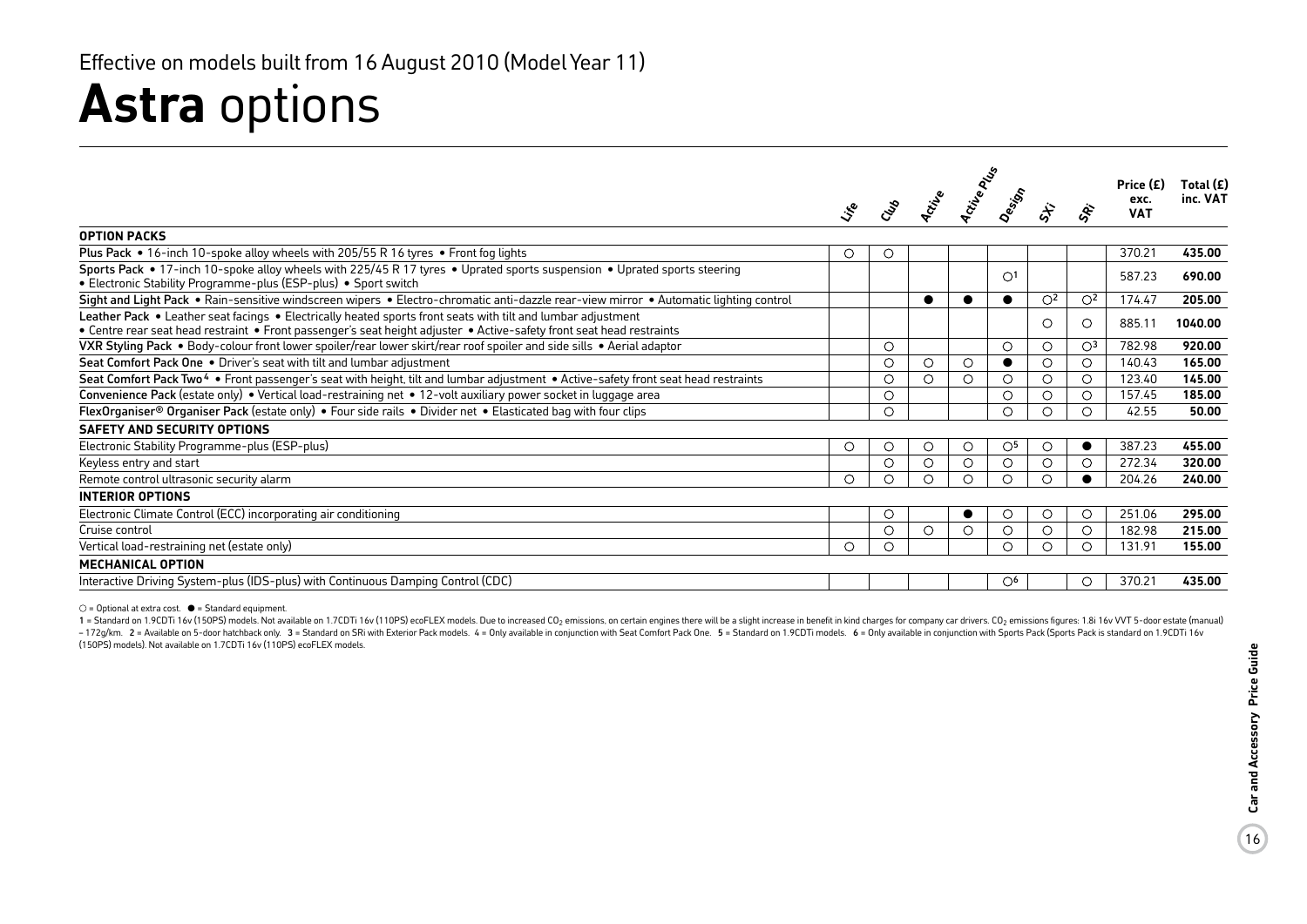## **Astra** options continued

|                                                                                                                                                    |                |      |               |               |                |                 |                          | Price $(E)$        | Total $(E)$ |
|----------------------------------------------------------------------------------------------------------------------------------------------------|----------------|------|---------------|---------------|----------------|-----------------|--------------------------|--------------------|-------------|
|                                                                                                                                                    |                | ૡ૾ૻૺ | Rctive        | <b>RCCCCR</b> | Design         | ぶ               |                          | exc.<br><b>VAT</b> | inc. VAT    |
| <b>EXTERIOR AND CONVENIENCE OPTIONS</b>                                                                                                            |                |      |               |               |                |                 |                          |                    |             |
| Electrically operated full-length slide/tilt sunroof                                                                                               |                | O    |               |               | $\circ$        |                 |                          | 540.43             | 635.00      |
| Electrically foldable door mirrors                                                                                                                 |                | O    |               |               | $\circ$        |                 | $\circ$                  | 140.43             | 165.00      |
| Adaptive Forward Lighting (AFL) incorporating dark-style bi-xenon headlights with high-pressure washers                                            |                |      |               |               | $\circ$        |                 | O                        | 638.30             | 750.00      |
| 18-inch five-spoke alloy wheels with 225/40 R 18 tyres                                                                                             |                |      |               |               |                |                 | $\bigcirc$ <sup>3</sup>  | 306.38             | 360.00      |
| Full-size steel spare wheel/tyre (in lieu of space-saver spare)                                                                                    | $\circ$        | Ċ    | $\circ$       |               | O <sup>7</sup> |                 | $\bigcirc$ 8             | 89.36              | 105.00      |
| Rear parking distance sensors                                                                                                                      |                |      |               |               | $\circ$        |                 |                          | 319.15             | 375.00      |
| Two-coat metallic or pearlescent paint                                                                                                             | O              |      |               |               |                |                 |                          | 370.21             | 435.00      |
| AUDIO AND COMMUNICATION OPTIONS                                                                                                                    |                |      |               |               |                |                 |                          |                    |             |
| CD 30 MP3 • CD player with MP3 format • Stereo radio • Auxiliary-in socket                                                                         | O              |      |               |               |                |                 |                          | 72.34              | 85.00       |
| CDC 40 • Integral six-disc CD autochanger with MP3 format • Stereo radio • Graphic display                                                         | O <sup>9</sup> | O    |               |               | $\bigcirc$ 10  | O <sup>10</sup> | $\bigcirc$ <sup>10</sup> | 344.68             | 405.00      |
| CDC 40 DAB <sup>11</sup> • Integral six-disc CD autochanger with MP3 format • Stereo radio with Digital Audio Broadcast (DAB)<br>• Graphic display | O <sup>9</sup> |      | $\bigcirc$ 10 | $\bigcirc$ 10 | $\bigcirc$ 10  | $\bigcirc$ 10   |                          | 391.49             | 460.00      |
| CD 70 • Satellite navigation system • CD player with MP3 format • Stereo radio • Auxiliary-in socket • Colour monitor                              | O <sup>9</sup> |      |               |               | $\circ$        |                 | $\circ$                  | 1063.83            | 1250.00     |
| Mobile phone system with Bluetooth <sup>®</sup> (does not include phone or cradle)                                                                 | O <sup>9</sup> |      |               |               | $\circ$        |                 |                          | 259.57             | 305.00      |

 $\bigcirc$  = Optional at extra cost.  $\bigcirc$  = Standard equipment.

3 = Standard on SRi with Exterior Pack models. 7 = 16-inch steel spare wheel/tyre supplied if ordered in conjunction with Sports Pack. 8 = 16-inch spare wheel/tyre. Not available on SRi with Exterior Pack models or in conj wheel mounted audio controls. 10= Deletes auxiliary-in socket. 11 = Not available in conjunction with VXR Styling Pack.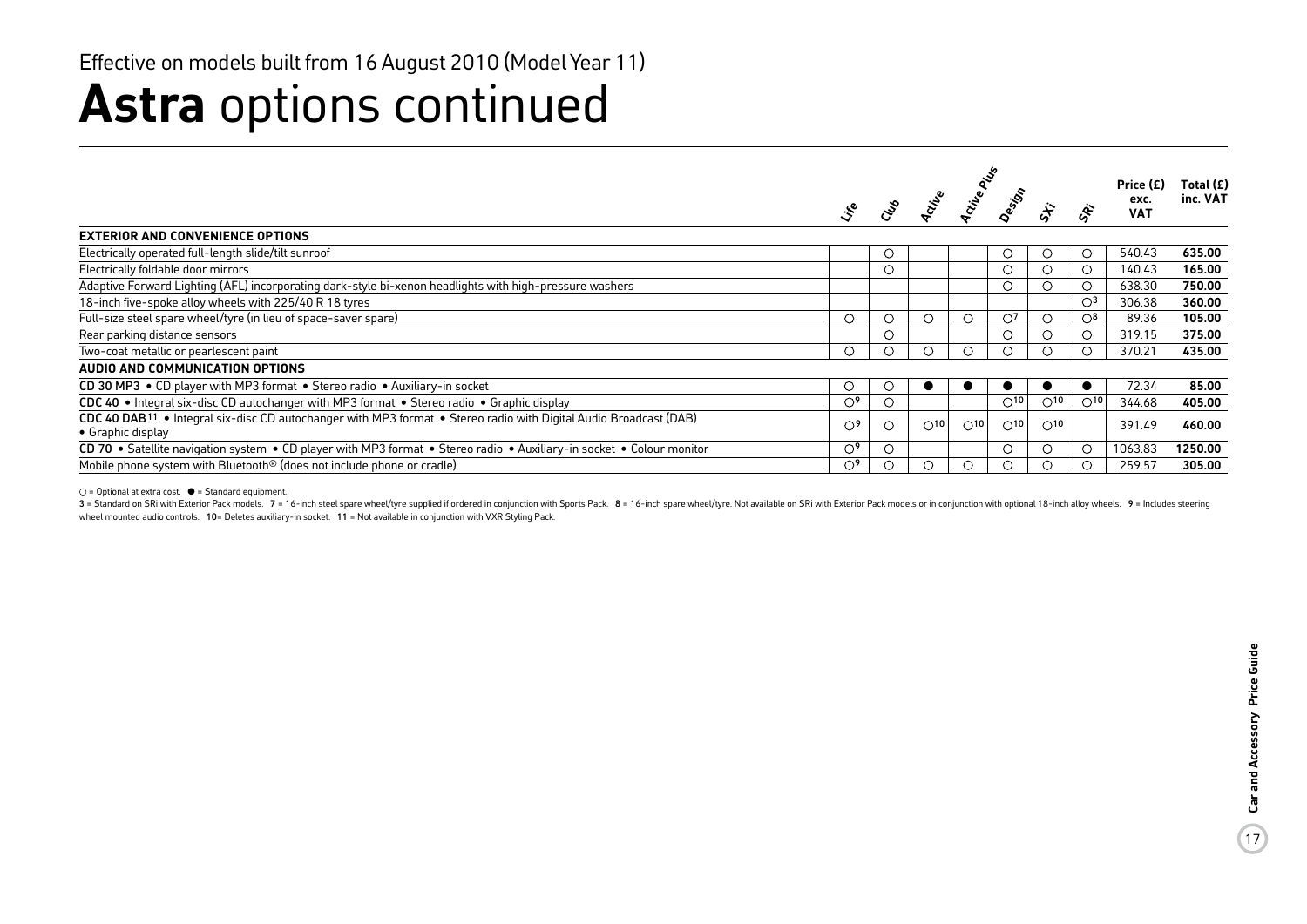| Model<br><b>Sport Hatch</b>    | Price (£) | VAT(E)  | Total $(E)$ | On-the-road<br>RRP(E) | CO <sub>2</sub><br>(g/km) |
|--------------------------------|-----------|---------|-------------|-----------------------|---------------------------|
| <b>EXPRESSION</b>              |           |         |             |                       |                           |
| 1.4i 16v                       | 11195.74  | 1959.26 | 13155.00    | 13995.00              | 146                       |
| <b>SPORT</b>                   |           |         |             |                       |                           |
| 1.4i 16v                       | 13651.06  | 2388.94 | 16040.00    | 16880.00              | 146                       |
| <b>EXCLUSIV</b>                |           |         |             |                       |                           |
| 1.4i 16v                       | 14063.83  | 2461.17 | 16525.00    | 17365.00              | 146                       |
| 1.6i 16y VVT                   | 14663.83  | 2566.17 | 17230.00    | 18070.00              | 146                       |
| 1.8i 16v VVT                   | 15178.72  | 2656.28 | 17835.00    | 18705.00              | 156                       |
| 1.8i 16v VVT auto              | 16136.17  | 2823.83 | 18960.00    | 19925.00              | 166                       |
| Diesel                         |           |         |             |                       |                           |
| 1.7CDTi 16v (110PS) ecoFLEX    | 16204.26  | 2835.74 | 19040.00    | 19755.00              | 119                       |
| <b>SRi</b>                     |           |         |             |                       |                           |
| 1.4i 16v                       | 14400.00  | 2520.00 | 16920.00    | 17760.00              | 146                       |
| 1.6i 16v VVT                   | 15000.00  | 2625.00 | 17625.00    | 18465.00              | 146                       |
| 1.8i 16v VVT                   | 16157.45  | 2827.55 | 18985.00    | 19855.00              | 159                       |
| Diesel                         |           |         |             |                       |                           |
| 1.7CDTi 16v (110PS) ecoFLEX    | 16536.17  | 2893.83 | 19430.00    | 20145.00              | 119                       |
| 1.9CDTi 16v (150PS)            | 17770.21  | 3109.79 | 20880.00    | 21720.00              | 149                       |
| <b>SRI WITH EXTERIOR PACK*</b> |           |         |             |                       |                           |
| 1.8i 16v VVT                   | 16978.72  | 2971.28 | 19950.00    | 20820.00              | 159                       |
| <b>Diesel</b>                  |           |         |             |                       |                           |
| 1.9CDTi 16v (150PS)            | 18591.49  | 3253.51 | 21845.00    | 22685.00              | 149                       |

18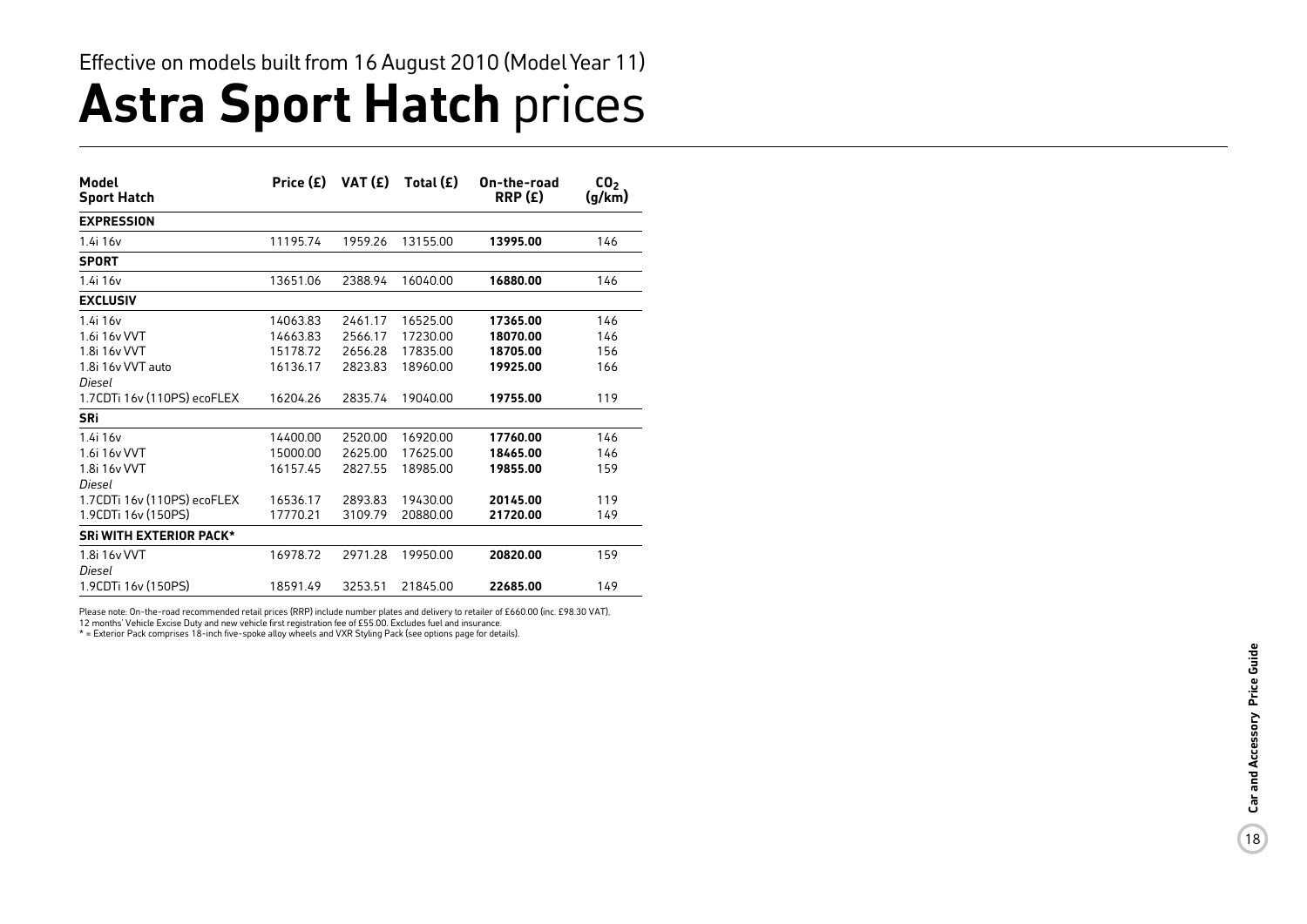## **Astra Sport Hatch options**

|                                                                                                                                                                                                                                       | Expressively   | Sport          | Erclassi                 | $\dot{\mathcal{S}}$      | Price $(E)$<br>exc.<br><b>VAT</b> | Total $(E)$<br>inc. VAT |
|---------------------------------------------------------------------------------------------------------------------------------------------------------------------------------------------------------------------------------------|----------------|----------------|--------------------------|--------------------------|-----------------------------------|-------------------------|
| <b>OPTION PACKS</b>                                                                                                                                                                                                                   |                |                |                          |                          |                                   |                         |
| Plus Pack • 16-inch 10-spoke alloy wheels with 205/55 R 16 tyres • Front fog lights                                                                                                                                                   |                |                | O                        |                          | 370.21                            | 435.00                  |
| Sight and Light Pack . Rain-sensitive windscreen wipers . Electro-chromatic anti-dazzle rear-view mirror . Automatic lighting control                                                                                                 |                |                | $\bullet$                | $\bigcirc$ <sup>1</sup>  | 174.47                            | 205.00                  |
| Leather Pack . Leather seat facings . Electrically heated sports front seats with tilt and lumbar adjustment . Centre rear seat head restraint<br>• Front passenger's seat height adjuster • Active-safety front seat head restraints |                |                |                          | $\circ$                  | 885.11                            | 1040.00                 |
| VXR Styling Pack . Body-colour front lower spoiler/rear lower skirt/rear roof spoiler and side sills . Aerial adaptor                                                                                                                 |                | $\bullet$      |                          | $\bigcirc$ <sup>2</sup>  | 782.98                            | 920.00                  |
| Seat Comfort Pack One . Driver's seat with tilt and lumbar adjustment                                                                                                                                                                 | $\circ$        | $\circ$        | $\circ$                  | $\circ$                  | 140.43                            | 165.00                  |
| Seat Comfort Pack Two <sup>3</sup> . Front passenger's seat with height, tilt and lumbar adjustment . Active-safety front seat head restraints                                                                                        | $\circ$        | 0              | $\circ$                  | $\circ$                  | 123.40                            | 145.00                  |
| <b>SAFETY AND SECURITY OPTIONS</b>                                                                                                                                                                                                    |                |                |                          |                          |                                   |                         |
| Electronic Stability Programme-plus (ESP-plus)                                                                                                                                                                                        |                | O              | O                        | O <sup>4</sup>           | 387.23                            | 455.00                  |
| Keyless entry and start                                                                                                                                                                                                               | $\circ$        | $\circ$        | $\circ$                  | $\circ$                  | 272.34                            | 320.00                  |
| Remote control ultrasonic security alarm                                                                                                                                                                                              | $\circ$        | $\circ$        | $\circ$                  | O <sub>4,5</sub>         | 204.26                            | 240.00                  |
| <b>INTERIOR OPTIONS</b>                                                                                                                                                                                                               |                |                |                          |                          |                                   |                         |
| Electronic Climate Control (ECC) incorporating air conditioning                                                                                                                                                                       |                |                |                          | O                        | 251.06                            | 295.00                  |
| Cruise control                                                                                                                                                                                                                        |                | $\circ$        |                          | $\circ$                  | 182.98                            | 215.00                  |
| <b>MECHANICAL OPTION</b>                                                                                                                                                                                                              |                |                |                          |                          |                                   |                         |
| Interactive Driving System-plus (IDS-plus) with Continuous Damping Control (CDC)                                                                                                                                                      |                |                |                          | $\circ$ <sup>6</sup>     | 370.21                            | 435.00                  |
| <b>EXTERIOR AND CONVENIENCE OPTIONS</b>                                                                                                                                                                                               |                |                |                          |                          |                                   |                         |
| Panoramic windscreen <sup>7</sup>                                                                                                                                                                                                     |                |                |                          | $\bigcirc$ <sup>8</sup>  | 782.98                            | 920.00                  |
| Electrically foldable door mirrors                                                                                                                                                                                                    |                |                |                          | $\circ$                  | 140.43                            | 165.00                  |
| Adaptive Forward Lighting (AFL) incorporating dark-style bi-xenon headlights with high-pressure washers                                                                                                                               |                |                |                          | $\bigcirc$               | 638.30                            | 750.00                  |
| Full-size steel spare wheel/tyre (in lieu of space-saver spare)                                                                                                                                                                       | $\circ$        | O              | $\circ$                  |                          | 89.36                             | 105.00                  |
| Rear parking distance sensors                                                                                                                                                                                                         |                |                |                          | $\circ$                  | 319.15                            | 375.00                  |
| Two-coat metallic or pearlescent paint                                                                                                                                                                                                |                | $\circ$        | $\circ$                  | O                        | 370.21                            | 435.00                  |
| <b>AUDIO AND COMMUNICATION OPTIONS</b>                                                                                                                                                                                                |                |                |                          |                          |                                   |                         |
| CDC 40 • Integral six-disc CD autochanger with MP3 format • Stereo radio • Graphic display                                                                                                                                            |                | O <sup>9</sup> |                          | $\bigcirc$ <sup>10</sup> | 344.68                            | 405.00                  |
| CDC 40 DAB <sup>11</sup> . Integral six-disc CD autochanger with MP3 format . Stereo radio with Digital Audio Broadcast (DAB) . Graphic display                                                                                       | O <sup>9</sup> |                | $\bigcirc$ <sup>10</sup> |                          | 391.49                            | 460.00                  |
| CD 70 · Satellite navigation system · CD player with MP3 format · Stereo radio · Auxiliary-in socket · Colour monitor                                                                                                                 |                |                |                          | $\circ$                  | 1063.83                           | 1250.00                 |
| Mobile phone system with Bluetooth® (does not include phone or cradle) <sup>1</sup>                                                                                                                                                   | O <sup>9</sup> | O <sup>9</sup> | $\circ$                  | $\bigcirc$               | 259.57                            | 305.00                  |

 $\bigcirc$  = Optional at extra cost.  $\bigcirc$  = Standard equipment.

1 = Not available in conjunction with panoramic windscreen. 2 = Standard on SRi with Exterior Pack models. 3 = Only available in conjunction with Seat Comfort Pack One. 4 = Standard on 1.8i 16v VVT and 1.9CDTi 16v (150PS) 1.7CDTi 16v (110PS) ecoFLEX models. 5 = If fitted in conjunction with panoramic windscreen the ultrasonic sensors are deleted. 6 = Not available on 1.4i 16v, 1.6i 16v VVT or 1.7CDTi 16v (110PS) ecoFLEX models. 7 = Not avai system with Bluetooth®. Roof panel is coloured black. Deletes illuminated driver's and front passenger's vanity mirrors, front map reading lights, body-colour roof mouldings and driver's sunglasses holder. Not available in sensors from remote control security alarm system. 9 = Includes steering wheel mounted audio controls. 10= Deletes auxiliary-in socket. 11 = Not available in conjunction with VXR Styling Pack.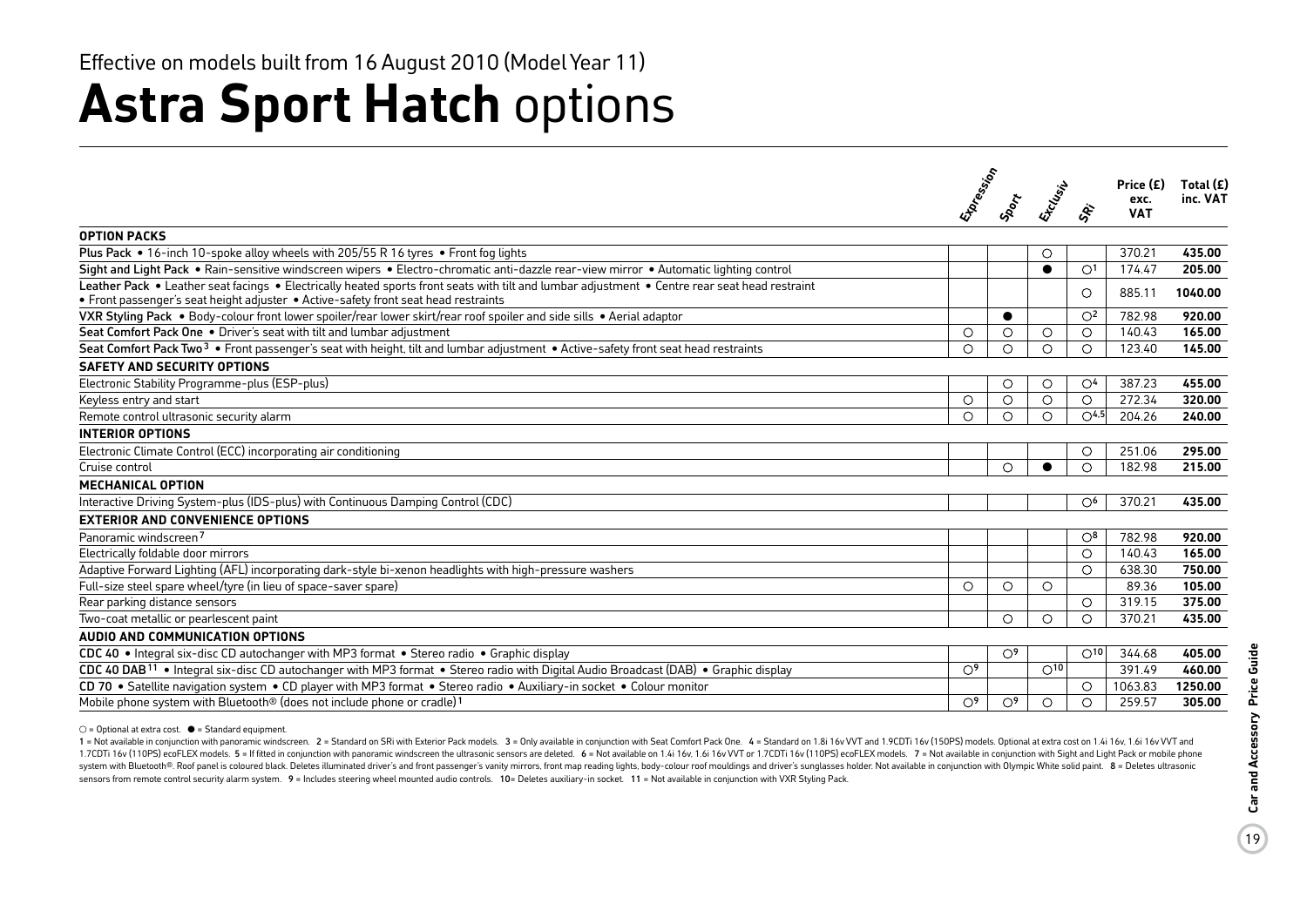# **Astra TwinTop prices**

| Model<br>2-door coupé convertible | Price (£) | VAT $(f)$ | Total $(E)$ | On-the-road<br>RRP(E) | CO <sub>2</sub><br>(g/km) |
|-----------------------------------|-----------|-----------|-------------|-----------------------|---------------------------|
| <b>EXPRESSION</b>                 |           |           |             |                       |                           |
| 1.6i 16v VVT                      | 14574.47  | 2550.53   | 17125.00    | 17995.00              | 154                       |
| <b>AIR</b>                        |           |           |             |                       |                           |
| 1.6i 16y VVT                      | 17195.74  | 3009.26   | 20205.00    | 21075.00              | 154                       |
| <b>SPORT</b>                      |           |           |             |                       |                           |
| 1.6i 16v VVT                      | 17987.23  | 3147.77   | 21135.00    | 22005.00              | 154                       |
| 1.8i 16v VVT                      | 18697.87  | 3272.13   | 21970.00    | 22840.00              | 164                       |
| 1.8i 16y VVT auto                 | 19655.32  | 3439.68   | 23095.00    | 24060.00              | 174                       |
| Diesel                            |           |           |             |                       |                           |
| 1.9CDTi 16y (150PS)               | 20417.02  | 3572.98   | 23990.00    | 24860.00              | 159                       |
| <b>DESIGN</b>                     |           |           |             |                       |                           |
| 1.8i 16v VVT                      | 19514.89  | 3415.11   | 22930.00    | 23800.00              | 164                       |
| 1.8i 16y VVT auto                 | 20472.34  | 3582.66   | 24055.00    | 25020.00              | 174                       |
| Diesel                            |           |           |             |                       |                           |
| 1.9CDTi 16y (150PS)               | 21234.04  | 3715.96   | 24950.00    | 25820.00              | 159                       |

Please note: On-the-road recommended retail prices (RRP) include number plates and delivery to retailer of £660.00 (inc. £98.30 VAT),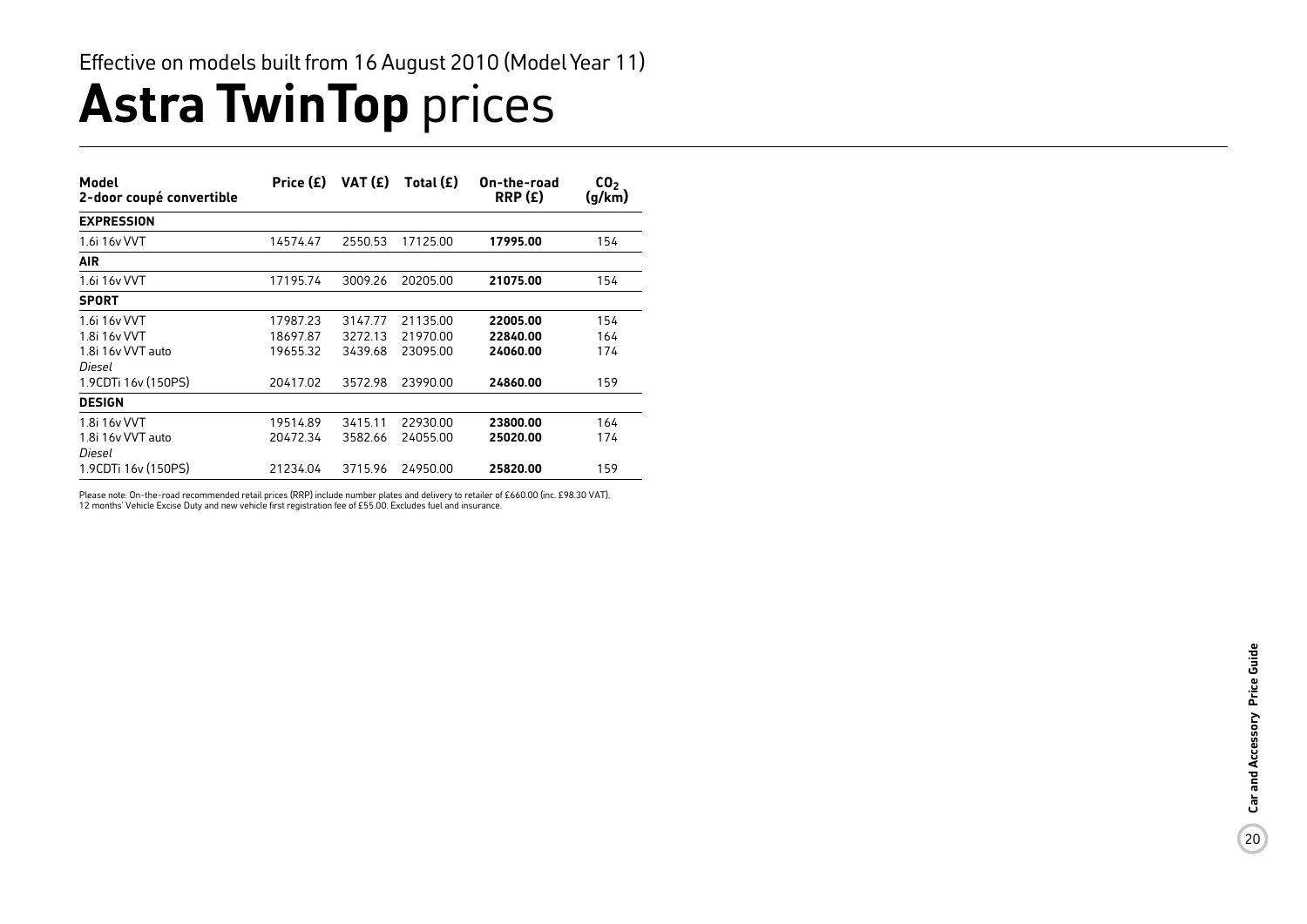## **Astra TwinTop** options

|                                                                                                                                                                                                                          |              |         |                         |                 | Price $(E)$        | Total $(E)$ |
|--------------------------------------------------------------------------------------------------------------------------------------------------------------------------------------------------------------------------|--------------|---------|-------------------------|-----------------|--------------------|-------------|
|                                                                                                                                                                                                                          | Expressively | ❖       |                         | Desript         | exc.<br><b>VAT</b> | inc. VAT    |
| <b>OPTION PACKS</b>                                                                                                                                                                                                      |              |         |                         |                 |                    |             |
| Leather Pack . Leather seat facings . Electrically heated sports front seats with driver's tilt and lumbar adjustment                                                                                                    |              |         |                         | $\circ$         | 638.30             | 750.00      |
| Plus Pack • 17-inch five-spoke alloy wheels with 225/45 R 17 ultra-low profile tyres • Cruise control                                                                                                                    |              |         | $\circ$                 |                 | 319.15             | 375.00      |
| Plus Pack • 18-inch 11-spoke alloy wheels with 225/40 R 18 ultra-low profile tyres • Cruise control                                                                                                                      |              |         |                         | $\circ$         | 408.51             | 480.00      |
| Premium Pack • 18-inch 11-spoke alloy wheels with 225/40 R 18 ultra-low profile tyres • Cruise control • Satellite navigation with colour monitor/<br>CD player with MP3 format/auxiliary-in socket/stereo radio (CD 70) |              |         |                         | $\bigcirc$      | 1195.74            | 1405.00     |
| VXR Styling Pack . Body-colour front lower spoiler/rear lower skirt/rear lip spoiler and side sills                                                                                                                      |              |         | $\bigcirc$              | $\bigcirc$      | 782.98             | 920.00      |
| <b>SAFETY OPTION</b>                                                                                                                                                                                                     |              |         |                         |                 |                    |             |
| Electronic Stability Programme-plus (ESP-plus) with traction control                                                                                                                                                     | O            | O       | $\bigcirc$ <sup>1</sup> |                 | 387.23             | 455.00      |
| <b>INTERIOR OPTIONS</b>                                                                                                                                                                                                  |              |         |                         |                 |                    |             |
| Electronic Climate Control (ECC) incorporating air conditioning                                                                                                                                                          |              |         |                         | $\circ$         | 251.06             | 295.00      |
| Cruise control                                                                                                                                                                                                           |              | $\circ$ | ∩                       |                 | 182.98             | 215.00      |
| <b>EXTERIOR AND CONVENIENCE OPTIONS</b>                                                                                                                                                                                  |              |         |                         |                 |                    |             |
| Adaptive Forward Lighting (AFL) incorporating dark-style bi-xenon headlights with dynamic beam levelling and high-pressure washers                                                                                       |              |         |                         | $\circ$         | 638.30             | 750.00      |
| Steel space-saver spare wheel/tyre (in lieu of emergency tyre inflation kit)                                                                                                                                             | $\circ$      | $\circ$ | $\circ$                 | $\circ$         | 89.36              | 105.00      |
| Rear parking distance sensors                                                                                                                                                                                            |              | $\circ$ | $\circ$                 |                 | 319.15             | 375.00      |
| Windbreak                                                                                                                                                                                                                |              | $\circ$ | O                       |                 | 131.91             | 155.00      |
| Two-coat metallic or pearlescent paint                                                                                                                                                                                   |              | $\circ$ | $\bigcirc$              | ◯               | 370.21             | 435.00      |
| AUDIO AND COMMUNICATION OPTIONS                                                                                                                                                                                          |              |         |                         |                 |                    |             |
| CDC 40 • Integral six-disc CD autochanger with MP3 format • Stereo radio • Graphic display                                                                                                                               |              |         | $\mathcal{O}^2$         | $\mathcal{O}^2$ | 391.49             | 460.00      |
| CD 70 • Satellite navigation system • CD player with MP3 format • Stereo radio • Auxiliary-in socket • Colour monitor                                                                                                    |              |         | $\circ$                 | $\circ$         | 1063.83            | 1250.00     |
| Mobile phone system with Bluetooth <sup>®</sup> (does not include phone or cradle) <sup>3</sup>                                                                                                                          | $\circ$      | $\circ$ | $\circ$                 |                 | 259.57             | 305.00      |

 $\bigcirc$  = Optional at extra cost.  $\bigcirc$  = Standard equipment.

1 = Standard on 1.9CDTi 16v models only. 2 = Deletes auxiliary-in socket. 3 = Includes graphic information display.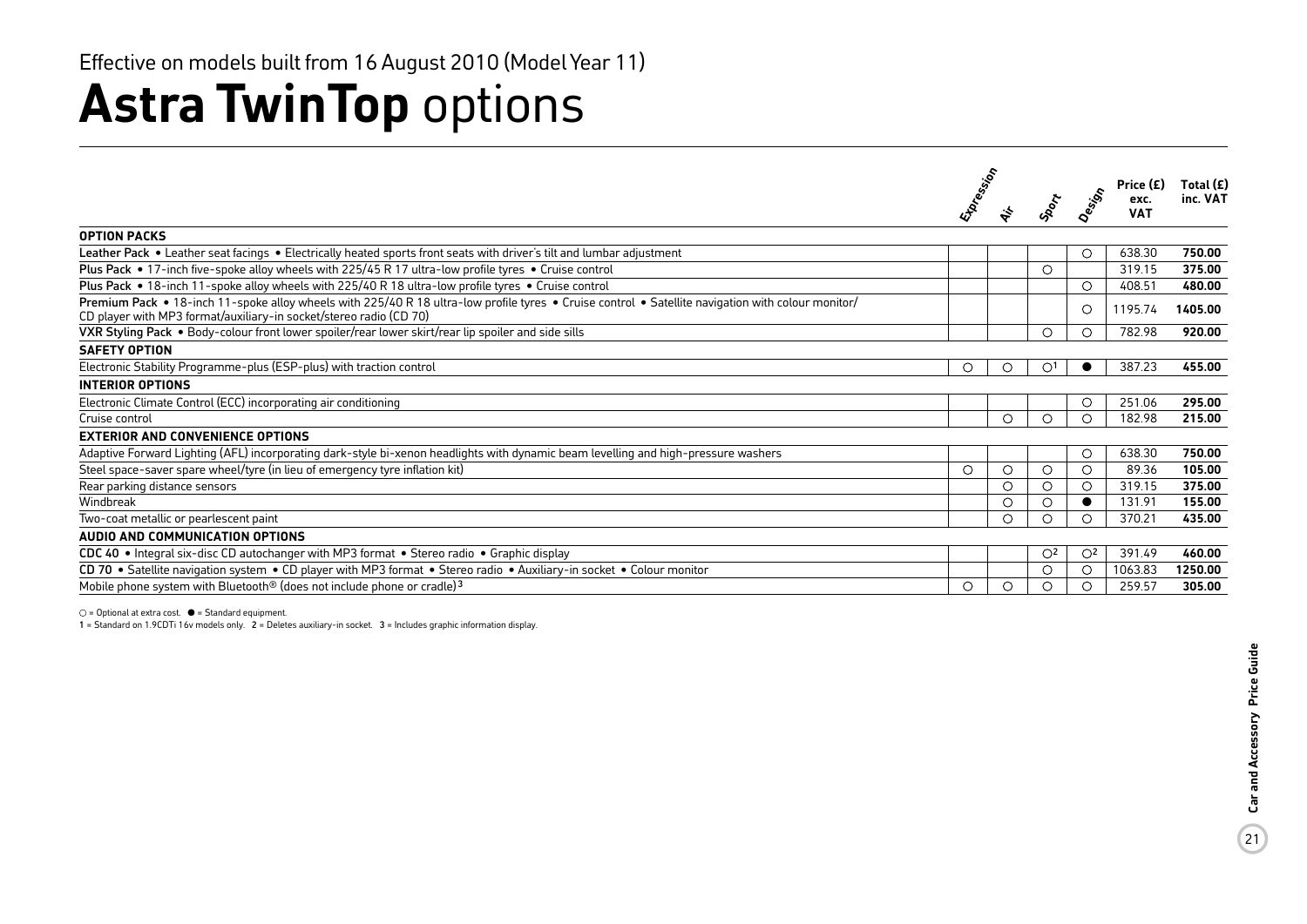## **Zafira** prices

| Model<br>5-door MPV                   |          |         | Price $(E)$ VAT $(E)$ Total $(E)$ | On-the-road<br>RRP(E) | CO <sub>2</sub><br>(g/km) | <b>Model</b><br>5-door MPV                                                                                                            | Price $(E)$ |         | VAT $(E)$ Total $(E)$ | On-the-road<br>RRP(E) | CO <sub>2</sub><br>(g/km) |
|---------------------------------------|----------|---------|-----------------------------------|-----------------------|---------------------------|---------------------------------------------------------------------------------------------------------------------------------------|-------------|---------|-----------------------|-----------------------|---------------------------|
| <b>EXPRESSION</b>                     |          |         |                                   |                       |                           | <b>ELITE</b>                                                                                                                          |             |         |                       |                       |                           |
| 1.6i 16v VVT                          | 12021.28 |         | 2103.72 14125.00                  | 14995.00              | 157                       | 1.8i 16v VVT                                                                                                                          | 18885.11    | 3304.89 | 22190.00              | 23155.00              | 168                       |
| <b>LIFE</b>                           |          |         |                                   |                       |                           | 2.2i 16v Direct                                                                                                                       | 20080.85    | 3514.15 | 23595.00              | 24735.00              | 197                       |
| 1.6i 16v VVT                          | 15153.19 | 2651.81 | 17805.00                          | 18675.00              | 157                       | 2.2i 16v Direct auto<br>Diesel                                                                                                        | 21127.66    |         | 3697.34 24825.00      | 26090.00              | 204                       |
| 1.6i 16v VVT (a/c)                    | 15608.51 | 2731.49 | 18340.00                          | 19210.00              | 157                       | 1.7CDTi 16v ecoFLEX                                                                                                                   | 20131.91    | 3523.09 | 23655.00              | 24480.00              | 134                       |
| 1.8i 16v VVT                          | 16225.53 | 2839.47 | 19065.00                          | 20030.00              | 168                       | 1.9CDTi (120PS)                                                                                                                       | 20017.02    | 3502.98 | 23520.00              | 24390.00              | 159                       |
| 1.8i 16v VVT Easytronic               | 16719.15 | 2925.85 | 19645.00                          | 20515.00              | 164                       | 1.9CDTi (120PS) auto                                                                                                                  | 21234.04    | 3715.96 | 24950.00              | 26090.00              | 186                       |
| 2.2i 16v Direct auto                  | 18238.30 | 3191.70 | 21430.00                          | 22695.00              | 204                       | 1.9CDTi 16v (150PS)                                                                                                                   | 21046.81    | 3683.19 | 24730.00              | 25600.00              | 159                       |
| Diesel                                |          |         |                                   |                       |                           | 1.9CDTi 16v (150PS) auto                                                                                                              |             |         | 26160.00              |                       | 191                       |
| 1.7CDTi 16v ecoFLEX                   | 17476.60 | 3058.40 | 20535.00                          | 21360.00              | 134                       |                                                                                                                                       | 22263.83    | 3896.17 |                       | 27300.00              |                           |
| 1.9CDTi (120PS)                       | 17357.45 | 3037.55 | 20395.00                          | 21265.00              | 159                       | <b>SRi</b>                                                                                                                            |             |         |                       |                       |                           |
| 1.9CDTi (120PS) auto                  | 18574.47 | 3250.53 | 21825.00                          | 22965.00              | 186                       | 1.8i 16v VVT                                                                                                                          | 18153.19    | 3176.81 | 21330.00              | 22295.00              | 168                       |
| <b>EXCLUSIV</b>                       |          |         |                                   |                       |                           | Diesel                                                                                                                                |             |         |                       |                       |                           |
| 1.6i 16v VVT                          | 14234.04 | 2490.96 | 16725.00                          | 17595.00              | 157                       | 1.9CDTi (120PS)                                                                                                                       | 19285.11    | 3374.89 | 22660.00              | 23530.00              | 159                       |
| 1.8i 16v VVT                          | 14851.06 | 2598.94 | 17450.00                          | 18415.00              | 168                       | 1.9CDTi (120PS) auto                                                                                                                  | 20502.13    | 3587.87 | 24090.00              | 25230.00              | 186                       |
| 1.8i 16v VVT Easytronic               | 15348.94 | 2686.06 | 18035.00                          | 18905.00              | 164                       | 1.9CDTi 16v (150PS)                                                                                                                   | 19719.15    | 3450.85 | 23170.00              | 24040.00              | 159                       |
| 2.2i 16v Direct auto                  | 16868.09 | 2951.91 | 19820.00                          | 21085.00              | 204                       | 1.9CDTi 16v (150PS) auto                                                                                                              | 20936.17    | 3663.83 | 24600.00              | 25740.00              | 191                       |
| Diesel                                |          |         |                                   |                       |                           | <b>SRI WITH EXTERIOR PACK*</b>                                                                                                        |             |         |                       |                       |                           |
| 1.7CDTi 16v ecoFLEX                   | 16106.38 |         | 2818.62 18925.00                  | 19750.00              | 134                       | 1.8i 16v VVT                                                                                                                          | 18889.36    | 3305.64 | 22195.00              | 23160.00              | 168                       |
| 1.9CDTi (120PS)                       | 15987.23 | 2797.77 | 18785.00                          | 19655.00              | 159                       | Diesel                                                                                                                                |             |         |                       |                       |                           |
| 1.9CDTi (120PS) auto                  | 17204.26 | 3010.74 | 20215.00                          | 21355.00              | 186                       | 1.9CDTi (120PS)                                                                                                                       | 20021.28    | 3503.72 | 23525.00              | 24395.00              | 159                       |
| <b>ENERGY (SPECIAL EDITION MODEL)</b> |          |         |                                   |                       |                           | 1.9CDTi (120PS) auto                                                                                                                  | 21238.30    | 3716.70 | 24955.00              | 26095.00              | 186                       |
| 1.6i 16v VVT                          | 15697.87 | 2747.13 | 18445.00                          | 19315.00              | 157                       | 1.9CDTi 16v (150PS)                                                                                                                   | 20455.32    | 3579.68 | 24035.00              | 24905.00              | 159                       |
| 1.8i 16v VVT                          | 16314.89 | 2855.11 | 19170.00                          | 20135.00              | 168                       | 1.9CDTi 16v (150PS) auto                                                                                                              | 21672.34    |         | 3792.66 25465.00      | 26605.00              | 191                       |
| Diesel                                |          |         |                                   |                       |                           | Please note: On-the-road recommended retail prices (RRP) include number plates and delivery to retailer of £660.00 (inc. £98.30 VAT), |             |         |                       |                       |                           |
| 1.7CDTi 16v ecoFLEX                   | 17565.96 | 3074.04 | 20640.00                          | 21465.00              | 134                       | 12 months' Vehicle Excise Duty and new vehicle first registration fee of £55.00. Excludes fuel and insurance.                         |             |         |                       |                       |                           |
| 1.9CDTi (120PS) auto                  | 18668.09 | 3266.91 | 21935.00                          | 23075.00              | 186                       | * = Exterior Pack comprises 18-inch five-spoke alloy wheels and VXR Styling Pack (see options page for details).                      |             |         |                       |                       |                           |
| <b>DESIGN</b>                         |          |         |                                   |                       |                           |                                                                                                                                       |             |         |                       |                       |                           |
| 1.6i 16v VVT                          | 17353.19 | 3036.81 | 20390.00                          | 21260.00              | 157                       |                                                                                                                                       |             |         |                       |                       |                           |
| 1.8i 16v VVT                          | 17970.21 | 3144.79 | 21115.00                          | 22080.00              | 168                       |                                                                                                                                       |             |         |                       |                       |                           |
| 1.8i 16v VVT Easytronic               | 18468.09 | 3231.91 | 21700.00                          | 22570.00              | 164                       |                                                                                                                                       |             |         |                       |                       |                           |
| 2.2i 16v Direct auto                  | 20217.02 | 3537.98 | 23755.00                          | 25020.00              | 204                       |                                                                                                                                       |             |         |                       |                       |                           |
| Diesel                                |          |         |                                   |                       |                           |                                                                                                                                       |             |         |                       |                       |                           |
| 1.7CDTi 16v ecoFLEX                   | 19221.28 | 3363.72 | 22585.00                          | 23410.00              | 134                       |                                                                                                                                       |             |         |                       |                       |                           |
| 1.9CDTi (120PS)                       | 19102.13 | 3342.87 | 22445.00                          | 23315.00              | 159                       |                                                                                                                                       |             |         |                       |                       |                           |
| 1.9CDTi (120PS) auto                  | 20319.15 | 3555.85 | 23875.00                          | 25015.00              | 186                       |                                                                                                                                       |             |         |                       |                       |                           |
| 1.9CDTi 16v (150PS)                   | 20131.91 | 3523.09 | 23655.00                          | 24525.00              | 159                       |                                                                                                                                       |             |         |                       |                       |                           |
| 1.9CDTi 16v (150PS) auto              | 21348.94 | 3736.06 | 25085.00                          | 26225.00              | 191                       |                                                                                                                                       |             |         |                       |                       |                           |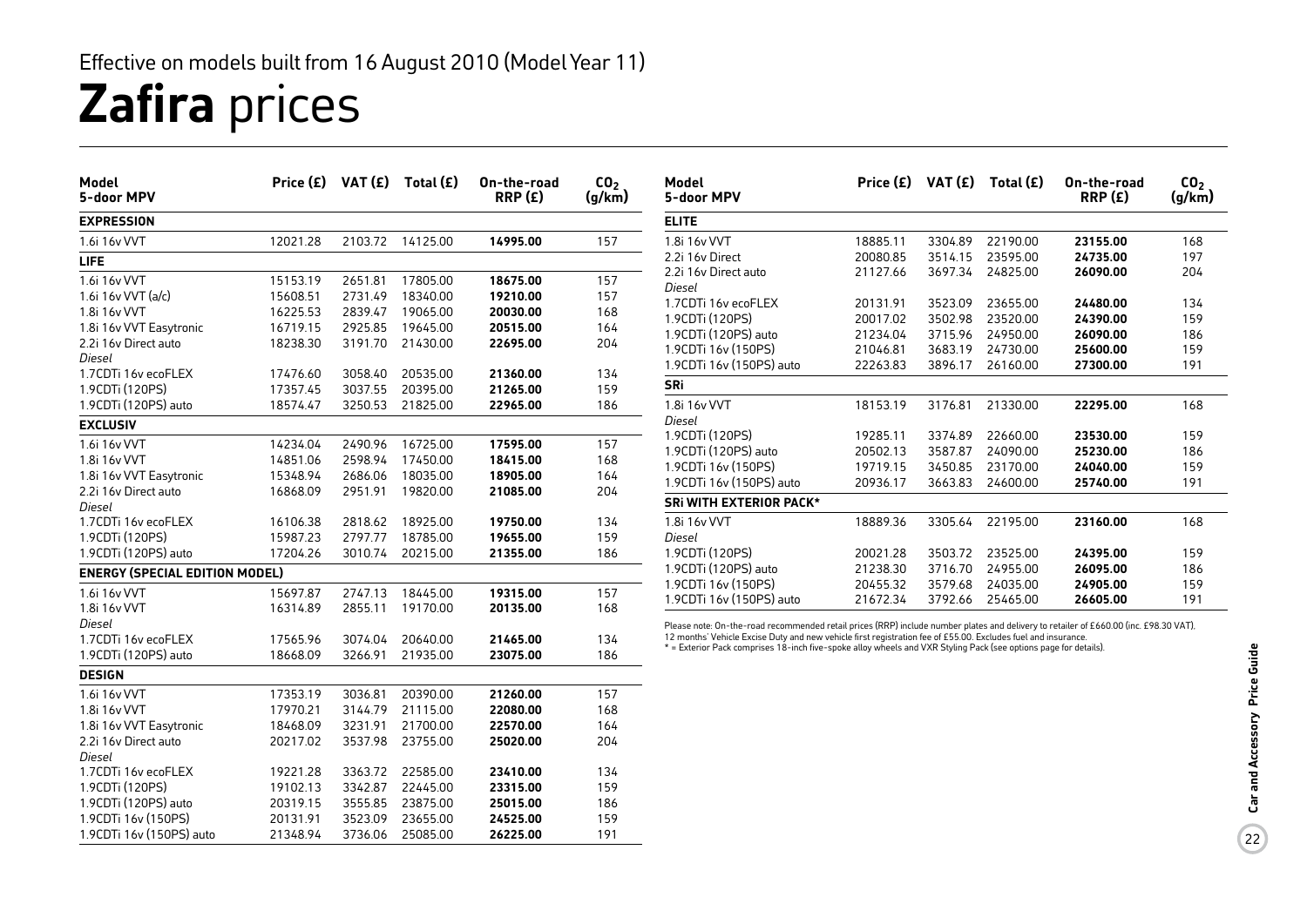## **Zafira** options

|                                                                                                                                                                                                                                                | Expressive | $\ddot{\mathcal{S}}$ | <b>Stronger</b>         | Energy  | Design                  | Elise                   | خې<br>ح                          | Price $(E)$<br>exc.<br><b>VAT</b> | Total (£)<br>inc. VAT |
|------------------------------------------------------------------------------------------------------------------------------------------------------------------------------------------------------------------------------------------------|------------|----------------------|-------------------------|---------|-------------------------|-------------------------|----------------------------------|-----------------------------------|-----------------------|
| <b>OPTION PACKS</b>                                                                                                                                                                                                                            |            |                      |                         |         |                         |                         |                                  |                                   |                       |
| Plus Pack • 16-inch 10-spoke alloy wheels with 205/55 R 16 tyres • Front fog lights                                                                                                                                                            |            | $\circ$              | $\circ$                 |         |                         |                         |                                  | 370.21                            | 435.00                |
| VXR Styling Pack ● Body-colour lower front spoiler/rear lower skirt/rear roof spoiler and side sills                                                                                                                                           |            |                      | $\circ$                 |         | $\circ$                 | $\circ$                 | $\circlearrowright$ <sup>1</sup> | 782.98                            | 920.00                |
| Leather Pack • Leather seat facings on front and second-row seats, Morrocana on third-row seat facings • Electrically heated<br>sports front seats with tilt and lumbar adjustment . Driver's armrest . Front passenger's seat height adjuster |            |                      |                         |         |                         |                         | $\circ$                          | 940.43                            | 1105.00               |
| Seat Comfort Pack One . Driver's seat with tilt and lumbar adjustment                                                                                                                                                                          |            |                      | О                       |         |                         |                         | $\bullet$                        | 140.43                            | 165.00                |
| Seat Comfort Pack Two • Front passenger's seat with height, tilt and lumbar adjustment                                                                                                                                                         |            |                      | O <sup>2</sup>          |         | $\bigcirc$              |                         |                                  | 93.62                             | 110.00                |
| Panoramic Roof Pack <sup>3</sup> . Four glass roof panels . Roof-mounted storage console for front and rear passengers<br>• Alloy-effect roof rails • Heat-reflective windscreen                                                               |            |                      | $\bigcirc$ <sup>4</sup> |         | $\bigcirc$ <sup>4</sup> | $\bigcirc$ 4            | $\bigcirc$                       | 782.98                            | 920.00                |
| Towing Pack <sup>4</sup> . Trailer stability programme . Hill Start Assist (HSA) <sup>5</sup> . Deflation Detection System (DDS) <sup>5</sup><br>• Cruise control • Detachable tow bar                                                         |            |                      | $\circ$ <sup>6</sup>    |         | $\circ$ <sup>6</sup>    | $\bigcirc$ 6            | $\circ$                          | 302.13                            | 355.00                |
| FlexOrganiser® Pack • 3D storage net • Side net pocket • Four side rail hooks • Four side rails                                                                                                                                                |            |                      | О                       | O       | $\circ$                 | ∩                       | ◯                                | 42.55                             | 50.00                 |
| <b>SAFETY AND SECURITY OPTIONS</b>                                                                                                                                                                                                             |            |                      |                         |         |                         |                         |                                  |                                   |                       |
| Electronic Stability Programme-plus (ESP-plus) (1.6i 16v/1.8i 16v/1.7CDTi 16v/1.9CDTi (120PS) only)                                                                                                                                            | $\circ$    | $\mathcal{O}^7$      | $\mathcal{O}^7$         | $\circ$ | $\bigcirc$ <sup>8</sup> | $\bigcirc$ <sup>8</sup> |                                  | 387.23                            | 455.00                |
| Keyless entry and start                                                                                                                                                                                                                        |            |                      | О                       | $\circ$ | $\circ$                 | $\circ$                 | $\circ$                          | 272.34                            | 320.00                |
| Remote control ultrasonic security alarm system                                                                                                                                                                                                |            | ◯                    | ∩                       | ◯       | ◯                       | ∩                       | ●                                | 204.26                            | 240.00                |
| <b>INTERIOR OPTIONS</b>                                                                                                                                                                                                                        |            |                      |                         |         |                         |                         |                                  |                                   |                       |
| Electronic Climate Control (ECC)                                                                                                                                                                                                               |            |                      | O                       | $\circ$ |                         |                         | $\circ$                          | 251.06                            | 295.00                |
| Cruise control                                                                                                                                                                                                                                 |            |                      | О                       | $\circ$ | $\circ$                 |                         | O                                | 182.98                            | 215.00                |
| Vertical load-restraining net                                                                                                                                                                                                                  | $\circ$    | ∩                    | ∩                       | ◯       | ∩                       |                         |                                  | 140.43                            | 165.00                |
| <b>MECHANICAL OPTION</b>                                                                                                                                                                                                                       |            |                      |                         |         |                         |                         |                                  |                                   |                       |
| Interactive Driving System-plus (IDS-plus) with Continuous Damping Control (CDC)                                                                                                                                                               |            |                      |                         |         |                         |                         | $\circ$                          | 370.21                            | 435.00                |

 $\bigcirc$  = Optional at extra cost.  $\bigcirc$  = Standard equipment.

1 = Standard on SRi with Exterior Pack models. 2 = Only available in conjunction with Seat Comfort Pack One. 3 = Deletes sunglasses holder. Not available on 1.9CDTi 16y (150PS) automatic SRi with Exterior Pack models. or i conjunction with Electronic Stability Programme-plus. 5 = Not available on models fitted with automatic transmission. 6 = Requires 13-pin adaptor (available as a Vauxhall accessory). 7 = Standard on 2.2i 16v Direct model.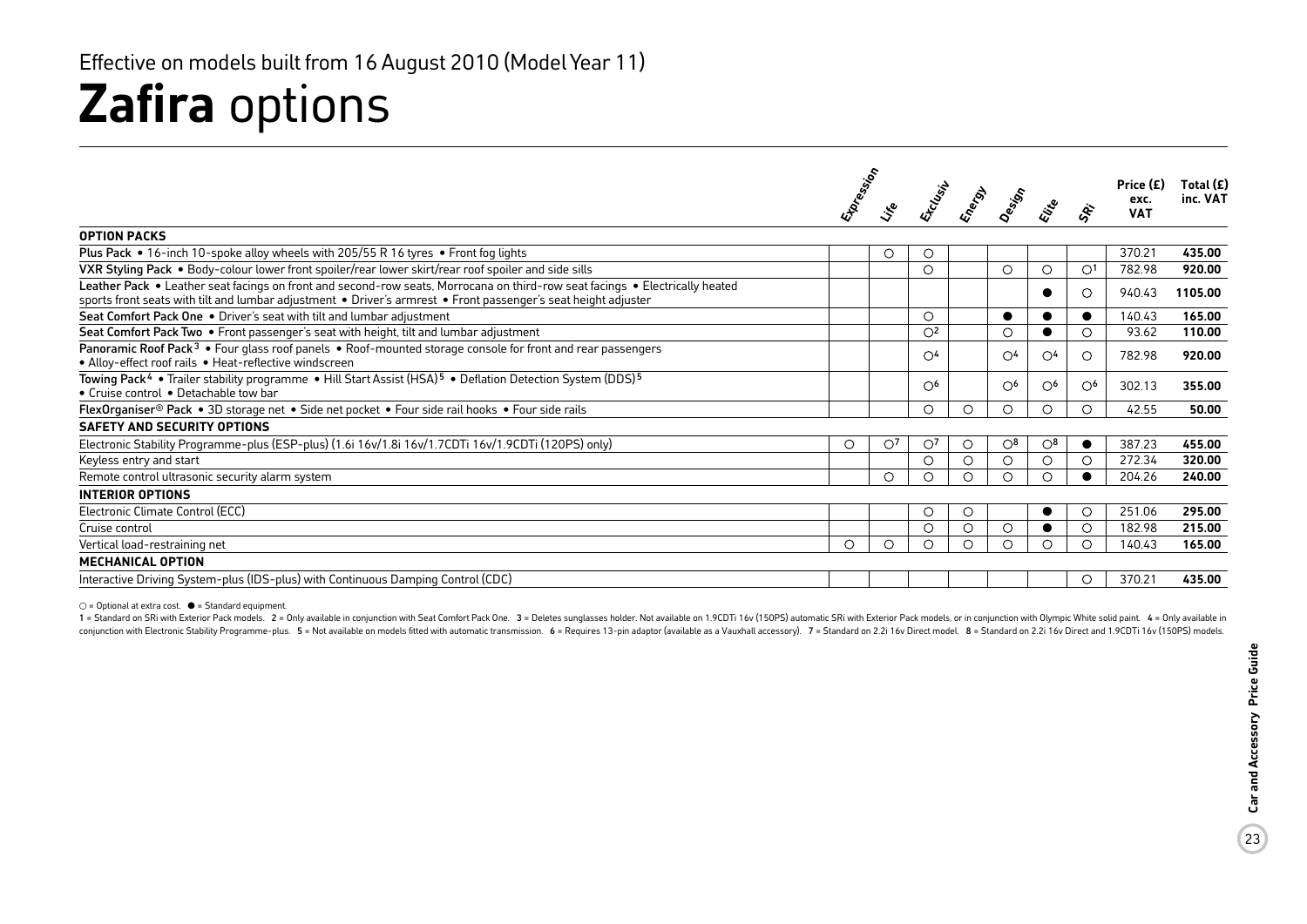## **Zafira** options continued

|                                                                                                                                              |         |                          | <b>Hugoslav</b>          |                          | esison                   |                          | $\hat{s}$       | Price (£)<br>exc.<br><b>VAT</b> | Total $(E)$<br>inc. VAT |
|----------------------------------------------------------------------------------------------------------------------------------------------|---------|--------------------------|--------------------------|--------------------------|--------------------------|--------------------------|-----------------|---------------------------------|-------------------------|
| <b>EXTERIOR AND CONVENIENCE OPTIONS</b>                                                                                                      |         |                          |                          |                          |                          |                          |                 |                                 |                         |
| Electrically foldable door mirrors                                                                                                           |         |                          |                          |                          | $\circ$                  | $\cup$                   | $\circ$         | 140.43                          | 165.00                  |
| Adaptive Forward Lighting (AFL) incorporating bi-xenon headlights with dynamic beam levelling and high-pressure washers                      |         |                          | O <sup>9</sup>           |                          | $\circ$                  |                          |                 | 638.30                          | 750.00                  |
| 16-inch seven-spoke alloy wheels with 205/55 R 16 ultra-low profile tyres                                                                    |         |                          |                          | $\circ$                  |                          |                          |                 | 285.11                          | 335.00                  |
| 17-inch 10-spoke alloy wheels with 225/45 R 17 ultra-low profile tyres                                                                       |         |                          | $\bigcirc$ <sup>4</sup>  |                          | $\bullet^8$              | $^{\bullet^8}$           |                 | 361.70                          | 425.00                  |
| 18-inch five-spoke alloy wheels with 225/40 R 18 ultra-low profile tyres (different style to optional SRi alloy wheels)                      |         |                          |                          |                          | $\bigcap$ 10,11          |                          |                 | 306.38                          | 360.00                  |
| 18-inch five-spoke alloy wheels with 225/40 R 18 ultra-low profile tyres                                                                     |         |                          |                          |                          |                          |                          | $\bigcap$ 1,10  | 306.38                          | 360.00                  |
| Full-size steel spare wheel (in lieu of emergency tyre inflation kit) 12                                                                     | $\circ$ | $\circ$                  | $\circ$                  | $\circ$                  | $\circ$                  |                          |                 | 89.36                           | 105.00                  |
| Front and rear parking distance sensors                                                                                                      |         |                          | O                        | Ο                        | $\circ$                  |                          |                 | 319.15                          | 375.00                  |
| Two-coat metallic or pearlescent paint                                                                                                       |         | O                        | O                        |                          |                          |                          |                 | 370.21                          | 435.00                  |
| AUDIO AND COMMUNICATION OPTIONS                                                                                                              |         |                          |                          |                          |                          |                          |                 |                                 |                         |
| CD 30 MP3 • CD player with MP3 format • Stereo radio • Auxiliary-in socket                                                                   |         | $\circ$                  | O                        |                          | $\circ$                  |                          | ◯               | 72.34                           | 85.00                   |
| CDC 40 • Integral six-disc CD autochanger with MP3 format • Stereo radio • Graphic display                                                   |         |                          | $\bigcirc$ <sup>13</sup> |                          | $\bigcirc$ <sup>13</sup> | $\bigcirc$ <sup>13</sup> | ◯               | 344.68                          | 405.00                  |
| CDC 40 DAB • Integral six-disc CD autochanger with MP3 format • Stereo radio with Digital Audio Broadcast (DAB)<br>$\bullet$ Graphic display |         |                          | O <sup>14</sup>          | $\bigcirc$ <sup>15</sup> | $\bigcirc$ <sup>14</sup> | $\bigcirc$ <sup>14</sup> |                 | 391.49                          | 460.00                  |
| CD 70 • Satellite navigation system • CD player with MP3 format • Stereo radio • Auxiliary-in socket • Colour monitor                        |         | O <sup>16</sup>          | $\circ$                  |                          | $\circ$                  | O                        | $\circ$         | 1063.83                         | 1250.00                 |
| Rear seat Twin Audio <sup>®</sup> system                                                                                                     |         |                          | $\bigcirc$ 17            | O <sup>15</sup>          | O <sup>17</sup>          | O <sup>15</sup>          | O <sup>17</sup> | 93.62                           | 110.00                  |
| Mobile phone system with Bluetooth <sup>®</sup> (does not include phone or cradle)                                                           |         | $\bigcirc$ <sup>16</sup> | О                        |                          |                          |                          |                 | 259.57                          | 305.00                  |

 $\bigcirc$  = Optional at extra cost.  $\bigcirc$  = Standard equipment.

1 = Standard on SRi with Exterior Pack models. 4 = Only available in conjunction with Electronic Stability Programme-plus. 8 = Standard on 2.2i 16v Direct and 1.9CDTi 16v (150PS) models. 9 = Includes front fog lights. 10 = Panoramic Roof Pack. 11 = Not available on 1.6i 16v, 1.6i 16v VVT, 1.8i 16v VVT, 1.8i 16v VVT, 1.8i 16v VVT, 1.7CDTi 16v ecoFLEX and 1.9CDTi (120PS) models. 12 = Not available on SRi with Exterior Pack models and 18-inch a available in conjunction with VXR Styling Pack. Deletes auxiliary-in socket (where fitted). 14 = Not available in conjunction with VXR Styling Pack. Deletes auxiliary-in socket. 16 = Includes steering wheel mounted audio c available in conjunction with optional audio units. Deletes auxiliary-in socket (where fitted).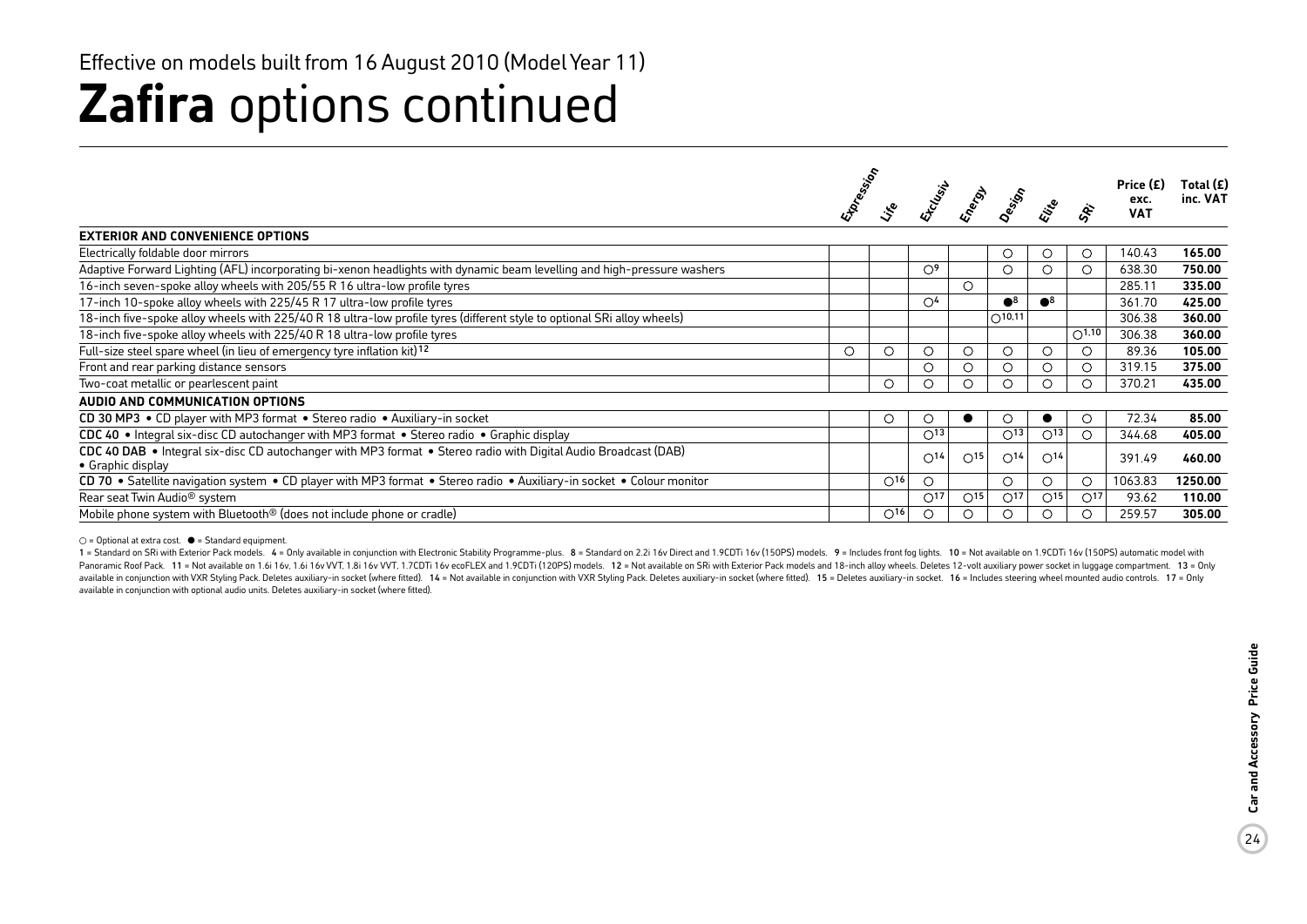### **Insignia** hatchback/saloon prices Effective on models built from 16 August 2010 (Model Year 11)

| Model<br>5-door hatchback/4-door saloon |          |         | Price $(E)$ VAT $(E)$ Total $(E)$ | On-the-road<br>RRP(E) | CO <sub>2</sub><br>$(g/km)^*$ | <b>Model</b><br>5-door hatchback/4-door saloon                                                                                                                                                |          |         | Price $(E)$ VAT $(E)$ Total $(E)$ | On-the-road<br>RRP(E) | CO <sub>2</sub><br>$(g/km)^*$ |
|-----------------------------------------|----------|---------|-----------------------------------|-----------------------|-------------------------------|-----------------------------------------------------------------------------------------------------------------------------------------------------------------------------------------------|----------|---------|-----------------------------------|-----------------------|-------------------------------|
| ES**                                    |          |         |                                   |                       |                               | <b>SRi NAV<sup>+</sup></b>                                                                                                                                                                    |          |         |                                   |                       |                               |
| 1.8i 16v VVT                            | 13706.38 |         | 2398.62 16105.00                  | 17120.00              | 178                           | 1.8i 16v VVT                                                                                                                                                                                  | 18000.00 | 3150.00 | 21150.00                          | 22165.00              | 178                           |
| Diesel                                  |          |         |                                   |                       |                               | 1.6i 16v Turbo                                                                                                                                                                                | 18872.34 | 3302.66 | 22175.00                          | 23190.00              | 179                           |
| 2.0CDTi 16v (130PS)                     | 15093.62 |         | 2641.38 17735.00                  | 18560.00              | 133                           | 2.0i 16y Turbo                                                                                                                                                                                | 20042.55 | 3507.45 | 23550.00                          | 24690.00              | 194 (192)                     |
| 2.0CDTi 16v (130PS) auto                | 16438.30 |         | 2876.70 19315.00                  | 20185.00              | 157                           | 2.0i 16v Turbo auto                                                                                                                                                                           | 21323.40 | 3731.60 | 25055.00                          | 26320.00              | 214                           |
| 2.0CDTi 16v (160PS) ecoFLEX             | 16042.55 |         | 2807.45 18850.00                  | 19565.00              | 129                           | 2.0i 16v Turbo 4X4                                                                                                                                                                            | 21344.68 | 3735.32 | 25080.00                          | 26345.00              | 209                           |
| <b>EXCLUSIV</b>                         |          |         |                                   |                       |                               | 2.0i 16y Turbo 4X4 auto                                                                                                                                                                       | 22634.04 | 3960.96 | 26595.00                          | 27860.00              | 218                           |
| 1.8i 16v VVT                            | 15242.55 |         | 2667.45 17910.00                  | 18925.00              | 178                           | Diesel                                                                                                                                                                                        |          |         |                                   |                       |                               |
| 1.6i 16v Turbo                          | 16114.89 |         | 2820.11 18935.00                  | 19950.00              | 179                           | 2.0CDTi 16v (130PS)                                                                                                                                                                           | 19387.23 | 3392.77 | 22780.00                          | 23605.00              | 133                           |
| Diesel                                  |          |         |                                   |                       |                               | 2.0CDTi 16y (160PS)                                                                                                                                                                           | 19808.51 | 3466.49 | 23275.00                          | 24115.00              | 144                           |
| 2.0CDTi 16v (130PS)                     | 16629.79 |         | 2910.21 19540.00                  | 20365.00              | 133                           | 2.0CDTi 16v (160PS) auto                                                                                                                                                                      | 21153.19 | 3701.81 | 24855.00                          | 25725.00              | 159                           |
| 2.0CDTi 16v (130PS) auto                | 17974.47 |         | 3145.53 21120.00                  | 21990.00              | 157                           | 2.0CDTi 16v (160PS) 4X4                                                                                                                                                                       | 21723.40 |         | 3801.60 25525.00                  | 26395.00              | 163 (161)                     |
| 2.0CDTi 16v (130PS) ecoFLEX**           | 17578.72 | 3076.28 | 20655.00                          | 21370.00              | 129                           | <b>SRiVX-LINE</b>                                                                                                                                                                             |          |         |                                   |                       |                               |
| 2.0CDTi 16v (160PS)                     | 17051.06 | 2983.94 | 20035.00                          | 20875.00              | 144                           | 1.8i 16v VVT                                                                                                                                                                                  | 18306.38 | 3203.62 | 21510.00                          | 22525.00              | 178                           |
| 2.0CDTi 16v (160PS) auto                | 18395.74 |         | 3219.26 21615.00                  | 22485.00              | 159                           | 1.6i 16v Turbo                                                                                                                                                                                | 19178.72 | 3356.28 | 22535.00                          | 23550.00              | 179                           |
| 2.0CDTi 16v (160PS) 4X4                 | 18965.96 |         | 3319.04 22285.00                  | 23155.00              | 163(161)                      | 2.0i 16v Turbo                                                                                                                                                                                | 20348.94 | 3561.06 | 23910.00                          | 25050.00              | 194 (192)                     |
| 2.0CDTi 16v (160PS) ecoFLEX             | 17578.72 |         | 3076.28 20655.00                  | 21370.00              | 129                           | 2.0i 16v Turbo auto                                                                                                                                                                           | 21629.79 | 3785.21 | 25415.00                          | 26680.00              | 214                           |
| <b>EXCLUSIV NAV<sup>+</sup></b>         |          |         |                                   |                       |                               | Diesel                                                                                                                                                                                        |          |         |                                   |                       |                               |
| 1.8i 16v VVT                            | 15953.19 |         | 2791.81 18745.00                  | 19760.00              | 178                           | 2.0CDTi 16v (130PS)                                                                                                                                                                           | 19693.62 | 3446.38 | 23140.00                          | 23965.00              | 133                           |
| 1.6i 16v Turbo                          | 16825.53 |         | 2944.47 19770.00                  | 20785.00              | 179                           | 2.0CDTi 16v (160PS)                                                                                                                                                                           | 20114.89 | 3520.11 | 23635.00                          | 24475.00              | 144                           |
| Diesel                                  |          |         |                                   |                       |                               | 2.0CDTi 16v (160PS) auto                                                                                                                                                                      | 21459.57 | 3755.43 | 25215.00                          | 26085.00              | 159                           |
| 2.0CDTi 16v (130PS)                     | 17340.43 | 3034.57 | 20375.00                          | 21200.00              | 133                           | 2.0CDTi 16v (160PS) 4X4                                                                                                                                                                       | 22029.79 | 3855.21 | 25885.00                          | 26755.00              | 163(161)                      |
| 2.0CDTi 16v (130PS) auto                | 18685.11 |         | 3269.89 21955.00                  | 22825.00              | 157                           | <b>SRi VX-LINE NAV<sup>+</sup></b>                                                                                                                                                            |          |         |                                   |                       |                               |
| 2.0CDTi 16v (130PS) ecoFLEX**           | 18289.36 |         | 3200.64 21490.00                  | 22205.00              | 129                           | 1.8i 16v VVT                                                                                                                                                                                  | 19017.02 | 3327.98 | 22345.00                          | 23360.00              | 178                           |
| 2.0CDTi 16v (160PS)                     | 17761.70 | 3108.30 | 20870.00                          | 21710.00              | 144                           | 1.6i 16y Turbo                                                                                                                                                                                | 19889.36 | 3480.64 | 23370.00                          | 24385.00              | 179                           |
| 2.0CDTi 16v (160PS) auto                | 19106.38 | 3343.62 | 22450.00                          | 23320.00              | 159                           | 2.0i 16v Turbo                                                                                                                                                                                | 21059.57 | 3685.43 | 24745.00                          | 25885.00              | 194 (192)                     |
| 2.0CDTi 16v (160PS) 4X4                 | 19676.60 |         | 3443.40 23120.00                  | 23990.00              | 163(161)                      | 2.0i 16y Turbo auto                                                                                                                                                                           | 22340.43 | 3909.57 | 26250.00                          | 27515.00              | 214                           |
| 2.0CDTi 16v (160PS) ecoFLEX             | 18289.36 |         | 3200.64 21490.00                  | 22205.00              | 129                           | 2.0i 16v Turbo 4X4                                                                                                                                                                            | 22361.70 | 3913.30 | 26275.00                          | 27540.00              | 209                           |
| <b>SRi</b>                              |          |         |                                   |                       |                               | 2.0i 16v Turbo 4X4 auto                                                                                                                                                                       | 23651.06 | 4138.94 | 27790.00                          | 29055.00              | 218                           |
| 1.8i 16v VVT                            | 17289.36 | 3025.64 | 20315.00                          | 21330.00              | 178                           | Diesel                                                                                                                                                                                        |          |         |                                   |                       |                               |
| 1.6i 16v Turbo                          | 18161.70 |         | 3178.30 21340.00                  | 22355.00              | 179                           | 2.0CDTi 16v (130PS)                                                                                                                                                                           | 20404.26 | 3570.74 | 23975.00                          | 24800.00              | 133                           |
| 2.0i 16v Turbo                          | 19331.91 |         | 3383.09 22715.00                  | 23855.00              | 194 (192)                     | 2.0CDTi 16v (160PS)                                                                                                                                                                           | 20825.53 | 3644.47 | 24470.00                          | 25310.00              | 144                           |
| 2.0i 16v Turbo auto                     | 20612.77 |         | 3607.23 24220.00                  | 25485.00              | 214                           | 2.0CDTi 16v (160PS) auto                                                                                                                                                                      | 22170.21 | 3879.79 | 26050.00                          | 26920.00              | 159                           |
| Diesel                                  |          |         |                                   |                       |                               | 2.0CDTi 16v (160PS) 4X4                                                                                                                                                                       | 22740.43 | 3979.57 | 26720.00                          | 27590.00              | 163(161)                      |
| 2.0CDTi 16v (130PS)                     | 18676.60 |         | 3268.40 21945.00                  | 22770.00              | 133                           | Please note: On-the-road recommended retail prices (RRP) include number plates and delivery to retailer of £660.00 (inc. £98.30 VAT),                                                         |          |         |                                   |                       |                               |
| 2.0CDTi 16v (160PS)                     | 19097.87 | 3342.13 | 22440.00                          | 23280.00              | 144                           | 12 months' Vehicle Excise Duty and new vehicle first registration fee of £55.00. Excludes fuel and insurance.                                                                                 |          |         |                                   |                       |                               |
| 2.0CDTi 16v (160PS) auto                | 20442.55 | 3577.45 | 24020.00                          | 24890.00              | 159                           | * = CO, emission figures are for hatchback and saloon models. Where the figures differ between body style, the saloon figure is shown in<br>brackets after the hatchback figure.              |          |         |                                   |                       |                               |
| 2.0CDTi 16v (160PS) 4X4                 | 21012.77 |         | 3677.23 24690.00                  | 25560.00              | 163(161)                      | ** = Available as a 5-door hatchback model only.<br>+ - Fitted with CD 500 Navi catellite pavination system with colour monitor/stereo radio/CD with MP3 format/auviliary-in and USB sockets/ |          |         |                                   |                       |                               |

† = Fitted with CD 500 Navi satellite navigation system with colour monitor/stereo radio/CD with MP3 format/auxiliary-in and USB sockets/ shark fin aerial/multi-function infotainment controller.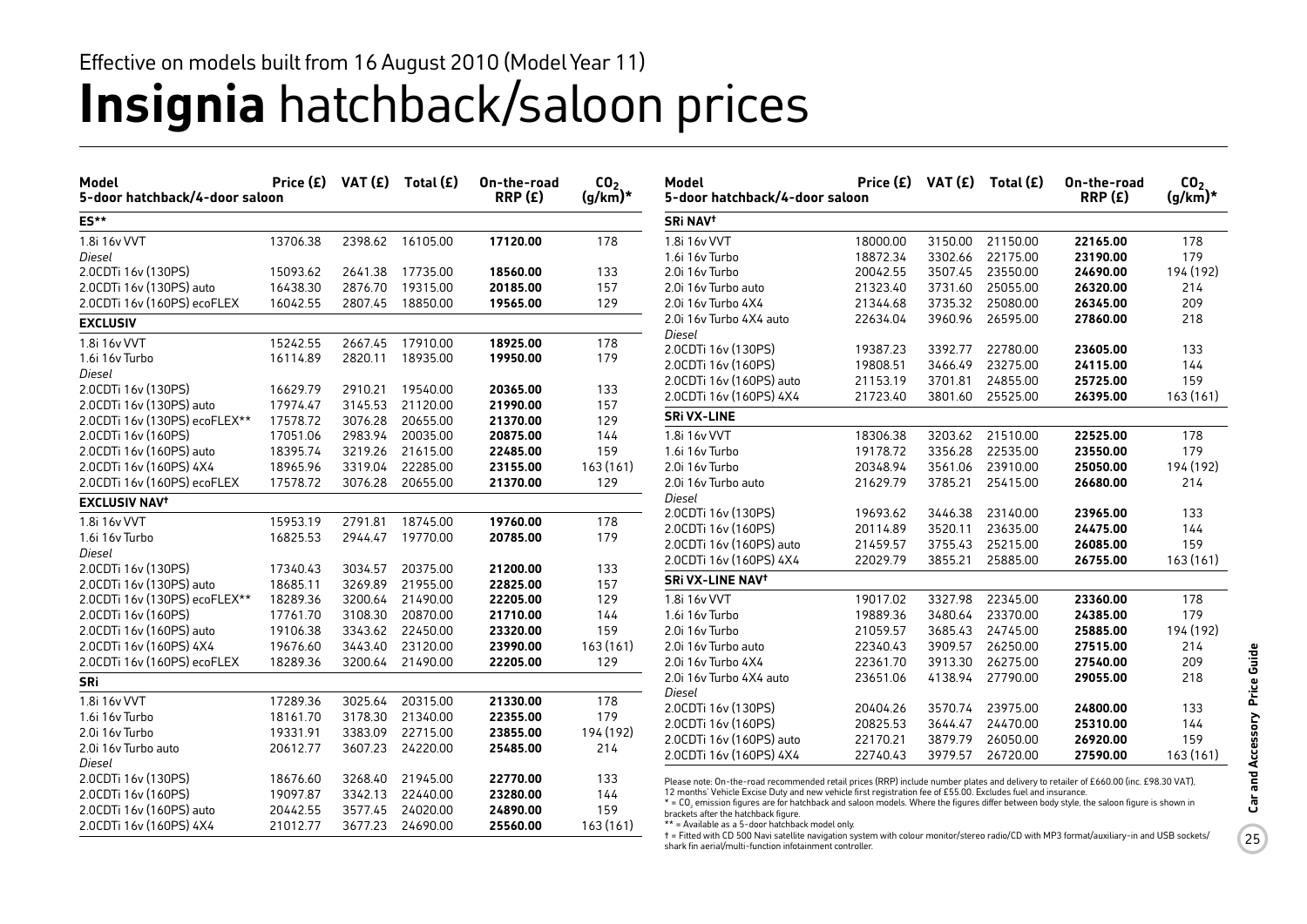### **Insignia** hatchback/saloon prices Effective on models built from 16 August 2010 (Model Year 11)

| Model<br>5-door hatchback/4-door saloon | Price (£) | VAT (£) | Total (£) | On-the-road<br>RRP(E) | CO <sub>2</sub><br>$(g/km)^*$ |
|-----------------------------------------|-----------|---------|-----------|-----------------------|-------------------------------|
| SRi VX-LINE Red**                       |           |         |           |                       |                               |
| 1.8i 16v VVT                            | 18876.60  | 3303.40 | 22180.00  | 23195.00              | 178                           |
| Diesel                                  |           |         |           |                       |                               |
| 2.0CDTi 16v (160PS)                     | 20685.11  | 3619.89 | 24305.00  | 25145.00              | 144                           |
| 2.0CDTi 16v (160PS) auto                | 22029.79  | 3855.21 | 25885.00  | 26755.00              | 159                           |
| 2.0CDTi 16v (160PS) 4X4                 | 22600.00  | 3955.00 | 26555.00  | 27425.00              | 163                           |
| SRi VX-LINE Red NAV**†                  |           |         |           |                       |                               |
| 1.8i 16v VVT                            | 19455.32  | 3404.68 | 22860.00  | 23875.00              | 178                           |
| <b>Diesel</b>                           |           |         |           |                       |                               |
| 2.0CDTi 16v (160PS)                     | 21263.83  | 3721.17 | 24985.00  | 25825.00              | 144                           |
| 2.0CDTi 16v (160PS) auto                | 22608.51  | 3956.49 | 26565.00  | 27435.00              | 159                           |
| 2.0CDTi 16v (160PS) 4X4                 | 23178.72  | 4056.28 | 27235.00  | 28105.00              | 163                           |
| <b>SE</b>                               |           |         |           |                       |                               |
| 1.8i 16v VVT                            | 17893.62  | 3131.38 | 21025.00  | 22040.00              | 178                           |
| 1.6i 16v Turbo                          | 18765.96  | 3284.04 | 22050.00  | 23065.00              | 179                           |
| 2.0i 16v Turbo                          | 19936.17  | 3488.83 | 23425.00  | 24565.00              | 194 (192)                     |
| 2.0i 16v Turbo auto                     | 21217.02  | 3712.98 | 24930.00  | 26195.00              | 214                           |
| Diesel                                  |           |         |           |                       |                               |
| 2.0CDTi 16v (130PS)                     | 19280.85  | 3374.15 | 22655.00  | 23480.00              | 133                           |
| 2.0CDTi 16v (130PS) auto                | 20625.53  | 3609.47 | 24235.00  | 25105.00              | 157                           |
| 2.0CDTi 16v (160PS)                     | 19702.13  | 3447.87 | 23150.00  | 23990.00              | 144                           |
| 2.0CDTi 16y (160PS) auto                | 21046.81  | 3683.19 | 24730.00  | 25600.00              | 159                           |
| 2.0CDTi 16v (160PS) 4X4                 | 21617.02  | 3782.98 | 25400.00  | 26270.00              | 163 (161)                     |
| 2.0CDTi 16v (160PS) 4X4 auto            | 22961.70  | 4018.30 | 26980.00  | 27945.00              | 174                           |
| 2.0CDTi 16v (160PS) ecoFLEX             | 20229.79  | 3540.21 | 23770.00  | 24485.00              | 129                           |
| <b>SE NAV<sup>t</sup></b>               |           |         |           |                       |                               |
| 1.8i 16v VVT                            | 18604.26  | 3255.74 | 21860.00  | 22875.00              | 178                           |
| 1.6i 16v Turbo                          | 19476.60  | 3408.40 | 22885.00  | 23900.00              | 179                           |
| 2.0i 16y Turbo                          | 20646.81  | 3613.19 | 24260.00  | 25400.00              | 194 (192)                     |
| 2.0i 16v Turbo auto                     | 21927.66  | 3837.34 | 25765.00  | 27030.00              | 214                           |
| Diesel                                  |           |         |           |                       |                               |
| 2.0CDTi 16v (130PS)                     | 19991.49  | 3498.51 | 23490.00  | 24315.00              | 133                           |
| 2.0CDTi 16v (130PS) auto                | 21336.17  | 3733.83 | 25070.00  | 25940.00              | 157                           |
| 2.0CDTi 16v (160PS)                     | 20412.77  | 3572.23 | 23985.00  | 24825.00              | 144                           |
| 2.0CDTi 16v (160PS) auto                | 21757.45  | 3807.55 | 25565.00  | 26435.00              | 159                           |
| 2.0CDTi 16v (160PS) 4X4                 | 22327.66  | 3907.34 | 26235.00  | 27105.00              | 163 (161)                     |
| 2.0CDTi 16v (160PS) 4X4 auto            | 23672.34  | 4142.66 | 27815.00  | 28780.00              | 174                           |
| 2.0CDTi 16v (160PS) ecoFLEX             | 20940.43  | 3664.57 | 24605.00  | 25320.00              | 129                           |

| Model<br>5-door hatchback/4-door saloon | Price (£) | VAT(E)  | Total $(E)$ | On-the-road<br>RRP(E) | CO <sub>2</sub><br>(g/km)* |
|-----------------------------------------|-----------|---------|-------------|-----------------------|----------------------------|
| <b>ELITE</b>                            |           |         |             |                       |                            |
| 1.8i 16v VVT                            | 19825.53  | 3469.47 | 23295.00    | 24310.00              | 178                        |
| 1.6i 16v Turbo                          | 20697.87  | 3622.13 | 24320.00    | 25335.00              | 179                        |
| 2.0i 16y Turbo                          | 21868.09  | 3826.91 | 25695.00    | 26835.00              | 194 (192)                  |
| 2.0i 16y Turbo auto<br>Diesel           | 23148.94  | 4051.06 | 27200.00    | 28465.00              | 214                        |
| 2.0CDTi 16v (160PS)                     | 21634.04  | 3785.96 | 25420.00    | 26260.00              | 144                        |
| 2.0CDTi 16y (160PS) auto                | 22978.72  | 4021.28 | 27000.00    | 27870.00              | 159                        |
| 2.0CDTi 16v (160PS) 4X4 auto            | 24893.62  | 4356.38 | 29250.00    | 30215.00              | 174                        |
| 2.0CDTi 16v (160PS) ecoFLEX             | 22161.70  | 3878.30 | 26040.00    | 26755.00              | 129                        |
| <b>ELITE NAV<sup>+</sup></b>            |           |         |             |                       |                            |
| 1.8i 16v VVT                            | 20536.17  | 3593.83 | 24130.00    | 25145.00              | 178                        |
| 1.6i 16v Turbo                          | 21408.51  | 3746.49 | 25155.00    | 26170.00              | 179                        |
| 2.0i 16y Turbo                          | 22578.72  | 3951.28 | 26530.00    | 27670.00              | 194 (192)                  |
| 2 0i 16y Turbo auto                     | 23859.57  | 4175.43 | 28035.00    | 29300.00              | 214                        |
| 2.0i 16y Turbo 4X4                      | 23880.85  | 4179.15 | 28060.00    | 29325.00              | 209                        |
| 2.0i 16y Turbo 4X4 auto                 | 25170.21  | 4404.79 | 29575.00    | 30840.00              | 218                        |
| 2.8i V6 24y Turbo 4X4 auto              | 26787.23  | 4687.77 | 31475.00    | 33140.00              | 258                        |
| Diesel                                  |           |         |             |                       |                            |
| 2.0CDTi 16v (160PS)                     | 22344.68  | 3910.32 | 26255.00    | 27095.00              | 144                        |
| 2.0CDTi 16v (160PS) auto                | 23689.36  | 4145.64 | 27835.00    | 28705.00              | 159                        |
| 2.0CDTi 16v (160PS) 4X4 auto            | 25604.26  | 4480.74 | 30085.00    | 31050.00              | 174                        |
| 2.0CDTi 16v (160PS) ecoFLEX             | 22872.34  | 4002.66 | 26875.00    | 27590.00              | 129                        |

Please note: On-the-road recommended retail prices (RRP) include number plates and delivery to retailer of £660.00 (inc. £98.30 VAT), 12 months' Vehicle Excise Duty and new vehicle first registration fee of £55.00. Excludes fuel and insurance.

\* = CO<sub>2</sub> emission figures are for hatchback and saloon models. Where the figures differ between body style, the saloon figure is shown in brackets after the hatchback figure.

\*\* = Available as a 5-door hatchback model only.

† = Fitted with CD 500 Navi satellite navigation system with colour monitor/stereo radio/CD with MP3 format/auxiliary-in and USB sockets/ shark fin aerial/multi-function infotainment controller.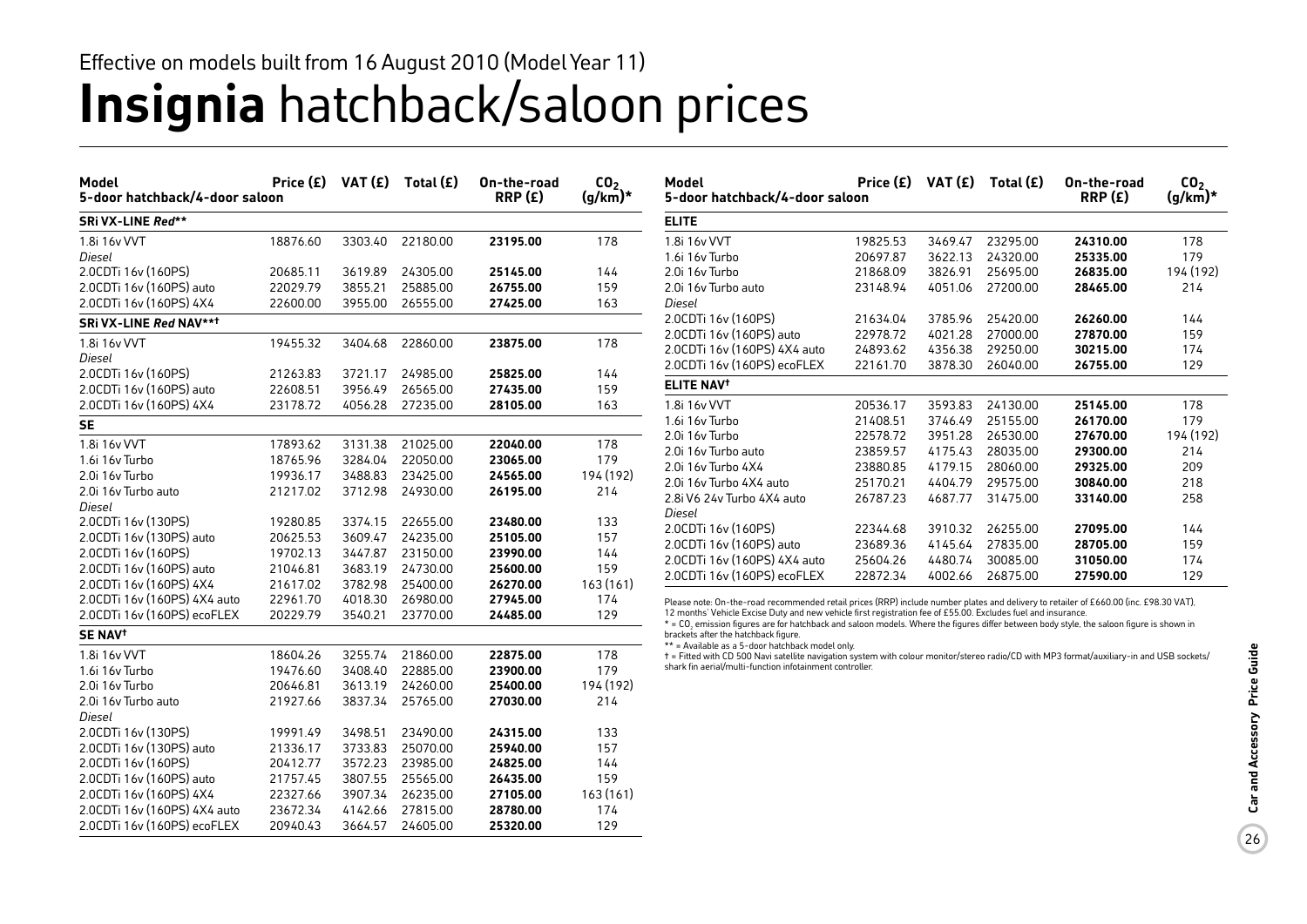## **Insignia** Sports Tourer prices

| Model<br><b>Sports Tourer</b>   | Price (£) |         | VAT $(E)$ Total $(E)$ | On-the-road<br>RRP(E) | CO <sub>2</sub><br>(g/km) | Model<br><b>Sports Tourer</b>                                                                                                                                                                                                                          |          | Price $(E)$ VAT $(E)$ | Total (£) | On-the-road<br>RRP(E) | CO <sub>2</sub><br>(g/km) |
|---------------------------------|-----------|---------|-----------------------|-----------------------|---------------------------|--------------------------------------------------------------------------------------------------------------------------------------------------------------------------------------------------------------------------------------------------------|----------|-----------------------|-----------|-----------------------|---------------------------|
| ES                              |           |         |                       |                       |                           | SRi NAV <sup>t</sup>                                                                                                                                                                                                                                   |          |                       |           |                       |                           |
| 1.8i 16v VVT                    | 14855.32  | 2599.68 | 17455.00              | 18470.00              | 184                       | 1.8i 16v VVT                                                                                                                                                                                                                                           | 19174.47 | 3355.53               | 22530.00  | 23545.00              | 184                       |
| Diesel                          |           |         |                       |                       |                           | 1.6i 16v Turbo                                                                                                                                                                                                                                         | 19987.23 | 3497.77               | 23485.00  | 24625.00              | 186                       |
| 2.0CDTi 16v (130PS)             | 16242.55  | 2842.45 | 19085.00              | 19910.00              | 136                       | 2.0i 16v Turbo                                                                                                                                                                                                                                         | 21191.49 | 3708.51               | 24900.00  | 26040.00              | 196                       |
| 2.0CDTi 16v (130PS) auto        | 17587.23  | 3077.77 | 20665.00              | 21535.00              | 162                       | 2.0i 16v Turbo auto                                                                                                                                                                                                                                    | 22480.85 | 3934.15               | 26415.00  | 27680.00              | 217                       |
| 2.0CDTi 16v (160PS) ecoFLEX     | 17097.87  | 2992.13 | 20090.00              | 20915.00              | 134                       | 2.0i 16v Turbo 4X4                                                                                                                                                                                                                                     | 22493.62 | 3936.38               | 26430.00  | 27695.00              | 213                       |
| <b>EXCLUSIV</b>                 |           |         |                       |                       |                           | 2.0i 16v Turbo 4X4 auto                                                                                                                                                                                                                                | 23782.98 | 4162.02               | 27945.00  | 29210.00              | 223                       |
| 1.8i 16v VVT                    | 16391.49  | 2868.51 | 19260.00              | 20275.00              | 184                       | Diesel                                                                                                                                                                                                                                                 |          |                       |           |                       |                           |
| 1.6i 16v Turbo                  | 17229.79  | 3015.21 | 20245.00              | 21385.00              | 186                       | 2.0CDTi 16v (130PS)                                                                                                                                                                                                                                    | 20536.17 | 3593.83               | 24130.00  | 24955.00              | 136                       |
| Diesel                          |           |         |                       |                       |                           | 2.0CDTi 16y (160PS)                                                                                                                                                                                                                                    | 20957.45 | 3667.55               | 24625.00  | 25465.00              | 149                       |
| 2.0CDTi 16y (130PS)             | 17778.72  | 3111.28 | 20890.00              | 21715.00              | 136                       | 2.0CDTi 16v (160PS) auto                                                                                                                                                                                                                               | 22302.13 | 3902.87               | 26205.00  | 27075.00              | 164                       |
| 2.0CDTi 16v (130PS) auto        | 19123.40  | 3346.60 | 22470.00              | 23340.00              | 162                       | 2.0CDTi 16v (160PS) 4X4                                                                                                                                                                                                                                | 22872.34 | 4002.66               | 26875.00  | 27745.00              | 164                       |
| 2.0CDTi 16y (160PS)             | 18200.00  | 3185.00 | 21385.00              | 22225.00              | 149                       | <b>SRiVX-LINE</b>                                                                                                                                                                                                                                      |          |                       |           |                       |                           |
| 2.0CDTi 16v (160PS) auto        | 19544.68  |         | 3420.32 22965.00      | 23835.00              | 164                       | 1.8i 16v VVT                                                                                                                                                                                                                                           | 19455.32 | 3404.68               | 22860.00  | 23875.00              | 184                       |
| 2.0CDTi 16v (160PS) 4X4         | 20114.89  | 3520.11 | 23635.00              | 24505.00              | 164                       | 1.6i 16v Turbo                                                                                                                                                                                                                                         | 20293.62 | 3551.38               | 23845.00  | 24985.00              | 186                       |
| 2.0CDTi 16v (160PS) ecoFLEX     | 18634.04  |         | 3260.96 21895.00      | 22720.00              | 134                       | 2.0i 16v Turbo                                                                                                                                                                                                                                         | 21497.87 | 3762.13               | 25260.00  | 26400.00              | 196                       |
| <b>EXCLUSIV NAV<sup>+</sup></b> |           |         |                       |                       |                           | 2.0i 16v Turbo auto                                                                                                                                                                                                                                    | 22787.23 | 3987.77               | 26775.00  | 28040.00              | 217                       |
| 1.8i 16v VVT                    | 17102.13  | 2992.87 | 20095.00              | 21110.00              | 184                       | Diesel                                                                                                                                                                                                                                                 |          |                       |           |                       |                           |
| 1.6i 16v Turbo                  | 17940.43  | 3139.57 | 21080.00              | 22220.00              | 186                       | 2.0CDTi 16v (130PS)                                                                                                                                                                                                                                    | 20842.55 | 3647.45               | 24490.00  | 25315.00              | 136                       |
| Diesel                          |           |         |                       |                       |                           | 2.0CDTi 16y (160PS)                                                                                                                                                                                                                                    | 21263.83 | 3721.17               | 24985.00  | 25825.00              | 149                       |
| 2.0CDTi 16v (130PS)             | 18489.36  | 3235.64 | 21725.00              | 22550.00              | 136                       | 2.0CDTi 16v (160PS) auto                                                                                                                                                                                                                               | 22608.51 | 3956.49               | 26565.00  | 27435.00              | 164                       |
| 2.0CDTi 16v (130PS) auto        | 19834.04  | 3470.96 | 23305.00              | 24175.00              | 162                       | 2.0CDTi 16v (160PS) 4X4                                                                                                                                                                                                                                | 23178.72 | 4056.28               | 27235.00  | 28105.00              | 164                       |
| 2.0CDTi 16v (160PS)             | 18910.64  | 3309.36 | 22220.00              | 23060.00              | 149                       | <b>SRi VX-LINE NAV<sup>+</sup></b>                                                                                                                                                                                                                     |          |                       |           |                       |                           |
| 2.0CDTi 16v (160PS) auto        | 20255.32  | 3544.68 | 23800.00              | 24670.00              | 164                       | 1.8i 16v VVT                                                                                                                                                                                                                                           | 20191.49 | 3533.51               | 23725.00  | 24740.00              | 184                       |
| 2.0CDTi 16v (160PS) 4X4         | 20825.53  | 3644.47 | 24470.00              | 25340.00              | 164                       | 1.6i 16v Turbo                                                                                                                                                                                                                                         | 21004.26 | 3675.74               | 24680.00  | 25820.00              | 186                       |
| 2.0CDTi 16v (160PS) ecoFLEX     | 19344.68  |         | 3385.32 22730.00      | 23555.00              | 134                       | 2.0i 16v Turbo                                                                                                                                                                                                                                         | 22208.51 | 3886.49               | 26095.00  | 27235.00              | 196                       |
| <b>SRi</b>                      |           |         |                       |                       |                           | 2.0i 16v Turbo auto                                                                                                                                                                                                                                    | 23497.87 | 4112.13               | 27610.00  | 28875.00              | 217                       |
| 1.8i 16v VVT                    | 18438.30  | 3226.70 | 21665.00              | 22680.00              | 184                       | 2.0i 16v Turbo 4X4                                                                                                                                                                                                                                     | 23510.64 | 4114.36               | 27625.00  | 28890.00              | 213                       |
| 1.6i 16v Turbo                  | 19276.60  | 3373.40 | 22650.00              | 23790.00              | 186                       | 2.0i 16v Turbo 4X4 auto                                                                                                                                                                                                                                | 24800.00 | 4340.00               | 29140.00  | 30405.00              | 223                       |
| 2.0i 16v Turbo                  | 20480.85  | 3584.15 | 24065.00              | 25205.00              | 196                       | Diesel                                                                                                                                                                                                                                                 |          |                       |           |                       |                           |
| 2.0i 16v Turbo auto             | 21770.21  | 3809.79 | 25580.00              | 26845.00              | 217                       | 2.0CDTi 16y (130PS)                                                                                                                                                                                                                                    | 21553.19 | 3771.81               | 25325.00  | 26150.00              | 136                       |
| Diesel                          |           |         |                       |                       |                           | 2.0CDTi 16v (160PS)                                                                                                                                                                                                                                    | 21974.47 | 3845.53               | 25820.00  | 26660.00              | 149                       |
| 2.0CDTi 16v (130PS)             | 19825.53  | 3469.47 | 23295.00              | 24120.00              | 136                       | 2.0CDTi 16v (160PS) auto                                                                                                                                                                                                                               | 23319.15 | 4080.85               | 27400.00  | 28270.00              | 164                       |
| 2.0CDTi 16y (160PS)             | 20246.81  | 3543.19 | 23790.00              | 24630.00              | 149                       | 2.0CDTi 16v (160PS) 4X4                                                                                                                                                                                                                                | 23889.36 | 4180.64               | 28070.00  | 28940.00              | 164                       |
| 2.0CDTi 16v (160PS) auto        | 21591.49  | 3778.51 | 25370.00              | 26240.00              | 164                       |                                                                                                                                                                                                                                                        |          |                       |           |                       |                           |
| 2.0CDTi 16v (160PS) 4X4         | 22161.70  | 3878.30 | 26040.00              | 26910.00              | 164                       | Please note: On-the-road recommended retail prices (RRP) include number plates and delivery to retailer of £660.00 (inc. £98.30 VAT).<br>12 months' Vehicle Excise Duty and new vehicle first registration fee of £55.00. Excludes fuel and insurance. |          |                       |           |                       |                           |
|                                 |           |         |                       |                       |                           | t = Fitted with CD 500 Navi satellite navigation system with colour monitor/stereo radio/CD with MP3 format/auxiliary-in and USB sockets/                                                                                                              |          |                       |           |                       |                           |

† = Fitted with CD 500 Navi satellite navigation system with colour monitor/stereo radio/CD with MP3 format/auxiliary-in and USB sockets/ shark fin aerial/multi-function infotainment controller.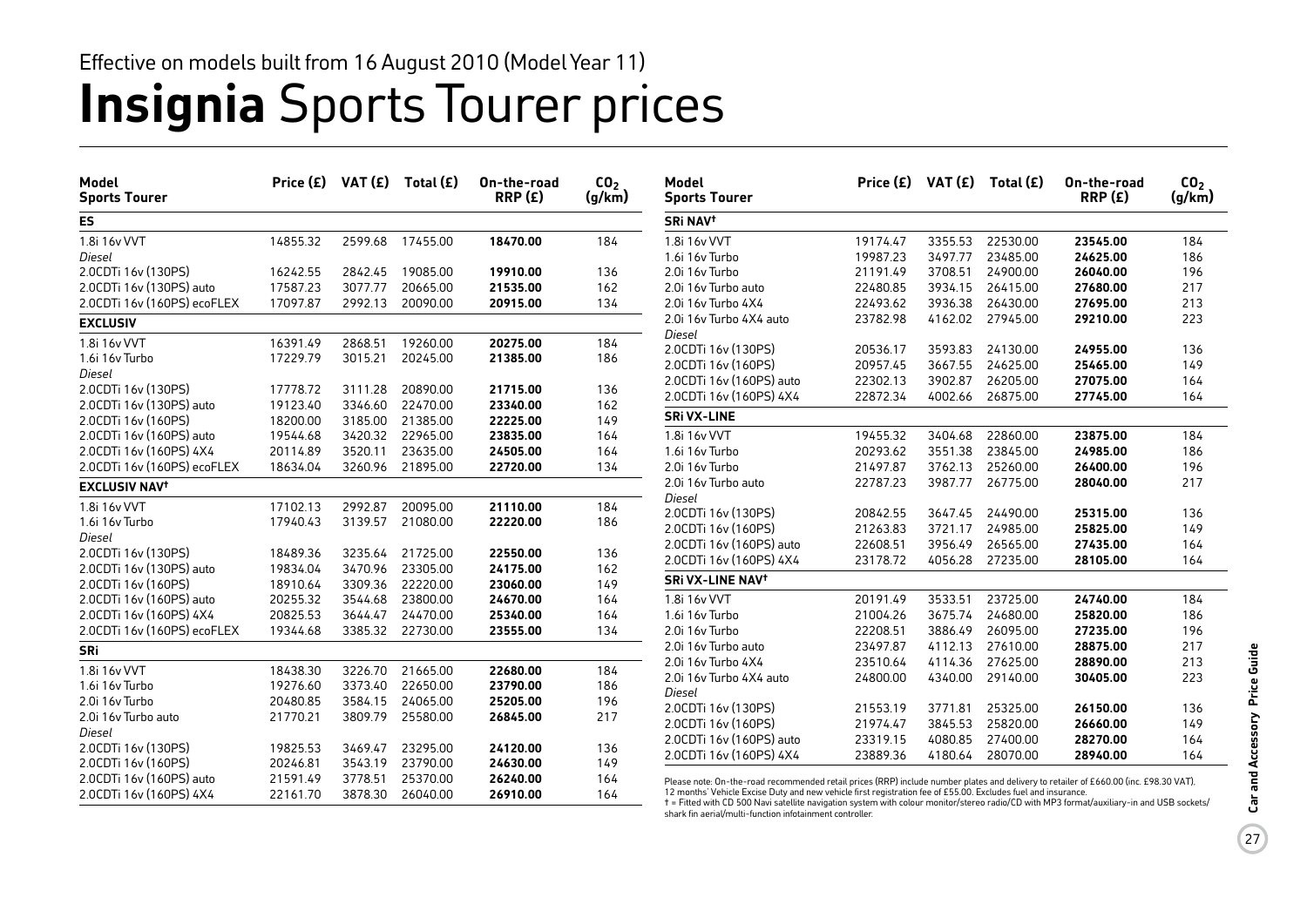## **Insignia** Sports Tourer prices

| Model<br><b>Sports Tourer</b>                       |                      |                    | Price $(E)$ VAT $(E)$ Total $(E)$ | On-the-road<br>RRP(E) | CO <sub>2</sub><br>(g/km) | Model<br><b>Sports Tourer</b>                                                                                                                                                                                                                          |                      |                    | Price $(E)$ VAT $(E)$ Total $(E)$ | On-the-road<br>RRP(E) | CO <sub>2</sub><br>(g/km) |
|-----------------------------------------------------|----------------------|--------------------|-----------------------------------|-----------------------|---------------------------|--------------------------------------------------------------------------------------------------------------------------------------------------------------------------------------------------------------------------------------------------------|----------------------|--------------------|-----------------------------------|-----------------------|---------------------------|
| <b>SRi VX-LINE Red</b>                              |                      |                    |                                   |                       |                           | <b>ELITE</b>                                                                                                                                                                                                                                           |                      |                    |                                   |                       |                           |
| 1.8i 16v VVT<br><b>Diesel</b>                       | 20025.53             | 3504.47            | 23530.00                          | 24545.00              | 184                       | 1.8i 16v VVT<br>1.6i 16v Turbo                                                                                                                                                                                                                         | 21017.02<br>21855.32 | 3677.98<br>3824.68 | 24695.00<br>25680.00              | 25710.00<br>26820.00  | 184<br>186                |
| 2.0CDTi 16v (160PS)                                 | 21834.04             | 3820.96            | 25655.00                          | 26495.00              | 149                       | 2.0i 16y Turbo                                                                                                                                                                                                                                         | 23059.57             | 4035.43            | 27095.00                          | 28235.00              | 196                       |
| 2.0CDTi 16v (160PS) auto                            | 23178.72             | 4056.28            | 27235.00                          | 28105.00              | 164                       | 2.0i 16v Turbo auto                                                                                                                                                                                                                                    | 24348.94             | 4261.06            | 28610.00                          | 29875.00              | 217                       |
| 2.0CDTi 16v (160PS) 4X4                             | 23748.94             |                    | 4156.06 27905.00                  | 28775.00              | 164                       | Diesel                                                                                                                                                                                                                                                 |                      |                    |                                   |                       |                           |
| SRi VX-LINE Red NAV <sup>+</sup>                    |                      |                    |                                   |                       |                           | 2.0CDTi 16v (160PS)                                                                                                                                                                                                                                    | 22825.53             | 3994.47            | 26820.00                          | 27660.00              | 149                       |
| 1.8i 16v VVT                                        | 20604.26             | 3605.74            | 24210.00                          | 25225.00              | 184                       | 2.0CDTi 16y (160PS) auto                                                                                                                                                                                                                               | 24170.21             | 4229.79            | 28400.00                          | 29270.00              | 164                       |
| Diesel                                              |                      |                    |                                   |                       |                           | 2.0CDTi 16v (160PS) 4X4 auto                                                                                                                                                                                                                           | 26085.11             | 4564.89            | 30650.00                          | 31665.00              | 179                       |
| 2.0CDTi 16v (160PS)                                 | 22412.77             | 3922.23            | 26335.00                          | 27175.00              | 149                       | 2.0CDTi 16v (160PS) ecoFLEX                                                                                                                                                                                                                            | 23259.57             |                    | 4070.43 27330.00                  | 28155.00              | 134                       |
| 2.0CDTi 16v (160PS) auto                            | 23757.45             | 4157.55            | 27915.00                          | 28785.00              | 164                       | <b>ELITE NAV<sup>+</sup></b>                                                                                                                                                                                                                           |                      |                    |                                   |                       |                           |
| 2.0CDTi 16v (160PS) 4X4                             | 24327.66             | 4257.34            | 28585.00                          | 29455.00              | 164                       | 1.8i 16v VVT                                                                                                                                                                                                                                           | 21727.66             | 3802.34            | 25530.00                          | 26545.00              | 184                       |
| <b>SE</b>                                           |                      |                    |                                   |                       |                           | 1.6i 16v Turbo                                                                                                                                                                                                                                         | 22565.96             | 3949.04            | 26515.00                          | 27655.00              | 186                       |
|                                                     |                      |                    |                                   |                       |                           | 2.0i 16v Turbo                                                                                                                                                                                                                                         | 23770.21             | 4159.79            | 27930.00                          | 29070.00              | 196                       |
| 1.8i 16v VVT                                        | 19085.11             | 3339.89            | 22425.00                          | 23440.00              | 184                       | 2.0i 16v Turbo auto                                                                                                                                                                                                                                    | 25059.57             | 4385.43            | 29445.00                          | 30710.00              | 217                       |
| 1.6i 16v Turbo                                      | 19923.40             | 3486.60            | 23410.00                          | 24550.00              | 186                       | 2.0i 16y Turbo 4X4                                                                                                                                                                                                                                     | 25072.34             | 4387.66            | 29460.00                          | 30725.00              | 213                       |
| 2.0i 16y Turbo                                      | 21127.66             | 3697.34            | 24825.00                          | 25965.00              | 196                       | 2.0i 16v Turbo 4X4 auto                                                                                                                                                                                                                                | 26361.70             | 4613.30            | 30975.00                          | 32240.00              | 223                       |
| 2.0i 16y Turbo auto                                 | 22417.02             | 3922.98            | 26340.00                          | 27605.00              | 217                       | 2.8i V6 24y Turbo 4X4 auto                                                                                                                                                                                                                             | 27978.72             | 4896.28            | 32875.00                          | 34540.00              | 265                       |
| Diesel                                              |                      |                    |                                   |                       |                           | Diesel                                                                                                                                                                                                                                                 |                      |                    |                                   |                       |                           |
| 2.0CDTi 16v (130PS)                                 | 20472.34             | 3582.66            | 24055.00                          | 24880.00              | 136                       | 2.0CDTi 16v (160PS)                                                                                                                                                                                                                                    | 23536.17             | 4118.83            | 27655.00                          | 28495.00              | 149                       |
| 2.0CDTi 16v (130PS) auto                            | 21817.02             | 3817.98            | 25635.00                          | 26505.00              | 162                       | 2.0CDTi 16v (160PS) auto                                                                                                                                                                                                                               | 24880.85             | 4354.15            | 29235.00                          | 30105.00              | 164                       |
| 2.0CDTi 16y (160PS)                                 | 20893.62             | 3656.38            | 24550.00                          | 25390.00              | 149                       | 2.0CDTi 16v (160PS) 4X4 auto                                                                                                                                                                                                                           | 26795.74             | 4689.26            | 31485.00                          | 32500.00              | 179                       |
| 2.0CDTi 16v (160PS) auto                            | 22238.30             | 3891.70            | 26130.00                          | 27000.00              | 164                       | 2.0CDTi 16v (160PS) ecoFLEX                                                                                                                                                                                                                            | 23970.21             | 4194.79            | 28165.00                          | 28990.00              | 134                       |
| 2.0CDTi 16v (160PS) 4X4                             | 22808.51             | 3991.49            | 26800.00                          | 27670.00              | 164                       |                                                                                                                                                                                                                                                        |                      |                    |                                   |                       |                           |
| 2.0CDTi 16v (160PS) 4X4 auto                        | 24153.19             | 4226.81            | 28380.00                          | 29395.00              | 179                       | Please note: On-the-road recommended retail prices (RRP) include number plates and delivery to retailer of £660.00 (inc. £98.30 VAT).<br>12 months' Vehicle Excise Duty and new vehicle first registration fee of £55.00. Excludes fuel and insurance. |                      |                    |                                   |                       |                           |
| 2.0CDTi 16v (160PS) ecoFLEX                         | 21327.66             | 3732.34            | 25060.00                          | 25885.00              | 134                       | t = Fitted with CD 500 Navi satellite navigation system with colour monitor/stereo radio/CD with MP3 format/auxiliary-in and USB sockets/                                                                                                              |                      |                    |                                   |                       |                           |
| <b>SE NAV<sup>t</sup></b>                           |                      |                    |                                   |                       |                           | shark fin aerial/multi-function infotainment controller.                                                                                                                                                                                               |                      |                    |                                   |                       |                           |
| 1.8i 16v VVT                                        | 19795.74             | 3464.26            | 23260.00                          | 24275.00              | 184                       |                                                                                                                                                                                                                                                        |                      |                    |                                   |                       |                           |
| 1.6i 16v Turbo                                      | 20634.04             | 3610.96            | 24245.00                          | 25385.00              | 186                       |                                                                                                                                                                                                                                                        |                      |                    |                                   |                       |                           |
| 2.0i 16v Turbo                                      | 21838.30             | 3821.70            | 25660.00                          | 26800.00              | 196                       |                                                                                                                                                                                                                                                        |                      |                    |                                   |                       |                           |
| 2.0i 16y Turbo auto                                 | 23127.66             | 4047.34            | 27175.00                          | 28440.00              | 217                       |                                                                                                                                                                                                                                                        |                      |                    |                                   |                       |                           |
| Diesel                                              |                      |                    |                                   |                       |                           |                                                                                                                                                                                                                                                        |                      |                    |                                   |                       |                           |
| 2.0CDTi 16v (130PS)<br>2.0CDTi 16y (130PS) auto     | 21182.98<br>22527.66 | 3707.02<br>3942.34 | 24890.00<br>26470.00              | 25715.00              | 136                       |                                                                                                                                                                                                                                                        |                      |                    |                                   |                       |                           |
|                                                     |                      |                    |                                   | 27340.00              | 162                       |                                                                                                                                                                                                                                                        |                      |                    |                                   |                       |                           |
| 2.0CDTi 16v (160PS)                                 | 21604.26             | 3780.74            | 25385.00                          | 26225.00              | 149                       |                                                                                                                                                                                                                                                        |                      |                    |                                   |                       |                           |
| 2.0CDTi 16v (160PS) auto<br>2.0CDTi 16v (160PS) 4X4 | 22948.94             | 4016.06            | 26965.00                          | 27835.00              | 164                       |                                                                                                                                                                                                                                                        |                      |                    |                                   |                       |                           |
| 2.0CDTi 16v (160PS) 4X4 auto                        | 23519.15<br>24863.83 | 4115.85<br>4351.17 | 27635.00<br>29215.00              | 28505.00<br>30230.00  | 164<br>179                |                                                                                                                                                                                                                                                        |                      |                    |                                   |                       |                           |
| 2.0CDTi 16v (160PS) ecoFLEX                         | 22038.30             | 3856.70            | 25895.00                          | 26720.00              | 134                       |                                                                                                                                                                                                                                                        |                      |                    |                                   |                       |                           |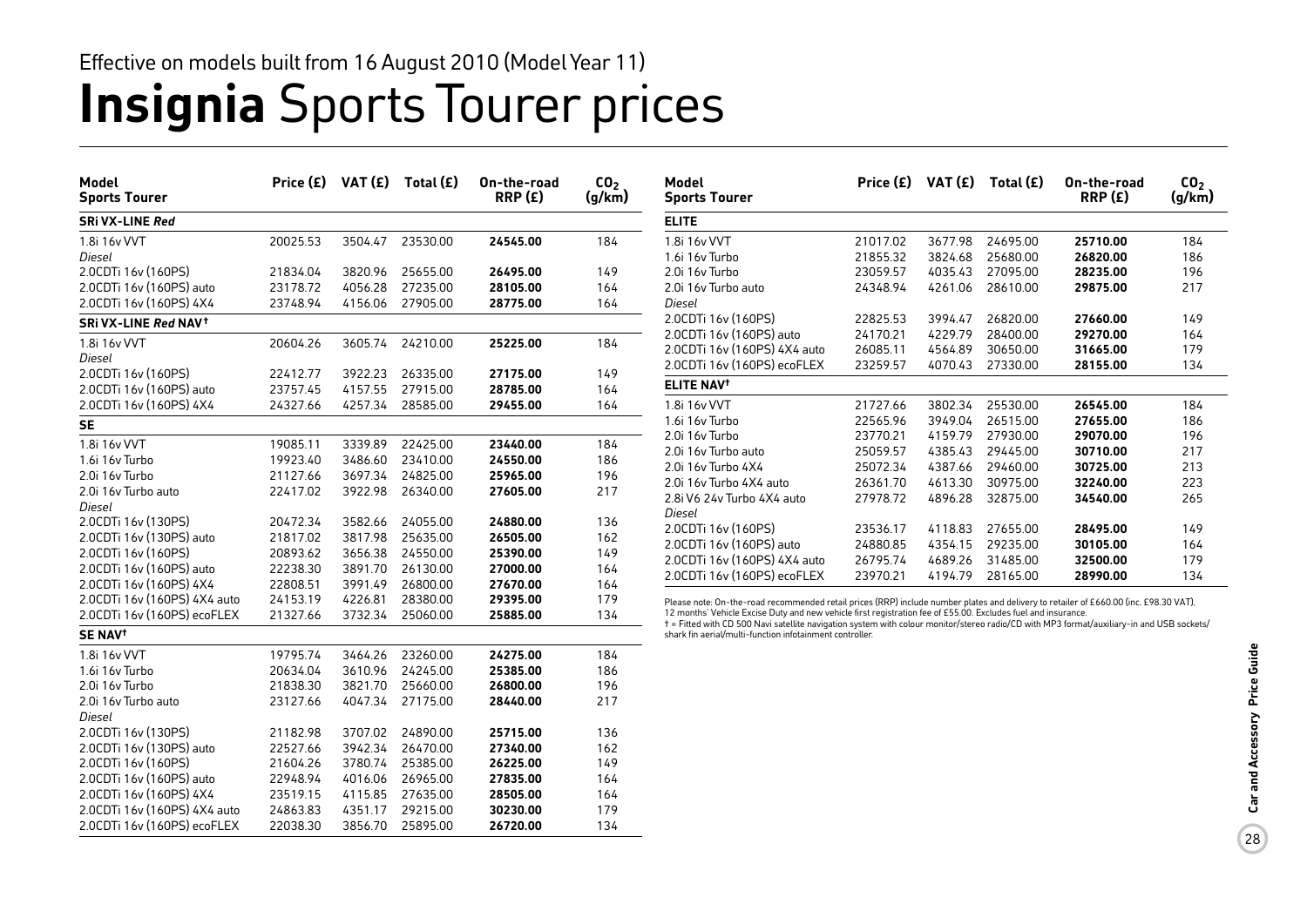## **Insignia** options

|                                                                                                                                                                                                                                                                                                                                 |            |                         | <b>Erdesit</b>          |            |            | SR-Wababa River         | SRi LL Line New         |                |                         |            |            |                     |                         |
|---------------------------------------------------------------------------------------------------------------------------------------------------------------------------------------------------------------------------------------------------------------------------------------------------------------------------------|------------|-------------------------|-------------------------|------------|------------|-------------------------|-------------------------|----------------|-------------------------|------------|------------|---------------------|-------------------------|
|                                                                                                                                                                                                                                                                                                                                 |            |                         |                         |            |            |                         |                         |                |                         |            |            | Price $(E)$<br>exc. | Total $(E)$<br>inc. VAT |
|                                                                                                                                                                                                                                                                                                                                 | L,         |                         |                         | <b>SRE</b> |            |                         |                         |                | <b>SETA</b>             | Eife       | Elite Nat  | <b>VAT</b>          |                         |
| <b>OPTION PACKS</b>                                                                                                                                                                                                                                                                                                             |            |                         |                         |            |            |                         |                         |                |                         |            |            |                     |                         |
| Plus Pack . 17-inch 7-spoke alloy wheels with 225/55 R 17 tyres . Front fog lights                                                                                                                                                                                                                                              | $\bigcirc$ |                         |                         |            |            |                         |                         |                |                         |            |            | 370.21              | 435.00                  |
| Plus Pack • 18-inch 7-twinspoke alloy wheels with 245/45 R 18 tyres • Front fog lights                                                                                                                                                                                                                                          |            | $\bigcirc$              | $\circ$                 |            |            |                         |                         |                |                         |            |            | 370.21              | 435.00                  |
| Plus Pack • 19-inch 10-spoke alloy wheels with 245/40 R 19 tyres • Front fog lights                                                                                                                                                                                                                                             |            |                         |                         |            |            |                         |                         | $\bigcirc$     | $\circ$                 |            |            | 412.77              | 485.00                  |
| Premium Sensory Pack . Dual-zone Electronic Climate Control (ECC) incorporating air conditioning                                                                                                                                                                                                                                |            |                         |                         |            |            |                         |                         |                |                         |            |            |                     |                         |
| • Tunnel detection for automatic lighting control • Rain-sensitive windscreen wipers • Electro-chromatic<br>anti-dazzle rear-view mirror                                                                                                                                                                                        |            | $\circ$                 | $\circ$                 | $\circ$    | $\circ$    | $\circ$                 | $\circ$                 |                |                         |            |            | 344.68              | 405.00                  |
| Sight and Light Pack . Tunnel detection for automatic lighting control . Rain-sensitive windscreen wipers<br>· Electro-chromatic anti-dazzle rear-view mirror                                                                                                                                                                   |            | $\circ$                 | $\circ$                 | $\bigcirc$ | O          | $\circ$                 | $\circ$                 |                |                         |            | ●          | 174.47              | 205.00                  |
| Tech Pack • Front and rear parking distance sensors • Mobile phone system with Bluetooth®<br>(does not include phone or cradle) and shark fin aerial                                                                                                                                                                            |            |                         |                         | $\bigcirc$ | $\bigcirc$ | $\bigcirc$ <sup>1</sup> | $\bigcirc$ <sup>1</sup> |                |                         |            |            | 421.28              | 495.00                  |
| Exec Pack . Dual-zone Electronic Climate Control (ECC) incorporating air conditioning . Tunnel detection for<br>automatic lighting control • Rain-sensitive windscreen wipers • Electro-chromatic anti-dazzle rear-view mirror<br>• Mobile phone system with Bluetooth® (does not include phone or cradle) and shark fin aerial |            |                         |                         | $\bigcirc$ | $\circ$    | O <sup>2</sup>          | O <sup>2</sup>          |                |                         |            |            | 382.98              | 450.00                  |
| VXR Styling Pack . Body-colour front lower spoiler/side sills/rear lower skirt/rear spoiler<br>• Emergency tyre inflation kit                                                                                                                                                                                                   |            | $\circ$                 | $\circ$                 | $\circ$    | O          |                         |                         | $\circ$        | $\circ$                 | $\circ$    | $\circ$    | 697.87              | 820.00                  |
| FlexOrganiser® Pack (Sports Tourer) • Four side rails • 3D storage net • Side net pocket • Four side rail hooks                                                                                                                                                                                                                 | $\circ$    | $\circ$                 | $\circ$                 | $\circ$    | $\circ$    | $\circ$                 | $\circ$                 | $\circ$        | $\circ$                 | $\circ$    | $\circ$    | 89.36               | 105.00                  |
| Towing Pack (Sports Tourer) • Trailer stability programme • Automatic self-levelling rear suspension<br>• Retractable tow bar                                                                                                                                                                                                   |            | $\bigcirc$ <sup>3</sup> | $\bigcirc$ <sup>3</sup> |            |            |                         |                         | O <sup>4</sup> | $\bigcirc$ <sup>4</sup> | $\bigcirc$ | $\bigcirc$ | 493.62              | 580.00                  |
| <b>SEATING OPTIONS</b>                                                                                                                                                                                                                                                                                                          |            |                         |                         |            |            |                         |                         |                |                         |            |            |                     |                         |
| Premium Nappa Leather Pack • Ergonomic sports front seats with extendable seat cushions • Nappa leather<br>seat upholstery • Leather-trimmed head restraints, door panels and centre armrest • Electrically heated<br>front seats • VXR-style steering wheel and gear knob • Aluminium pedals • Dark headlining • Carpet mats   |            |                         |                         | $\circ$    | $\circ$    | $\bigcirc$ <sup>2</sup> | O <sup>2</sup>          | $\circ$        | $\circ$                 | $\circ$    | $\circ$    | 2548.94             | 2995.00                 |
| Comfort Leather Pack . Leather seat facings . Electrically heated front seats                                                                                                                                                                                                                                                   |            | $\circ$                 | $\circ$                 |            |            |                         |                         | $\circ$        | $\circ$                 | $\bullet$  | $\bullet$  | 868.09              | 1020.00                 |
| Ergonomic Sport Seats Leather Pack . Ergonomic sports front seats with extendable seat cushions<br>• Perforated leather seat facings • Driver's seat with ventilation system • Electrically heated front seats                                                                                                                  |            |                         |                         | $\circ$    | $\circ$    | $\circ$                 | $\circ$                 | $\circ$        | $\circ$                 |            |            | 953.19              | 1120.00                 |
| Ergonomic Sport Seats Leather Pack . Ergonomic sports front seats with extendable seat cushions<br>• Perforated leather seat facings • Driver's seat with ventilation system • Electrically heated front seats                                                                                                                  |            |                         |                         |            |            |                         |                         |                |                         | $\circ$    | $\bigcirc$ | 344.68              | 405.00                  |
| Front Passenger's Seat Comfort Pack . Eight-way manual adjustment . Electrical four-way lumbar adjustment                                                                                                                                                                                                                       |            | $\circ$                 | $\circ$                 | $\circ$    | O          | $\circ$                 | $\circ$                 |                | $\bullet$               | $\bullet$  | $\bullet$  | 251.06              | 295.00                  |
| Ergonomic Sports Front Seats with extendable seat cushion                                                                                                                                                                                                                                                                       |            | $\overline{O^6}$        | $\overline{O^6}$        | $\bullet$  | $\bullet$  | $\bullet$               | $\bullet$               |                |                         |            |            | 344.68              | 405.00                  |
| <b>OTHER INTERIOR OPTIONS</b>                                                                                                                                                                                                                                                                                                   |            |                         |                         |            |            |                         |                         |                |                         |            |            |                     |                         |
| Dual-zone Electronic Climate Control (ECC) incorporating air conditioning with variable side-to-side                                                                                                                                                                                                                            |            |                         |                         |            |            |                         |                         | $\circ$        | $\circ$                 | $\bullet$  | $\bullet$  | 259.57              | 305.00                  |
| temperature settings, multi-zone sun sensor and heat-reflective windscreen                                                                                                                                                                                                                                                      |            |                         |                         |            |            |                         |                         |                |                         |            |            |                     |                         |
| Rear side window sunblinds                                                                                                                                                                                                                                                                                                      |            |                         |                         | $\circ$    | $\circ$    | $\circ$                 | $\circ$                 | $\circ$        | $\circ$                 | $\circ$    | $\circ$    | 174.47              | 205.00                  |
| Cigar lighter and front ashtray                                                                                                                                                                                                                                                                                                 | $\circ$    | $\circ$                 | $\circ$                 | $\circ$    | $\circ$    | $\bigcirc$              | $\circ$                 | $\circ$        | $\circ$                 | $\circ$    | $\circ$    | 17.02               | 20.00                   |
| Vertical load-restraining net (Sports Tourer)                                                                                                                                                                                                                                                                                   | $\circ$    | $\circ$                 | $\circ$                 | $\circ$    | O          | $\circ$                 | $\circ$                 | $\circ$        | $\circ$                 | $\circ$    | $\circ$    | 174.47              | 205.00                  |
| 230-volt rear power outlet behind front seats (two-pin Euro-style socket)                                                                                                                                                                                                                                                       | $\circ$    | $\circ$                 | $\circ$                 | $\circ$    | $\circ$    | $\circ$                 | $\circ$                 | $\circ$        | $\circ$                 | $\circ$    | $\circ$    | 68.09               | 80.00                   |

 $\bigcirc$  = Optional at extra cost.  $\bullet$  = Standard equipment.

1 = Standard on SRiVX-Line Red models. 2 = Not available on SRiVX-Line Red models. 3 = Not available on 2.0CDTi 16v (160PS) 4X4 models. 4 = Not available on 2.0CDTi 16v (160PS) 4X4 m 2.0CDTi 16v (160PS) 4X4 m 2.0CDTi 16v ( 2.0CDTi 16v (160PS) 4X4, 2.0i 16v Turbo or 2.8i V6 24v Turbo models, or in conjunction with optional FlexRide system. 6 = Ribbon cloth trim replaces Dune cloth.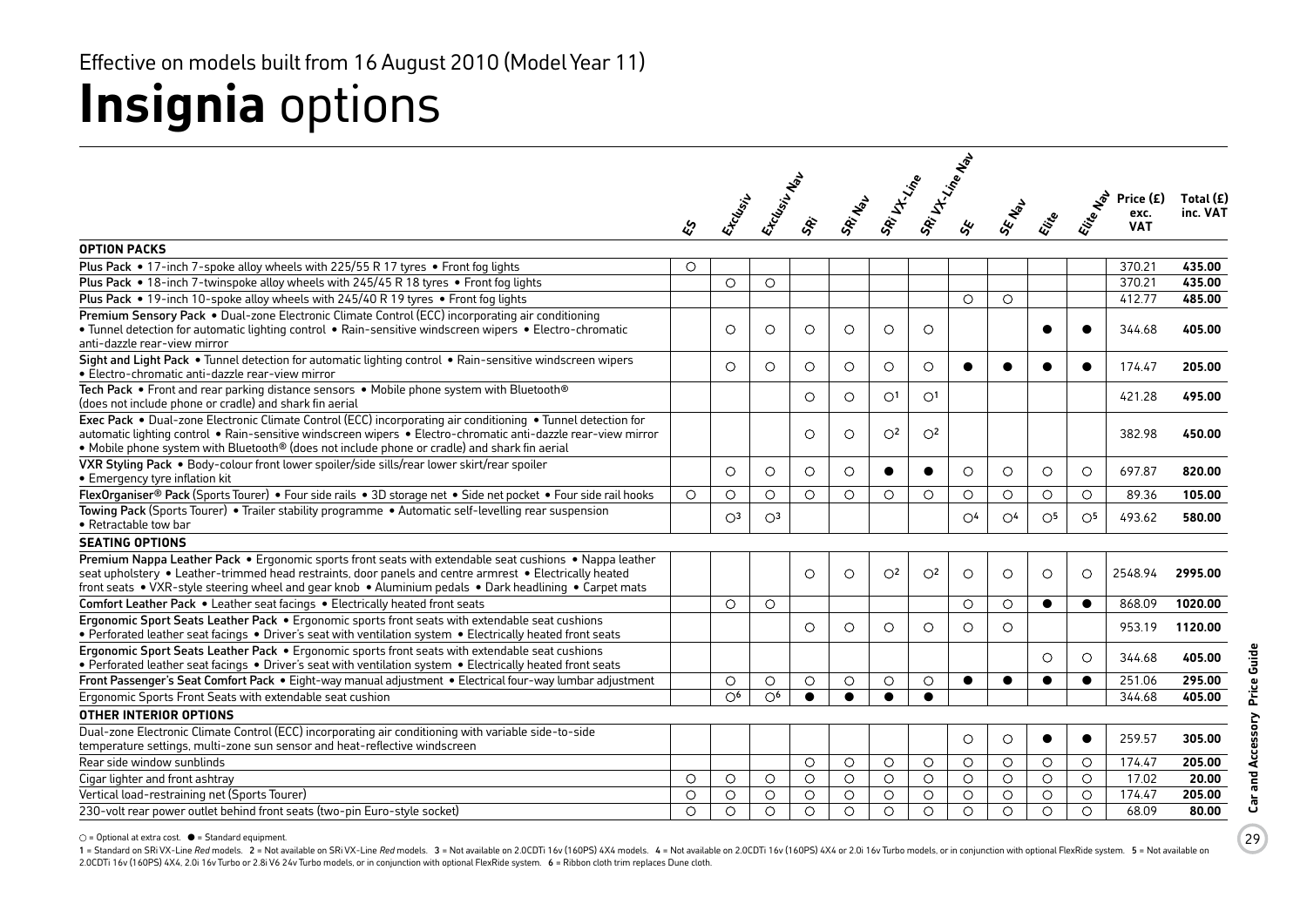### **Insignia** options continued Effective on models built from 16 August 2010 (Model Year 11)

|                                                                                                                                                                                                                                                                                                                                            | ধ্য        | Erclassic       | Erclassic Maple          | È                 | SRI NSV                  | SRi LH-Life                | SRi VI-Line Nav         |              | <b>SETABLE</b> | Eitre          | Elite Nav                | Price (£)<br>exc.<br><b>VAT</b> | Total $(E)$<br>inc. VAT |
|--------------------------------------------------------------------------------------------------------------------------------------------------------------------------------------------------------------------------------------------------------------------------------------------------------------------------------------------|------------|-----------------|--------------------------|-------------------|--------------------------|----------------------------|-------------------------|--------------|----------------|----------------|--------------------------|---------------------------------|-------------------------|
| <b>CHASSIS TECHNOLOGY OPTION</b>                                                                                                                                                                                                                                                                                                           |            |                 |                          |                   |                          |                            |                         |              |                |                |                          |                                 |                         |
| FlexRide (Adaptive Stability Technology) system <sup>7</sup>                                                                                                                                                                                                                                                                               |            |                 |                          | О                 | O                        | $\circ$                    | $\circ$                 | $\bigcirc$ 8 | $\bigcirc$ 8   | O <sup>9</sup> | O <sup>9</sup>           | 655.32                          | 770.00                  |
| <b>EXTERIOR AND CONVENIENCE OPTIONS</b>                                                                                                                                                                                                                                                                                                    |            |                 |                          |                   |                          |                            |                         |              |                |                |                          |                                 |                         |
| Intelligent Adaptive Forward Lighting (AFL)                                                                                                                                                                                                                                                                                                |            | O <sup>10</sup> | $\bigcirc$ 10            | O <sup>10</sup>   | $\bigcirc$ <sup>10</sup> | $\bigcirc$ <sup>10</sup>   | $\bigcirc$ 10           | $\circ$      | $\circ$        |                | $\bullet$                | 740.43                          | 870.00                  |
| Tyre pressure monitoring system                                                                                                                                                                                                                                                                                                            |            | $\circ$         | $\circ$                  | $\circ$           | $\circ$                  | $\circ$                    | $\circ$                 | $\bullet$    | $\bullet$      |                |                          | 89.36                           | 105.00                  |
| Front and rear parking distance sensors                                                                                                                                                                                                                                                                                                    | $\circ$    | $\circ$         | $\circ$                  | $\circ$           | $\circ$                  | O <sup>1</sup>             | $\bigcirc$ <sup>1</sup> | $\circ$      | $\circ$        |                |                          | 319.15                          | 375.00                  |
| 18-inch 5-twinspoke alloy wheels with 245/45 R 18 tyres                                                                                                                                                                                                                                                                                    |            |                 |                          | N/C <sup>11</sup> | N/C <sup>11</sup>        |                            |                         |              |                |                |                          | No-cost option                  |                         |
| 19-inch 5-spoke alloy wheels with 245/40 R 19 tyres                                                                                                                                                                                                                                                                                        |            |                 |                          | $\bigcirc$        | $\circ$                  | $\bullet$                  | $\bullet$               |              |                |                |                          | 434.04                          | 510.00                  |
| 18-inch 13-spoke alloy wheels with 245/45 R 18 tyres                                                                                                                                                                                                                                                                                       |            |                 |                          |                   |                          |                            |                         | N/C          | N/C            | $\bullet$      | $\bullet$                | No-cost option                  |                         |
| 19-inch 10-spoke alloy wheels with 245/40 R 19 tyres                                                                                                                                                                                                                                                                                       |            |                 |                          |                   |                          |                            |                         |              |                | $\circ$        | $\circ$                  | 348.94                          | 410.00                  |
| 20-inch 5-twinspoke alloy wheels with 245/35 R 20 tyres                                                                                                                                                                                                                                                                                    |            |                 |                          | $\circ$           | $\circ$                  | $^{\bullet}$ <sup>12</sup> | $^{\bullet}$ 12         | $\circ$      | $\circ$        | $\circ$        | $\circ$                  | 697.87                          | 820.00                  |
| Full-size steel spare wheel (in lieu of space-saver wheel) 13                                                                                                                                                                                                                                                                              |            | $\circ$         | $\circ$                  | $\circ$           | $\circ$                  |                            |                         | $\bigcirc$   | $\circ$        | $\circ$        | $\bigcirc$               | 89.36                           | 105.00                  |
| Stainless steel trim on luggage compartment lip (Sports Tourer)                                                                                                                                                                                                                                                                            | $\bigcirc$ | $\bullet$       |                          | ●                 |                          | $\bullet$                  | $\bullet$               | $\bullet$    | $\bullet$      |                |                          | 42.55                           | 50.00                   |
| Power tailgate (Sports Tourer)                                                                                                                                                                                                                                                                                                             |            |                 |                          | $\bigcirc$        | $\circ$                  | $\circ$                    | $\circ$                 | $\bullet$    | $\bullet$      |                |                          | 306.38                          | 360.00                  |
| Electrically foldable door mirrors                                                                                                                                                                                                                                                                                                         |            | $\bigcirc$ 14   | $\bigcirc$ <sup>14</sup> | O <sup>14</sup>   | O <sup>14</sup>          | $\bigcirc$ <sup>14</sup>   | O <sup>14</sup>         | $\circ$      | $\circ$        |                | $\bullet$                | 148.94                          | 175.00                  |
| Front fog lights                                                                                                                                                                                                                                                                                                                           |            |                 |                          | ●                 | $\bullet$                | $\bullet$                  | $\bullet$               | $\circ$      | $\circ$        | ●              | $\bullet$                | 131.91                          | 155.00                  |
| Two-coat metallic or pearlescent paint                                                                                                                                                                                                                                                                                                     | $\circ$    | $\circ$         | $\circ$                  | $\bigcirc$        | $\circ$                  | $\bigcirc$ <sup>2</sup>    | O <sup>2</sup>          | $\circ$      | $\circ$        | $\bigcirc$     | $\bigcirc$               | 370.21                          | 435.00                  |
| AUDIO AND COMMUNICATION OPTIONS                                                                                                                                                                                                                                                                                                            |            |                 |                          |                   |                          |                            |                         |              |                |                |                          |                                 |                         |
| DVD 800 Navi • DVD-based satellite navigation system • Multi-function infotainment controller • DVD/CD audio<br>player with MP3 format • AM/FM stereo radio with 36 station presets • USB connection and auxiliary-in socket<br>within centre armrest • 7-inch colour monitor • RDS with Traffic Programme • 7 speakers • Shark fin aerial |            | $\bigcirc$      |                          | $\bigcirc$        |                          | $\bigcirc$                 |                         | $\bigcirc$   |                | $\bigcirc$     |                          | 1000.00                         | 1175.00                 |
| DVD 800 Navi . DVD-based satellite navigation system . Multi-function infotainment controller . DVD/CD audio<br>player with MP3 format • AM/FM stereo radio with 36 station presets • USB connection and auxiliary-in socket<br>within centre armrest • 7-inch colour monitor • RDS with Traffic Programme • 7 speakers • Shark fin aerial |            |                 |                          |                   | $\bigcap$ 15             |                            | $\bigcirc$ 15           |              |                |                | $\bigcirc$ <sup>16</sup> | 289.36                          | 340.00                  |
| Stereo radio with Digital Audio Broadcast (DAB) and shark fin aerial                                                                                                                                                                                                                                                                       |            | $\circ$         | $\circ$                  | $\circ$           | $\circ$                  | $\circ$                    | $\circ$                 | $\epsilon$   |                |                | $\bullet$                | 131.91                          | 155.00                  |
| Mobile phone system with Bluetooth <sup>®</sup> (does not include phone or cradle) and shark fin aerial                                                                                                                                                                                                                                    | $\bigcirc$ | $\circ$         | $\circ$                  | $\bigcirc$        | $\circ$                  | $\bigcirc$ <sup>1</sup>    | $\bigcirc$ <sup>1</sup> | ◯            | $\circ$        | $\circ$        | $\bigcirc$               | 182.98                          | 215.00                  |
| Embedded mobile phone system with Bluetooth® (does not include phone or cradle) and shark fin aerial                                                                                                                                                                                                                                       |            | $\circ$         | $\circ$                  | $\circ$           | $\circ$                  | O <sup>2</sup>             | $\bigcirc$ <sup>2</sup> | $\circ$      | $\circ$        | $\circ$        | $\circ$                  | 348.94                          | 410.00                  |
| Infinity® Premium Sound System                                                                                                                                                                                                                                                                                                             |            |                 |                          | $\bigcirc$        | $\circ$                  | $\circ$                    | $\circ$                 | $\circ$      | $\circ$        | $\circ$        | $\circ$                  | 434.04                          | 510.00                  |

 $\bigcirc$  = Optional at extra cost.  $\bigcirc$  = Standard equipment. N/C = No-cost option.

1 = Standard on SRiVX-Line Red models. 2 = Not available on SRiVX-Line Red models. 7 = Standard on 2.0i 16v Turbo and 4X4 models. Not available on 1.8i 16v VVT models. 8 = Not available on 1.6i 16v Turbo or 2.0CDTi 16v (13 Not available on 1.6i 16v Turbo models. 10 = Sight and Light Pack is also included. 11 = Fitted as standard to Sports Tourer 2.0i 16v Turbo 4X4 models. 12 = Standard on SRi VX-Line Red models only. Not available on other S wheels, or in conjunction with VXR Styling Pack. Fitment of full-size spare wheel reduces luggage capacities. 14 = Only available in conjunction with optional Sight and Light Pack or Premium Sensory Pack. 15 = Only availab Turbo 4X4 and 2.8i V6 24v Turbo models.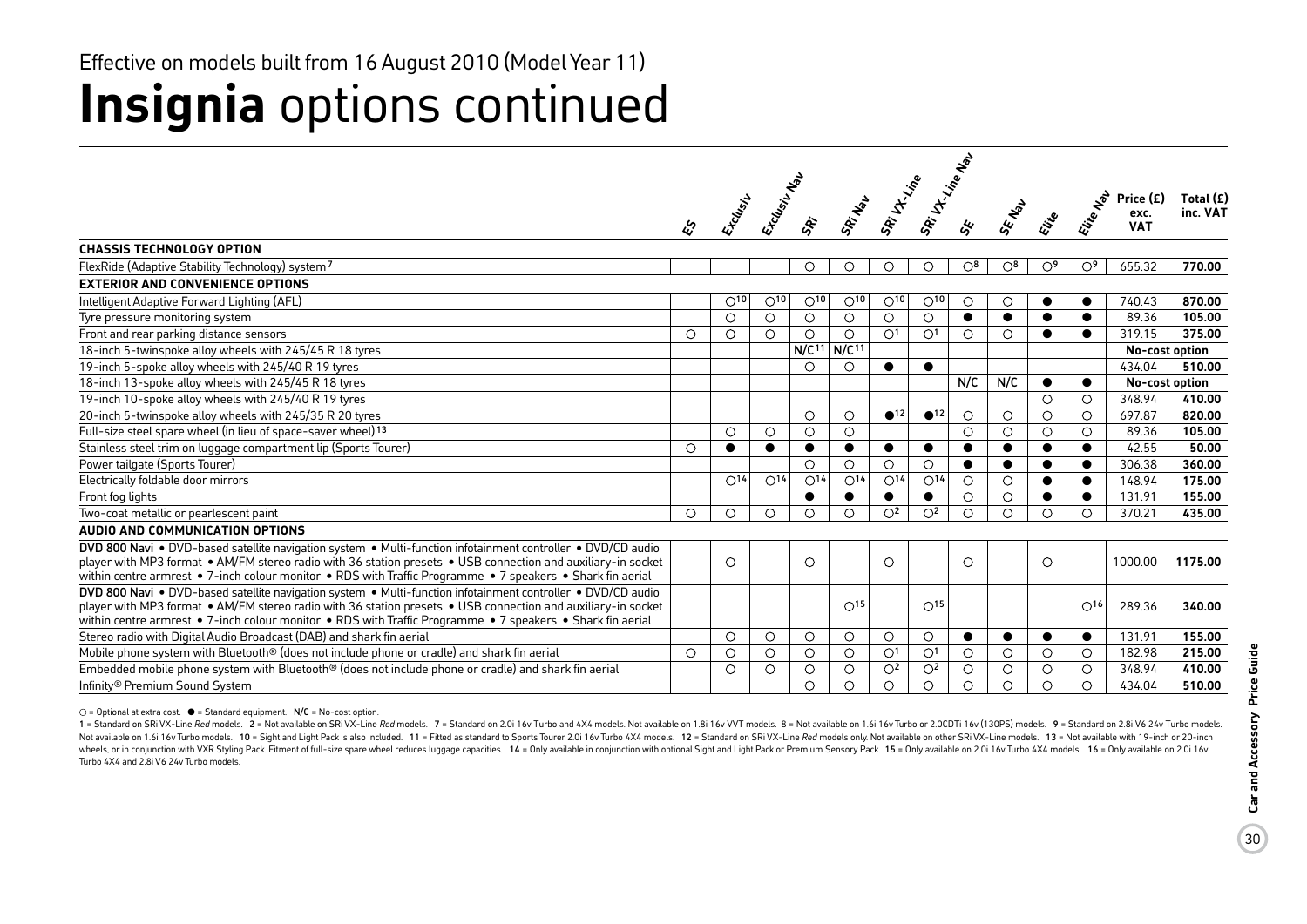## **Antara** prices/options

| Model<br>5-door SUV | Price $(E)$ | VAT $(f)$ | Total $(E)$ | On-the-road<br>RRP(E) | CO <sub>2</sub><br>(g/km) |
|---------------------|-------------|-----------|-------------|-----------------------|---------------------------|
| <b>EXCLUSIV</b>     |             |           |             |                       |                           |
| Diesel              |             |           |             |                       |                           |
| 2.0CDTi 16y         | 18438.30    | 3226.70   | 21665.00    | 22805.00              | 198                       |
| 2.0CDTi 16y auto    | 19655.32    | 3439.68   | 23095.00    | 24360.00              | 225                       |
| <b>SE</b>           |             |           |             |                       |                           |
| Diesel              |             |           |             |                       |                           |
| 2.0CDTi 16y         | 21395.74    | 3744.26   | 25140.00    | 26280.00              | 198                       |
| 2.0CDTi 16y auto    | 22608.51    | 3956.49   | 26565.00    | 27830.00              | 225                       |

|                                        |  | Price $(E)$ Total $(E)$<br>exc.<br><b>VAT</b> | inc. VAT |
|----------------------------------------|--|-----------------------------------------------|----------|
| <b>EXTERIOR OPTION</b>                 |  |                                               |          |
| Two-coat metallic or pearlescent paint |  | 370.21                                        | 435.00   |
|                                        |  |                                               |          |

 $O =$  Optional at extra cost.

Please note: On-the-road recommended retail prices (RRP) include number plates and delivery to retailer of £660.00 (inc. £98.30 VAT), 12 months' Vehicle Excise Duty and new vehicle first registration fee of £55.00. Excludes fuel and insurance.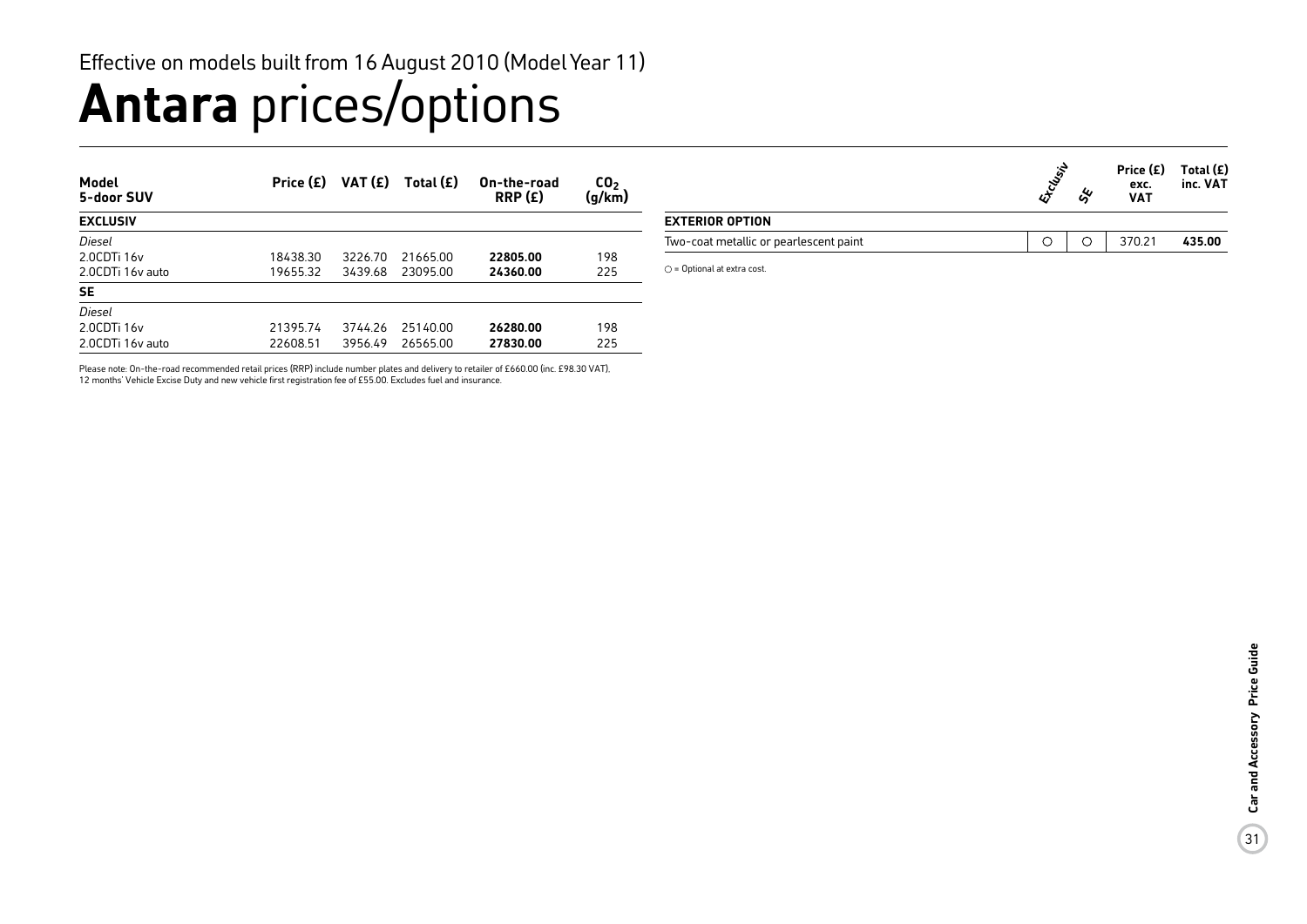### **Corsa VXR** prices/options Effective on models built from 16 August 2010 (Model Year 11)

| Model<br>3-door hatchback |          | Price $(E)$ VAT $(E)$ Total $(E)$ | On-the-road<br>RRP(E) | CO <sub>2</sub><br>(q/km) |
|---------------------------|----------|-----------------------------------|-----------------------|---------------------------|
| <b>VXR</b>                |          |                                   |                       |                           |
| 1.6i 16v Turbo (192PS)    | 14621.28 | 2558 72 17180 00                  | 18145.00              | 172                       |

Please note: On-the-road recommended retail prices (RRP) include number plates and delivery to retailer of £660.00 (inc. £98.30 VAT), 12 months' Vehicle Excise Duty and new vehicle first registration fee of £55.00. Excludes fuel and insurance.

|                                                                                                                                             | $z_{\text{f}}$ | Price $(E)$<br>exc.<br><b>VAT</b> | Total (£)<br>inc. VAT |
|---------------------------------------------------------------------------------------------------------------------------------------------|----------------|-----------------------------------|-----------------------|
| <b>OPTION PACKS</b>                                                                                                                         |                |                                   |                       |
| Leather Pack • Leather seat facings • Electrically heated<br>Recaro shell-backed sports front seats                                         | ∩              | 868.09                            | 1020.00               |
| Sight and Light Pack . Rain-sensitive windscreen wipers<br>• Electro-chromatic anti-dazzle rear-view mirror<br>• Automatic lighting control | ∩              | 174.47                            | 205.00                |
| <b>INTERIOR OPTION</b>                                                                                                                      |                |                                   |                       |
| Electronic Climate Control (ECC) incorporating air conditioning                                                                             | О              | 251.06                            | 295.00                |
| <b>EXTERIOR AND CONVENIENCE OPTIONS</b>                                                                                                     |                |                                   |                       |
| 18-inch V-spoke alloy wheels with anthracite inner,<br>225/35 R 18 ultra-low profile tyres                                                  | Ω              | 425.53                            | 500.00                |
| Adaptive Forward Lighting (AFL) - halogen                                                                                                   | Ω              | 225.53                            | 265.00                |
| Dark-tinted windows (excludes windscreen and front door windows)                                                                            | Ο              | 225.53                            | 265.00                |
| Rear parking distance sensors                                                                                                               | Ο              | 225.53                            | 265.00                |
| Two-coat metallic or pearlescent paint                                                                                                      | Ω              | 370.21                            | 435.00                |
| AUDIO AND COMMUNICATION OPTIONS                                                                                                             |                |                                   |                       |
| CDC 40 . Integral six-disc CD autochanger with MP3 format<br>• Stereo radio • Graphic display <sup>1</sup>                                  | Ο              | 344.68                            | 405.00                |
| CD 60 • Satellite navigation system • CD player with MP3 format<br>· Stereo radio · Auxiliary-in socket · Graphic display                   | Ο              | 829.79                            | 975.00                |
| Mobile phone system with Bluetooth <sup>®</sup> (does not include phone or cradle)                                                          | О              | 259.57                            | 305.00                |

 $O =$  Optional at extra cost.  $\bullet =$  Standard equipment. 1 = Deletes auxiliary-in socket.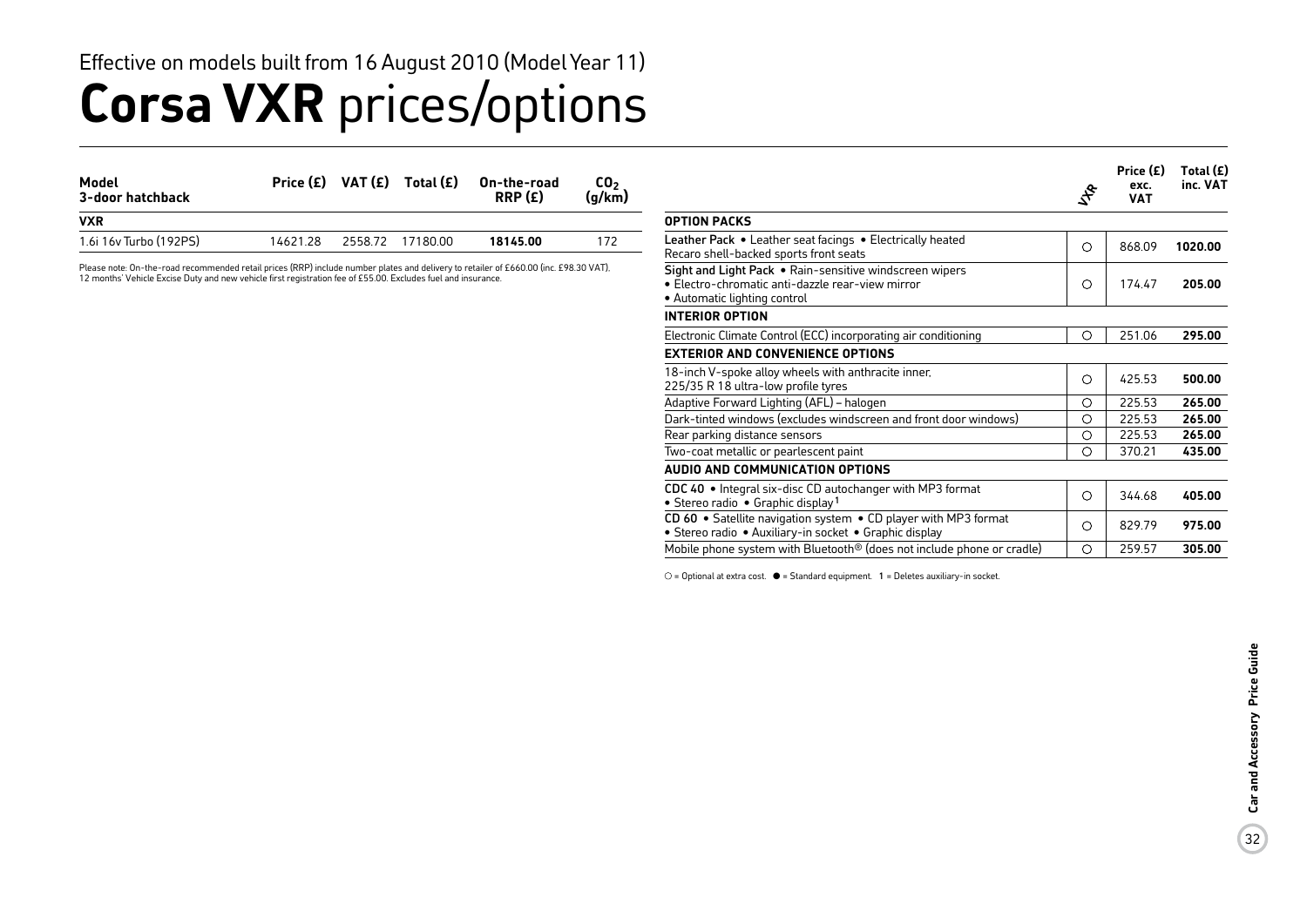### **Astra VXR** prices/options Effective on models built from 16 August 2010 (Model Year 11)

| Model<br><b>Sport Hatch</b> | Price $(E)$ |         | VAT $(E)$ Total $(E)$ | On-the-road<br>RRP(E) | CO <sub>2</sub><br>(g/km) |
|-----------------------------|-------------|---------|-----------------------|-----------------------|---------------------------|
| <b>VXR</b>                  |             |         |                       |                       |                           |
| 2.0i 16v Turbo (240PS)      | 18391.49    | 3218.51 | 21610.00              | 22875.00              | 221                       |
| <b>VXR ARCTIC EDITION</b>   |             |         |                       |                       |                           |
| 2.0i 16y Turbo (240PS)      | 19004.26    | 3325.74 | -22330.00             | 23595.00              | 221                       |

Please note: On-the-road recommended retail prices (RRP) include number plates and delivery to retailer of £660.00 (inc. £98.30 VAT), 12 months' Vehicle Excise Duty and new vehicle first registration fee of £55.00. Excludes fuel and insurance.

|                                                                                                                                                                      | $z^2$      | <b>WAANCISCO</b> | Price (£)<br>exc.<br><b>VAT</b> | Total (£)<br>inc. VAT |
|----------------------------------------------------------------------------------------------------------------------------------------------------------------------|------------|------------------|---------------------------------|-----------------------|
| <b>OPTION PACKS</b>                                                                                                                                                  |            |                  |                                 |                       |
| Leather Pack • Leather seat facings • Electrically heated<br>Recaro sports front seats . Centre rear seat head restraint<br>· Front passenger's seat height adjuster | $\bigcirc$ |                  | 885.11                          | 1040.00               |
| Sight and Light Pack <sup>1</sup> . Rain-sensitive windscreen wipers<br>· Electro-chromatic anti-dazzle rear-view mirror<br>• Automatic lighting control             | O          | О                | 174.47                          | 205.00                |
| <b>INTERIOR OPTIONS</b>                                                                                                                                              |            |                  |                                 |                       |
| Electronic Climate Control (ECC) incorporating air conditioning                                                                                                      | O          | O                | 251.06                          | 295.00                |
| Cruise control                                                                                                                                                       | $\bigcirc$ | $\bigcirc$       | 182.98                          | 215.00                |
| <b>MECHANICAL OPTION</b>                                                                                                                                             |            |                  |                                 |                       |
| Interactive Driving System-plus (IDS-plus) with<br>Continuous Damping Control (CDC)                                                                                  | $\circ$    |                  | 370.21                          | 435.00                |
| <b>EXTERIOR AND CONVENIENCE OPTIONS</b>                                                                                                                              |            |                  |                                 |                       |
| Panoramic windscreen (roof panel is coloured black) <sup>2</sup>                                                                                                     |            | O                | 782.98                          | 920.00                |
| Electrically foldable door mirrors                                                                                                                                   | $\circ$    | $\bigcirc$       | 140.43                          | 165.00                |
| Adaptive Forward Lighting (AFL) incorporating bi-xenon headlights<br>with dynamic beam levelling and high-pressure washers                                           | $\circ$    | Ο                | 638.30                          | 750.00                |
| 19-inch multi-spoke alloy wheels with anthracite inner.<br>235/35 R 19 ultra-low profile tyres                                                                       | $\bigcirc$ |                  | 561.70                          | 660.00                |
| Dark-tinted windows (excludes windscreen and<br>front door windows)                                                                                                  | O          |                  | 225.53                          | 265.00                |
| Rear parking distance sensor                                                                                                                                         | $\circ$    |                  | 319.15                          | 375.00                |
| Two-coat metallic or pearlescent paint                                                                                                                               | $\bigcirc$ |                  | 370.21                          | 435.00                |
| <b>AUDIO AND COMMUNICATION OPTIONS</b>                                                                                                                               |            |                  |                                 |                       |
| CDC 40 . Integral six-disc CD autochanger with MP3 format<br>• Stereo radio • Graphic display <sup>3</sup>                                                           | $\bigcirc$ | Ο                | 344.68                          | 405.00                |
| CD 70 • Satellite navigation system • CD player with MP3 format<br>· Stereo radio · Auxiliary-in socket · Colour monitor                                             | $\circ$    | Ο                | 1063.83                         | 1250.00               |
| Mobile phone system with Bluetooth®1<br>(does not include phone or cradle)                                                                                           | O          | O                | 259.57                          | 305.00                |

 $O =$  Optional at extra cost.  $\bullet =$  Standard equipment. 1 = Not available in conjunction with panoramic windscreen. 2 = Not available in conjunction with Sight and Light Pack or mobile phone system with Bluetooth®. Deletes ultrasonic sensors from security alarm system. 3 = Deletes auxiliary-in socket.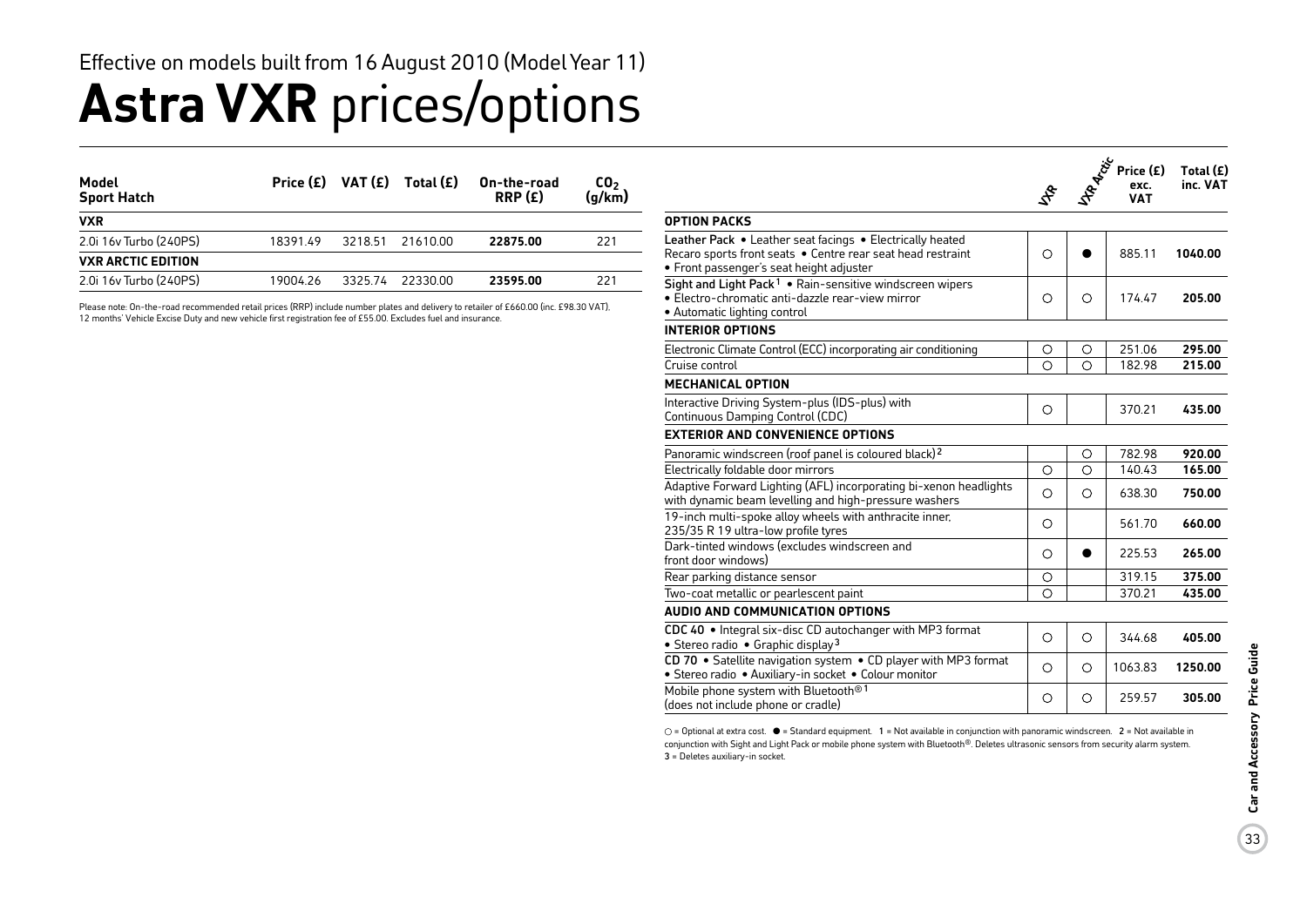### **Insignia VXR** prices/options Effective on models built from 16 August 2010 (Model Year 11)

| Price $(E)$ | VAT $(f)$                      | Total $(E)$ | On-the-road<br>RRP(E) | CO <sub>2</sub><br>(g/km) |
|-------------|--------------------------------|-------------|-----------------------|---------------------------|
|             |                                |             |                       |                           |
| 26234.04    | 4590.96                        | 30825.00    | 32290.00              | 249                       |
|             |                                |             |                       |                           |
| 26944.68    | 4715.32                        | 31660.00    | 33125.00              | 249                       |
|             |                                |             |                       |                           |
|             |                                |             |                       |                           |
| 27425.53    | 4799.47                        | 32225.00    | 33690.00              | 255                       |
|             |                                |             |                       |                           |
| 28136.17    | 4923.83                        | 33060.00    | 34525.00              | 255                       |
|             | 5-door hatchback/4-door saloon |             |                       |                           |

Please note: On-the-road recommended retail prices (RRP) include number plates and delivery to retailer of £660.00 (inc. £98.30 VAT), 12 months' Vehicle Excise Duty and new vehicle first registration fee of £55.00. Excludes fuel and insurance.

|                                                                                                                                                                                                                                                                                                                                                              | $\mathcal{L}$ | <b>STRAND</b> | Price (£)<br>exc.<br><b>VAT</b> | Total (£)<br>inc. VAT |
|--------------------------------------------------------------------------------------------------------------------------------------------------------------------------------------------------------------------------------------------------------------------------------------------------------------------------------------------------------------|---------------|---------------|---------------------------------|-----------------------|
| <b>OPTION PACKS</b>                                                                                                                                                                                                                                                                                                                                          |               |               |                                 |                       |
| VXR Leather Pack • Perforated leather seat facings • Eight-way<br>electrically adjustable driver's and front passenger's seats . Heated<br>front seats • Dual-zone Electronic Climate Control (ECC)<br>• Electrically folding door mirrors • Electro-chromatic anti-dazzle<br>driver's door mirror                                                           | $\circ$       | $\circ$       | 1131.91                         | 1330.00               |
| FlexOrganiser® Pack (Sports Tourer only) . Four side rails<br>• 3D storage net • Side net pocket • Four side rail hooks                                                                                                                                                                                                                                      | O             | O             | 89.36                           | 105.00                |
| <b>INTERIOR OPTIONS</b>                                                                                                                                                                                                                                                                                                                                      |               |               |                                 |                       |
| Dual-zone Electronic Climate Control (ECC) incorporating<br>air conditioning with variable side-to-side temperature settings,<br>multi-zone sun sensor and heat-reflective windscreen                                                                                                                                                                        | $\circ$       | $\bigcirc$    | 259.57                          | 305.00                |
| Rear side window sunblinds                                                                                                                                                                                                                                                                                                                                   | О             | O             | 174.47                          | 205.00                |
| Vertical load-restraining net (Sports Tourer only)                                                                                                                                                                                                                                                                                                           | $\circ$       | $\bigcirc$    | 174.47                          | 205.00                |
| Cigar lighter and front ashtray                                                                                                                                                                                                                                                                                                                              | $\circ$       | O             | 17.02                           | 20.00                 |
| 230-volt rear power outlet behind front seats (two-pin Euro-style socket)                                                                                                                                                                                                                                                                                    | $\circ$       | $\circ$       | 68.09                           | 80.00                 |
| <b>EXTERIOR AND CONVENIENCE OPTIONS</b>                                                                                                                                                                                                                                                                                                                      |               |               |                                 |                       |
| 20-inch 5-Y spoke bi-colour alloy wheels with 255/35 R 20 tyres                                                                                                                                                                                                                                                                                              | O             | O             | 957.45                          | 1125.00               |
| Front and rear parking distance sensors                                                                                                                                                                                                                                                                                                                      | $\bigcirc$    | $\bigcirc$    | 319.15                          | 375.00                |
| Electrically foldable door mirrors                                                                                                                                                                                                                                                                                                                           | $\circ$       | $\circ$       | 148.94                          | 175.00                |
| Two-coat metallic or pearlescent paint                                                                                                                                                                                                                                                                                                                       | $\bigcirc$    | $\bigcirc$    | 370.21                          | 435.00                |
| AUDIO AND COMMUNICATION OPTIONS                                                                                                                                                                                                                                                                                                                              |               |               |                                 |                       |
| DVD 800 Navi . DVD-based satellite navigation system . Multi-<br>function infotainment controller . DVD/CD audio player with MP3<br>format . AM/FM stereo radio with 36 station presets . USB<br>connection and auxiliary-in socket within centre armrest • 7-inch<br>colour monitor . RDS with Traffic Programme . 7 speakers<br>$\bullet$ Shark fin aerial | Ο             |               | 1000.00                         | 1175.00               |
| Mobile phone system with Bluetooth® (does not include phone<br>or cradle) and shark fin aerial                                                                                                                                                                                                                                                               | $\circ$       | $\circ$       | 182.98                          | 215.00                |
| Embedded mobile phone system with Bluetooth® (does not include<br>phone or cradle) and shark fin aerial                                                                                                                                                                                                                                                      | $\bigcirc$    | $\bigcirc$    | 348.94                          | 410.00                |
| Infinity® Premium Sound System                                                                                                                                                                                                                                                                                                                               | $\circ$       | $\circ$       | 434.04                          | 510.00                |

 $O =$  Optional at extra cost.  $\bullet =$  Standard equipment.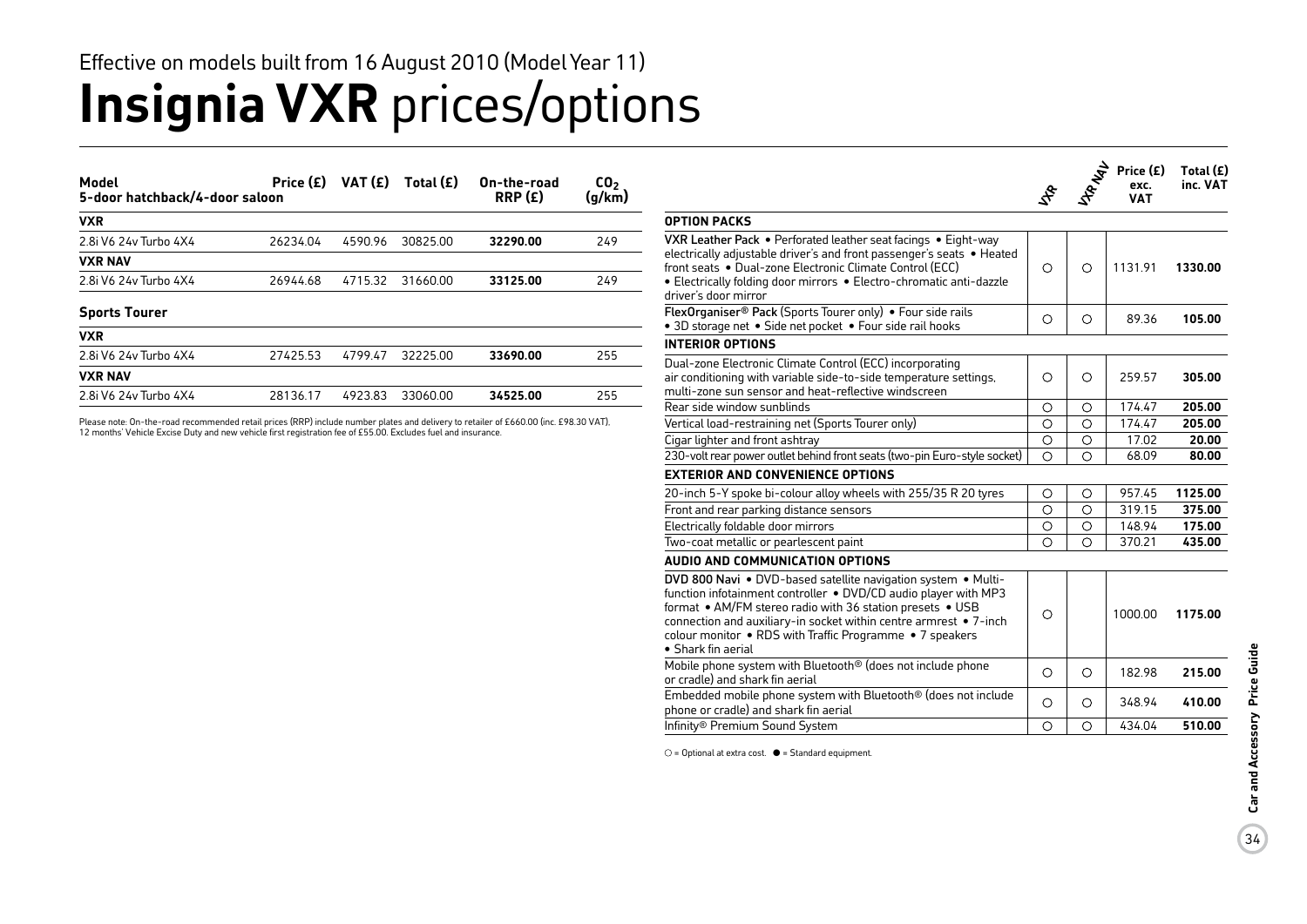## **Range** fuel economy and emissions

|                                                                                               |                     |                         | Fuel economy mpg (litres/100km) |                           |                           |                                  |                     | Fuel economy mpg (litres/100km) |                        |                           |                           |
|-----------------------------------------------------------------------------------------------|---------------------|-------------------------|---------------------------------|---------------------------|---------------------------|----------------------------------|---------------------|---------------------------------|------------------------|---------------------------|---------------------------|
|                                                                                               | <b>Transmission</b> | <b>Urban</b><br>driving | Extra-urban<br>driving          | <b>Combined</b><br>figure | CO <sub>2</sub><br>(g/km) |                                  | <b>Transmission</b> | <b>Urban</b><br>driving         | Extra-urban<br>driving | <b>Combined</b><br>figure | CO <sub>2</sub><br>(g/km) |
| <b>AGILA</b>                                                                                  |                     |                         |                                 |                           |                           | <b>NEW ASTRA</b>                 |                     |                                 |                        |                           |                           |
| 1.0i 12v ecoFLEX                                                                              | manual              | 47.9(5.9)               | 64.2(4.4)                       | 56.5(5.0)                 | 119                       | 11.4i 16v VVT (87PS)             | manual              | 39.8(7.1)                       | 61.4(4.6)              | 51.4(5.5)                 | 129                       |
| 1.2i 16v VVT ecoFLEX*                                                                         | manual              | 45.6(6.2)               | 62.8(4.5)                       | 55.4(5.1)                 | 119                       | 1.4i 16y VVT (100PS)             | manual              | 39.8(7.1)                       | 61.4(4.6)              | 51.4(5.5)                 | 129                       |
| 1.2i 16v VVT*                                                                                 | automatic           | 41.5(6.8)               | 57.6 (4.9)                      | 47.1(6.0)                 | 131                       | 1.6i 16v VVT <sup>1</sup>        | manual              | 34.0(8.3)                       | 55.4(5.1)              | 44.8(6.3)                 | 147                       |
| <b>CORSA</b>                                                                                  |                     |                         |                                 |                           |                           | 1.6i 16v VVT <sup>2</sup>        | manual              | 33.6(8.4)                       | 54.3(5.2)              | 44.1(6.4)                 | 149                       |
|                                                                                               |                     |                         |                                 |                           |                           | 1.6i 16v VVT1                    | automatic           | 28.8(9.8)                       | 50.4(5.6)              | 39.8(7.1)                 | 167                       |
| 1.0i 12v ecoFLEX                                                                              | manual              | 44.8(6.3)               | 67.3(4.2)                       | 56.5(5.0)                 | 117                       | I.6i 16v VVT <sup>2</sup>        | automatic           | 28.5 (9.9)                      | 49.6 (5.7)             | 39.2 (7.2)                | 169                       |
| 1.2i 16v VVT                                                                                  | manual              | 40.9(6.9)               | 64.2(4.4)                       | 53.3(5.3)                 | 124                       | 1.4i 16v VVT Turbo 1             | manual              | 35.8 (7.9)                      | 60.1(4.7)              | 47.9 (5.9)                | 138                       |
| 1.2i 16v VVT ecoFLEX                                                                          | Easytronic          | 43.5(6.5)               | 67.3(4.2)                       | 55.4(5.1)                 | 119                       | .4i 16v VVT Turbo <sup>2</sup>   | manual              | 35.3(8.0)                       | 60.1(4.7)              | 47.9 (5.9)                | 139                       |
| 1.4i 16v VVT                                                                                  | manual              | 40.4(7.0)               | 61.4(4.6)                       | 51.4(5.5)                 | 129                       | 1.6i 16v Turbo <sup>3</sup>      | manual              | 32.1 (8.8)                      | 50.4(5.6)              | 41.5(6.8)                 | 159                       |
| 1.4i 16v VVT 3-door                                                                           | automatic           | 37.7(7.5)               | 60.1(4.7)                       | 49.6(5.7)                 | 134                       | 1.6i 16v Turbo <sup>4</sup>      | manual              | 31.7(8.9)                       | 50.4(5.6)              | 41.5(6.8)                 | 160                       |
| 1.4i 16y VVT 5-door                                                                           | automatic           | 36.7(7.7)               | 58.9 (4.8)                      | 47.9 (5.9)                | 138                       | 1.3CDTi 16v (95PS)               | manual              | 57.6 (4.9)                      | 76.3(3.7)              | 68.9(4.1)                 | 109                       |
| 1.3CDTi 16v (75PS) ecoFLEX                                                                    | manual              | 53.3(5.3)               | 78.5 (3.6)                      | 67.3(4.2)                 | 112                       | 1.7CDTi 16v (110PS) <sup>3</sup> | manual              | 51.4(5.5)                       | 72.4 (3.9)             | 62.8(4.5)                 | 119                       |
| 1.3CDTi 16v (75PS) ecoFLEX<br>Start/Stop                                                      | manual              | 58.9 (4.8)              | 80.7(3.5)                       | 70.6 (4.0)                | 105                       | 1.7CDTi 16v (110PS) <sup>4</sup> | manual              | 50.4(5.6)                       | 70.6 (4.0)             | 61.4(4.6)                 | 121                       |
| 1.3CDTi 16v (95PS) SE/SXi                                                                     | manual              | 52.3(5.4)               | 74.3 (3.8)                      | 64.2(4.4)                 | 115                       | 1.7CDTi 16v (125PS)3             | manual              | 51.4(5.5)                       | 72.4 (3.9)             | 62.8(4.5)                 | 119                       |
| 1.3CDTi 16v (95PS) ecoFLEX                                                                    |                     |                         |                                 |                           |                           | 1.7CDTi 16v (125PS) <sup>4</sup> | manual              | 50.4(5.6)                       | 70.6 (4.0)             | 61.4(4.6)                 | 121                       |
| S/Energy/Exclusiv 3-door                                                                      | manual              | 61.4(4.6)               | 88.3 (3.2)                      | 76.3(3.7)                 | 98                        | 2.0CDTi 16v3                     | manual              | 45.6(6.2)                       | 68.9(4.1)              | 57.6(4.9)                 | 129                       |
| 1.3CDTi 16v (95PS) ecoFLEX                                                                    |                     |                         |                                 |                           |                           | 2.0CDTi 16v4                     | manual              | 44.8(6.3)                       | 68.9(4.1)              | 57.6 (4.9)                | 130                       |
| S/Energy/Exclusiv 5-door                                                                      | manual              | 61.4(4.6)               | 88.3 (3.2)                      | 76.3(3.7)                 | 99                        | 2.0CDTi 16v <sup>3</sup>         | automatic           | 35.8 (7.9)                      | 61.4(4.6)              | 48.7 (5.8)                | 154                       |
| 1.7CDTi 16v (130PS) ecoFLEX<br>3-door                                                         | manual              | 50.4(5.6)               | 74.3 (3.8)                      | 62.8(4.5)                 | 118                       | 2.0CDTi 16v4                     | automatic           | 35.8 (7.9)                      | 60.1(4.7)              | 47.9 (5.9)                | 155                       |
| 1.7CDTi 16v (130PS) ecoFLEX                                                                   |                     |                         |                                 |                           |                           | <b>NEW ASTRA SPORTS TOURER*</b>  |                     |                                 |                        |                           |                           |
| 5-door                                                                                        | manual              | 49.6(5.7)               | 72.4 (3.9)                      | 61.4(4.6)                 | 119                       | 1.4i 16v VVT (100PS)             | manual              | 37.2(7.6)                       | 57.6 (4.9)             | 47.9(5.9)                 | 139                       |
| <b>NEW MERIVA</b>                                                                             |                     |                         |                                 |                           |                           | 1.6i 16v VVT3                    | manual              | 32.8(8.6)                       | 55.4(5.1)              | 44.1(6.4)                 | 149                       |
|                                                                                               |                     |                         |                                 |                           |                           | 1.6i 16v VVT4                    | manual              | 32.5(8.7)                       | 53.3(5.3)              | 42.8(6.6)                 | 154                       |
| 1.4i 16v VVT (100PS)                                                                          | manual              | 35.8(7.9)               | 55.4(5.1)                       | 46.3(6.1)                 | 144                       | 1.6i 16v VVT3                    | automatic           | 28.0(10.1)                      | 51.4(5.5)              | 39.2 (7.2)                | 169                       |
| 1.4i 16y VVT Turbo (120PS)                                                                    | manual              | 35.3(8.0)               | 56.5(5.0)                       | 46.3(6.1)                 | 143                       | 1.6i 16v VVT4                    | automatic           | 27.4 (10.3)                     | 48.7 (5.8)             | 37.7(7.5)                 | 175                       |
| 1.4i 16v VVT Turbo (140PS)                                                                    | manual              | 32.1(8.8)               | 52.3(5.4)                       | 42.2(6.7)                 | 156                       | 1.4i 16v VVT Turbo 3             | manual              | 33.6 (8.4)                      | 57.6 (4.9)             | 46.3(6.1)                 | 144                       |
| 1.3CDTi 16v (75PS)                                                                            | manual              | 47.9(5.9)               | 65.7(4.3)                       | 57.6(4.9)                 | 129                       | 1.4i 16v VVT Turbo <sup>4</sup>  | manual              | 33.2(8.5)                       | 55.4(5.1)              | 44.1(6.4)                 | 149                       |
| 1.3CDTi 16v (95PS) ecoFLEX                                                                    | manual              | 50.4(5.6)               | 72.4 (3.9)                      | 62.8(4.5)                 | 119                       | 1.7CDTi 16v (110PS)3             | manual              | 51.4(5.5)                       | 72.4 (3.9)             | 62.8(4.5)                 | 119                       |
| 1.7CDTi 16v (100PS)                                                                           | automatic           | 32.8(8.6)               | 55.4(5.1)                       | 44.1(6.4)                 | 168                       | 1.7CDTi 16v (110PS) 4            | manual              | 50.4(5.6)                       | 70.6 (4.0)             | 61.4(4.6)                 | 121                       |
| 1.7CDTi 16v (130PS)                                                                           | manual              | 44.1(6.4)               | 62.8(4.5)                       | 54.3(5.2)                 | 138                       | 1.7CDTi 16v (125PS) <sup>3</sup> | manual              | 51.4(5.5)                       | 72.4 (3.9)             | 62.8(4.5)                 | 119                       |
| 1 = Figures apply to vehicles fitted with wheels up to 18 inches in diameter.                 |                     |                         |                                 |                           |                           | 1.7CDTi 16v (125PS)4             | manual              | 50.4(5.6)                       | 70.6 (4.0)             | 61.4(4.6)                 | 121                       |
| 2 = Figures apply to vehicles fitted with 19-inch wheels.                                     |                     |                         |                                 |                           |                           | 2.0CDTi 16v3                     | manual              | 43.5(6.5)                       | 67.3(4.2)              | 55.4(5.1)                 | 134                       |
| 3 = Figures apply to vehicles fitted with wheels up to 17 inches in diameter.                 |                     |                         |                                 |                           |                           | 2.0CDTi 16v <sup>4</sup>         | manual              | 43.5(6.5)                       | 64.2(4.4)              | 55.4(5.1)                 | 136                       |
| 4 = Figures apply to vehicles fitted with 18-inch or 19-inch wheels.<br>* = Provisional data. |                     |                         |                                 |                           |                           | 2.0CDTi 16v                      | automatic           | 35.8(7.9)                       | 60.1(4.7)              | 47.9 (5.9)                | 156                       |

\* = Provisional data.

Fuel consumption and CO<sub>2</sub> emission data complies with the relevant EU regulations. Important: the results given relate to the particular vehicle tested; inevitably there are differences between individual vehicles of the same model. Driving style, road and traffic conditions, vehicle mileage and standard of maintenance may also affect fuel consumption.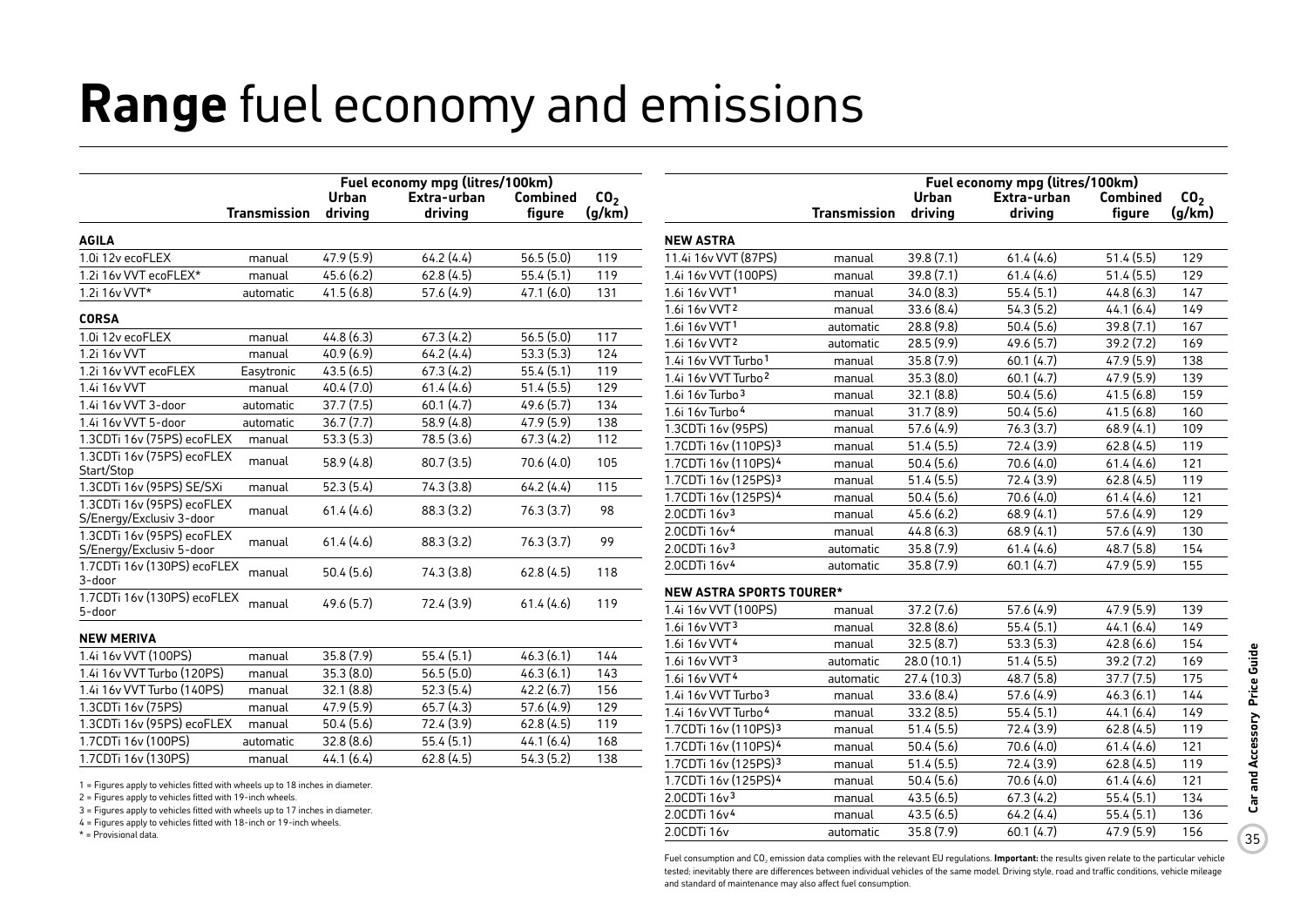## **Range** fuel economy and emissions

|                             |                     |                         | Fuel economy mpg (litres/100km) |                           |                           | Fuel economy mpg (litres/100km)                                                                                                                                                                                      |                     |                         |                        |                           |                           |
|-----------------------------|---------------------|-------------------------|---------------------------------|---------------------------|---------------------------|----------------------------------------------------------------------------------------------------------------------------------------------------------------------------------------------------------------------|---------------------|-------------------------|------------------------|---------------------------|---------------------------|
|                             | <b>Transmission</b> | <b>Urban</b><br>driving | Extra-urban<br>driving          | <b>Combined</b><br>figure | CO <sub>2</sub><br>(g/km) |                                                                                                                                                                                                                      | <b>Transmission</b> | <b>Urban</b><br>driving | Extra-urban<br>driving | <b>Combined</b><br>figure | CO <sub>2</sub><br>(g/km) |
| <b>ASTRA HATCHBACK</b>      |                     |                         |                                 |                           |                           | <b>ASTRA SPORT HATCH</b>                                                                                                                                                                                             |                     |                         |                        |                           |                           |
| 1.4i 16v                    | manual              | 35.3(8.0)               | 56.5(5.0)                       | 46.3(6.1)                 | 146                       | 1.4i 16v                                                                                                                                                                                                             | manual              | 35.3(8.0)               | 56.5(5.0)              | 46.3(6.1)                 | 146                       |
| 1.6i 16v VVT5               | manual              | 32.5(8.7)               | 54.3(5.2)                       | 43.5(6.5)                 | 155                       | 1.6i 16v VVT                                                                                                                                                                                                         | manual              | 33.6(8.4)               | 56.5(5.0)              | 45.6(6.2)                 | 146                       |
| 1.6i 16v VVT <sup>6</sup>   | manual              | 32.1(8.8)               | 53.3(5.3)                       | 42.8(6.6)                 | 158                       | 1.8i 16v VVT <sup>5</sup>                                                                                                                                                                                            | manual              | 31.0(9.1)               | 54.3(5.2)              | 42.8(6.6)                 | 156                       |
| 1.6i 16v VVT                | Easytronic          | 33.2(8.5)               | 56.5(5.0)                       | 44.8(6.3)                 | 151                       | 1.8i 16v VVT <sup>6</sup>                                                                                                                                                                                            | manual              | 30.7(9.2)               | 53.3(5.3)              | 41.5(6.8)                 | 159                       |
| 1.8i 16v VVT5               | manual              | 29.1 (9.7)              | 50.4(5.6)                       | 39.8 (7.1)                | 169                       | 1.8i 16v VVT                                                                                                                                                                                                         | automatic           | 29.4(9.6)               | 50.4(5.6)              | 39.8(7.1)                 | 166                       |
| 1.8i 16y VVT <sup>6</sup>   | manual              | 28.8(9.8)               | 49.6(5.7)                       | 39.2(7.2)                 | 172                       | 1.7CDTi 16v (110PS) ecoFLEX                                                                                                                                                                                          | manual              | 50.4(5.6)               | 72.4 (3.9)             | 62.8(4.5)                 | 119                       |
| 1.8i 16v VVT5               | automatic           | 27.2(10.4)              | 46.3(6.1)                       | 36.7(7.7)                 | 184                       | 1.9CDTi 16v (150PS)                                                                                                                                                                                                  | manual              | 39.2(7.2)               | 60.1(4.7)              | 50.4(5.6)                 | 149                       |
| 1.8i 16v VVT <sup>6</sup>   | automatic           | 26.9(10.5)              | 45.6(6.2)                       | 36.2(7.8)                 | 186                       | <b>ASTRA TWINTOP</b>                                                                                                                                                                                                 |                     |                         |                        |                           |                           |
| 1.3CDTi 16v (90PS)          | manual              | 44.8(6.3)               | 68.9(4.1)                       | 57.6 (4.9)                | 130                       |                                                                                                                                                                                                                      |                     |                         |                        |                           |                           |
| 1.7CDTi 16v (110PS) ecoFLEX | manual              | 50.4(5.6)               | 72.4 (3.9)                      | 62.8(4.5)                 | 119                       | 1.6i 16v VVT                                                                                                                                                                                                         | manual              | 32.1 (8.8)              | 54.3(5.2)              | 42.8(6.6)                 | 154                       |
| 1.9CDTi (120PS)             | manual              | 39.2 (7.2)              | 60.1(4.7)                       | 50.4(5.6)                 | 149                       | 1.8i 16v VVT                                                                                                                                                                                                         | manual              | 29.7(9.5)               | 51.4(5.5)              | 40.4 (7.0)                | 164                       |
| 1.9CDTi (120PS)             | automatic           | 29.4(9.6)               | 53.3(5.3)                       | 40.9 (6.9)                | 186                       | 1.8i 16v VVT                                                                                                                                                                                                         | automatic           | 28.0 (10.1)             | 47.9(5.9)              | 38.2(7.4)                 | 174                       |
| 1.9CDTi 16v (150PS)         | manual              | 39.2(7.2)               | 60.1(4.7)                       | 50.4(5.6)                 | 149                       | 1.9CDTi 16v (150PS)                                                                                                                                                                                                  | manual              | 37.2 (7.6)              | 55.4(5.1)              | 47.1 (6.0)                | 159                       |
| <b>ASTRA ESTATE</b>         |                     |                         |                                 |                           |                           | <b>ZAFIRA</b>                                                                                                                                                                                                        |                     |                         |                        |                           |                           |
| 1.4i 16v                    | manual              | 35.3(8.0)               | 56.5(5.0)                       | 46.3(6.1)                 | 146                       | 1.6i 16v VVT                                                                                                                                                                                                         | manual              | 32.5(8.7)               | 51.4(5.5)              | 42.2(6.7)                 | 157                       |
| 1.6i 16v VVT5               | manual              | 32.1 (8.8)              | 53.3(5.3)                       | 42.8(6.6)                 | 158                       | 1.8i 16v VVT                                                                                                                                                                                                         | manual              | 29.4(9.6)               | 49.6(5.7)              | 39.2(7.2)                 | 168                       |
| 1.6i 16v VVT <sup>6</sup>   | manual              | 31.7(8.9)               | 52.3(5.4)                       | 42.2(6.7)                 | 159                       | 1.8i 16v VVT                                                                                                                                                                                                         | Easytronic          | 29.4(9.6)               | 51.4(5.5)              | 40.4(7.0)                 | 164                       |
| 1.8i 16v VVT <sup>5</sup>   | manual              | 29.1(9.7)               | 50.4(5.6)                       | 39.8(7.1)                 | 169                       | 2.2i 16v Direct                                                                                                                                                                                                      | manual              | 25.0(11.3)              | 44.1(6.4)              | 34.4(8.2)                 | 197                       |
| 1.8i 16v VVT6               | manual              | 28.8(9.8)               | 49.6(5.7)                       | 39.2(7.2)                 | 172                       | 2.2i 16v Direct                                                                                                                                                                                                      | automatic           | 24.4 (11.6)             | 42.2(6.7)              | 33.2(8.5)                 | 204                       |
| 1.8i 16v VVT5               | automatic           | 26.9(10.5)              | 45.6(6.2)                       | 36.2(7.8)                 | 186                       | 1.7CDTi 16v ecoFLEX                                                                                                                                                                                                  | manual              | 46.3(6.1)               | 62.8(4.5)              | 55.4(5.1)                 | 134                       |
| 1.8i 16v VVT <sup>6</sup>   | automatic           | 26.6(10.6)              | 44.8(6.3)                       | 35.8(7.9)                 | 189                       | 1.9CDTi (120PS)                                                                                                                                                                                                      | manual              | 37.2(7.6)               | 55.4(5.1)              | 47.1(6.0)                 | 159                       |
| 1.3CDTi 16y (90PS)          | manual              | 44.8(6.3)               | 68.9(4.1)                       | 57.6(4.9)                 | 130                       | 1.9CDTi (120PS)                                                                                                                                                                                                      | automatic           | 29.4(9.6)               | 51.4(5.5)              | 40.4 (7.0)                | 186                       |
| 1.7CDTi 16v (110PS) ecoFLEX | manual              | 50.4(5.6)               | 72.4 (3.9)                      | 62.8(4.5)                 | 119                       | 1.9CDTi 16v (150PS)                                                                                                                                                                                                  | manual              | 37.2 (7.6)              | 55.4(5.1)              | 47.1 (6.0)                | 159                       |
| 1.9CDTi (120PS)             | manual              | 39.2 (7.2)              | 60.1(4.7)                       | 50.4(5.6)                 | 149                       | 1.9CDTi 16v (150PS)                                                                                                                                                                                                  | automatic           | 28.8(9.8)               | 49.6(5.7)              | 39.2 (7.2)                | 191                       |
| 1.9CDTi (120PS)             | automatic           | 29.1(9.7)               | 52.3(5.4)                       | 40.4(7.0)                 | 189                       | Fuel consumption and CO <sub>2</sub> emission data complies with the relevant EU requlations. Important: the results given relate to the particular vehicle                                                          |                     |                         |                        |                           |                           |
| 1.9CDTi 16y (150PS)         | manual              | 39.2 (7.2)              | 60.1(4.7)                       | 50.4(5.6)                 | 149                       | tested; inevitably there are differences between individual vehicles of the same model. Driving style, road and traffic conditions, vehicle mileage<br>and standard of maintenance may also affect fuel consumption. |                     |                         |                        |                           |                           |

5 = Figures apply to vehicles fitted with wheels up to 16 inches in diameter.

6 = Figures apply to vehicles fitted with 17-inch or 18-inch wheels.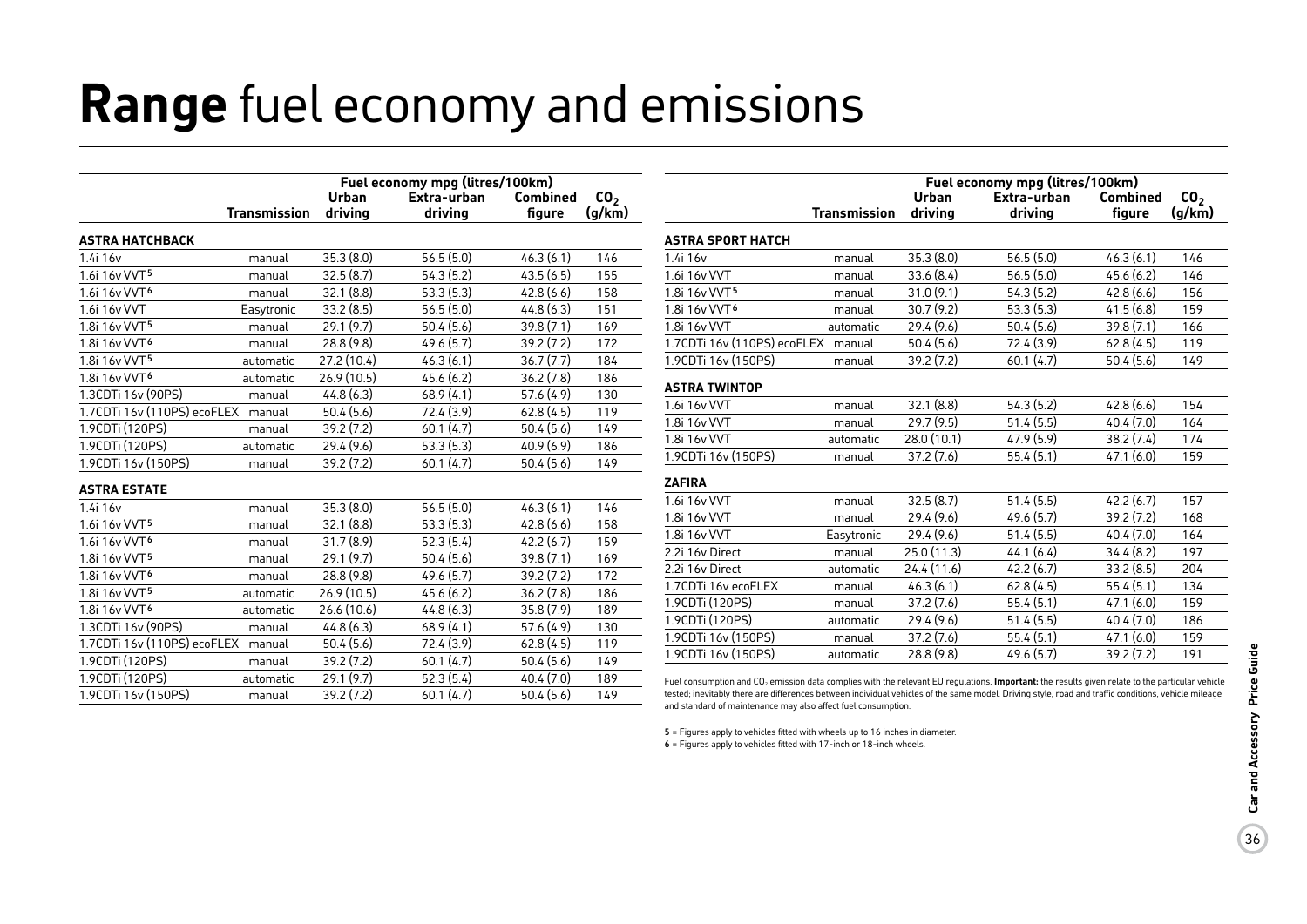## **Range** fuel economy and emissions

|                                    |                     |              | Fuel economy mpg (litres/100km) |                 |                 |
|------------------------------------|---------------------|--------------|---------------------------------|-----------------|-----------------|
|                                    |                     | <b>Urban</b> | Extra-urban                     | <b>Combined</b> | CO <sub>2</sub> |
|                                    | <b>Transmission</b> | driving      | driving                         | figure          | (g/km)          |
| <b>INSIGNIA HATCH/SALOON</b>       |                     |              |                                 |                 |                 |
| 1.8i 16v VVT                       | manual              | 26.2 (10.8)  | 48.7(5.8)                       | 37.2(7.6)       | 178             |
| 1.6i 16y Turbo                     | manual              | 26.6 (10.6)  | 47.1 (6.0)                      | 36.7(7.7)       | 179             |
| 2.0i 16v Turbo saloon              | manual              | 23.9 (11.8)  | 46.3(6.1)                       | 34.4(8.2)       | 192             |
| 2.0i 16y Turbo hatch               | manual              | 23.5 (12.0)  | 46.3(6.1)                       | 34.0(8.3)       | 194             |
| 2.0i 16y Turbo                     | automatic           | 20.9 (13.5)  | 42.8(6.6)                       | 31.0(9.1)       | 214             |
| 2.0i 16y Turbo 4X4                 | manual              | 22.4 (12.6)  | 41.5(6.8)                       | 31.7(8.9)       | 209             |
| 2.0i 16v Turbo 4X4                 | automatic           | 20.8 (13.6)  | 41.5(6.8)                       | 30.4(9.3)       | 218             |
| 2.8i V6 24v Turbo 4X4              | automatic           | 17.0 (16.6)  | 36.7(7.7)                       | 25.7 (11.0)     | 258             |
| 2.0CDTi 16y (130PS)                | manual              | 44.1(6.4)    | 67.3(4.2)                       | 56.5(5.0)       | 133             |
| 2.0CDTi 16v (130PS)                | automatic           | 34.9(8.1)    | 60.1(4.7)                       | 47.9 (5.9)      | 157             |
| 2.0CDTi 16v (130PS) ecoFLEX manual |                     | 44.8 (6.3)   | 70.6 (4.0)                      | 57.6 (4.9)      | 129             |
| 2.0CDTi 16v (160PS)                | manual              | 40.9 (6.9)   | 61.4(4.6)                       | 52.3(5.4)       | 144             |
| 2.0CDTi 16v (160PS)                | automatic           | 34.4(8.2)    | 58.9 (4.8)                      | 47.1 (6.0)      | 159             |
| 2.0CDTi 16v (160PS) 4X4<br>saloon  | manual              | 35.8(7.9)    | 56.5(5.0)                       | 46.3(6.1)       | 161             |
| 2.0CDTi 16v (160PS) 4X4<br>hatch   | manual              | 35.3(8.0)    | 55.4(5.1)                       | 45.6(6.2)       | 163             |
| 2.0CDTi 16v (160PS) 4X4            | automatic           | 31.0(9.1)    | 54.3(5.2)                       | 42.8(6.6)       | 174             |
| 2.0CDTi 16v (160PS) ecoFLEX        | manual              | 44.8 (6.3)   | 70.6 (4.0)                      | 57.6 (4.9)      | 129             |
| <b>INSIGNIA SPORTS TOURER</b>      |                     |              |                                 |                 |                 |
| 1.8i 16v VVT                       | manual              | 25.7 (11.0)  | 47.1 (6.0)                      | 36.2 (7.8)      | 184             |
| 1.6i 16v Turbo                     | manual              | 25.9 (10.9)  | 45.6(6.2)                       | 35.8(7.9)       | 186             |
| 2.0i 16y Turbo                     | manual              | 23.3(12.1)   | 45.6 (6.2)                      | 33.6(8.4)       | 196             |
| 2.0i 16v Turbo                     | automatic           | 20.8 (13.6)  | 42.2 (6.7)                      | 30.7 (9.2)      | 217             |
| 2.0i 16y Turbo 4X4                 | manual              | 22.1 (12.8)  | 40.9 (6.9)                      | 31.0(9.1)       | 213             |
| 2.0i 16v Turbo 4X4                 | automatic           | 20.6 (13.7)  | 40.4 (7.0)                      | 29.7 (9.5)      | 223             |
| 2.8i V6 24v Turbo 4X4              | automatic           | 16.5(17.1)   | 35.8(7.9)                       | 25.0 (11.3)     | 265             |
| 2.0CDTi 16v (130PS)                | manual              | 43.5(6.5)    | 65.7(4.3)                       | 55.4(5.1)       | 136             |
| 2.0CDTi 16v (130PS)                | automatic           | 33.6(8.4)    | 58.9 (4.8)                      | 46.3(6.1)       | 162             |
| 2.0CDTi 16v (160PS)                | manual              | 39.8(7.1)    | 58.9 (4.8)                      | 50.4(5.6)       | 149             |
| 2.0CDTi 16v (160PS)                | automatic           | 34.0(8.3)    | 56.5(5.0)                       | 45.6(6.2)       | 164             |
| 2.0CDTi 16v (160PS) 4X4            | manual              | 35.3(8.0)    | 55.4(5.1)                       | 45.6(6.2)       | 164             |
| 2.0CDTi 16v (160PS) 4X4            | automatic           | 29.7(9.5)    | 54.3(5.2)                       | 41.5(6.8)       | 179             |
| 2.0CDTi 16v (160PS) ecoFLEX        | manual              | 43.5(6.5)    | 67.3(4.2)                       | 55.4(5.1)       | 134             |

|                                                            |                     |                  | Fuel economy mpg (litres/100km) |                           |                           |
|------------------------------------------------------------|---------------------|------------------|---------------------------------|---------------------------|---------------------------|
|                                                            | <b>Transmission</b> | Urban<br>driving | Extra-urban<br>driving          | <b>Combined</b><br>figure | CO <sub>2</sub><br>(g/km) |
| <b>ANTARA</b>                                              |                     |                  |                                 |                           |                           |
| 2.0CDTi 16v                                                | manual              | 32.5(8.7)        | 41.5(6.8)                       | 37.2(7.6)                 | 198                       |
| 2.0CDTi 16v                                                | automatic           | 25.9(10.9)       | 38.7(7.3)                       | 32.8(8.6)                 | 225                       |
| <b>VXR</b>                                                 |                     |                  |                                 |                           |                           |
| Corsa 1.6i 16v Turbo (192PS)                               | manual              | 28.8(9.8)        | 47.9(5.9)                       | 38.7(7.3)                 | 172                       |
| Astra 2.0i 16v Turbo (240PS)                               | manual              | 21.7(13.0)       | 40.4(7.0)                       | 30.7(9.2)                 | 221                       |
| Insignia 2.8i V6 24v Turbo 4X4<br>(325PS) hatchback/saloon | manual              | 17.9(15.8)       | 37.2(7.6)                       | 26.6(10.6)                | 249                       |
| Insignia 2.8i V6 24v Turbo 4X4<br>(325PS) Sports Tourer    | manual              | 17.7(16.0)       | 35.8(7.9)                       | 25.9(10.9)                | 255                       |

Fuel consumption and CO<sub>2</sub> emission data complies with the relevant EU regulations. **Important:** the results given relate to the particular vehicle tested; inevitably there are differences between individual vehicles of the same model. Driving style, road and traffic conditions, vehicle mileage and standard of maintenance may also affect fuel consumption.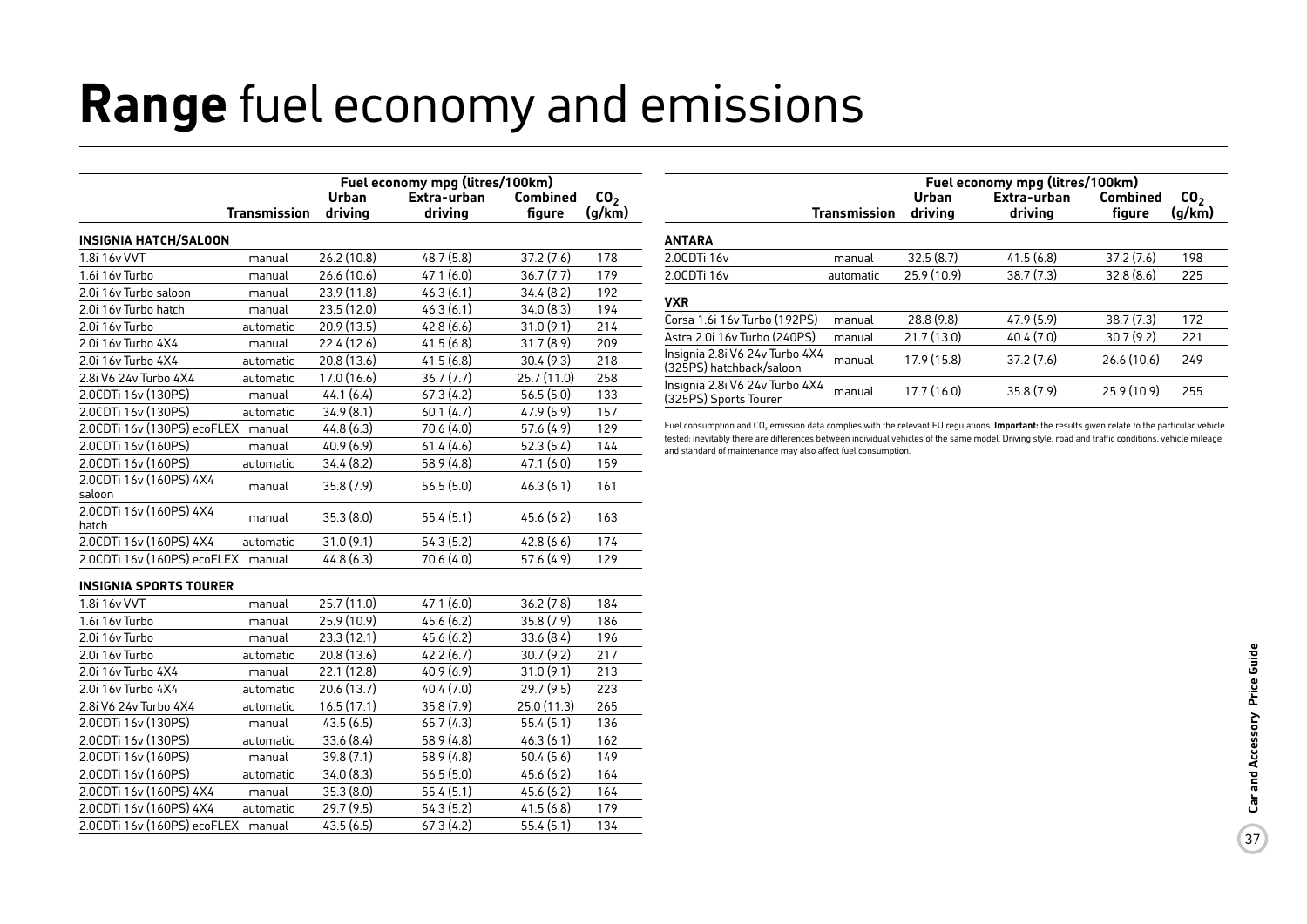### **Vivaro Combi** prices Effective on models built from 16 August 2010 (Model Year 11)

| Model                                              | Price $(E)$ | VAT (£) | Total (£) | On-the-road<br>RRP(E) | CO <sub>2</sub><br>(g/km) |
|----------------------------------------------------|-------------|---------|-----------|-----------------------|---------------------------|
| <b>SWB 9-SEAT COMBI</b>                            |             |         |           |                       |                           |
| 2900 2.0CDTI 16y (90PS)<br>Standard roof           | 19121.28    | 3346.22 | 22467.50  | 23732.50              | 203                       |
| LWB 9-SEAT COMBI                                   |             |         |           |                       |                           |
| 2900 2.0CDTI 16y (115PS)<br>Standard roof          | 20534.04    | 3593.46 | 24127.50  | 25392.50              | 203                       |
| 2900 2.0CDTI 16v (115PS) Tecshift<br>Standard roof | 21334.04    | 373346  | 25067.50  | 26207.50              | 199                       |

Please note: On-the-road recommended retail prices (RRP) include number plates and delivery to retailer of £660.00 (inc. £98.30 VAT), 12 months' Vehicle Excise Duty (£550.00 on manual models, £425.00 on Tecshift) and new vehicle first registration fee of £55.00. Excludes fuel and insurance.

#### **Fuel consumption and emissions**

|                              | Fuel economy mpg (litres/100km) |                        |                           |                           |
|------------------------------|---------------------------------|------------------------|---------------------------|---------------------------|
|                              | Urban<br>driving                | Extra-urban<br>driving | <b>Combined</b><br>figure | CO <sub>2</sub><br>(g/km) |
| <b>VIVARO 9-SEAT COMBI</b>   |                                 |                        |                           |                           |
| 2.0CDTI 16v (90/115PS)       | 30.7(9.2)                       | 41.5(6.8)              | 36.7(7.7)                 | 203                       |
| 2.0CDTI 16v (115PS) Tecshift | 33.2(8.5)                       | 40.4(7.0)              | 37.7(7.5)                 | 199                       |

Fuel consumption and CO 2 emission data complies with the relevant EU regulations. **Important:** the results given relate to the particular vehicle tested; inevitably there are differences between individual vehicles of the same model. Driving style, road and traffic conditions, vehicle mileage and standard of maintenance may also affect fuel consumption.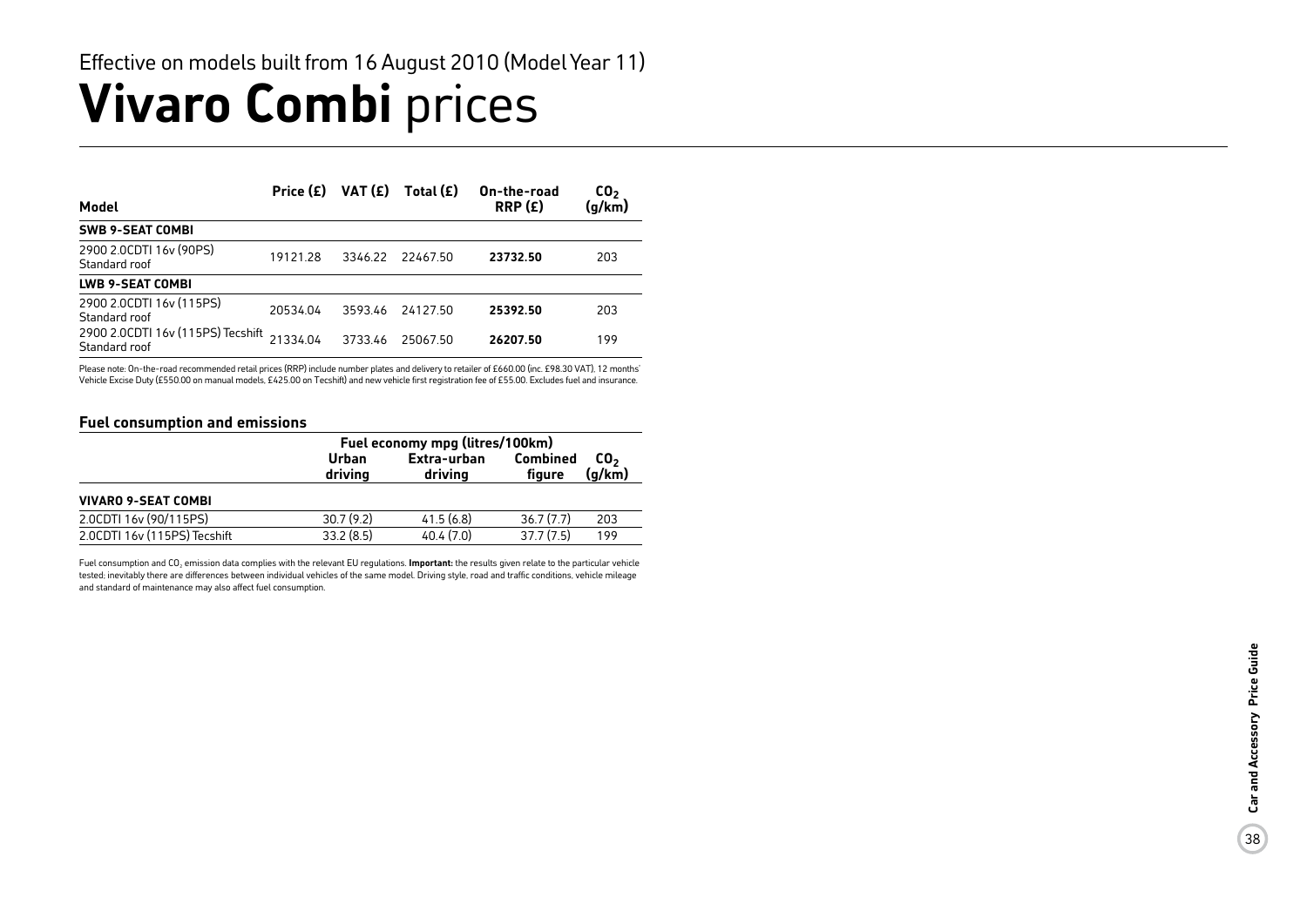### **Vivaro Combi** options Effective on models built from 16 August 2010 (Model Year 11)

|                                                                                                                            | Compi      | Price (E)<br>exc.<br><b>VAT</b> | Total $(E)$<br>inc. VAT |
|----------------------------------------------------------------------------------------------------------------------------|------------|---------------------------------|-------------------------|
| <b>OPTION PACKS</b>                                                                                                        |            |                                 |                         |
| Vision Pack . Rain-sensitive windscreen wipers . Automatic lighting<br>control . Front fog lights . Selective door locking | $\bigcirc$ | 165.00                          | 193.88                  |
| Smoker Pack . Cigar lighter . Front ashtray                                                                                | ∩          | 45.00                           | 52.88                   |
| <b>SAFETY AND SECURITY OPTIONS</b>                                                                                         |            |                                 |                         |
| Front passengers' twin airbag                                                                                              | $\circ$    | 235.00                          | 276.13                  |
| Electronic Stability Programme-plus (ESP-plus)1                                                                            | Ω          | 400.00                          | 470.00                  |
| Remote control ultrasonic security alarm system                                                                            | $\bigcirc$ | 175.00                          | 205.63                  |
| <b>INTERIOR AND SEATING OPTIONS</b>                                                                                        |            |                                 |                         |
| Driver's seat with lumbar adjustment and armrest                                                                           | О          | 50.00                           | 58.75                   |
| Driver's seat and single front passenger's seat with lumbar adjustment<br>and armrest                                      | ◯          | 100.00                          | 117.50                  |
| Air conditioning - cab area only                                                                                           | Ω          | 630.00                          | 740.25                  |
| Solar Reflect <sup>®</sup> windscreen                                                                                      | O          | 55.00                           | 64.63                   |
| Additional rear heating <sup>2</sup>                                                                                       | $\bigcirc$ | 225.00                          | 264.38                  |
| Front and rear air conditioning                                                                                            | $\circ$    | 1260.00                         | 1480.50                 |
| Cruise control <sup>3</sup>                                                                                                | ∩          | 250.00                          | 293.75                  |
| <b>MECHANICAL OPTIONS</b>                                                                                                  |            |                                 |                         |
| Speed limiter <sup>3</sup>                                                                                                 | О          | 75.00                           | 88.13                   |
| Tow bar with seven-pin electrics 4                                                                                         | O          | 315.00                          | 370.13                  |
| <b>REAR DOOR OPTION</b>                                                                                                    |            |                                 |                         |
| Glazed twin rear doors with heated windows and wash/wipe facility                                                          | O          | 160.00                          | 188.00                  |
| <b>EXTERIOR OPTIONS</b>                                                                                                    |            |                                 |                         |
| Sliding windows in nearside and offside sliding side-access doors                                                          | Ο          | 140.00                          | 164.50                  |
| 16-inch alloy wheels (steel spare) with 215/65 R 16 tyres                                                                  | $\bigcirc$ | 420.00                          | 493.50                  |
| Two-coat metallic or pearlescent paint                                                                                     | Ο          | 420.00                          | 493.50                  |
| Special paint (restrictions apply - please consult your retailer<br>for availability)                                      | $\bigcirc$ | 460.00                          | 540.50                  |
| Rear parking distance sensors                                                                                              | Ο          | 265.00                          | 311.38                  |

|                                                                                                                                                                                                                                                                                                                   | Combi | Price (£)<br>exc.<br>VAT | Total (£)<br>inc. VAT |
|-------------------------------------------------------------------------------------------------------------------------------------------------------------------------------------------------------------------------------------------------------------------------------------------------------------------|-------|--------------------------|-----------------------|
| AUDIO, COMMUNICATION AND NAVIGATION OPTIONS                                                                                                                                                                                                                                                                       |       |                          |                       |
| CD 30 BT • CD player with MP3 format • AM/FM stereo radio<br>• Auxiliary-in socket • Bluetooth <sup>®</sup> connectivity for compatible mobile<br>phones • Remote monochromatic display • Two 20-watt speakers<br>• Steering column mounted audio controls                                                        | ∩     | 255.00                   | 299.63                |
| CD 30 BT USB • CD player with MP3 format • AM/FM stereo radio<br>• Auxiliary-in socket • Bluetooth <sup>®</sup> connectivity for compatible mobile<br>phones • USB connection • Remote monochromatic display<br>• Two 20-watt speakers • Steering column mounted audio controls                                   | ∩     | 340.00                   | 399.50                |
| CD 30 BT NAVI • Satellite navigation system with remote colour<br>monitor • CD player with MP3 format • AM/FM stereo radio<br>• Auxiliary-in socket • Bluetooth <sup>®</sup> connectivity for compatible<br>mobile phones • Two 20-watt speakers • Steering column<br>mounted audio controls                      | O     | 875.00                   | 1028.13               |
| CD 30 BT NAVI USB • Satellite navigation system with remote colour<br>monitor • CD player with MP3 format • AM/FM stereo radio<br>• Auxiliary-in socket • Bluetooth <sup>®</sup> connectivity for compatible mobile<br>phones • USB connection • Two 20-watt speakers • Steering column<br>mounted audio controls | ∩     | 960.00                   | 1128.00               |

 $O =$  Optional at extra cost.

1 = Not available on Tecshift models. 2 = Only available in conjunction with front and rear air conditioning on LWB models. 3 = Cruise control is not available in conjunction with speed limiter.  $4 =$  Unless the user qualifies for a specific exemption, vehicles operated with a trailer, where the combined weight of the vehicle, trailer and payload exceeds 3500kg, will need a digital tachograph.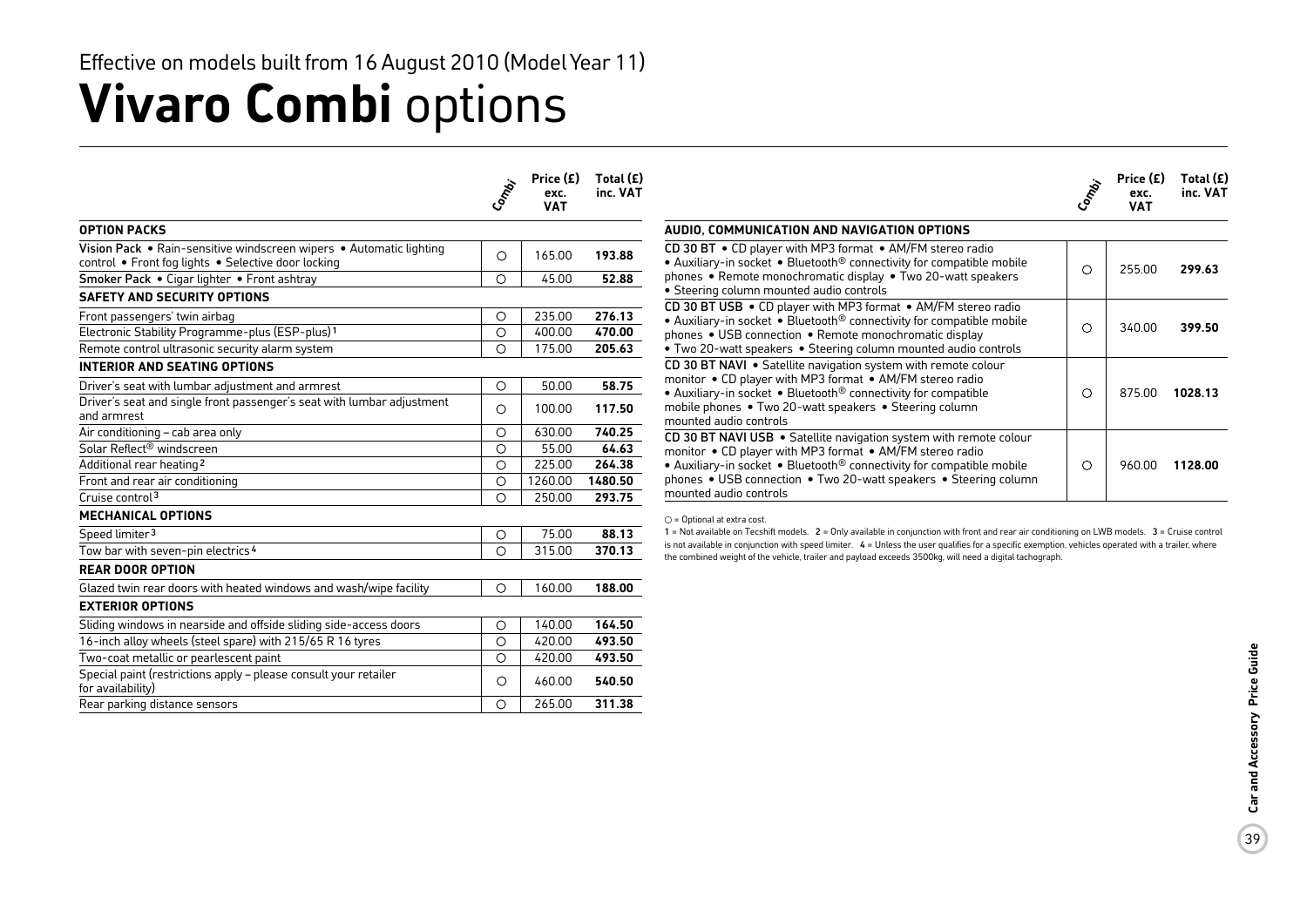### **Movano Combi** prices/options Effective 16 August 2010

|                                              | Price $(E)$ | VAT (£) | Total $(E)$ | On-the-road | CO <sub>2</sub> |
|----------------------------------------------|-------------|---------|-------------|-------------|-----------------|
| Model                                        |             |         |             | RRP(E)      | (g/km)          |
| SWB 6-SEAT SEMI-GLAZED COMBI                 |             |         |             |             |                 |
| 2800 2.5CDTI 16y (100PS)<br>Standard roof    | 22191.49    | 3883.51 | 26075.00    | 27540.00    | 230             |
| SWB 9-SEAT FULLY GLAZED COMBI                |             |         |             |             |                 |
| 2800 2.5CDTI 16y (100PS)<br>Standard roof    | 2268936     | 3970.64 | 26660.00    | 28125.00    | 230             |
| 2800 2.5 CDTI 16 v (146 PS)<br>Standard roof | 25089.36    | 4390.64 | 29480.00    | 30945.00    | 235             |

Please note: On-the-road recommended retail prices (RRP) include number plates and delivery to retailer of £660.00 (inc. £98.30 VAT), 12 months' Vehicle Excise Duty (£750.00) and new vehicle first registration fee of £55.00. Excludes fuel and insurance.

#### **Fuel consumption and emissions**

|                            | Fuel economy mpg (litres/100km) |                        |                           |                           |
|----------------------------|---------------------------------|------------------------|---------------------------|---------------------------|
|                            | Urban<br>driving                | Extra-urban<br>driving | <b>Combined</b><br>figure | CO <sub>2</sub><br>(g/km) |
| MOVANO 6-/9-SEAT SWB COMBI |                                 |                        |                           |                           |
| 2.5CDTI 16v (100PS)        | 26.6(10.6)                      | 36.7(7.7)              | 32.5(8.7)                 | 230                       |
| 2.5CDTI 16y (146PS)        | 25.9(10.9)                      | 36.7(7.7)              | 31.7(8.9)                 | 235                       |

Fuel consumption and CO<sub>2</sub> emission data complies with the relevant EU regulations. Important: the results given relate to the particular vehicle tested; inevitably there are differences between individual vehicles of the same model. Driving style, road and traffic conditions, vehicle mileage and standard of maintenance may also affect fuel consumption.

|                                                                                                                                                                                                                                                                                                                                                                                                                                                                                                                                                                                                                                                                                                                                                                                                                            | Composit | Price (E)<br>exc.<br>VAT | Total $(E)$<br>inc. VAT |
|----------------------------------------------------------------------------------------------------------------------------------------------------------------------------------------------------------------------------------------------------------------------------------------------------------------------------------------------------------------------------------------------------------------------------------------------------------------------------------------------------------------------------------------------------------------------------------------------------------------------------------------------------------------------------------------------------------------------------------------------------------------------------------------------------------------------------|----------|--------------------------|-------------------------|
| <b>OPTIONS PACKS</b>                                                                                                                                                                                                                                                                                                                                                                                                                                                                                                                                                                                                                                                                                                                                                                                                       |          |                          |                         |
| Electric Pack . Electrically operated front windows<br>• Electrically adjustable/heated door mirrors                                                                                                                                                                                                                                                                                                                                                                                                                                                                                                                                                                                                                                                                                                                       | Ο        | 285.00                   | 334.88                  |
| Technical Pack . Cruise control with driver controllable speed limiter<br>• Trip computer                                                                                                                                                                                                                                                                                                                                                                                                                                                                                                                                                                                                                                                                                                                                  | Ο        | 525.00                   | 616.88                  |
| <b>SAFETY AND SECURITY OPTIONS</b>                                                                                                                                                                                                                                                                                                                                                                                                                                                                                                                                                                                                                                                                                                                                                                                         |          |                          |                         |
| Front passengers' twin airbag and pyrotechnic body-lock<br>seatbelt pretensioners <sup>1</sup>                                                                                                                                                                                                                                                                                                                                                                                                                                                                                                                                                                                                                                                                                                                             | О        | 250.00                   | 293.75                  |
| Remote control ultrasonic security alarm system                                                                                                                                                                                                                                                                                                                                                                                                                                                                                                                                                                                                                                                                                                                                                                            | О        | 100.00                   | 117.50                  |
| Electronic Stability Programme-plus (ESP-plus)                                                                                                                                                                                                                                                                                                                                                                                                                                                                                                                                                                                                                                                                                                                                                                             | Ω        | 750.00                   | 881.25                  |
| <b>INTERIOR AND SEATING OPTIONS</b>                                                                                                                                                                                                                                                                                                                                                                                                                                                                                                                                                                                                                                                                                                                                                                                        |          |                          |                         |
| Single front passenger's seat <sup>1</sup>                                                                                                                                                                                                                                                                                                                                                                                                                                                                                                                                                                                                                                                                                                                                                                                 | N/C      | No-cost option           |                         |
| Single fully adjustable 'comfort' front passenger's seat with armrest <sup>1</sup>                                                                                                                                                                                                                                                                                                                                                                                                                                                                                                                                                                                                                                                                                                                                         | О        | 55.00                    | 64.63                   |
| Multi-function front passenger's bench seat with underseat storage facility                                                                                                                                                                                                                                                                                                                                                                                                                                                                                                                                                                                                                                                                                                                                                | О        | 105.00                   | 123.38                  |
| Tyre inflation kit in lieu of spare wheel                                                                                                                                                                                                                                                                                                                                                                                                                                                                                                                                                                                                                                                                                                                                                                                  | N/C      | No-cost option           |                         |
| Trip computer                                                                                                                                                                                                                                                                                                                                                                                                                                                                                                                                                                                                                                                                                                                                                                                                              | О        | 315.00                   | 370.13                  |
| Tilting glass sunroof for saloon area                                                                                                                                                                                                                                                                                                                                                                                                                                                                                                                                                                                                                                                                                                                                                                                      | Ω        | 210.00                   | 246.75                  |
| <b>MECHANICAL OPTIONS</b>                                                                                                                                                                                                                                                                                                                                                                                                                                                                                                                                                                                                                                                                                                                                                                                                  |          |                          |                         |
| Digital tachograph <sup>2</sup>                                                                                                                                                                                                                                                                                                                                                                                                                                                                                                                                                                                                                                                                                                                                                                                            | О        | 525.00                   | 616.88                  |
| Six-pin connection in battery compartment                                                                                                                                                                                                                                                                                                                                                                                                                                                                                                                                                                                                                                                                                                                                                                                  | $\circ$  | 55.00                    | 64.63                   |
| Speed limiter                                                                                                                                                                                                                                                                                                                                                                                                                                                                                                                                                                                                                                                                                                                                                                                                              | $\circ$  | 75.00                    | 88.13                   |
| Height-adjustable pneumatic rear suspension (not available with ESP-plus)                                                                                                                                                                                                                                                                                                                                                                                                                                                                                                                                                                                                                                                                                                                                                  | $\circ$  | 1575.00                  | 1850.63                 |
| Tow bar $3$                                                                                                                                                                                                                                                                                                                                                                                                                                                                                                                                                                                                                                                                                                                                                                                                                | Ο        | 365.00                   | 428.88                  |
| <b>EXTERIOR OPTIONS</b>                                                                                                                                                                                                                                                                                                                                                                                                                                                                                                                                                                                                                                                                                                                                                                                                    |          |                          |                         |
| Rain-sensitive windscreen wipers and Automatic Lighting Control (ALC) <sup>4</sup>                                                                                                                                                                                                                                                                                                                                                                                                                                                                                                                                                                                                                                                                                                                                         | О        | 260.00                   | 305.50                  |
| Two-coat metallic paint                                                                                                                                                                                                                                                                                                                                                                                                                                                                                                                                                                                                                                                                                                                                                                                                    | О        | 420.00                   | 493.50                  |
| Special paint (restrictions apply - please consult your retailer for availability)                                                                                                                                                                                                                                                                                                                                                                                                                                                                                                                                                                                                                                                                                                                                         | Ο        | 460.00                   | 540.50                  |
| Rear parking distance sensors                                                                                                                                                                                                                                                                                                                                                                                                                                                                                                                                                                                                                                                                                                                                                                                              | Ο        | 265.00                   | 311.38                  |
| <b>AUDIO OPTION</b>                                                                                                                                                                                                                                                                                                                                                                                                                                                                                                                                                                                                                                                                                                                                                                                                        |          |                          |                         |
| • Stereo radio/cassette player • Traffic Programme                                                                                                                                                                                                                                                                                                                                                                                                                                                                                                                                                                                                                                                                                                                                                                         | N/C      | No-cost option           |                         |
| $\bigcirc$ = Optional at extra cost. N/C = No-cost option.<br>1 = Front passengers' twin airbag is not available with single front passenger's seat options. 2 = The digital tachograph option must be<br>specified at time of ordering as it cannot be fitted retrospectively. Option price for digital tachograph does not include calibration which must<br>be carried out at an approved tachograph centre within 14 days of the vehicle's registration. Please note: The legislation regarding the use of<br>tachographs is complex and operators should seek independent advice or speak to the Commercial Vehicle specialist at your Vauxhall retailer to<br>ensure compliance. Alternatively your local DVLA office will also be able to provide clarification of the relevant legislation. 3 = Not available with |          |                          |                         |

rear parking distance sensors. Unless the user qualifies for a specific exemption, vehicles operated with a trailer, where the combined weight of the vehicle, trailer and payload exceeds 3500kg, will need a digital tachograph. 4 = Mandates Electric Pack and trip computer.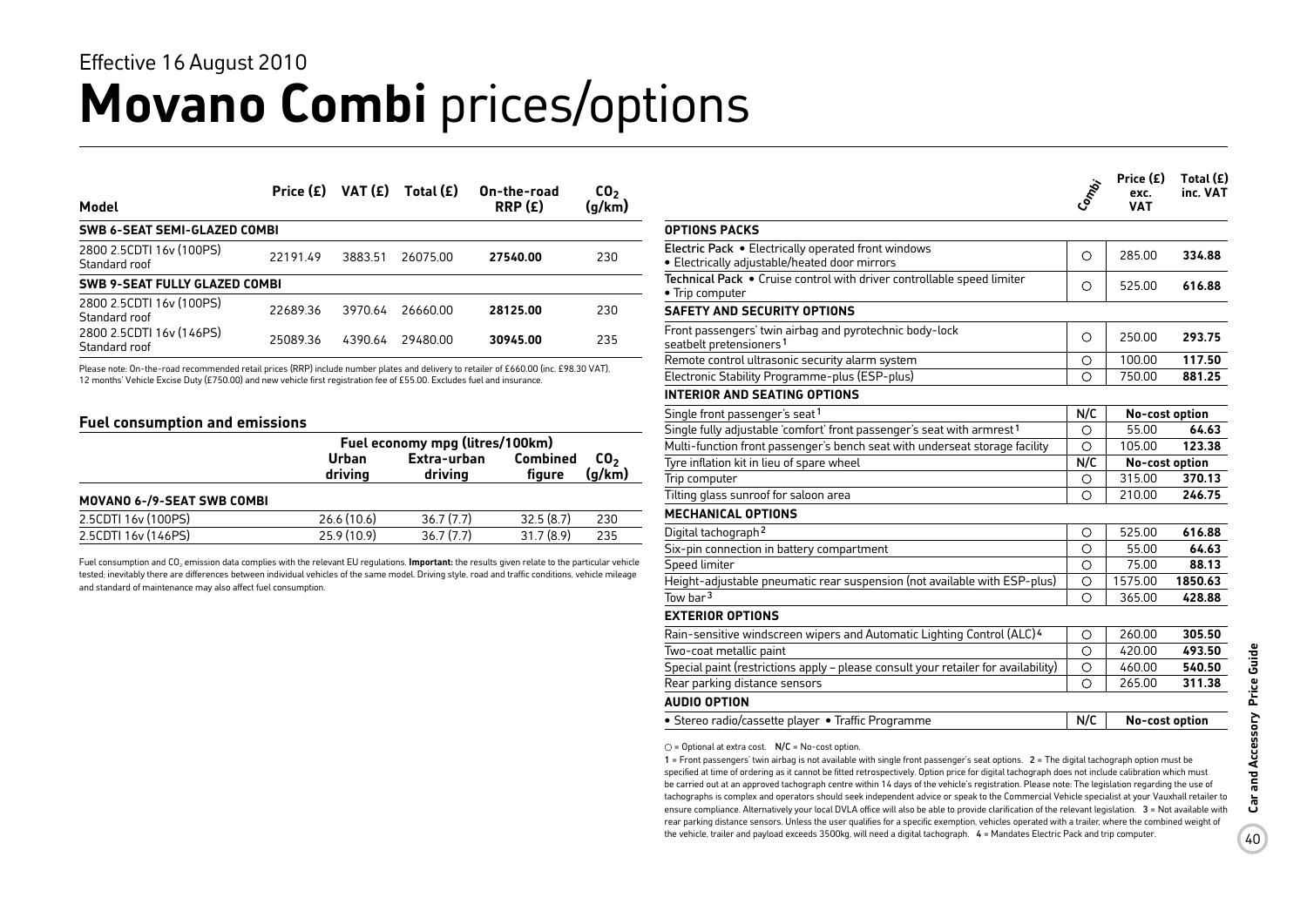## **Range** accessories

|                                                   | <b>Total (inc. VAT)</b> |                            |
|---------------------------------------------------|-------------------------|----------------------------|
| ALLOY WHEELS (set of four) <sup>1*</sup>          |                         | VXR <sub>E</sub>           |
| Agila                                             |                         | <b>VXR Co</b>              |
| 15-inch 7-spoke with centre caps                  | £399.00                 | • Front                    |
| Corsa                                             |                         | spoiler                    |
| 15-inch 5-twin-spoke with centre caps             | £399.00                 | Rear ro                    |
| 16-inch 7-twin-spoke with centre caps             | £449.00                 | <b>VXR Ne</b>              |
| 17-inch 5-spoke with centre caps                  | £619.00                 | $\bullet$ Front            |
| <b>New Meriva</b>                                 |                         | • Rear i                   |
| 16-inch 7-spoke with centre caps                  | £449.00                 | Rear ro                    |
| 17-inch 10-spoke with centre caps                 | £489.00                 | <b>VXR As</b>              |
| 18-inch 5 twin-spoke with centre caps             | £669.00                 | Styling                    |
| 18-inch 6-'V' spoke (bi-colour) with              |                         | • Rear I                   |
| centre caps                                       | £669.00                 | - Sport                    |
| Meriva                                            |                         | Styling                    |
| 15-inch 7-spoke with centre caps                  | £399.00                 | • Rear I                   |
| 16-inch 13-spoke with centre caps                 | £449.00                 | – Sport                    |
| 17-inch double 'Y'-spoke with centre caps £619.00 |                         | Rear ro                    |
| <b>New Astra</b>                                  |                         | - Sport                    |
| 17-inch 10-spoke with centre caps                 | £489.00                 | <b>VXR Tv</b>              |
| 18-inch 5-twin-spoke with centre caps             | £669.00                 | $\bullet$ Front            |
| 19-inch 5-spoke with centre caps                  | £829.00                 | $\bullet$ Rearl            |
| Astra/Astra TwinTop                               |                         | Rear lip                   |
| 15-inch 8-spoke with centre caps <sup>2</sup>     | £399.00                 | <b>VXR Ne</b>              |
| 16-inch 7-twin-spoke with centre caps             | $\overline{E}$ 449.00   | $\bullet$ Front            |
| 17-inch 10-spoke with centre caps                 | £489.00                 | • Rear i                   |
| 18-inch 11-spoke with centre caps                 | £669.00                 | VXR rea                    |
| Zafira                                            |                         | VXR M                      |
| 16-inch 7-twin-spoke with centre caps             | £449.00                 | $\overline{\bullet}$ Front |
| 17-inch 10-spoke with centre caps                 | £489.00                 | • Rear i                   |
| 18-inch 11-spoke with centre caps                 | £669.00                 | Rear ro                    |
| <b>Insignia</b>                                   |                         | VXR Za                     |
| 17-inch 7-spoke with centre caps                  | £489.00                 | $\bullet$ Front            |
| 18-inch 13-spoke with centre caps                 | £669.00                 | • Rear i                   |
| 18-inch 5-twin-spoke with centre caps             | £669.00                 | Rear ro                    |
| 19-inch 10-spoke with centre caps                 | £1229.00                | VXR In:                    |
| 20-inch 5-twin-spoke with centre caps             | £1299.00                | $\bullet$ Front            |
| Antara                                            |                         | spoiler                    |
| 17-inch 5-twin-spoke with centre caps             | £669.00                 | • Front                    |
| 18-inch 5-spoke with centre caps                  | £759.00                 | - Sports                   |
| 19-inch double 'Y'-spoke with centre caps £999.00 |                         | Rear lip                   |

1 = Fitting time is based on four wheels fitted and includes static wheel balancing. Different tyres may be required at extra cost. 2 = Not available on Astra TwinTop.

|                                                       | Total (Inc. VAT) |
|-------------------------------------------------------|------------------|
| <b>VXR EXTERIOR STYLING</b>                           |                  |
| VXR Corsa styling (painted and fitted*) <sup>3</sup>  |                  |
| • Front lower spoiler • Rear lower skirt • Rear roof  |                  |
| spoiler . Side sills . Tyre inflation kit             | £1499.00         |
| Rear roof spoiler <sup>3</sup>                        | £329.00          |
| VXR New Astra styling (painted and fitted*)           |                  |
| • Front lower spoiler • Rear lower skirt              |                  |
| • Rear roof spoiler • Side sills                      | £1499.00         |
| Rear roof spoiler                                     | £329.00          |
| VXR Astra styling (painted and fitted*)               |                  |
| Styling Pack A <sup>3</sup> . Front lower spoiler     |                  |
| • Rear lower skirt • Rear roof spoiler • Side sills   |                  |
| – Sport Hatch/hatchback/estate                        | £1499.00         |
| Styling Pack B . Front lower spoiler                  |                  |
| • Rear lower skirt • Side sills                       |                  |
| - Sport Hatch/hatchback/estate                        | £1199.00         |
| Rear roof spoiler <sup>3</sup>                        |                  |
| - Sport Hatch/hatchback/estate                        | £329.00          |
| VXR TwinTop styling (painted and fitted*)             |                  |
| • Front lower spoiler • Rear lower skirt              |                  |
| · Rear lip spoiler · Side sills                       | £1499.00         |
| Rear lip spoiler                                      | £329.00          |
| <b>VXR New Meriva styling</b> (painted and fitted*)   |                  |
| • Front lower spoiler • Rear lower skirt              |                  |
| · Rear roof spoiler · Side sills                      | £1499.00         |
| VXR rear roof spoiler                                 | £329.00          |
| VXR Meriva styling (painted and fitted*)              |                  |
| • Front lower spoiler • Rear lower skirt              |                  |
| · Rear roof spoiler · Side sills                      | £1499.00         |
| Rear roof spoiler                                     | £329.00          |
| VXR Zafira styling (painted and fitted*) <sup>3</sup> |                  |
| • Front lower spoiler • Rear lower skirt              |                  |
| · Rear roof spoiler · Side sills                      | £1499.00         |
| Rear roof spoiler <sup>3</sup>                        | £329.00          |
| VXR Insignia styling (painted and fitted*)            |                  |
| • Front lower spoiler • Rear lower skirt • Rear lip   |                  |
| spoiler · Side sills - hatchback/saloon               | £1499.00         |
| . Front lower spoiler . Rear lower skirt . Side sills |                  |
| - Sports Tourer                                       | £1499.00         |
| Rear lip spoiler - hatchback/saloon                   | £329.00          |

3 = Not suitable for SRi models. Requires additional aerial adaptor at extra cost. Please consult your retailer for details.

|      | Total (inc. VAT) |                                                       | <b>Total (inc. VAT)</b> |                                                    | <b>Total (inc. VAT)</b> |                                                                                 | <b>Total (inc. VAT)</b> |
|------|------------------|-------------------------------------------------------|-------------------------|----------------------------------------------------|-------------------------|---------------------------------------------------------------------------------|-------------------------|
|      |                  | <b>VXR EXTERIOR STYLING</b>                           |                         | <b>PROTECTION</b>                                  |                         |                                                                                 |                         |
|      |                  | VXR Corsa styling (painted and fitted*) <sup>3</sup>  |                         | Rubber floor mats (front pair)                     |                         | Mudflaps (set of four $-$ fitted*) <sup>5</sup>                                 |                         |
|      | £399.00          | • Front lower spoiler • Rear lower skirt • Rear roof  |                         | - Corsa/Meriva/Astra/Astra TwinTop/Zafira £22.99   |                         | - all models except Astra TwinTop                                               | £84.00                  |
|      |                  | spoiler . Side sills . Tyre inflation kit             | £1499.00                | Rubber floor mats (rear pair)                      |                         | Windbreak                                                                       |                         |
| aps: | £399.00          | Rear roof spoiler <sup>3</sup>                        | £329.00                 | - Corsa/Meriva/Astra/Astra TwinTop                 | £15.99                  | - Astra TwinTop                                                                 | £219.99                 |
| aps  | £449.00          | VXR New Astra styling (painted and fitted*)           |                         | Rubber floor mats (set of four)                    |                         | 4 = Requires additional fitting kit at £113.00 (fitted*) for Astra estate       |                         |
|      | £619.00          | • Front lower spoiler • Rear lower skirt              |                         | - Agila/New Meriva/New Astra/Insignia              | £37.99                  | and £130.00 (fitted*) for Zafira, if vehicle is not equipped with the           |                         |
|      |                  | • Rear roof spoiler • Side sills                      | £1499.00                | - Zafira (second/third row)                        | £22.99                  | factory-fit vertical load restraining net option or dog guard fixing<br>points. |                         |
|      | £449.00          | Rear roof spoiler                                     | £329.00                 | – Antara                                           | £66.99                  | 5 = Not available on some models when fitted with exterior styling              |                         |
|      | £489.00          | VXR Astra styling (painted and fitted*)               |                         | Economy floor mats (set of four)                   |                         | accessories.                                                                    |                         |
| aps  | £669.00          | Styling Pack A <sup>3</sup> . Front lower spoiler     |                         | - all models except New Astra/Antara               | £20.99                  | <b>SAFETY</b>                                                                   |                         |
|      |                  | • Rear lower skirt • Rear roof spoiler • Side sills   |                         | Velour floor mats (set of four, Zafira set of six) |                         | Rear parking distance sensor (fitted*)                                          |                         |
|      | £669.00          | - Sport Hatch/hatchback/estate                        | £1499.00                | - all models except Astra TwinTop/Antara           | £44.99                  | 2 sensors (number plate mounted)                                                |                         |
|      |                  | Styling Pack B . Front lower spoiler                  |                         | - Astra TwinTop                                    | £53.99                  | - all models except Insignia                                                    | £189.00                 |
|      | £399.00          | • Rear lower skirt • Side sills                       |                         | - Antara                                           | £89.99                  | 4 sensors (bumper mounted)                                                      |                         |
|      | £449.00          | - Sport Hatch/hatchback/estate                        | £1199.00                | Deluxe velour floor mats (set of four)             |                         | - all models except Agila                                                       | £249.00                 |
|      | e caps $£619.00$ | Rear roof spoiler <sup>3</sup>                        |                         | - Meriva/Astra/Astra TwinTop/Zafira                |                         |                                                                                 |                         |
|      |                  | - Sport Hatch/hatchback/estate                        | £329.00                 | (set of six)                                       | £53.99                  | <b>SECURITY</b>                                                                 |                         |
|      | £489.00          | VXR TwinTop styling (painted and fitted*)             |                         | Contoured velour floor mats (set of four)          |                         | Steering wheel security bar                                                     |                         |
| aps: | £669.00          | • Front lower spoiler • Rear lower skirt              |                         | – Meriva/Astra                                     | £53.99                  | - all models except Antara                                                      | £63.99                  |
|      | £829.00          | • Rear lip spoiler • Side sills                       | £1499.00                | Dog quard (fitted*)4                               |                         |                                                                                 |                         |
|      |                  | Rear lip spoiler                                      | £329.00                 | - Meriva (behind front seats only)/Astra estate/   |                         | <b>PRACTICAL</b>                                                                |                         |
|      | £399.00          | <b>VXR New Meriva styling (painted and fitted*)</b>   |                         | Zafira/Insignia Sports Tourer                      | £113.00                 | Hi-visibility vest                                                              | £6.99                   |
| aps: | £449.00          | • Front lower spoiler • Rear lower skirt              |                         | Space divider grid (for use with dog guard)        |                         | Spare bulb kit <sup>6</sup>                                                     |                         |
|      | £489.00          | • Rear roof spoiler • Side sills                      | £1499.00                | - Astra estate                                     | £94.99                  | - all models except Insignia                                                    | £12.99                  |
|      | £669.00          | VXR rear roof spoiler                                 | £329.00                 | – Zafira                                           | £125.99                 | Fuel can - 5-litre - all models                                                 | £14.99                  |
|      |                  | VXR Meriva styling (painted and fitted*)              |                         | FlexOrganiser <sup>®</sup> divider mesh - Antara   | £94.99                  | Stretch tow rope (2 tonne rated)                                                |                         |
| aps: | £449.00          | • Front lower spoiler • Rear lower skirt              |                         | Load-restraining floor net                         |                         | – all models                                                                    | £23.99                  |
|      | £489.00          | • Rear roof spoiler • Side sills                      | £1499.00                | - New Astra/Astra estate/Zafira                    | £30.99                  | Fire extinguisher - all models - 1 kg                                           | £24.99                  |
|      | £669.00          | Rear roof spoiler                                     | £329.00                 | Cargo liner - rigid moulded plastic liner          |                         | First aid kit                                                                   | £10.99                  |
|      |                  | VXR Zafira styling (painted and fitted*) <sup>3</sup> |                         | - all models except New Astra/                     |                         | Warning triangle                                                                | £12.99                  |
|      | £489.00          | • Front lower spoiler • Rear lower skirt              |                         | Astra TwinTop                                      | £53.99                  |                                                                                 |                         |
|      | £669.00          | • Rear roof spoiler • Side sills                      | £1499.00                | Cargo liner - reversible anti-slip - Antara        | £83.99                  | 6 = Not for vehicles with xenon headlights or Adaptive<br>Forward Lighting.     |                         |
| aps: | £669.00          | Rear roof spoiler <sup>3</sup>                        | £329.00                 | Headlight protectors - standard                    |                         |                                                                                 |                         |
|      | £1229.00         | VXR Insignia styling (painted and fitted*)            |                         | - Corsa/Meriva/Astra/Zafira                        | £42.99                  | Please note:                                                                    |                         |
| aps: | £1299.00         | • Front lower spoiler • Rear lower skirt • Rear lip   |                         | Headlight protectors - carbon fibre-effect         |                         | * Prices shown are a special fully fitted (and painted,                         |                         |
|      |                  | spoiler . Side sills - hatchback/saloon               | £1499.00                | - Corsa/Meriva/Astra/Zafira                        | £42.99                  | where applicable) price at participating retailers only.                        |                         |
| aps: | £669.00          | • Front lower spoiler • Rear lower skirt • Side sills |                         |                                                    |                         | Please check with your local Vauxhall retailer for<br>details.                  |                         |
|      |                  |                                                       |                         |                                                    |                         |                                                                                 |                         |

All other prices exclude fitting. It is advisable to ensure your insurance policy is adequate to cover additional fitted accessories. Prices correct at time of publication.

 $\overline{\phantom{0}}$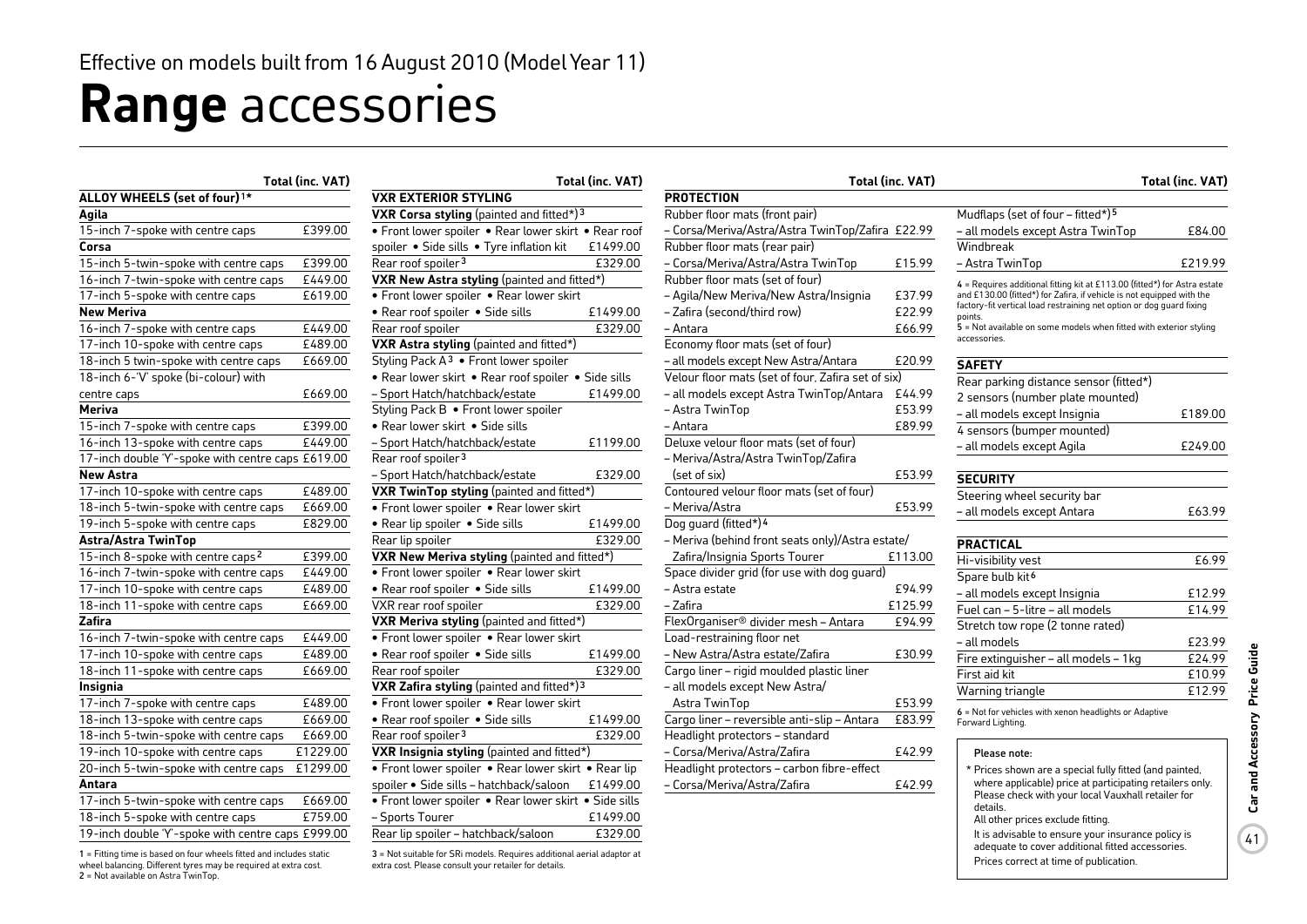## **Range** accessories

#### **MOBILE PHONES**

Hands-free Bluetooth® mobile phone cradle – only available with factory-fit option on Corsa/ Meriva/Astra/Astra TwinTop/Zafira/Antara. Suitable for the following mobile phones: – Motorola V400/500/525/550/600/620/635/ L2/L6/L7/SLVR – Nokia 3100/6100/6020/6021/6151/6220 (excl. Classic)/6230/6233/6234/6310(i)/6610/ 6820/7210/7250(i) – Siemens C65/CX65/M55/M65/S55/S65/S68/ C55/CX70/SP65/C75/CX75/M75/S75

– Sony Ericsson K510i/K610i/K700i/K750i/K800i/ T610/T630/W310i/W510i/W700i/W800i/W810i £89.99

| <b>INTERIOR</b>                               |         |
|-----------------------------------------------|---------|
| Privacy shades – rear side windows (pair)     |         |
| – Agila/Corsa/Meriva/New Meriva               | £39.99  |
| – New Astra/Astra/Zafira/Insignia/Antara      | £49.99  |
| Privacy shades - tailgate (pair)              |         |
| – Agila/Corsa/Meriva/New Meriva               | £49.99  |
| – New Astra/Astra/Zafira/Insignia/Antara      | £59.99  |
|                                               |         |
| <b>ESSENTIAL ACCESSORY PACKS</b>              |         |
| Safety Pack - First aid kit/Warning triangle/ |         |
| Hi-visibility vest                            |         |
| - all models                                  | £27.00  |
| Protection Pack - Velour mats (four)/         |         |
| Mudflaps (set of four – fitted*)/Cargo liner  |         |
| – all models except New Astra/                |         |
| Astra TwinTop/VXR8/Antara                     | £175.00 |
| – Antara                                      | £215.00 |

Protection Pack – Deluxe velour mats/Windbreak – Astra TwinTop £260.00

| – all models except VXR8                                                                                                                  |         |
|-------------------------------------------------------------------------------------------------------------------------------------------|---------|
| Vauxhall BABY-SAFF                                                                                                                        |         |
| (0-13kg/birth to 15 months)                                                                                                               | £91.99  |
| Vauxhall DUO ISOFIX with top tether kit                                                                                                   |         |
| (9-18kg/9 months to 4 years)                                                                                                              | £289.99 |
| Vauxhall KID (15-36kg/4 to 12 years)                                                                                                      | £119.99 |
| Vauxhall baby mirror                                                                                                                      |         |
| - all models except VXR8                                                                                                                  | £13.99  |
| 7 = Restrictions apply to the use of child seats, please consult your<br>Vauxhall retailer or request a copy of the Child seats brochure. |         |
| <b>LOAD CARRIERS</b>                                                                                                                      |         |
| Roof carrier system <sup>8</sup>                                                                                                          |         |
| - all models except Astra TwinTop                                                                                                         |         |
| Base carrier                                                                                                                              |         |
| - all models                                                                                                                              | £119.99 |
| Thule aluminium bicycle carrier <sup>9</sup>                                                                                              | £87.99  |
| Thule ski/snowboard carrier <sup>9</sup>                                                                                                  | £96.99  |
| Thule extendable ski carrier <sup>9</sup>                                                                                                 | £174.99 |
| Thule aluminium surfboard carrier <sup>9</sup>                                                                                            | £73.99  |
| Thule roof boxes <sup>9</sup>                                                                                                             |         |
| - Ocean 80 hard roof box (340 litres)                                                                                                     | £174.99 |
| – Pacific 200 hard roof box (460 litres)                                                                                                  | £297.99 |
| - Ranger 90 soft roof box (340 litres)                                                                                                    | £212.99 |
| Tow bar carrier system                                                                                                                    |         |
| – all models except Agila                                                                                                                 |         |
| Bicycle carrier - tow bar mounted two-bicycle carrier                                                                                     |         |
| with rear lights (excludes number plate)                                                                                                  | £273.99 |
| Additional bicycle carrier (for use with two-bicycle                                                                                      |         |
| carrier) - all models except Corsa                                                                                                        | £72.99  |
| 8 = Roof carrier systems vary dependent on model. Please consult                                                                          |         |

| Total (inc. VAT) |                                                                                    | <b>Total (inc. VAT)</b> |                              | <b>Total (inc. VAT)</b> |                                                                                                                | <b>Total (inc. VAT)</b> |
|------------------|------------------------------------------------------------------------------------|-------------------------|------------------------------|-------------------------|----------------------------------------------------------------------------------------------------------------|-------------------------|
|                  | <b>VAUXHALL CHILD SEATS7</b>                                                       |                         | <b>TOWING</b>                |                         | <b>TOWING</b> (continued)                                                                                      |                         |
| ne cradle        | - all models except VXR8                                                           |                         | Corsa                        |                         | <b>Astra TwinTop</b>                                                                                           |                         |
| on on Corsa/     | Vauxhall BABY-SAFE                                                                 |                         | Detachable tow bar (fitted*) |                         | Detachable tow bar (fitted*)                                                                                   |                         |
| /Antara.         | (0-13kg/birth to 15 months)                                                        | £91.99                  | -12N electrics               | £495.00                 | -12N electrics                                                                                                 | £495.00                 |
| ones:            | Vauxhall DUO ISOFIX with top tether kit                                            |                         | -12N/12S electrics           | £555.00                 | -12N/12S electrics                                                                                             | £555.00                 |
| 0/620/635/       | (9-18kg/9 months to 4 years)                                                       | £289.99                 | <b>New Meriva</b>            |                         | - 13-pin electrics                                                                                             | £525.00                 |
|                  | Vauxhall KID (15-36kg/4 to 12 years)                                               | £119.99                 | Detachable tow bar (fitted*) |                         | Towing mirrors (pair)                                                                                          | £147.99                 |
| 51/6220          | Vauxhall baby mirror                                                               |                         | -12N electrics               | £495.00                 | Zafira                                                                                                         |                         |
| 10(i)/6610/      | - all models except VXR8                                                           | £13.99                  | - 13-pin electrics           | £525.00                 | Fixed tow bar (fitted*)                                                                                        |                         |
|                  | 7 = Restrictions apply to the use of child seats, please consult your              |                         | Fixed tow bar (fitted*)      |                         | -12N electrics                                                                                                 | £425.00                 |
| 55/S65/S68/      | Vauxhall retailer or request a copy of the Child seats brochure.                   |                         | -12N electrics               | £425.00                 | -12N/12S electrics                                                                                             | £495.00                 |
| 575              |                                                                                    |                         | -13-pin electrics            | £475.00                 | - 13-pin electrics                                                                                             | £475.00                 |
| )i/K750i/K800i/  | <b>LOAD CARRIERS</b>                                                               |                         | Towing mirrors - pair        | £147.99                 | Detachable tow bar (fitted*)                                                                                   |                         |
| W800i/W810i      | Roof carrier system <sup>8</sup>                                                   |                         | <b>Meriva</b>                |                         | -12N electrics                                                                                                 | £495.00                 |
| £89.99           | - all models except Astra TwinTop                                                  |                         | Detachable tow bar (fitted*) |                         | -12N/12S electrics                                                                                             | £555.00                 |
|                  | Base carrier                                                                       |                         | -12N electrics               | £495.00                 | - 13-pin electrics                                                                                             | £525.00                 |
|                  | - all models                                                                       | £119.99                 | - 12N/12S electrics          | £555.00                 | Towing mirrors (pair)                                                                                          | £147.99                 |
| (pair)           | Thule aluminium bicycle carrier <sup>9</sup>                                       | £87.99                  | Towing mirrors (pair)        | £147.99                 | Insignia                                                                                                       |                         |
| £39.99           | Thule ski/snowboard carrier <sup>9</sup>                                           | £96.99                  | <b>New Astra</b>             |                         | Fixed tow bar (fitted*)                                                                                        |                         |
| £49.99<br>ntara  | Thule extendable ski carrier <sup>9</sup>                                          | £174.99                 | Fixed tow bar (fitted*)      |                         | -12N electrics                                                                                                 | £425.00                 |
|                  | Thule aluminium surfboard carrier <sup>9</sup>                                     | £73.99                  | -12N electrics               | £425.00                 | - 13-pin electrics                                                                                             | £475.00                 |
| £49.99           | Thule roof boxes <sup>9</sup>                                                      |                         | -12N/12S electrics           | £495.00                 | Detachable tow bar (fitted*)                                                                                   |                         |
| £59.99<br>ntara. | - Ocean 80 hard roof box (340 litres)                                              | £174.99                 | - 13-pin electrics           | £475.00                 | -12N electrics                                                                                                 | £595.00                 |
|                  | - Pacific 200 hard roof box (460 litres)                                           | £297.99                 | Detachable tow bar (fitted*) |                         | - 13-pin electrics                                                                                             | £645.00                 |
|                  | - Ranger 90 soft roof box (340 litres)                                             | £212.99                 | -12N electrics               | £495.00                 | Antara                                                                                                         |                         |
| riangle/         | Tow bar carrier system                                                             |                         | -12N/12S electrics           | £555.00                 | Detachable tow bar (fitted*)                                                                                   |                         |
|                  | - all models except Agila                                                          |                         | -13-pin electrics            | £525.00                 | -12N electrics                                                                                                 | £595.00                 |
| £27.00           | Bicycle carrier - tow bar mounted two-bicycle carrier                              |                         | Astra <sup>10</sup>          |                         | -12N/12S electrics                                                                                             | £695.00                 |
| $\mathcal{U}$    | with rear lights (excludes number plate)                                           | £273.99                 | Fixed tow bar (fitted*)      |                         | -13-pin electrics                                                                                              | £645.00                 |
| o liner          | Additional bicycle carrier (for use with two-bicycle                               |                         | -12N electrics               | £295.00                 | 10 = Astra 1.4/1.6 models require additional components at extra                                               |                         |
|                  | carrier) - all models except Corsa                                                 | £72.99                  | -12N/12S electrics           | £375.00                 | cost. Please consult your retailer for further details and prices.                                             |                         |
| £175.00          | 8 = Roof carrier systems vary dependent on model. Please consult                   |                         | -13-pin electrics            | £345.00                 |                                                                                                                |                         |
| £215.00          | your retailer for details.<br>9 = Must be used in conjunction with a base carrier. |                         | Detachable tow bar (fitted*) |                         |                                                                                                                |                         |
| ts/Windbreak     |                                                                                    |                         | -12N electrics               | £495.00                 |                                                                                                                |                         |
| £260.00          |                                                                                    |                         | - 12N/12S electrics          | £555.00                 | Please note:                                                                                                   |                         |
|                  |                                                                                    |                         | - 13-pin electrics           | £525.00                 | * Prices shown are a special fully fitted (and painted,                                                        |                         |
|                  |                                                                                    |                         | Towing mirrors (pair)        | £147.99                 | where applicable) price at participating retailers only.<br>Please check with your local Vauxhall retailer for |                         |

details.

All other prices exclude fitting.

 It is advisable to ensure your insurance policy is adequate to cover additional fitted accessories. Prices correct at time of publication.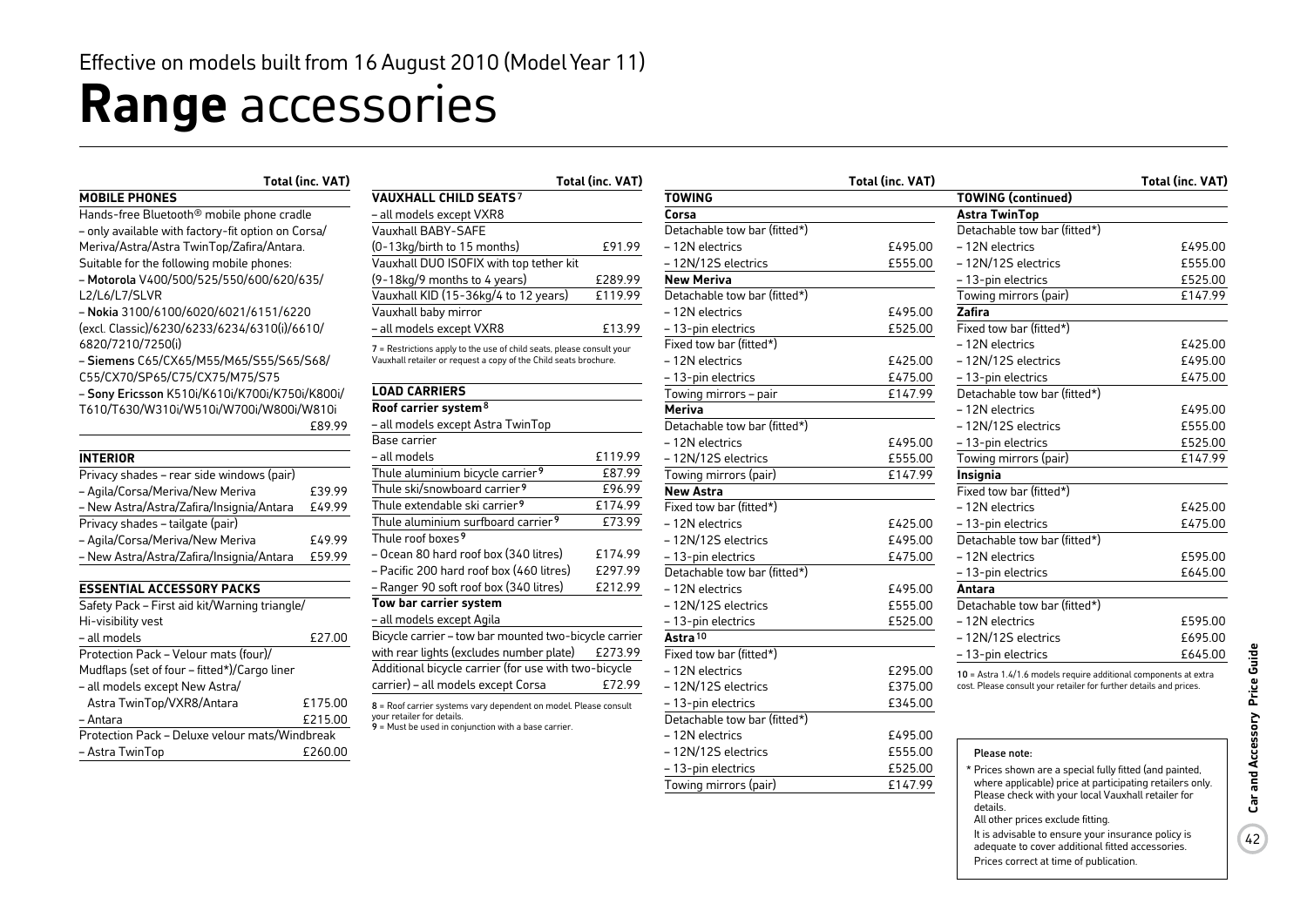## **Irmscher** accessories

| irmsdier                                                                                                                                                                                                                                                                                                                                                                                                                                                                                                                                                                                                                                                                 | Agila  | Corsa  | Meriya              | New Astra |           | Zatira | Insignia  | Antara |
|--------------------------------------------------------------------------------------------------------------------------------------------------------------------------------------------------------------------------------------------------------------------------------------------------------------------------------------------------------------------------------------------------------------------------------------------------------------------------------------------------------------------------------------------------------------------------------------------------------------------------------------------------------------------------|--------|--------|---------------------|-----------|-----------|--------|-----------|--------|
|                                                                                                                                                                                                                                                                                                                                                                                                                                                                                                                                                                                                                                                                          |        |        |                     |           |           |        |           |        |
| <b>EXTERIOR STYLING*</b>                                                                                                                                                                                                                                                                                                                                                                                                                                                                                                                                                                                                                                                 |        |        |                     |           |           |        |           |        |
| Front lower spoiler                                                                                                                                                                                                                                                                                                                                                                                                                                                                                                                                                                                                                                                      |        | £466   | £504                | £419      | £419      | £534   | £557      | £634   |
| Front lower skirt extensions                                                                                                                                                                                                                                                                                                                                                                                                                                                                                                                                                                                                                                             | £337   |        |                     |           | from £419 |        |           |        |
| Front and rear lower skirt inserts – matt aluminium-effect                                                                                                                                                                                                                                                                                                                                                                                                                                                                                                                                                                                                               | £185   |        |                     |           |           |        |           |        |
| Cross hatch grille with 'Irmscher' logo                                                                                                                                                                                                                                                                                                                                                                                                                                                                                                                                                                                                                                  | £172   | £213   | £164                |           | from £283 | £178   | £271      | £178   |
| Cross hatch grille with aluminium upper and laser-etched<br>'Irmscher' logo                                                                                                                                                                                                                                                                                                                                                                                                                                                                                                                                                                                              | £22811 | £248   | £202                | £248      | from £347 | £250   | £291      | £246   |
| Cross hatch grille with carbon fibre-effect upper and<br>laser-etched 'Irmscher' logo                                                                                                                                                                                                                                                                                                                                                                                                                                                                                                                                                                                    |        |        |                     | £213      |           |        |           |        |
| Stainless steel mesh grille - upper/lower set                                                                                                                                                                                                                                                                                                                                                                                                                                                                                                                                                                                                                            |        | £213   |                     |           |           |        |           |        |
| Door mirror covers - chrome-effect - pair                                                                                                                                                                                                                                                                                                                                                                                                                                                                                                                                                                                                                                |        |        | £139                |           | £172      |        |           |        |
| Stainless steel door handle cover - pair                                                                                                                                                                                                                                                                                                                                                                                                                                                                                                                                                                                                                                 |        | £67    |                     |           | £67       |        |           |        |
| Stainless steel door handle cover - set of four                                                                                                                                                                                                                                                                                                                                                                                                                                                                                                                                                                                                                          |        | £113   |                     | £113      | £113      | £113   |           | £113   |
| Side sills - pair                                                                                                                                                                                                                                                                                                                                                                                                                                                                                                                                                                                                                                                        |        | £615   | £655                |           | £634      | £634   | £690      |        |
| Stainless steel side running boards - pair                                                                                                                                                                                                                                                                                                                                                                                                                                                                                                                                                                                                                               |        |        |                     |           |           |        |           | £697   |
| Rear bumper sports insert                                                                                                                                                                                                                                                                                                                                                                                                                                                                                                                                                                                                                                                |        | £31312 |                     |           | from £322 |        |           |        |
| Rear hood spoiler                                                                                                                                                                                                                                                                                                                                                                                                                                                                                                                                                                                                                                                        |        | £451   |                     |           |           |        |           |        |
| Rear roof spoiler                                                                                                                                                                                                                                                                                                                                                                                                                                                                                                                                                                                                                                                        | £368   |        | £363                | £416      | £416      | £429   | from £397 | £448   |
| Rear wing spoiler                                                                                                                                                                                                                                                                                                                                                                                                                                                                                                                                                                                                                                                        |        |        |                     |           | from £430 |        | £508      |        |
| Uprated and lowered spring kit                                                                                                                                                                                                                                                                                                                                                                                                                                                                                                                                                                                                                                           | £307   | £307   | £431                |           | from £431 | £454   |           |        |
| <b>INTERIOR STYLING*</b>                                                                                                                                                                                                                                                                                                                                                                                                                                                                                                                                                                                                                                                 |        |        |                     |           |           |        |           |        |
| 'Irmscher' tax disc holder – anodised aluminium with twist-off back                                                                                                                                                                                                                                                                                                                                                                                                                                                                                                                                                                                                      | £27    | £27    | £27                 | £27       | £27       | £27    | £27       | £27    |
| Aluminium ventilation panel set - LH and RH vents                                                                                                                                                                                                                                                                                                                                                                                                                                                                                                                                                                                                                        |        |        |                     |           | £74       |        |           |        |
| Interior door handle covers - matt chrome-effect - pair                                                                                                                                                                                                                                                                                                                                                                                                                                                                                                                                                                                                                  |        |        |                     |           | £55       | £55    |           |        |
| Stainless steel interior door sill covers - pair                                                                                                                                                                                                                                                                                                                                                                                                                                                                                                                                                                                                                         |        | £18213 | £167                | £177      | £178      |        |           |        |
| Velour floor mats with leather heel protector and 'Irmscher' logo<br>– set of four                                                                                                                                                                                                                                                                                                                                                                                                                                                                                                                                                                                       | £79    | £79    | £79                 | £79       | £79       | £79    | £79       | £79    |
| Aluminium pedals with 'Irmscher' logo (manual transmission)                                                                                                                                                                                                                                                                                                                                                                                                                                                                                                                                                                                                              |        | £137   | £137                |           | £137      | £137   |           |        |
| Three-spoke steering wheels - leather/various effects <sup>14</sup>                                                                                                                                                                                                                                                                                                                                                                                                                                                                                                                                                                                                      |        |        | from £405 from £405 |           | £625      | £625   |           |        |
| Handbrake levers - various effects                                                                                                                                                                                                                                                                                                                                                                                                                                                                                                                                                                                                                                       |        |        | £102                |           | £102      |        |           |        |
| Foldable front centre armrest                                                                                                                                                                                                                                                                                                                                                                                                                                                                                                                                                                                                                                            |        | £147   |                     |           | £14715    | £147   |           |        |
| <b>SPORTS SILENCERS*</b>                                                                                                                                                                                                                                                                                                                                                                                                                                                                                                                                                                                                                                                 |        |        |                     |           |           |        |           |        |
| Split oval design chrome-plated tailpipes                                                                                                                                                                                                                                                                                                                                                                                                                                                                                                                                                                                                                                |        | £39916 |                     |           | £460      | £450   |           |        |
| Twin rectangular stainless steel tailpipes                                                                                                                                                                                                                                                                                                                                                                                                                                                                                                                                                                                                                               |        |        | £540                |           |           |        |           |        |
| Dual branched split oval design chrome-plated tailpipes <sup>17</sup>                                                                                                                                                                                                                                                                                                                                                                                                                                                                                                                                                                                                    |        | £598   |                     |           | £620      |        |           |        |
| Dual branched twin split oval design chrome-plated tailpipes                                                                                                                                                                                                                                                                                                                                                                                                                                                                                                                                                                                                             |        |        |                     |           |           |        |           | £683   |
| 11 = Matt aluminium-effect upper with moulded 'Irmscher' badge. 12 = Not to be fitted in conjunction with Flex-Fix® rear integrated carrier system. 13 = 3-door models only. 14 = Available with and without audio<br>controls. 15 = Not suitable for vehicles with mobile phone system with Bluetooth® and only suitable for vehicles fitted with optional Smoker Pack. 16 = Not suitable for SRi models or models fitted with VXR Styling Pack<br>One. SXi models require rear bumper sports insert. 17 = Must be used in conjunction with Irmscher rear bumper sports insert. 18 = Certain wheel/tyre combinations may also require modification to the wheel arches. |        |        |                     |           |           |        |           |        |

\* = Prices shown are a special fully fitted (and painted, where applicable) price at participating retailers only. Please check with your local Vauxhall retailer for details. All other prices exclude fitting. It is advisab ensure your insurance policy is adequate to cover additional fitted accessories. Prices correct at time of publication.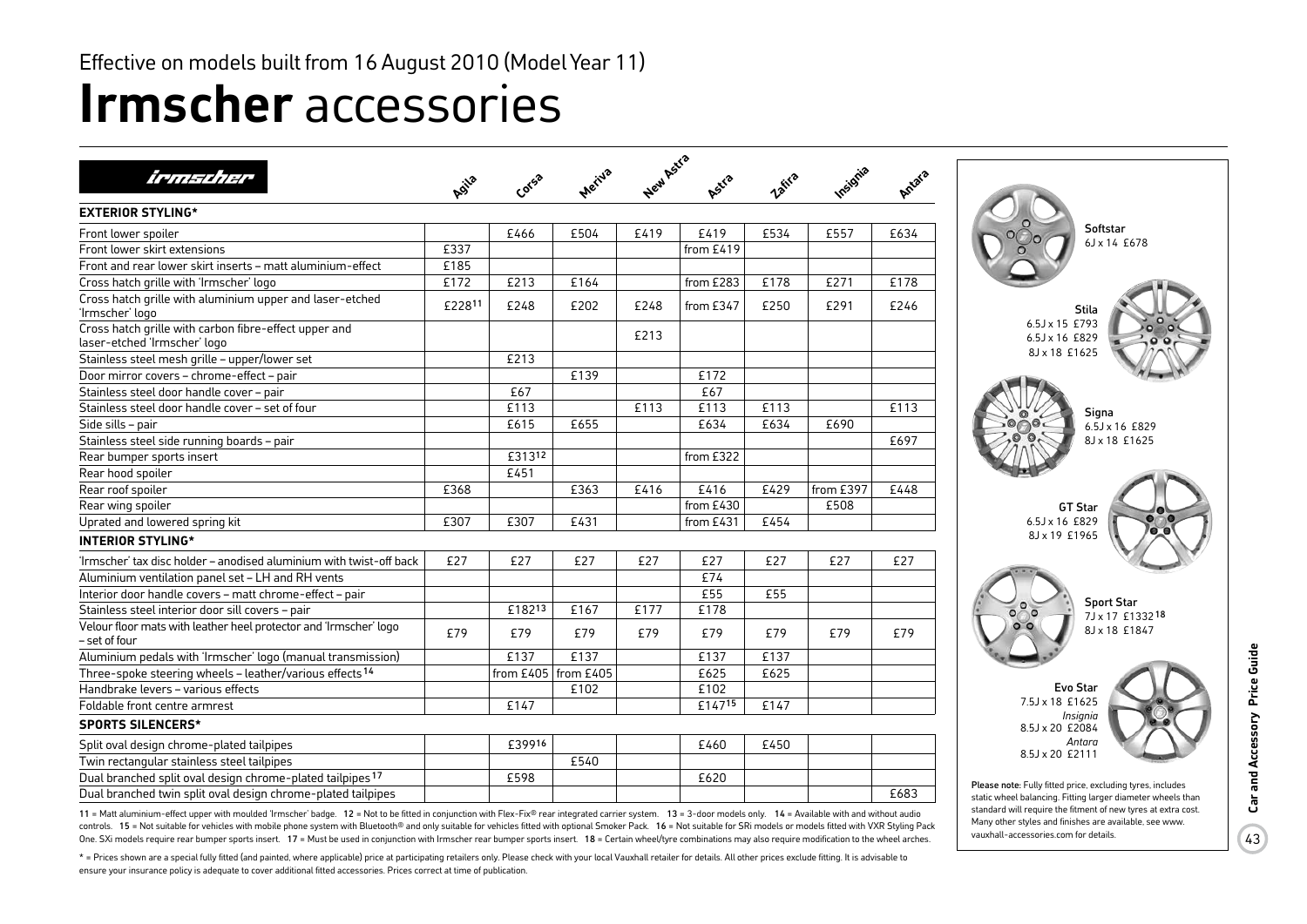## **Customer Care**

### **Customer Care Commitment**

For added peace of mind, Vauxhall has an innovative Customer Care Commitment\* that offers the following:

- Three-year vehicle warranty consisting of a one-year/unlimited mileage manufacturer's warranty and a second and third year manufacturer's warranty with a 60,000 miles (Vivaro/Movano 100,000 miles) limitation
- Vauxhall Assistance for 12 months from first registration
- Six years' body panel anti-perforation warranty
- \* = Warranty is only on vehicles sourced from General Motors UK Limited. Terms and conditions apply – please see your Vauxhall retailer for details.

### **Protecting the environment**

Vauxhall's commitment to the environment is demonstrated by our products' many environmental awards. Further details are available on page 3. For even more information on Vauxhall's efforts to achieve an environmentally sustainable future, see www.vauxhall.co.uk/recycling

### **Fleet Customer Services**

Our dedicated support services for fleet managers includes factory demonstrators, a three-day test drive programme and information on whole life costs, company car taxation and finance. For further information please call **0870 010 0651.**

#### **Vauxhall Rental**

A nationwide network guarantees well prepared and maintained Vauxhalls for rental at competitive rates which include insurance and Vauxhall Assistance. For further information please call **0870 442 1567.**

#### **Buying your car**

GMAC offers one of the most comprehensive and competitive ranges of financing plans in the UK. Contact your local Vauxhall retailer for details or call the GMAC customer service centre on **0845 712 3444**.

### **Vauxhall Leasing**

As Vauxhall's own contract hire and fleet management operation, Vauxhall Leasing provides a one-stop-shop for competitive car and van leasing solutions – for business users and private individuals. Working with the Vauxhall retailer network, we combine the support of a national contract with the convenience of a local contact.

For further information, please see your local Vauxhall retailer or call us on **0870 737 2557.** Alternatively, you can visit our website at www.vauxhall-leasing.co.uk

### **Vauxhall Assistance\*\***

Vauxhall Assistance is provided automatically with every new Vauxhall for 12 months from first registration and covers everything from accident assistance, roadside recovery and 'at home' service to flat tyres. With Vauxhall Assistance help is literally just a free† phone call away, 24 hours a day, 365 days a year!

- \*\* = Conditions may apply to Combi models.
- † = Mobile phone users will be charged at their standard tariff.

### **In the event of an accident...**

Vauxhall Accident Support helps keep you mobile following an accident. Benefits include scene-ofaccident advice, message service, assistance with claims and vehicle recovery. For further details call **0800 010 304.**

Alternatively, details can be found on our website at www.vauxhall.co.uk

### **MasterFit**

Vauxhall's MasterFit retailers offer a great service for owners of all Vauxhall cars. Value for money, regular offers and free check-ups, combined with the peace of mind that comes from using trained technicians and genuine parts, help keep your car in peak condition at all times. Every MasterFit retailer supports our customer promise:

- Convenience for our customers in every aspect of the MasterFit experience
- Professional advice on what work is essential and what is desirable
- Value assured by our monthly local price check
- Transparent pricing and invoicing. Any amendments or variations to work will be agreed with the customer before it is started
- Latest diagnostic equipment used on your Vauxhall to maintain its safety, reliability, emissions and performance
- Vehicle and software enhancements advised on Vauxhall's database will be carried out free-of-charge, www.vauxhall.co.uk/masterfit

### **For more product information**

For a brochure on any Vauxhall model (up to a maximum of three per caller) or location of your nearest Vauxhall retailer please Lo-call **0845 600 1500.** Alternatively, details can be found on our website at www.vauxhall.co.uk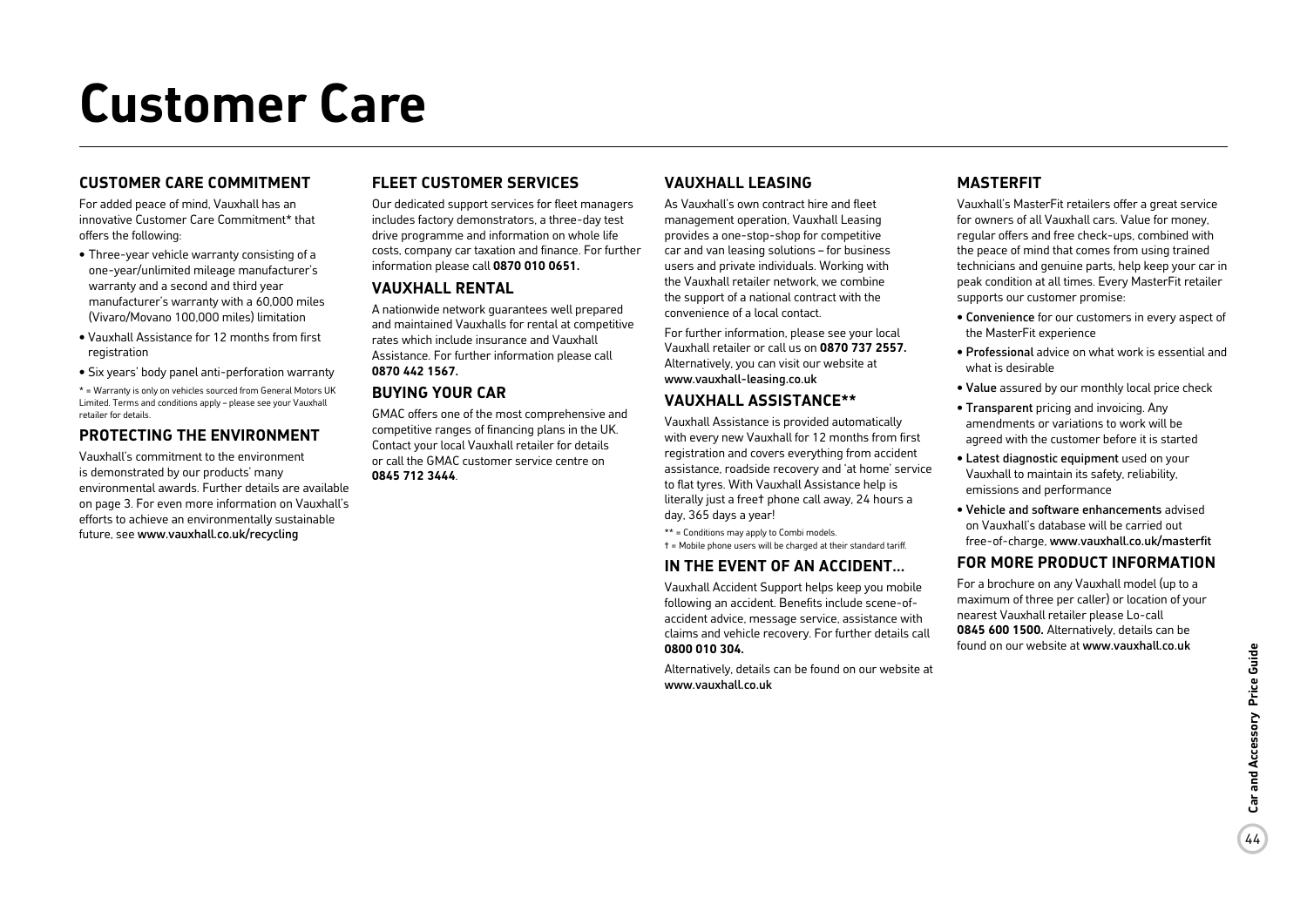## **Customer Care**

### **Vauxhall I n s u ran ce with added reass u ran c e**

Comprehensive cover – Summary of benefits\*

- Competitive premiums
- Repairs by a Vauxhall technician
- Genuine Vauxhall parts, guaranteed for three years when we repair your vehicle within our Approved Repairer Network
- Free courtesy car as standard when using an Approved Repairer\*\*
- 24 hour claims helpline
- Personal accident benefit
- Cover for audio equipment
- Windscreen cover

#### Call for a quote on 0844 84 85 840 (Great Britain) or 0845 351 3410 (Northern Ireland) †

\* The benefits listed above are for comprehensive cover only. For details of third party, fire and theft cover, please call our sales team. \*\* Should your car need repairing following an accident, we provide a courtesy car (subject to availability) for the duration of the repair. Only genuine Vauxhall parts are used. Terms and conditions apply. † Calls may be recorded. Vauxhall Motor Insurance is underwritten and administered by Provident Insurance plc (Great Britain) and AXA Insurance Limited (Northern Ireland).

#### **Master Fit Serv i ce Plan**

- Fixed monthly payments for the plan duration
- Easy to budget and interest-free
- Genuine parts fitted by trained technicians

#### **Plus on Gold plans:**

- Valet and courtesy car
- Full AA cover
- Engine flush and fuel treatments
- Litre of oil for top ups between services

Full details can be obtained from your local participating Vauxhall retailer.